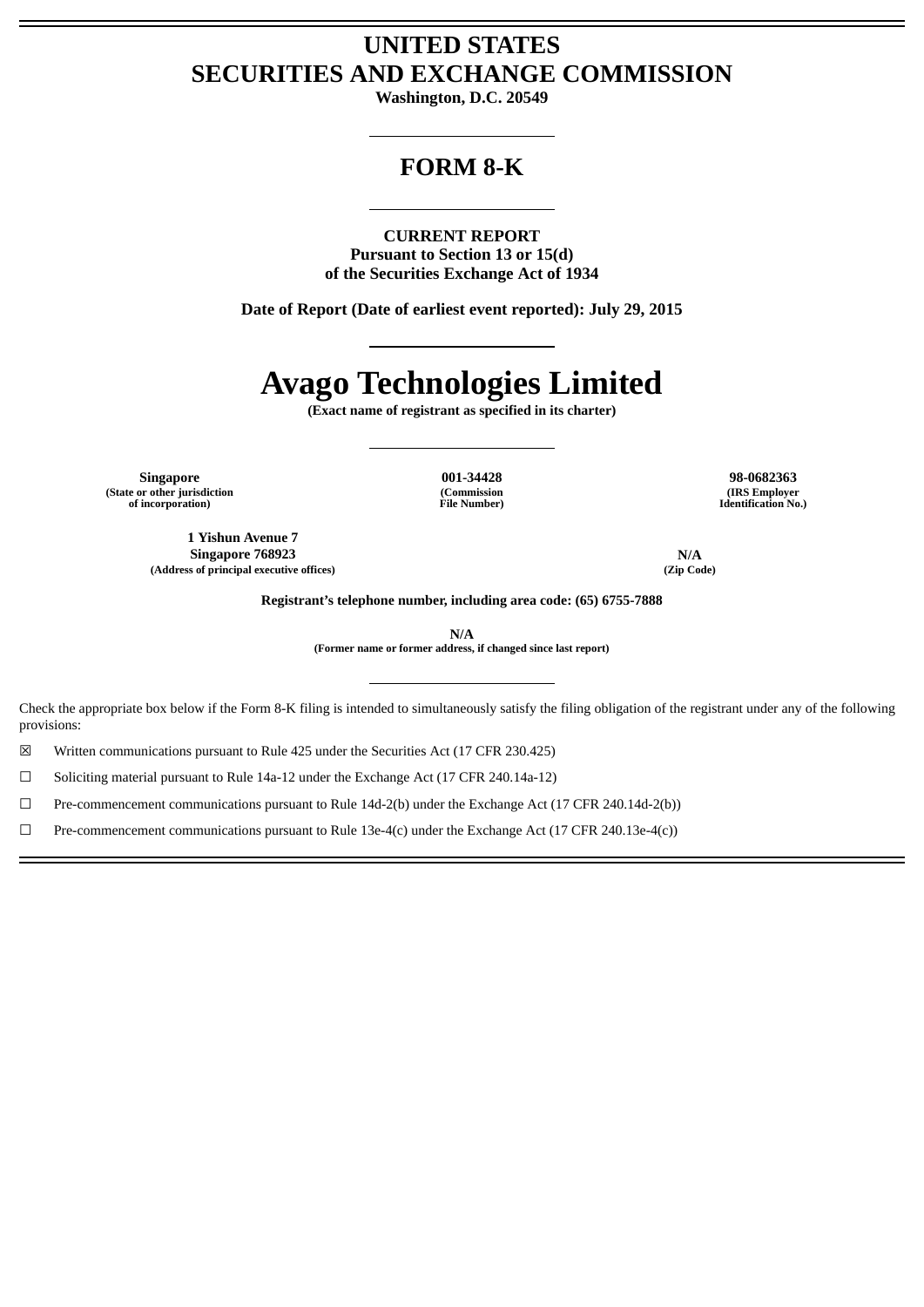#### **Item 1.01 Entry into a Material Definitive Agreement.**

On July 29, 2015, Avago Technologies Limited, a limited company incorporated under the laws of the Republic of Singapore ("Avago"), and Broadcom Corporation, a California corporation ("Broadcom"), entered into an amendment (the "Amendment") with respect to their previously announced Agreement and Plan of Merger, dated May 28, 2015 (as amended, the "Merger Agreement"), by and among Avago, Broadcom and other parties thereto.

The Amendment, among other items, (i) implements certain additional restrictions related to hedging arrangements with respect to the exchangeable limited partnership units to be issued to Broadcom shareholders in connection with the transactions contemplated by the Merger Agreement, (ii) clarifies the allocation of taxable income and gain to holders of such units and (iii) provides certain voting rights for the holders of such units after closing.

The summary of the Amendment in this Current Report on Form 8-K does not purport to be complete and is qualified in its entirety by reference to the full text of the Amendment, which is attached hereto as Exhibit 2.1 and is incorporated herein by reference.

#### **Item 8.01 Other Events.**

On July 29, 2015, Pavonia Limited ("Holdco") and Safari Cayman L.P. ("Holdco LP") filed a registration statement on Form S-4 (the "Registration Statement") with the U.S. Securities and Exchange Commission ("SEC") covering Holdco's acquisition of both Avago and Broadcom. The Registration Statement may be accessed through the SEC's website at www.sec.gov under the names of Holdco and Holdco LP.

The Registration Statement has been filed with the SEC, but has not yet become effective. The securities proposed to be issued pursuant to the Registration Statement may not be sold nor may offers to buy be accepted prior to the time the Registration Statement becomes effective.

#### **Item 9.01 Financial Statements and Exhibits.**

#### **(d) Exhibits.**

#### **Exhibit No. Description**

2.1 Amendment No. 1 to Agreement and Plan of Merger, dated July 29, 2015, by and between Avago Technologies Limited and Broadcom Corporation

#### **Forward-Looking Statements**

This communication contains forward-looking statements (including within the meaning of Section 21E of the United States Securities Exchange Act of 1934, as amended, and Section 27A of the United States Securities Act of 1933, as amended) concerning Avago, Broadcom, Holdco, Holdco LP, the proposed transactions and other matters. These statements may discuss goals, intentions and expectations as to future plans, trends, events, results of operations or financial condition, or otherwise, based on current beliefs of the management of Avago and Broadcom, as well as assumptions made by, and information currently available to, such management. Forward-looking statements may be accompanied by words such as "aim," "anticipate," "believe," "plan," "could," "would," "should," "estimate," "expect," "forecast," "future," "guidance," "intend," "may," "will," "possible," "potential," "predict," "project" or similar words, phrases or expressions. These forward-looking statements are subject to various risks and uncertainties, many of which are outside the parties' control. Therefore, you should not place undue reliance on such statements.

Factors which could cause actual results to differ from those projected or contemplated in any such forward-looking statements include, but are not limited to, the following factors: (1) the risk that the conditions to the closing of the transaction are not satisfied, including the risk that required approvals from the shareholders of Avago or Broadcom for the transaction are not obtained; (2) litigation relating to the transaction; (3) uncertainties as to the timing of the consummation of the transaction and the ability of each party to consummate the transaction; (4) risks that the proposed transaction disrupts the current plans and operations of Avago or Broadcom; (5) the ability of Avago and Broadcom to retain and hire key personnel; (6) competitive responses to the proposed transaction; (7) unexpected costs, charges or expenses resulting from the transaction; (8) potential adverse reactions or changes to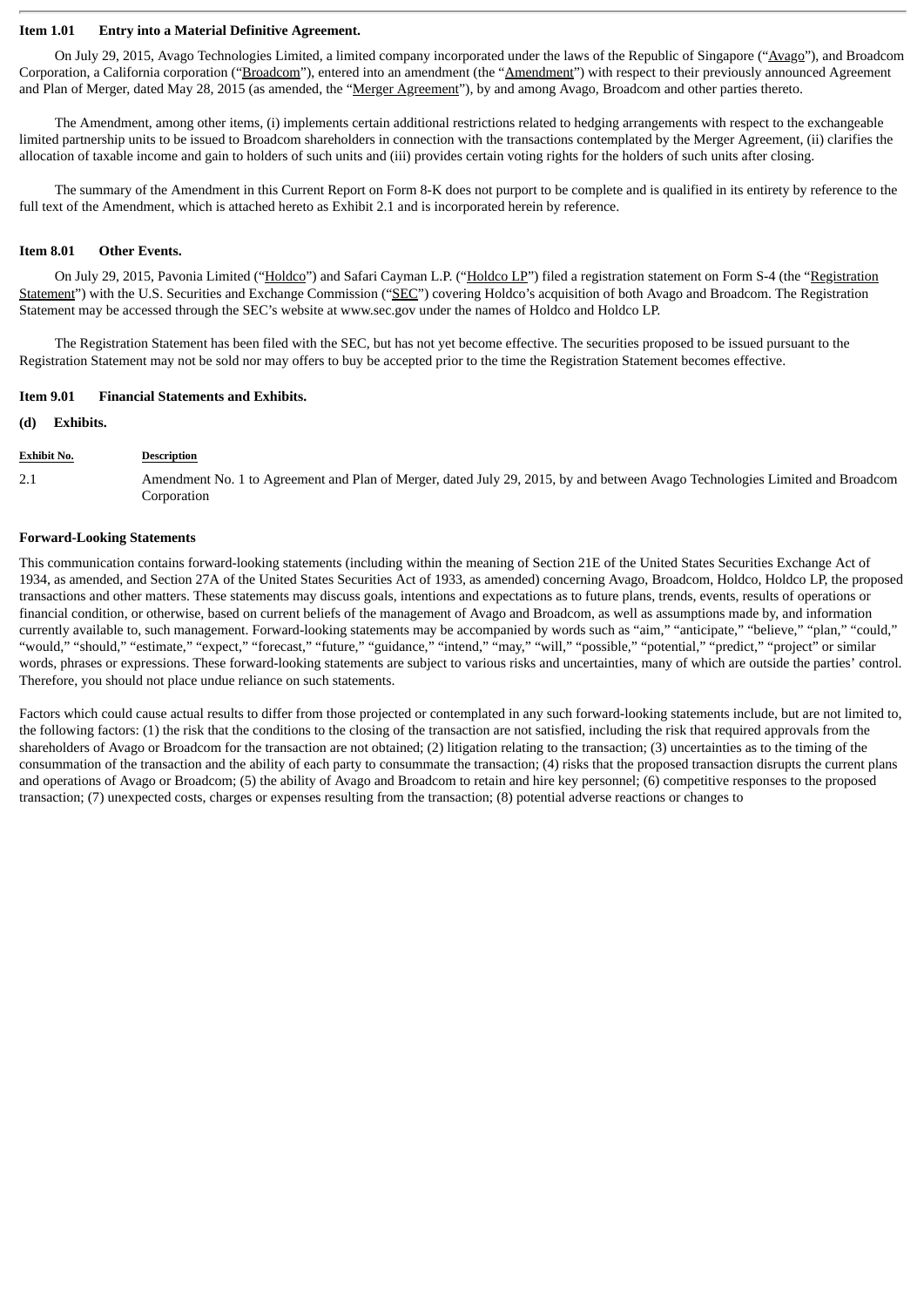business relationships resulting from the announcement or completion of the transaction; (9) the combined companies' ability to achieve the growth prospects and synergies expected from the transaction, as well as delays, challenges and expenses associated with integrating the combined companies' existing businesses and the indebtedness planned to be incurred in connection with the transaction; and (10) legislative, regulatory and economic developments. The foregoing review of important factors that could cause actual events to differ from expectations should not be construed as exhaustive and should be read in conjunction with statements that are included herein and elsewhere, including the risk factors included in Broadcom's and Avago's most recent Quarterly Report on Form 10-Q and Annual Report on Form 10-K, respectively, and Broadcom's and Avago's more recent reports filed with the SEC. Neither Broadcom nor Avago undertakes any intent or obligation to publicly update or revise any of these forward looking statements, whether as a result of new information, future events or otherwise, except as required by law.

#### **No Offer or Solicitation**

This communication is not intended to and does not constitute an offer to sell or the solicitation of an offer to subscribe for or buy or an invitation to purchase or subscribe for any securities or the solicitation of any vote in any jurisdiction pursuant to the proposed transactions or otherwise, nor shall there be any sale, issuance or transfer of securities in any jurisdiction in contravention of applicable law. No offer of securities shall be made except by means of a prospectus meeting the requirements of Section 10 of the United States Securities Act of 1933, as amended. Subject to certain exceptions to be approved by the relevant regulators or certain facts to be ascertained, the public offer will not be made directly or indirectly, in or into any jurisdiction where to do so would constitute a violation of the laws of such jurisdiction, or by use of the mails or by any means or instrumentality (including without limitation, facsimile transmission, telephone and the internet) of interstate or foreign commerce, or any facility of a national securities exchange, of any such jurisdiction.

#### **Important Additional Information Will be Filed with the SEC**

Holdco and Holdco LP have filed with the SEC a registration statement on Form S-4, which includes the preliminary joint proxy statement of Avago and Broadcom that also constitutes a preliminary prospectus of Holdco and Holdco LP (the "joint proxy statement/prospectus"). A definitive joint proxy statement/prospectus will be delivered as required by applicable law after the registration statement on Form S-4 is declared effective by the SEC. **INVESTORS AND SHAREHOLDERS ARE URGED TO READ THE DEFINITIVE JOINT PROXY STATEMENT/PROSPECTUS, AND OTHER RELEVANT DOCUMENTS TO BE FILED WITH THE SEC, CAREFULLY AND IN THEIR ENTIRETY WHEN THEY BECOME AVAILABLE BECAUSE THEY WILL CONTAIN IMPORTANT INFORMATION ABOUT AVAGO, BROADCOM, HOLDCO, HOLDCO LP, THE PROPOSED TRANSACTIONS AND RELATED MATTERS**. Investors and shareholders will be able to obtain free copies of the definitive joint proxy statement/prospectus and other documents filed with the SEC by the parties through the website maintained by the SEC at www.sec.gov. In addition, investors and shareholders will be able to obtain free copies of the definitive joint proxy statement/prospectus and other documents filed with the SEC by the parties by contacting Avago Investor Relations at (408) 435-7400 or investor.relations@avagotech.com (for documents filed with the SEC by Avago, Holdco or Holdco LP) or Broadcom Investor Relations at andrewtp@broadcom.com (for documents filed with the SEC by Broadcom).

#### **Participants in the Solicitation**

Avago, Broadcom, Holdco and Holdco LP and their respective directors and executive officers may be deemed to be participants in the solicitation of proxies from the shareholders of Avago and Broadcom in respect of the proposed transactions contemplated by the joint proxy statement/prospectus. Information regarding the persons who are, under the rules of the SEC, participants in the solicitation of the shareholders of Avago and Broadcom in connection with the proposed transactions, including a description of their direct or indirect interests, by security holdings or otherwise, is set forth in the joint proxy statement/prospectus as filed with the SEC. Information regarding Avago's directors and executive officers is contained in Avago's Annual Report on Form 10-K for the year ended November 2, 2014 and its Proxy Statement on Schedule 14A, dated February 20, 2015, and information regarding Broadcom's directors and executive officers is contained in Broadcom's Annual Report on Form 10-K for the year ended December 31, 2014 and its Proxy Statement on Schedule 14A, dated March 27, 2015, each of which are filed with the SEC and can be obtained free of charge from the sources indicated above.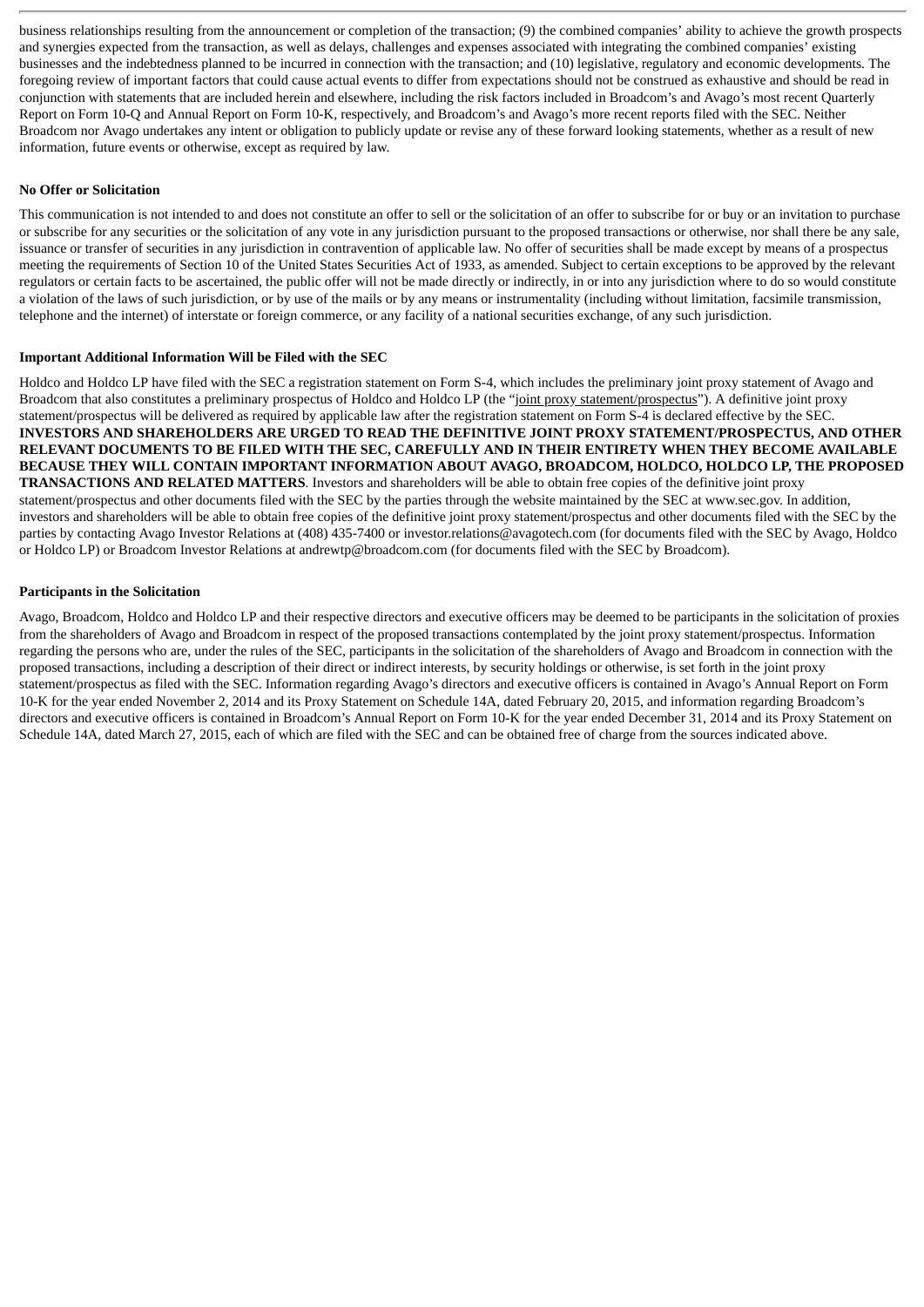#### **SIGNATURE**

Pursuant to the requirements of the Securities Exchange Act of 1934, as amended, the registrant has duly caused this report to be signed on its behalf by the undersigned, hereunto duly authorized.

Date: July 31, 2015

## **Avago Technologies Limited**

By: /s/ Patricia H. McCall Name: Patricia H. McCall Title: Vice President and General Counsel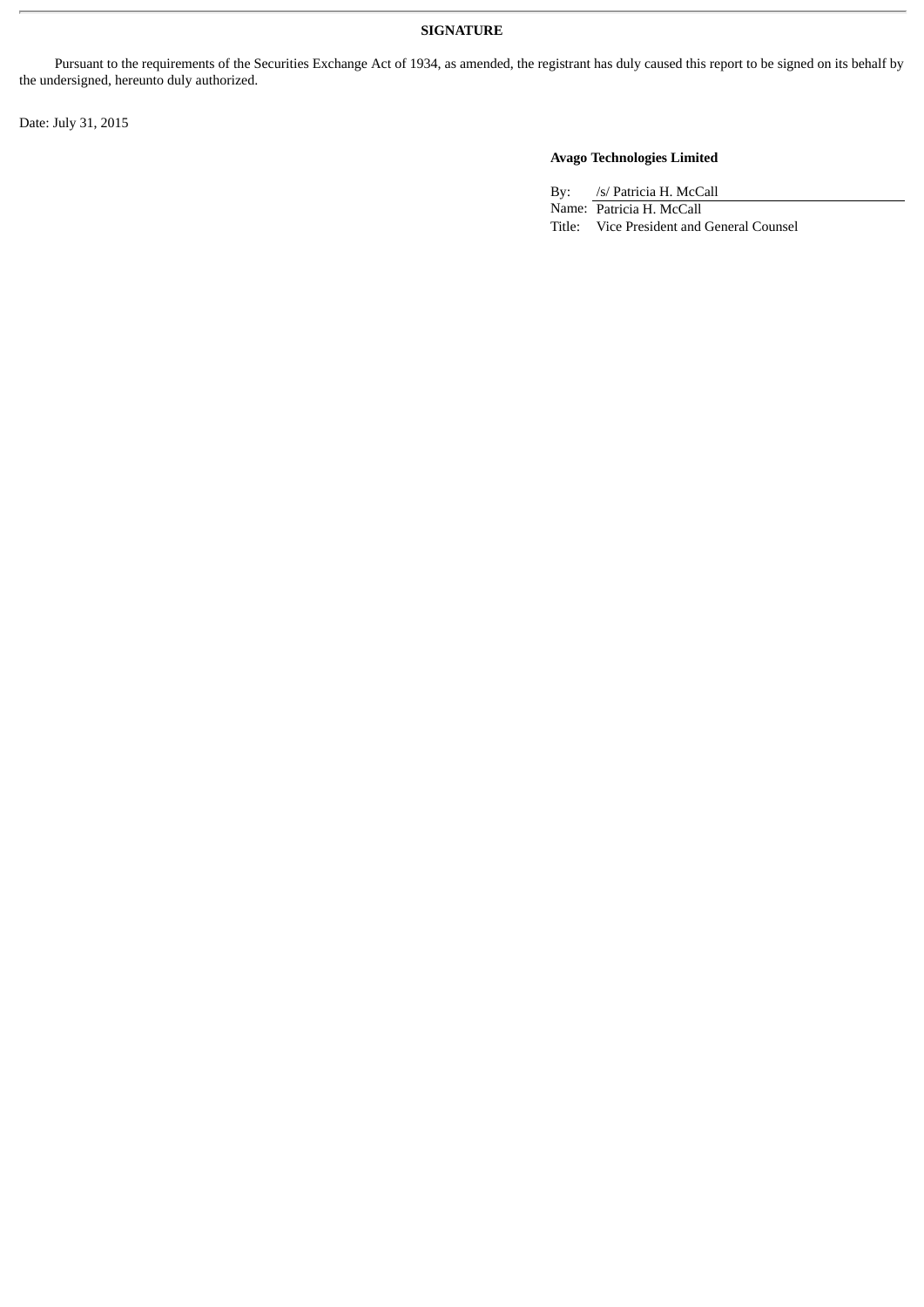# **EXHIBIT INDEX**

#### **Exhibit No. Description**

2.1 Amendment No. 1 to Agreement and Plan of Merger, dated July 29, 2015, by and between Avago Technologies Limited and Broadcom Corporation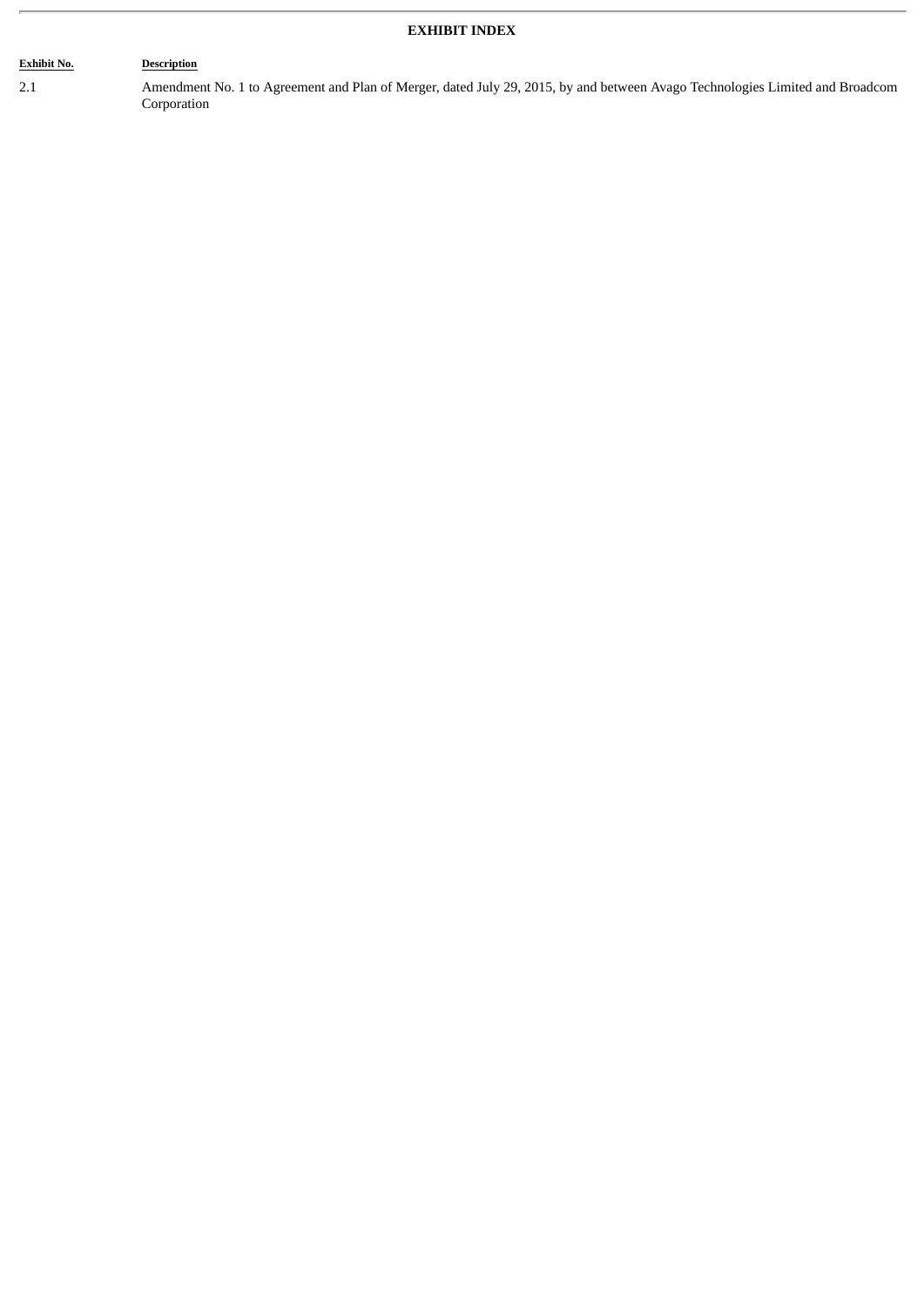#### **AMENDMENT NO. 1 TO AGREEMENT AND PLAN OF MERGER**

THIS AMENDMENT NO. 1 TO AGREEMENT AND PLAN OF MERGER (this "Amendment") is made and entered into as of July 29, 2015 with respect to that certain Agreement and Plan of Merger, dated as of May 28, 2015 (the "Merger Agreement"), by and among Broadcom Corporation, a California corporation ("Broadcom"), Avago Technologies Limited, a limited company incorporated under the laws of the Republic of Singapore ("Avago"), and the other parties thereto. Capitalized terms used herein and not otherwise defined shall have the same meanings as set forth in the Merger Agreement.

#### **RECITALS**

WHEREAS, pursuant to Section 9.1 of the Merger Agreement, Avago and Broadcom wish to amend the Merger Agreement to replace Exhibit D thereto with the form of Partnership Agreement in the form attached hereto as Annex A;

NOW, THEREFORE, in consideration of the foregoing and other good and valuable consideration, the receipt of which is hereby acknowledged, Broadcom and Avago hereby agree as follows:

Section 1. Amendments.

(a) Exhibit D of the Merger Agreement is hereby replaced in its entirety with the form of Partnership Agreement in the form attached hereto as Annex A.

(b) Section 2.1 of the Merger Agreement is hereby amended by replacing the phrase "as at the date of this Agreement" appearing therein with the phrase "as of the Avago Effective Date".

(c) Section 2.6 of the Merger Agreement is hereby amended by replacing the phrase "as at the date of this Agreement" appearing therein with the phrase "as of the Avago Effective Date".

Section 2. Effective Date; Full Force and Effect. This Amendment shall be effective as of the date first written above. Except as expressly modified by this Amendment, the Merger Agreement shall remain in full force and effect in accordance with its terms.

Section 3. Counterparts. This Amendment may be executed in multiple counterparts, each of which when executed and delivered shall be deemed to be an original but all of which taken together shall constitute one and the same agreement. The exchange of a fully executed Amendment (in counterparts or otherwise) by electronic transmission in .PDF format or by facsimile shall be sufficient to bind the parties to the terms and conditions of this Amendment.

Section 4. Governing Law. This Amendment will be governed by and construed in accordance with the laws of the State of California, without giving effect to any choice of Law or conflict of Laws provision or rule (whether of the State of California or any other jurisdiction) that would cause the application of the Laws of any jurisdiction other than the State of California.

(*Signature pages follow*)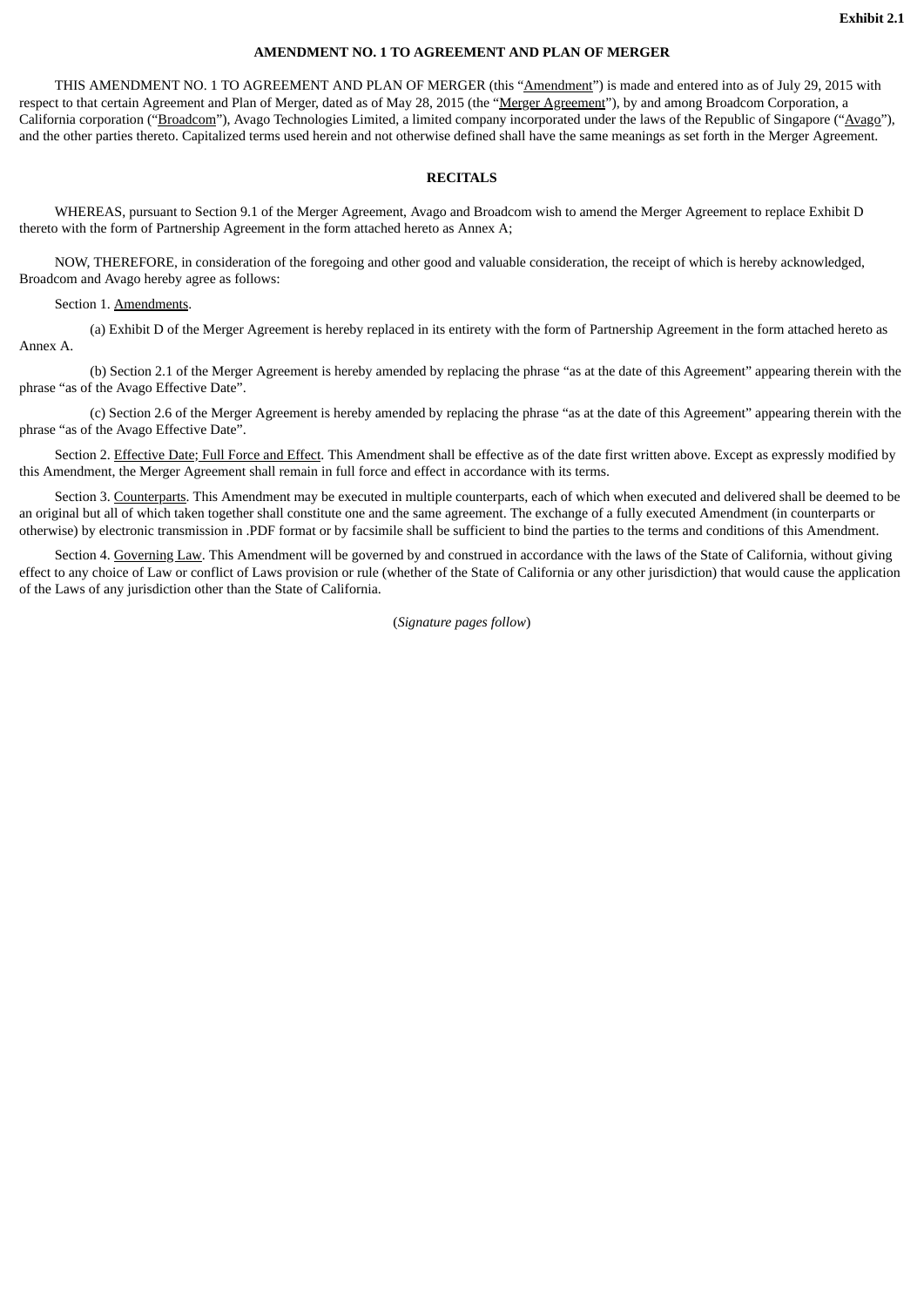IN WITNESS WHEREOF, the parties hereto have caused this Amendment to be executed as of the day and year first above written.

#### **AVAGO TECHNOLOGIES LIMITED**

By: /s/ Hock E. Tan Name: Hock E. Tan Title: President and Chief Executive Officer

#### **BROADCOM CORPORATION**

By: /s/ Scott McGregor Name: Scott McGregor Title: President and Chief Executive Officer

Signature Page to Amendment No. 1 to Agreement and Plan of Merger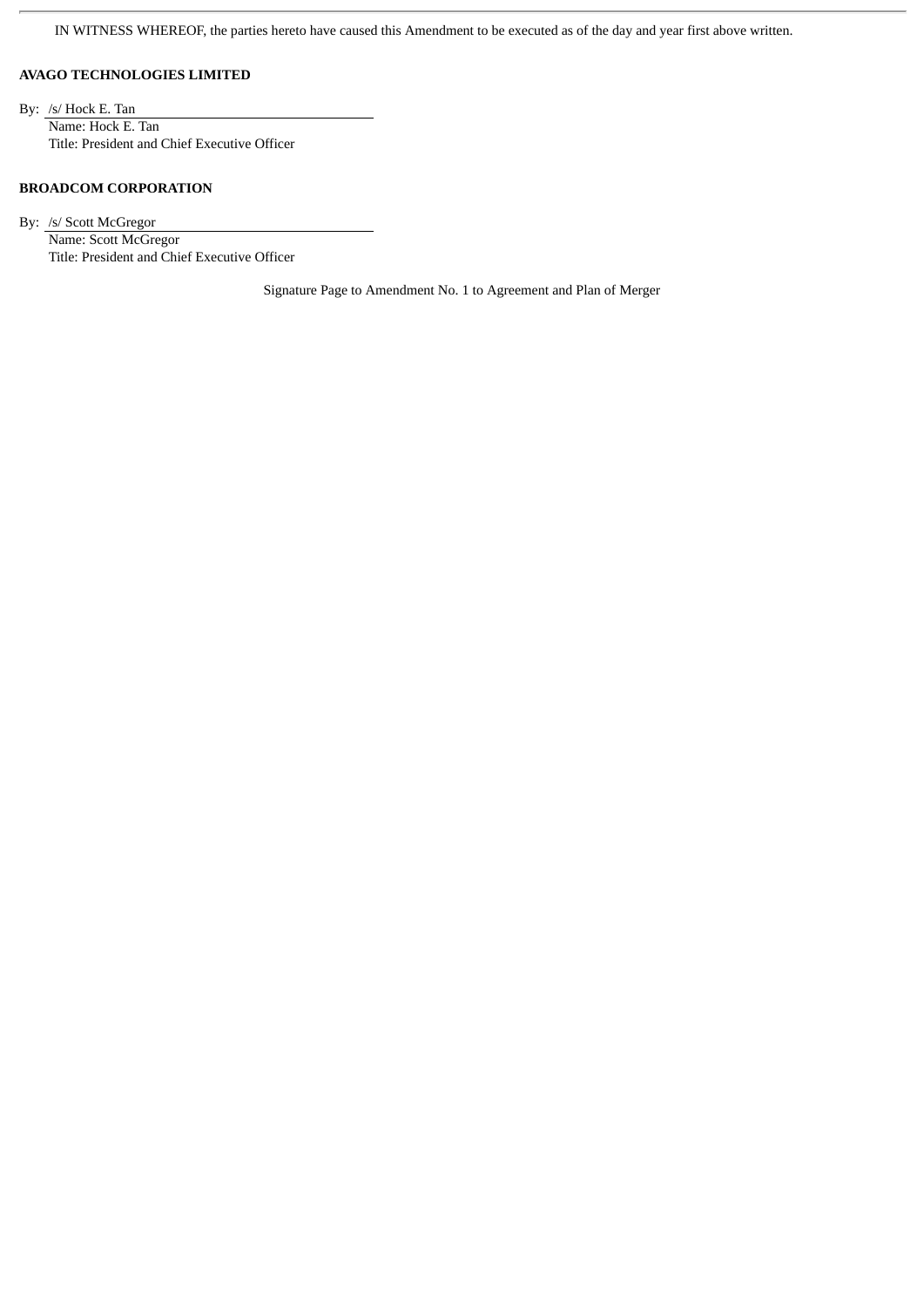# **ANNEX A FORM OF PARTNERSHIP AGREEMENT**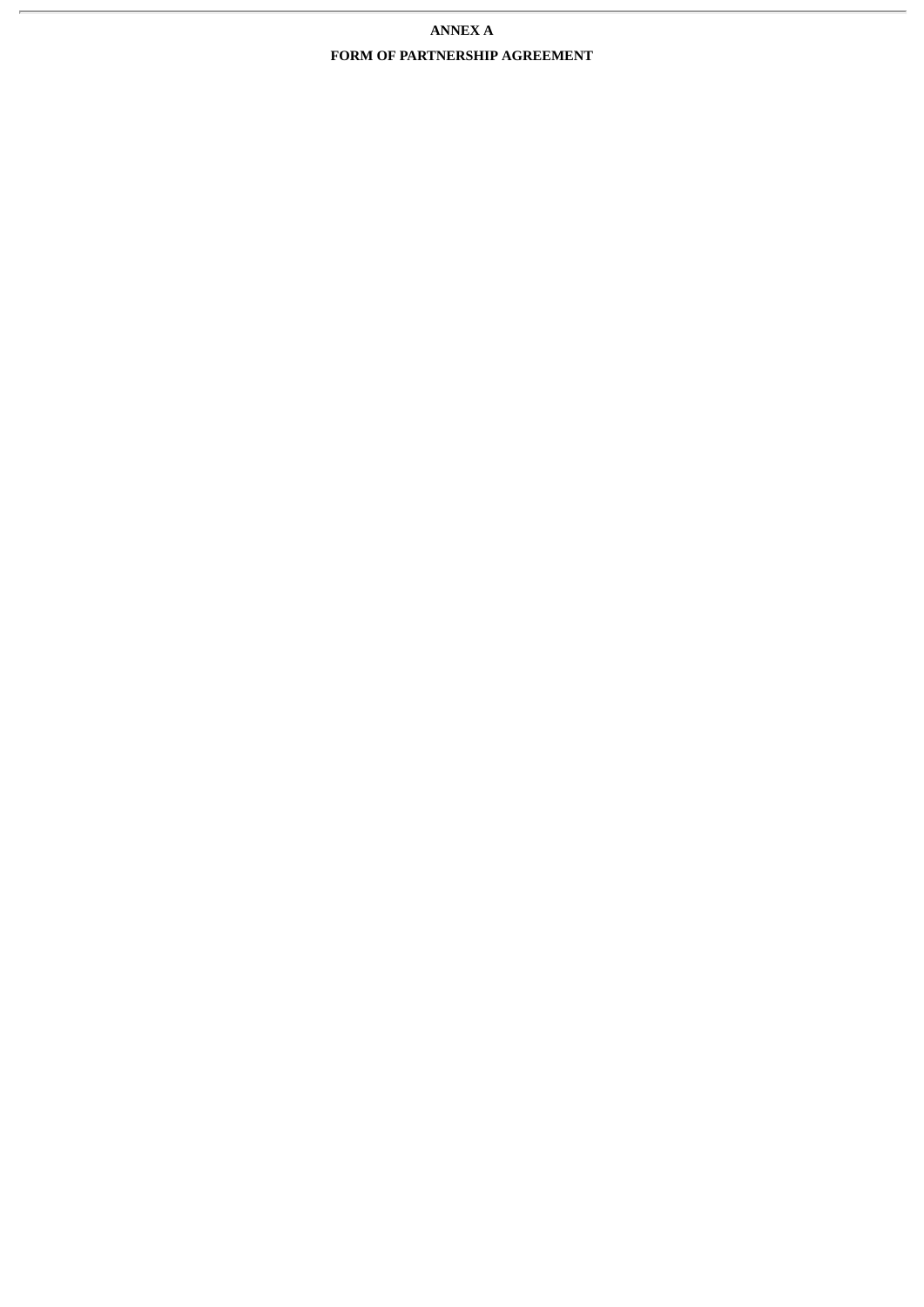# **[SAFARI CAYMAN L.P.]**

**AMENDED AND RESTATED EXEMPTED LIMITED PARTNERSHIP AGREEMENT**

**Dated [**●]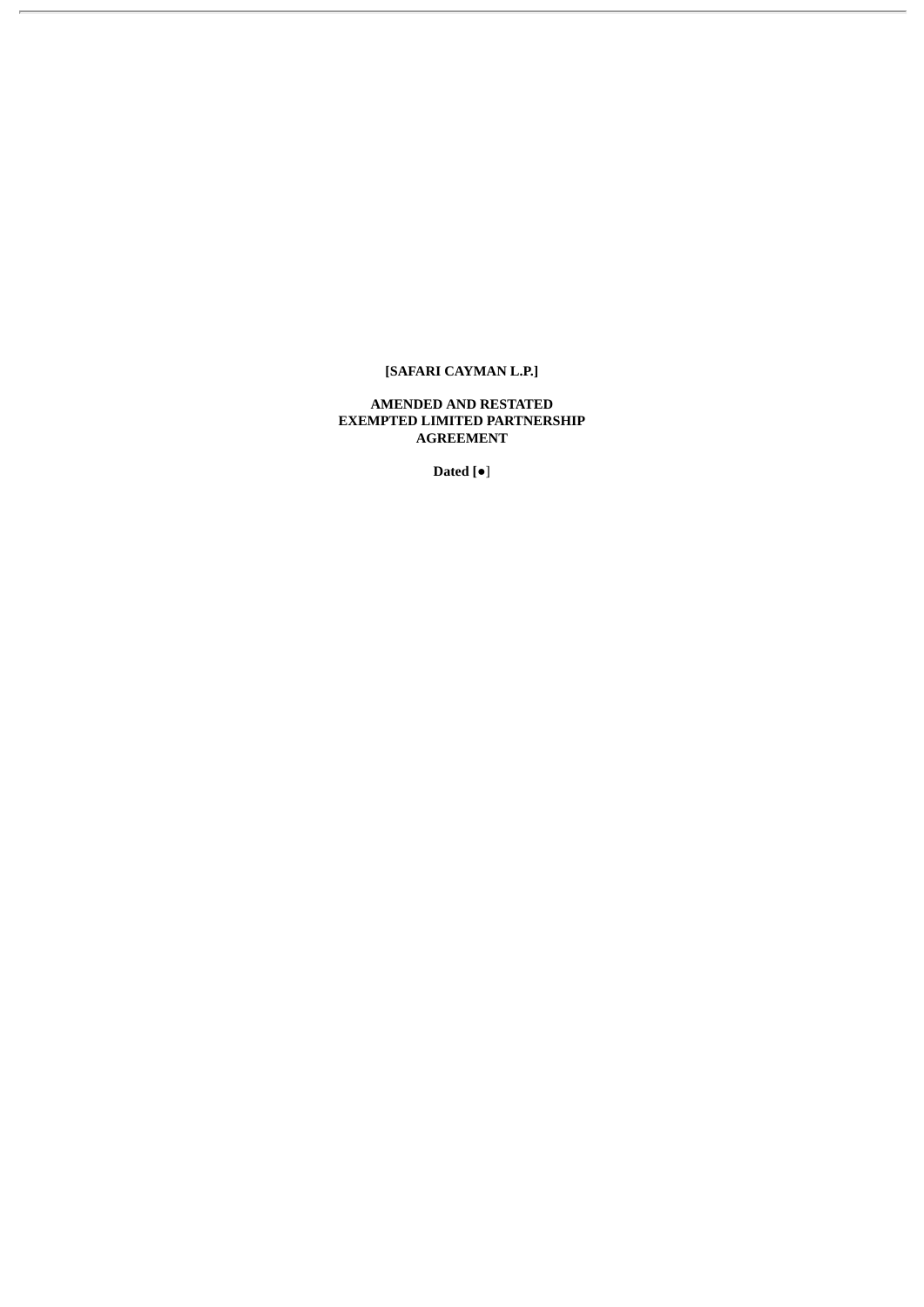#### **TABLE OF CONTENTS**

#### ARTICLE 1 INTERPRETATION

| 1.1 | Definitions                                               | $A-1$  |
|-----|-----------------------------------------------------------|--------|
| 1.2 | Determination of Affiliate, Control and Subsidiary Status | $A-7$  |
| 1.3 | <b>Headings</b>                                           | $A-8$  |
| 1.4 | Interpretation                                            | $A-8$  |
| 1.5 | Currency                                                  | $A-8$  |
| 1.6 | <b>Schedules</b>                                          | $A-8$  |
|     | <b>ARTICLE 2</b>                                          |        |
|     | <b>RELATIONSHIP BETWEEN PARTNERS</b>                      |        |
|     |                                                           |        |
| 2.1 | Formation and Name of the Partnership                     | $A-9$  |
| 2.2 | Purposes of the Partnership                               | $A-9$  |
| 2.3 | Office of the Partnership                                 | $A-9$  |
| 2.4 | <b>Fiscal Year</b>                                        | $A-9$  |
| 2.5 | <b>Status of General Partner</b>                          | $A-9$  |
| 2.6 | Limitation on Authority of Limited Partners               | $A-10$ |
| 2.7 | [RESERVED]                                                | $A-10$ |
| 2.8 | Limited Liability of Limited Partners                     | $A-10$ |
| 2.9 | [RESERVED]                                                | $A-10$ |

2.10 Other Activities of Partners A-10

2.11 Withdrawal of the Initial Limited Partner A-10

#### ARTICLE 3 PARTNERSHIP UNITS

| 3.1  | <b>Authorized Units</b>                                               | $A-11$ |
|------|-----------------------------------------------------------------------|--------|
| 3.2  | Rights, Privileges, Restrictions and Conditions of Exchangeable Units | $A-11$ |
| 3.3  | Issuance of Additional Units                                          | $A-11$ |
| 3.4  | Capital Structure of the Partnership and Holdings                     | $A-12$ |
| 3.5  | Reciprocal Changes                                                    | $A-13$ |
| 3.6  | Segregation of Funds                                                  | $A-14$ |
| 3.7  | <b>Reservation of Holdings Shares</b>                                 | $A-14$ |
| 3.8  | Notification of Certain Events                                        | $A-14$ |
| 3.9  | Delivery of Holdings Shares to the Partnership                        | $A-15$ |
| 3.10 | <b>Qualification of Holdings Shares</b>                               | $A-15$ |
| 3.11 | <b>Subscription for Units</b>                                         | $A-15$ |
| 3.12 | Admittance as Limited Partner                                         | $A-15$ |
| 3.13 | Payment of Expenses                                                   | $A-15$ |
| 3.14 | <b>Record of Limited Partners</b>                                     | $A-16$ |
| 3.15 | <b>Restriction on Transfers</b>                                       | $A-16$ |
| 3.16 | Notice of Change to General Partner                                   | $A-17$ |
| 3.17 | <b>Inspection of Record</b>                                           | $A-17$ |
| 3.18 | Amendment of Record                                                   | $A-17$ |
| 3.19 | Non-Recognition of Nominees                                           | $A-17$ |
| 3.20 | Incapacity, Death, Insolvency or Bankruptcy                           | $A-17$ |
| 3.21 | No Transfer upon Dissolution                                          | $A-18$ |
| 3.22 | Form of Units                                                         | $A-18$ |
| 3.23 | Record Holders                                                        | $A-18$ |
| 3.24 | <b>Offers for Units</b>                                               | $A-18$ |
| 3.25 | <b>Ordinary Market Purchases</b>                                      | $A-19$ |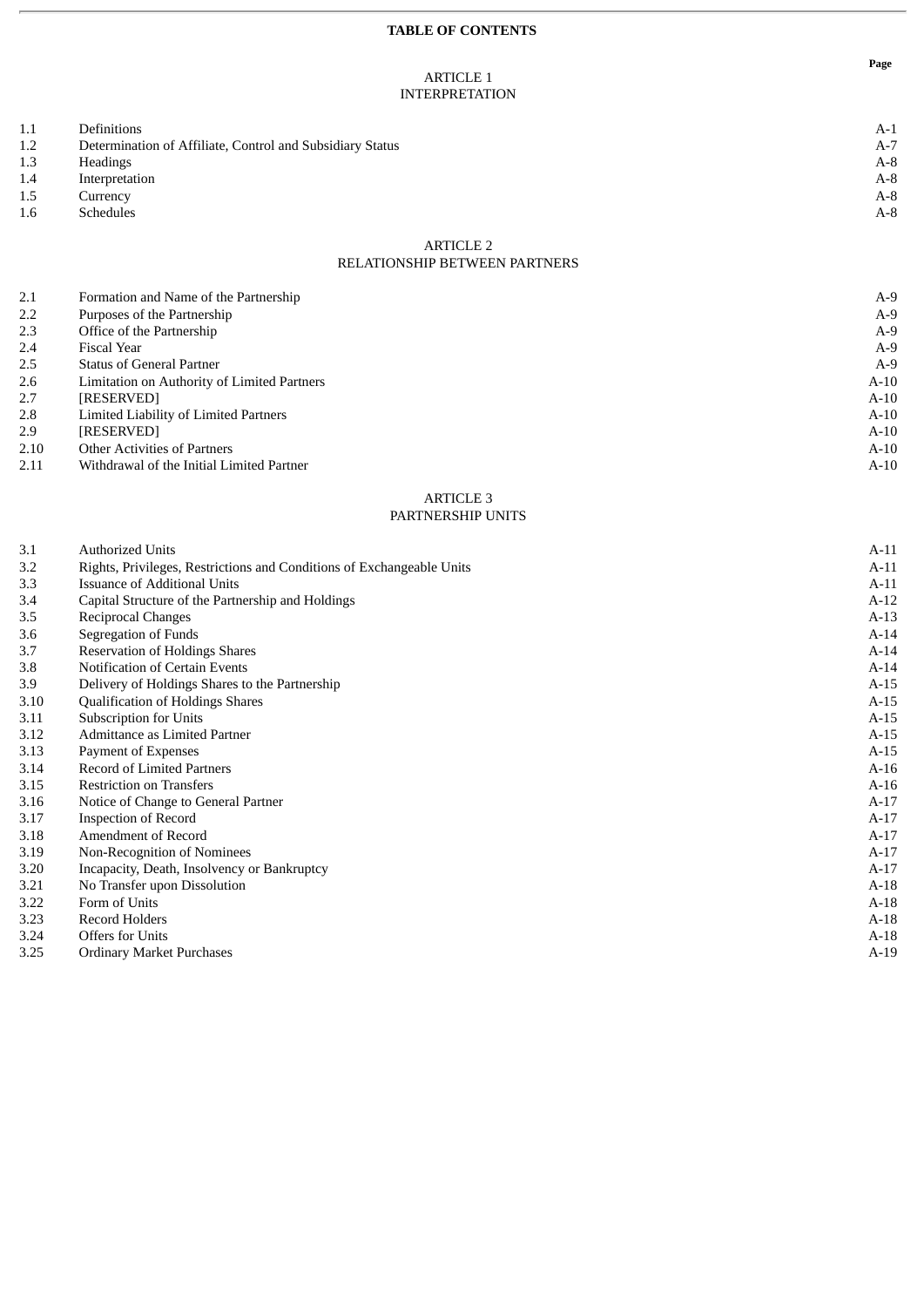|            |                                                                                                                                     | Page             |
|------------|-------------------------------------------------------------------------------------------------------------------------------------|------------------|
|            | <b>ARTICLE 4</b>                                                                                                                    |                  |
|            | CAPITAL CONTRIBUTIONS AND ACCOUNTS                                                                                                  |                  |
| 4.1        | <b>General Partner Contribution</b>                                                                                                 | $A-19$           |
| 4.2        | [RESERVED]                                                                                                                          | $A-19$           |
| 4.3        | Maintenance of Capital Accounts                                                                                                     | $A-19$           |
|            | <b>ARTICLE 5</b>                                                                                                                    |                  |
|            | PARTICIPATION IN PROFITS AND LOSSES                                                                                                 |                  |
| 5.1        | [RESERVED]                                                                                                                          | $A-20$           |
| 5.2        | Allocation for Capital Account Purposes                                                                                             | $A-20$           |
| 5.3        | Allocation of Net Income and Losses for Tax Purposes                                                                                | $A-23$           |
| 5.4        | <b>Distributions</b>                                                                                                                | $A-24$           |
| 5.5        | Repayments                                                                                                                          | $A-25$           |
|            | <b>ARTICLE 6</b>                                                                                                                    |                  |
|            | WITHDRAWAL OF CAPITAL CONTRIBUTIONS                                                                                                 |                  |
| 6.1        | Withdrawal                                                                                                                          | $A-25$           |
|            |                                                                                                                                     |                  |
|            | <b>ARTICLE 7</b><br>POWERS, DUTIES AND OBLIGATIONS OF GENERAL PARTNER                                                               |                  |
|            |                                                                                                                                     |                  |
| 7.1        | <b>Duties and Obligations</b>                                                                                                       | $A-25$           |
| 7.2        | Specific Powers and Duties                                                                                                          | $A-26$           |
| 7.3        | Loans from the General Partner; Loans or Contributions from the Partnership; Contracts with Affiliates; Certain Restrictions on the |                  |
|            | General Partner.                                                                                                                    | $A-28$<br>$A-29$ |
| 7.4        | Title to Property<br>Exercise of Duties; Restriction on Authority of the General Partner                                            | $A-29$           |
| 7.5<br>7.6 | <b>Limitation of Liability</b>                                                                                                      | $A-29$           |
| 7.7        | <b>Indemnity of General Partner</b>                                                                                                 | $A-29$           |
| 7.8        | Other Matters Concerning the General Partner                                                                                        | $A-30$           |
| 7.9        | <b>Employment of an Affiliate</b>                                                                                                   | $A-31$           |
| 7.10       | Removal of the General Partner                                                                                                      | $A-31$           |
| 7.11       | Voluntary Withdrawal of the General Partner                                                                                         | $A-31$           |
| 7.12       | <b>Condition Precedent</b>                                                                                                          | $A-31$           |
| 7.13       | <b>Transfer to New General Partner</b>                                                                                              | $A-31$           |
| 7.14       | Transfer of Title to New General Partner                                                                                            | $A-31$           |
| 7.15       | Release By Partnership                                                                                                              | $A-31$           |
| 7.16       | New General Partner                                                                                                                 | $A-32$           |
| 7.17       | Transfer of General Partner Interest                                                                                                | $A-32$           |
| 7.18       | Duties of the General Partner;                                                                                                      | $A-32$           |
|            | <b>ARTICLE 8</b>                                                                                                                    |                  |
|            |                                                                                                                                     |                  |

# FINANCIAL INFORMATION

| 8.1 | Books and Records                              | $A-33$ |
|-----|------------------------------------------------|--------|
| 8.2 | <b>Reports</b>                                 | A-33   |
| 8.3 | Right to Inspect Partnership Books and Records | $A-33$ |
| 8.4 | <b>Accounting Policies</b>                     | A-33   |
| 8.5 | Appointment of Auditor                         | A-33   |
|     |                                                |        |

ii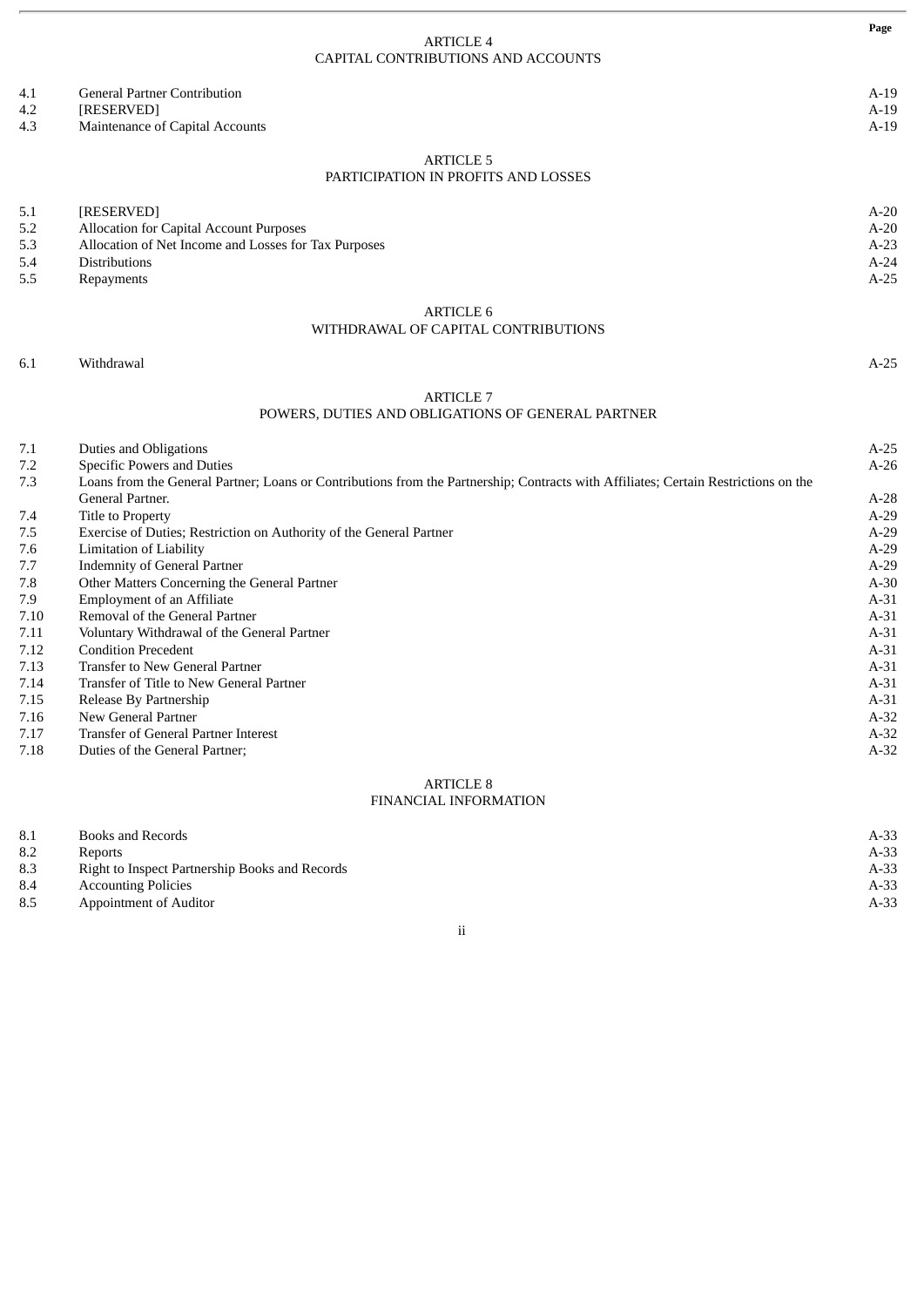|       | <b>TAX MATTERS</b>                                   |        |
|-------|------------------------------------------------------|--------|
| 9.1   | Tax Returns and Information                          | $A-34$ |
| 9.2   | <b>Tax Elections</b>                                 | $A-34$ |
| 9.3   | <b>Tax Controversies</b>                             | $A-34$ |
| 9.4   | Treatment as a Partnership                           | $A-34$ |
|       | <b>ARTICLE 10</b>                                    |        |
|       | MEETINGS OF THE LIMITED PARTNERS                     |        |
| 10.1  | Meetings                                             | $A-34$ |
| 10.2  | Place of Meeting                                     | $A-35$ |
| 10.3  | Notice of Meeting                                    | $A-35$ |
| 10.4  | <b>Record Dates</b>                                  | $A-35$ |
| 10.5  | Proxies                                              | $A-35$ |
| 10.6  | Validity of Proxies                                  | $A-35$ |
| 10.7  | Form of Proxy                                        | $A-36$ |
| 10.8  | Revocation of Proxy                                  | $A-36$ |
| 10.9  | Corporations                                         | $A-36$ |
| 10.10 | <b>Attendance of Others</b>                          | $A-36$ |
| 10.11 | Chairperson                                          | $A-36$ |
| 10.12 | Quorum                                               | $A-36$ |
| 10.13 | Voting                                               | $A-36$ |
| 10.14 | Powers of Limited Partners; Resolutions Binding      | $A-37$ |
| 10.15 | Conditions to Action by Limited Partners             | $A-37$ |
| 10.16 | <b>Minutes</b>                                       | $A-37$ |
| 10.17 | <b>Additional Rules and Procedures</b>               | $A-37$ |
|       | <b>ARTICLE 11</b>                                    |        |
|       | HOLDINGS SUCCESSORS                                  |        |
| 11.1  | Certain Requirements in Respect of Combination, etc. | $A-37$ |
| 11.2  | Vesting of Powers in Successor                       | $A-38$ |
| 11.3  | <b>Wholly-Owned Subsidiaries</b>                     | $A-38$ |
|       |                                                      |        |

ARTICLE 9

### ARTICLE 12 NOTICES

| 12.1 | Address                    | $A-38$ |
|------|----------------------------|--------|
| 12.2 | <b>Change of Address</b>   | $A-39$ |
| 12.3 | <b>Accidental Failure</b>  | $A-39$ |
| 12.4 | <b>Receipt of Notice</b>   | $A-39$ |
| 12.5 | <b>Undelivered Notices</b> | $A-39$ |
| 12.6 | Mail                       | $A-39$ |
|      |                            |        |

## ARTICLE 13 DISSOLUTION AND LIQUIDATION

13.1 Events of Dissolution A-39

13.2 No Dissolution A-39

iii

**Page**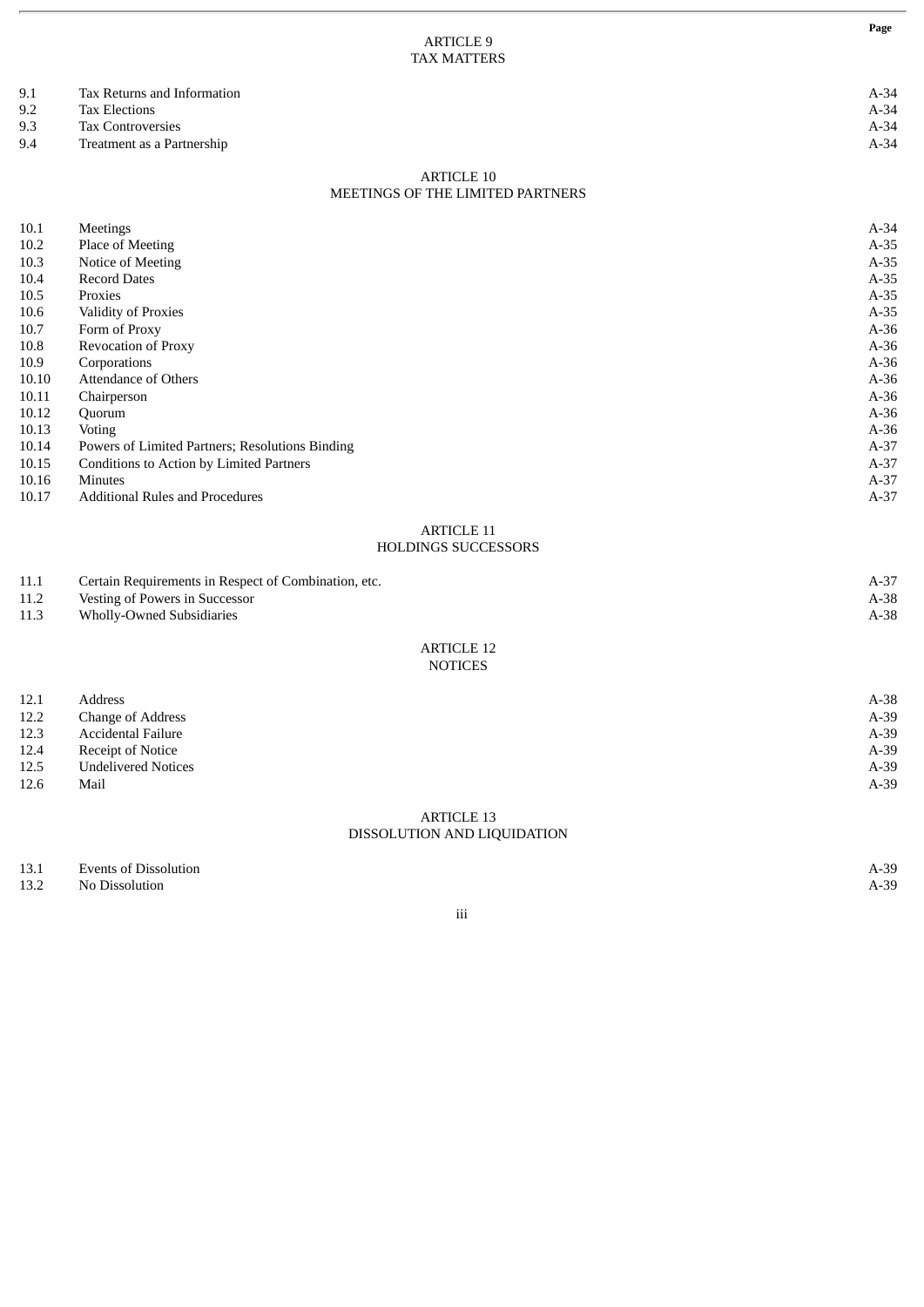| 13.3<br>13.4<br>13.5 | Procedure on Dissolution<br><b>Agreement Continues</b><br>Capital Account Restoration. | Page<br>$A-40$<br>$A-40$<br>$A-40$ |
|----------------------|----------------------------------------------------------------------------------------|------------------------------------|
|                      | <b>ARTICLE 14</b>                                                                      |                                    |
|                      | <b>AMENDMENT</b>                                                                       |                                    |
| 14.1                 | Power to Amend                                                                         | $A-40$                             |
| 14.2                 | Amendment by General Partner                                                           | $A-40$                             |
| 14.3                 | <b>Notice of Amendments</b>                                                            | $A-41$                             |
|                      | <b>ARTICLE 15</b>                                                                      |                                    |
|                      | <b>MISCELLANEOUS</b>                                                                   |                                    |
| 15.1                 | Power of Attorney                                                                      | $A-42$                             |
| 15.2                 | <b>Binding Agreement</b>                                                               | $A-42$                             |
| 15.3                 | Time                                                                                   | $A-42$                             |
| 15.4                 | <b>Right to Offset</b>                                                                 | $A-42$                             |
| 15.5                 | Counterparts                                                                           | $A-42$                             |
| 15.6                 | Governing Law; Venue                                                                   | $A-43$                             |
| 15.7                 | Severability                                                                           | $A-43$                             |
| 15.8                 | <b>Further Acts</b>                                                                    | $A-43$                             |
| 15.9                 | <b>Entire Agreement</b>                                                                | $A-43$                             |
| 15.10                | Limited Partner Not a General Partner                                                  | $A-43$                             |
| 15.11                | <b>Electronic Transactions Law</b>                                                     | $A-43$                             |

i v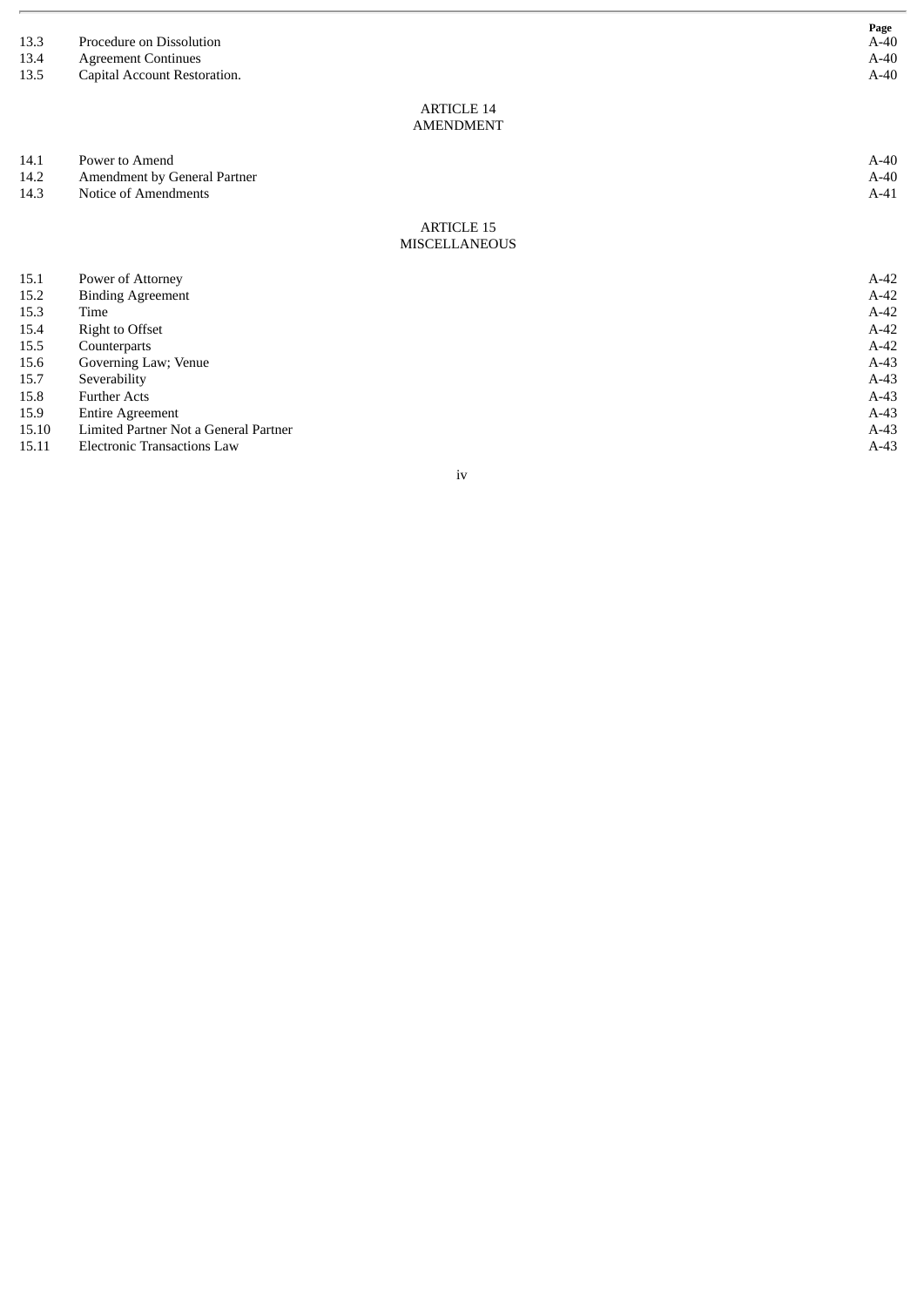#### **AMENDED AND RESTATED EXEMPTED LIMITED PARTNERSHIP AGREEMENT**

THIS AMENDED AND RESTATED EXEMPTED LIMITED PARTNERSHIP AGREEMENT is on the [●] day of [●], among [Pavonia Limited], as General Partner, Antelope Cayman CLP Limited, as Initial Limited Partner, and each person who is admitted to the Partnership as a limited partner in accordance with the provisions of this Agreement. Certain capitalized terms used herein shall have the meanings set forth in Section 1.1.

WHEREAS, the Partnership was formed as an exempted limited partnership on May 26, 2015 pursuant to an Exempted Limited Partnership Agreement dated May 26, 2015 (the "**Original Agreement**") between the General Partner and the Initial Limited Partner, upon the filing of a statement pursuant to Section 9(1) of the Act with the Registrar of Exempted Limited Partnerships in the Cayman Islands;

WHEREAS, the Partnership was formed to effect the indirect acquisition of Broadcom Corporation and Avago Technologies Limited pursuant to a series of transactions to be effective as of the date hereof; and

WHEREAS, the parties hereto now wish to amend and restate the Original Agreement in its entirety as of the date hereof and as hereinafter set forth, in order to set out the terms and conditions applicable to the relationship among the Partners and the conduct of the business of the Partnership and to reflect the withdrawal of the Initial Limited Partner.

NOW THEREFORE, in consideration of the respective covenants and agreements contained in this Agreement and for other good and valuable consideration (the receipt and sufficiency of which are acknowledged by each party), the Partners agree with each other that the Original Agreement shall be amended and restated in its entirety as follows:

#### **ARTICLE 1 INTERPRETATION**

#### **1.1 Definitions**

In this Agreement the following words have the following meanings:

"**Act**" means the Exempted Limited Partnership Law (2014 Revision) of the Cayman Islands, as amended, and any successor to such statute;

"**Adjusted Capital Account**" means the Capital Account maintained for each Partner as of the end of each Fiscal Year of the Partnership (or other taxable period), (a) increased by any amounts that such Partner is obligated to restore under the standards set forth in U.S. Treasury Regulations Section 1.704-1(b)(2)(ii)(c) (or is deemed obligated to restore under U.S. Treasury Regulations Sections 1.704-2(g) and 1.704-2(i)(5)) and (b) decreased by (i) the amount of all losses and deductions that, as of the end of such Fiscal Year (or such taxable period), are reasonably expected to be allocated to such Partner in subsequent years under Sections 704(e)(2) and 706(d) of the Code and U.S. Treasury Regulations Section 1.751-1(b)(2) (ii), and (ii) the amount of all distributions that, as of the end of such Fiscal Year (or such taxable period), are reasonably expected to be made to such Partner in subsequent years in accordance with the terms of this Agreement or otherwise to the extent they exceed offsetting increases to such Partner's Capital Account that are reasonably expected to occur during (or prior to) the year in which such distributions are reasonably expected to be made (other than increases as a result of a minimum gain chargeback pursuant to Section 5.2(b)(i) or Section 5.2(b)(ii)). The foregoing definition of Adjusted Capital Account is intended to comply with the provisions of U.S. Treasury Regulations Section 1.704-1(b)(2)(ii)(d) and shall be interpreted consistently therewith;

"**Affiliate**" has the meaning set out in Section 1.2(a);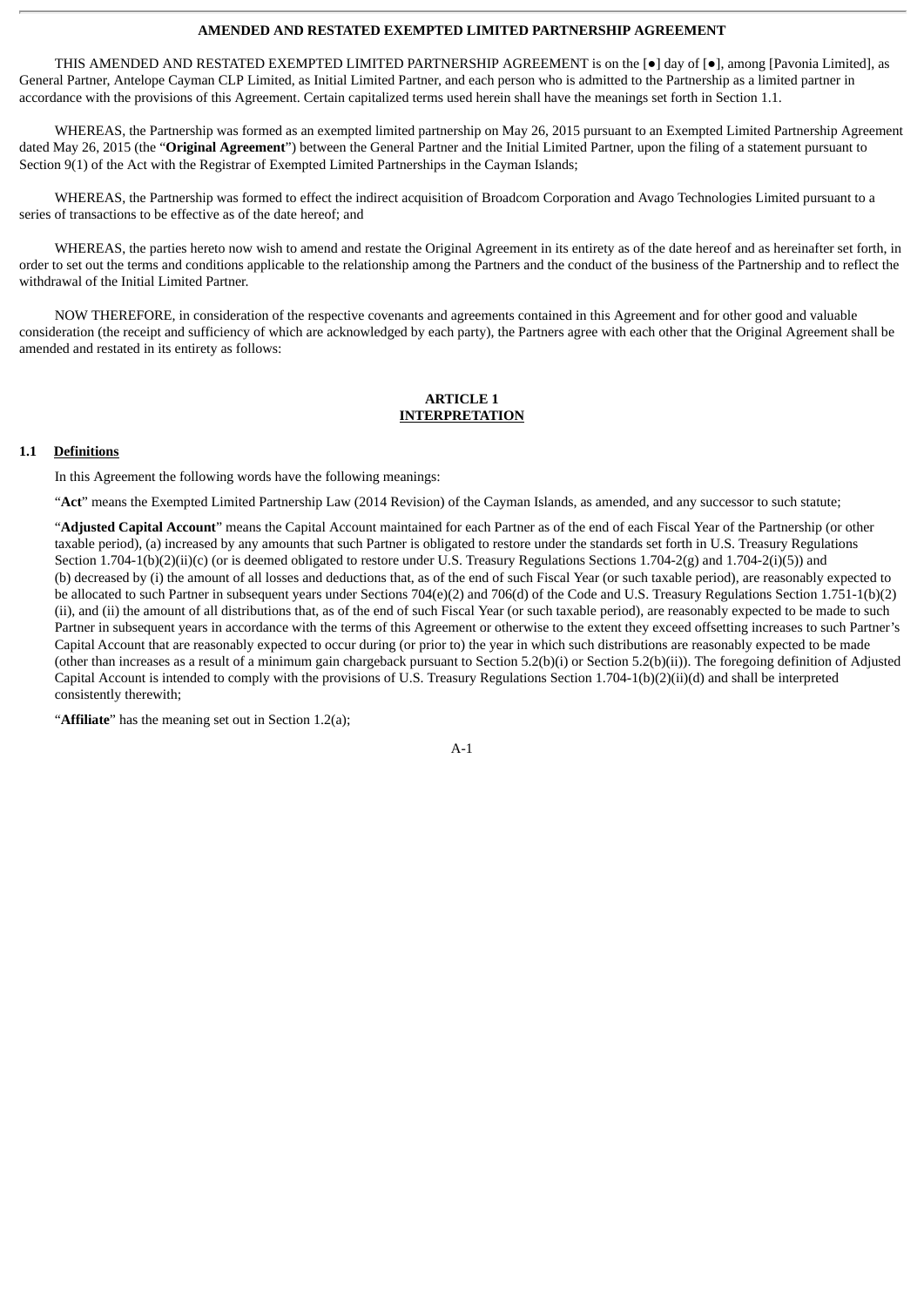"**Agreement**" means this Amended and Restated Exempted Limited Partnership Agreement (including the Schedules attached hereto), as from time to time amended, supplemented or restated in accordance with the terms hereof;

"**Auditor**" means a nationally recognized independent public accounting firm appointed pursuant to Section 8.5;

"**Broadcom**" means Broadcom Corporation, a California corporation;

"**Business Day**" means any day other than a Saturday, a Sunday or any other day on which major commercial banking institutions in the Cayman Islands or New York, New York are authorized by Law to be closed;

"**Capital Account**" has the meaning set out in Section 4.3;

"**Capital Contribution**" of a Partner means the total amount of cash and the Carrying Value of any property other than cash contributed, including any property deemed to be contributed, to the Partnership by that Partner (or such Partner's predecessor in interest) in respect of Units held, purchased or issued to such Partner; provided, that, in the case of the Units to be issued pursuant to the Transaction Agreement and the Unit Merger, the amount of the contribution to the Partnership in respect of the issuance of such Unit shall be the amount determined in accordance with Section 4.2;

"**Carrying Value**" means with respect to any Property of the Partnership (other than money), such Property's adjusted basis for United States federal income tax purposes, except as follows:

- (i) The initial Carrying Value of any Property contributed by a Partner to the Partnership shall be the gross fair market value of such Property, as reasonably determined by the General Partner;
- (ii) The Carrying Values of all such Properties shall be adjusted to equal their respective gross fair market values (in accordance with the rules set forth in U.S. Treasury Regulations Section 1.704-1(b)(2)(iv)(f) and taking Section 7701(g) of the Code into account), as reasonably determined by the General Partner, at the time of any Revaluation pursuant to Section 4.3(c);
- (iii) The Carrying Value of any Property distributed to any Partner shall be adjusted immediately prior to such distribution to equal the gross fair market value (without regard to Section 7701(g) of the Code) of such Property on the date of distribution as reasonably determined by the General Partner;
- (iv) The Carrying Values of any such Property shall be increased (or decreased) to reflect any adjustments to the adjusted basis of such Property pursuant to Code Section 734(b) or Code Section 743(b), but only to the extent that such adjustments are taken into account in determining Capital Accounts pursuant to U.S. Treasury Regulations Section 1.704-1(b)(2)(iv)(m) and subparagraph (vi) of the definition of "Net Income" and "Net Loss" or Section 5.2(b)(viii); provided, however, that Carrying Values shall not be adjusted pursuant to this subparagraph (iv) to the extent that an adjustment pursuant to subparagraph (ii) is required in connection with a transaction that would otherwise result in an adjustment pursuant to this subparagraph (iv); and
- (v) If the Carrying Value of any such Property has been determined or adjusted pursuant to subparagraph (i), (ii) or (iv), such Carrying Value shall thereafter be adjusted by the Depreciation taken into account with respect to such Property for purposes of computing Net Income and Net Loss;

"**Code**" means the United States Internal Revenue Code of 1986, as amended and in effect from time to time. Any reference herein to a specific section or sections of the Code shall be deemed to include a reference to any corresponding provision of any successor law;

"**Combination**" means any combination of shares or units, as the case may be, by reverse split, reclassification, recapitalization or otherwise;

"**Common Units**" has the meaning set out in Section 3.1;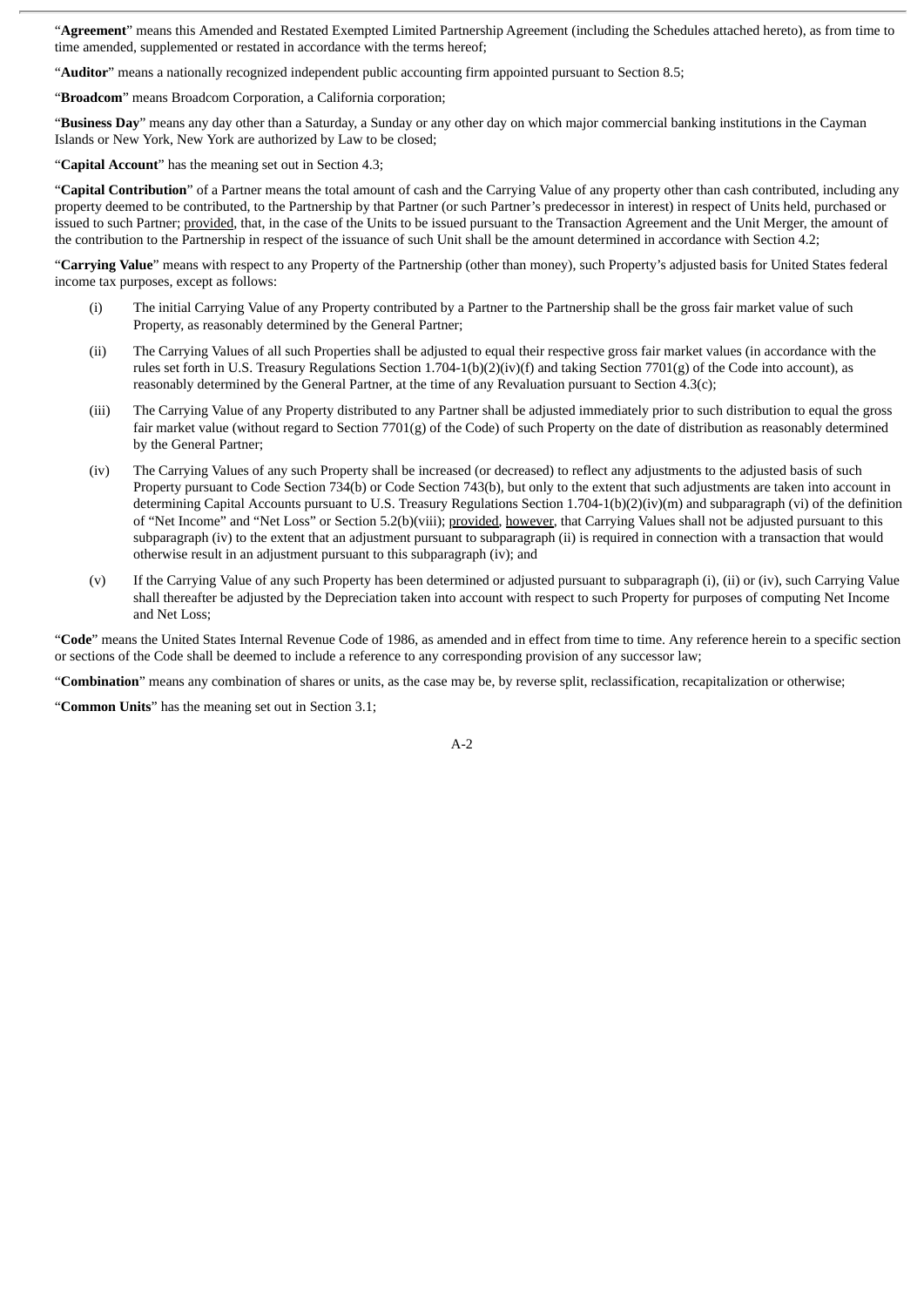"**Controlled by**" has the meaning set out in Section 1.2(b) and "Control", "Controlling" and similar words have corresponding meanings;

"**Current Market Price**" has the meaning set out in Schedule A;

"**Departing Partner**" means any former General Partner;

"**Depreciation**" means, for each Fiscal Year or other period, an amount equal to the depreciation, amortization, or other cost recovery deduction allowable with respect to an asset for U.S. federal income tax purposes for such Fiscal Year or other period, except that if the Carrying Value of an asset differs from its adjusted basis for U.S. federal income tax purposes at the beginning of such Fiscal Year or other period, Depreciation shall be an amount that bears the same ratio to such beginning Carrying Value as the U.S. federal income tax depreciation, amortization, or other cost recovery deduction for such Fiscal Year or other period bears to such beginning adjusted tax basis; provided, however, that if the adjusted basis for U.S. federal income tax purposes of an asset at the beginning of such Fiscal Year or other Period is zero, Depreciation shall be determined with reference to such beginning Carrying Value using any reasonable method selected by the General Partner;

"**Direct Exchange**" has the meaning set out in Schedule A;

"**Economic Risk of Loss**" has the meaning set forth in U.S. Treasury Regulations Section 1.752-2(a);

"**Entity**" means any of a partnership, limited partnership, joint venture, limited liability company, company or corporation with share capital, unincorporated association, or trust;

"**Exchangeable Units**" has the meaning set out in Section 3.1;

"**Exchange Notice**" has the meaning set out in Schedule A;

"**Exchange Right**" has the meaning set out in Schedule A;

"**Exchanged Shares**" has the meaning set out in Schedule A;

"**Fiscal Year**" has the meaning set out in Section 2.4;

"**General Partner**" means the general partner of the Partnership and any Person who is admitted to the Partnership as a successor to or permitted assign of the General Partner in accordance with Section 7.11 and the other provisions of this Agreement; as of the date hereof, the initial General Partner will be Holdings;

"**Governmental Authority**" means any (i) international, multinational, national, federal, provincial, state, regional, municipal, local or other government, governmental or public department, central bank, court, tribunal, arbitral body, commission, board, bureau, agency or instrumentality, domestic or foreign, (ii) self-regulatory organization or stock exchange, (iii) subdivision, agent, commission, board, or authority of any of the foregoing, or (iv) quasi-governmental or private body exercising any regulatory, expropriation or taxing authority under or for the account of any of the foregoing;

"**Group Member**" means a member of the Partnership Group;

"**Hedging Transaction**" has the meaning set out in Section 3.2(b);

"**holder**" means, when used with reference to Units, a holder of Units as shown from time to time in the Record;

"**Holdings**" means [Pavonia Limited], a limited company incorporated under the laws of the Republic of Singapore;

"**Holdings Control Transaction**" has the meaning set out in Schedule A;

"**Holdings Offer**" has the meaning set out in Section 3.24(a);

"**Holdings Shares**" means the ordinary shares of Holdings;

"**Holdings Successor**" has the meaning set out in Section 11.1(a);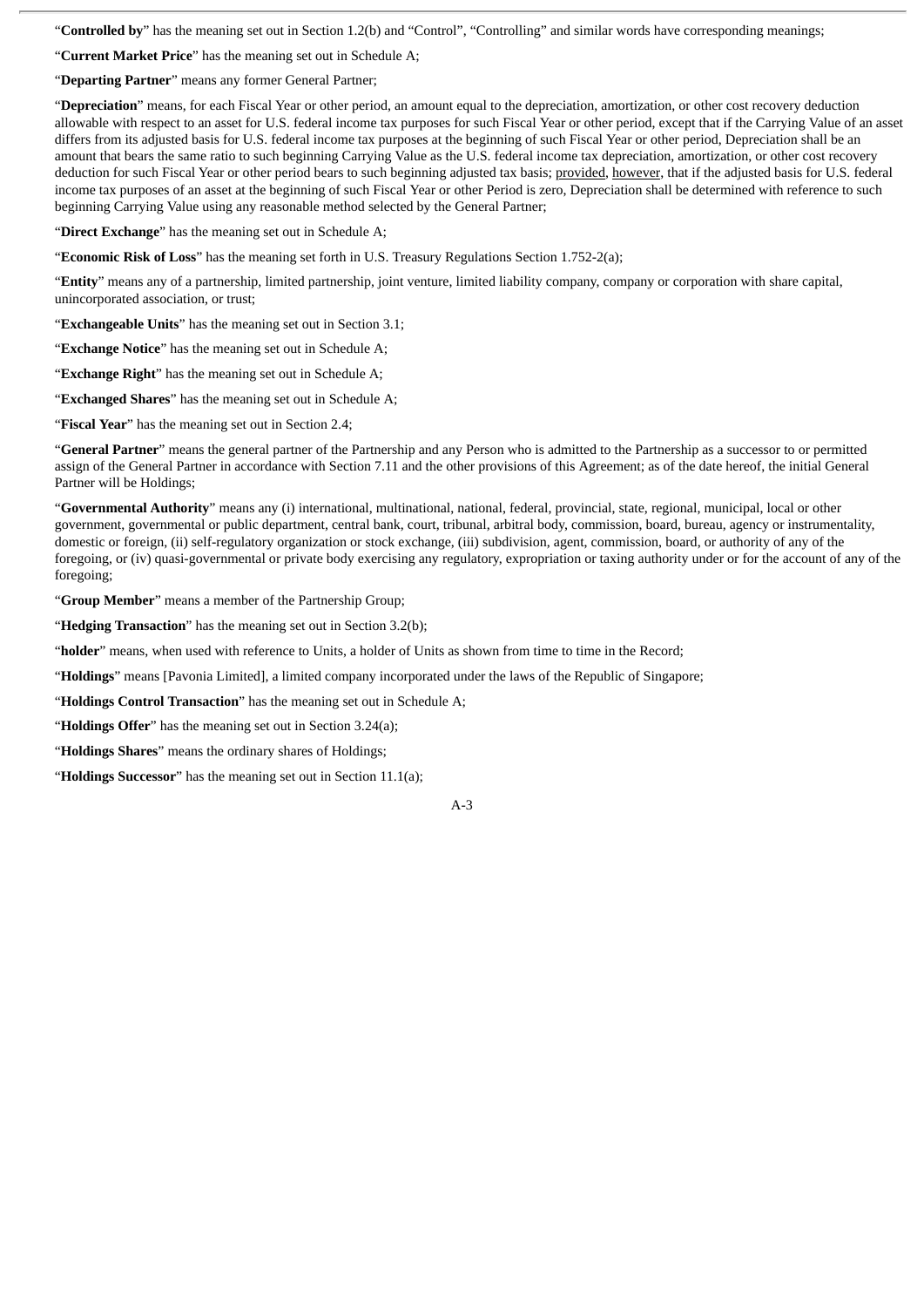"**Indemnitee**" has the meaning set out in Section 7.7(a);

"**Initial Limited Partner**" means Antelope Cayman CLP Limited, a wholly owned Subsidiary of Holdings;

"**Law**" or "**Laws**" means any and all applicable (i) laws, constitutions, treaties, statutes, codes, ordinances, principles of common and civil law and equity, rules, regulations and municipal by-laws, whether domestic, foreign or international, (ii) judicial, arbitral, administrative, ministerial, departmental and regulatory judgments, orders, writs, injunctions, decisions, and awards of any Governmental Authority, and (iii) policies, practices and guidelines of any Governmental Authority which, although not actually having the force of law, are considered by such Governmental Authority as requiring compliance as if having the force of law, and the term "applicable", with respect to such Laws and in the context that refers to one or more Persons, means such Laws that apply to such Person or Persons or its or their business, undertaking, property or securities at the relevant time and that emanate from a Governmental Authority having jurisdiction over the Person or Persons or its or their business, undertaking, property or securities;

"**Limited Partner**" means any person who is a limited partner of the Partnership;

"**Net Income**" and "**Net Loss**" mean, for U.S. federal income tax purposes, for each Fiscal Year or other period, an amount equal to the Partnership's taxable income or loss for such Fiscal Year or period, determined in accordance with Section 703(a) of the Code (for this purpose, all items of income, gain, loss, or deduction required to be stated separately pursuant to Section 703(a)(1) of the Code shall be included in taxable income or loss), with the following adjustments (without duplication):

- (i) Any income of the Partnership that is exempt from U.S. federal income tax and not otherwise taken into account in computing Net Income or Net Loss pursuant to this definition of "Net Income" and "Net Loss" shall be added to such taxable income or loss;
- (ii) Any expenditures of the Partnership described in Section 705(a)(2)(B) of the Code or treated as Section 705(a)(2)(B) of the Code expenditures pursuant to U.S. Treasury Regulations Section 1.704-1(b)(2)(iv)(i), and not otherwise taken into account in computing Net Income and Net Loss pursuant to this definition of "Net Income" and "Net Loss," shall be subtracted from such taxable income or loss;
- (iii) In the event the Carrying Value of any Property of the Partnership is adjusted pursuant to subparagraphs (ii) or (iii) of the definition of "Carrying Value," the amount of such adjustment shall be treated as an item of gain (if the adjustment increases the Carrying Value of the asset) or an item of loss (if the adjustment decreases the Carrying Value of the asset) from the disposition of such asset and shall be taken into account, immediately prior to the event giving rise to such adjustment, for purposes of computing Net Income and/or Net Loss;
- (iv) Gain or loss resulting from any disposition of any Property of the Partnership with respect to which gain or loss is recognized for U.S. federal income tax purposes shall be computed by reference to the Carrying Value of the Property disposed of, notwithstanding that the adjusted tax basis of such Property differs from its Carrying Value;
- (v) In lieu of the depreciation, amortization, and other cost recovery deductions taken into account in computing such taxable income or loss, there shall be taken into account Depreciation for such Fiscal Year or other period, computed in accordance with the definition of Depreciation;
- (vi) To the extent an adjustment to the adjusted tax basis of any Partnership asset pursuant to Section 734(b) of the Code is required, pursuant to U.S. Treasury Regulations Section 1.704-(b)(2)(iv)(m)(4), to be taken into account in determining Capital Accounts as a result of a distribution other than in liquidation of a Partner's interest in the Partnership, the amount of such adjustment shall be treated as an item of gain (if the adjustment increases the basis of the asset) or loss (if the adjustment decreases such basis) from the disposition of such asset and shall be taken into account, immediately prior to the event giving rise to such adjustment, for purposes of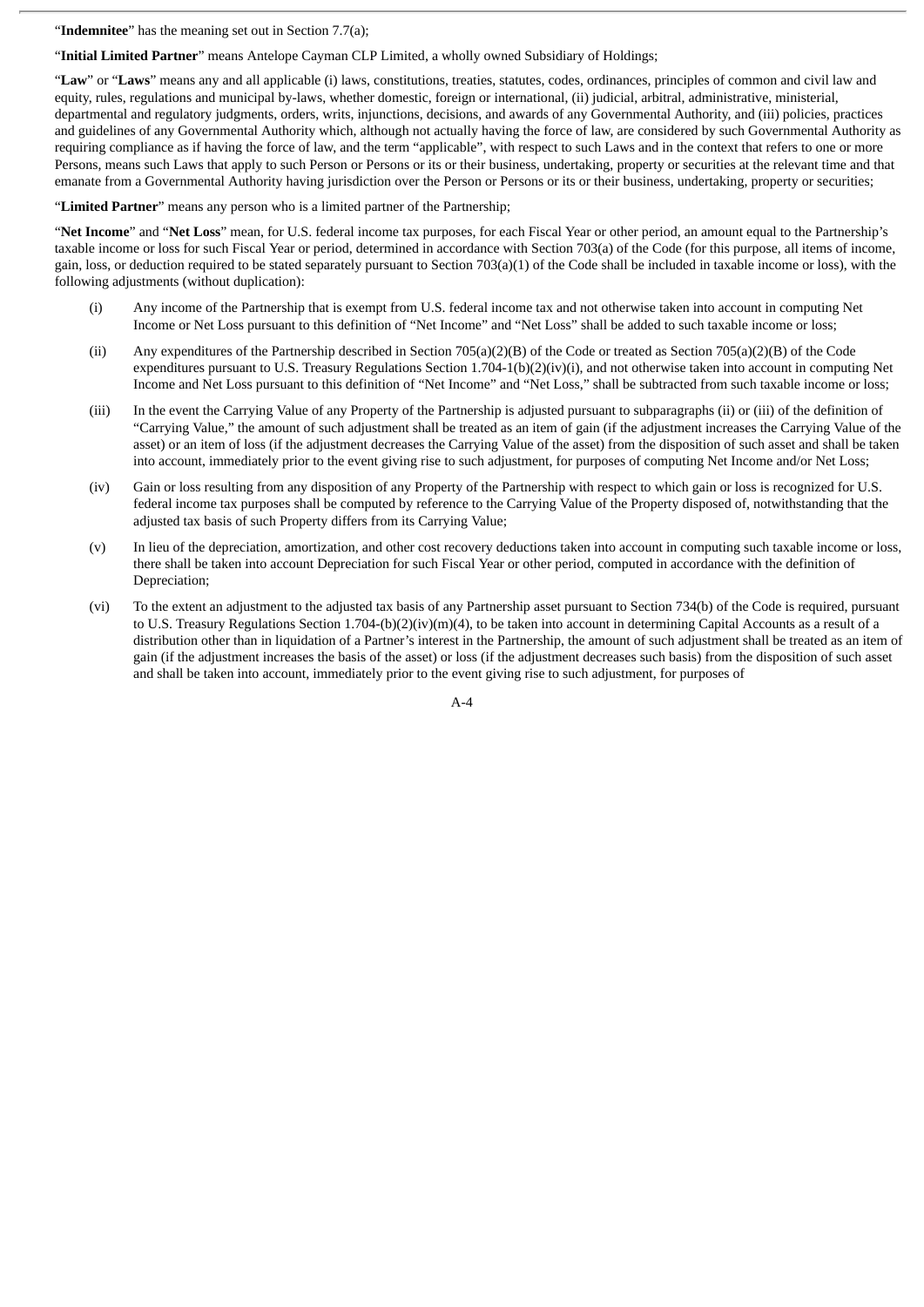computing Net Income or Net Loss; and (vii) Notwithstanding any other provision of this definition, any items that are specially allocated pursuant to Section 5.2(b) shall not be taken into account in computing Net Income and Net Loss;

Notwithstanding any other provision of this definition of Net Income and Net Loss, any items that are specially allocated pursuant to Section 5.2(b) hereof will not be taken into account in computing Net Income and Net Loss. The amounts of the items of Partnership income, gain, loss, or deduction available to be specially allocated pursuant to Section 5.2(b) shall be determined by applying rules analogous to those set forth in subparagraphs (i) through (vi) above;

"**New Interests**" has the meaning ascribed to such term in Section 3.4(b)(ii);

"**New Shares**" has the meaning ascribed to such term in Section 3.4(b)(ii);

"**Nonrecourse Deductions**" has the meaning set forth in U.S. Treasury Regulations Section 1.704-2(b)(1) and 1.704-2(c);

"**Nonrecourse Liability**" has the meaning set forth in U.S. Treasury Regulations Section 1.752-1(a)(2) and 1.704-2(b)(3);

"**Original Agreement**" has the meaning set out in the recitals to this Agreement;

"**Partner Nonrecourse Debt**" has the meaning set forth in U.S. Treasury Regulations Section 1.704-2(b)(4);

"**Partner Nonrecourse Debt Minimum Gain**" has the meaning set forth in U.S. Treasury Regulations Section 1.704-2(i)(2);

"**Partner Nonrecourse Deductions**" has the meaning set forth in U.S. Treasury Regulations Sections 1.704-2(i)(1) and 1.704-2(i)(2);

"**Partners**" means the General Partner and the Limited Partners and "Partner" means any one of them;

"**Partnership**" means [Safari Cayman L.P.], an exempted limited partnership registered in and formed under the laws of the Cayman Islands;

"**Partnership Group**" means the Partnership and its Subsidiaries treated as a single consolidated entity;

"**Partnership Interest**" means any equity interest in the Partnership, including any Unit;

"**Partnership Minimum Gain**" has the meaning set forth in U.S. Treasury Regulations Section 1.704-2(b)(2) and 1.704-2(d). A Partner's share of Partnership Minimum Gain shall be computed in accordance with the provisions of U.S. Treasury Regulations Section 1.704-2(g);

"**Percentage Interest**" means, as of any date of determination, (i) as to any Exchangeable Units held by a Limited Partner, the product obtained by multiplying (a) 100 by (b) the quotient obtained by dividing (x) the number of such Exchangeable Units by (y) the Total Common Base, and (ii) as to the Common Units held by the General Partner, the product obtained by multiplying (a) 100 by (b) the quotient obtained by dividing the number of outstanding Holdings Shares by the Total Common Base;

"**Permitted Transfer**" has the meaning set out in Section 3.15(b);

"**Person**" means any individual, partnership, limited partnership, joint venture, syndicate, sole proprietorship, company or corporation or other Entity with or without share capital, unincorporated association, trust, trustee, executor, administrator or other legal personal representative, regulatory body or agency, or other Governmental Authority;

"**Property**" means an interest of any kind in any real, personal or intellectual (or mixed) property, including cash, and any improvements thereto, and shall include both tangible and intangible property;

"**Record**" means the register of the Partners required by the Act to be kept by the General Partner;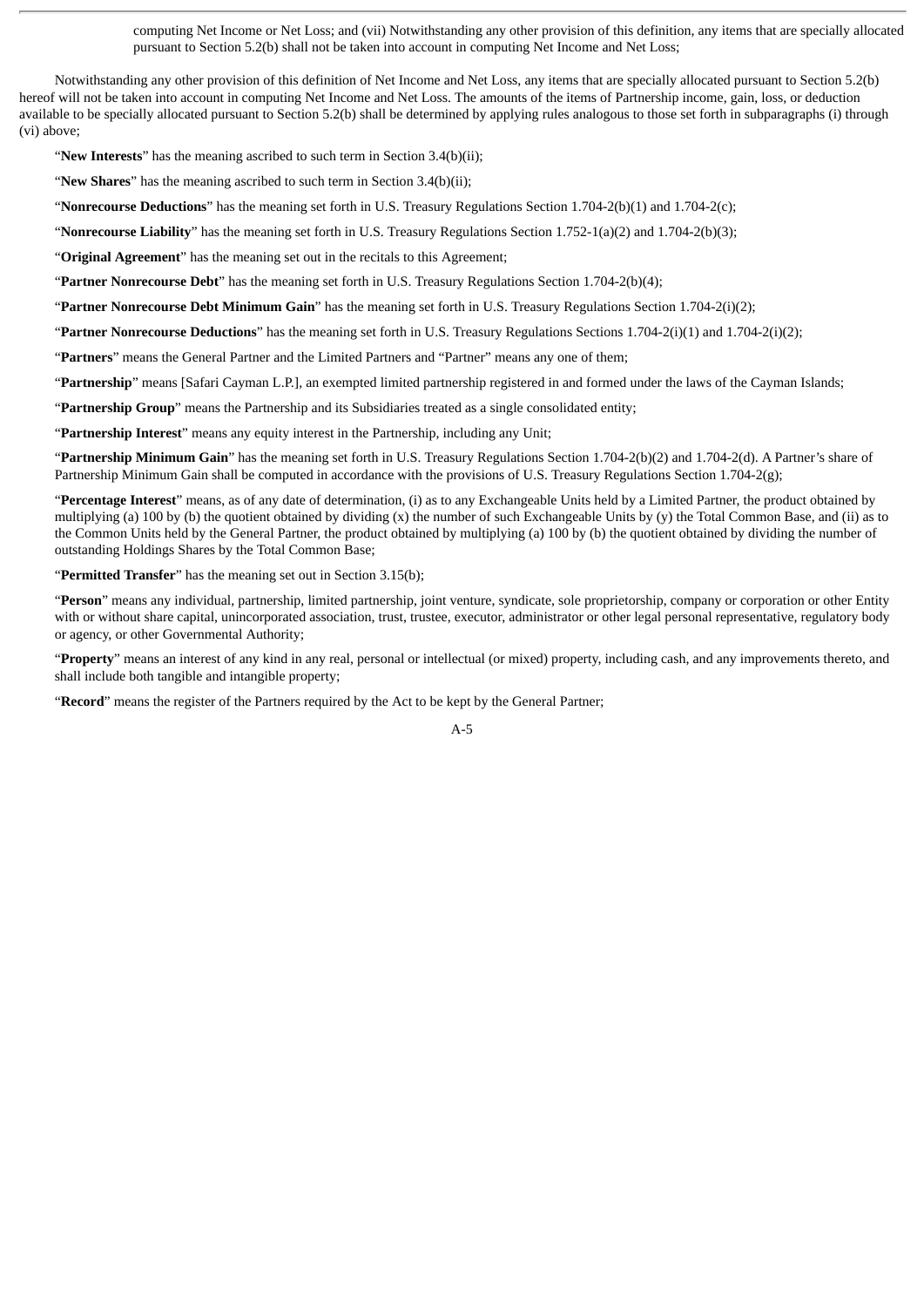"**Record Holder**" means, as of any particular Business Day, the Person in whose name a Unit is registered on the books of the Registrar and Transfer Agent as of the opening of business on such Business Day, or with respect to other Partnership Interests (if any), the Person in whose name any such other Partnership Interest is registered on the books which the General Partner has caused to be kept as of the opening of business on such Business Day;

"**Registrar and Transfer Agent**" means the registrar and transfer agent of the Units appointed from time to time by the General Partner, or, if no registrar and transfer agent is appointed, the General Partner;

"**Required Allocations**" means any allocation of an item of income, gain, loss or deduction pursuant to Sections 5.2(b)(i) through (vii);

"Restricted Period" means the period ending on the second anniversary of the Unit Effective Time; provided, however, that, in the event holders elect to receive Exchangeable Units pursuant to the Transaction Agreement with respect to fifteen percent (15%) or less of the outstanding shares of Broadcom common stock as of the Election Deadline (as defined in the Transaction Agreement), then the Restricted Period will end on the first anniversary of the Unit Effective Time; provided, further, that unless otherwise waived in writing in the sole discretion of the General Partner, in the event of a breach by any holder of the restrictions set forth in Section 3.2(b) or any representation made by such holder in an Exchange Notice, the Restricted Period applicable to such holder's Exchangeable Units shall be extended by 2 years;

"**Revaluation**" has the meaning set out in Section 4.3(c);

"**Securities Act**" means the U.S. Securities Act of 1933, as amended, and the rules and regulations promulgated thereunder;

"**Securities Exchange Act**" means the U.S. Securities Exchange Act of 1934, as amended, and the rules and regulations promulgated thereunder;

"**Subdivision**" means any subdivision of shares or units, as the case may be, by any split, dividend, distribution, reclassification, recapitalization or otherwise;

"**Subsidiary**" has the meaning set out in Section 1.2(c);

"**Tax Matters Partner**" means the "tax matters partner" within the meaning of Section 6231(a)(7) of the Code;

"**Total Common Base**" at any time means the total of the outstanding Exchangeable Units plus the number of Holdings Shares outstanding as at that time;

"**Transaction Agreement**" means the Agreement and Plan of Merger, dated as of May 28, 2015, among Holdings, Partnership, Avago Technologies Limited, Avago Technologies Cayman Holdings Ltd., Avago Technologies Cayman Finance Limited, Buffalo CS Merger Sub, Inc., Buffalo UT Merger Sub, Inc. and Broadcom Corporation (including the Schedules attached thereto) as may be amended, supplemented, restated or otherwise modified from time to time in accordance with its terms;

"**Transfer**" (and, with a correlative meaning, **"Transferring"**) means any sale, transfer, conveyance, assignment, pledge, grant of a security interest or other lien, encumbrance or other disposition of (whether directly or indirectly, whether with or without consideration and whether voluntarily or involuntarily or by operation of Law) of (a) any Partnership Interest or (b) any equity or other interest (legal or beneficial) in any Partner if substantially all of the assets of such Partner consist solely of Partnership Interests, subject in all cases to Section 3.15(a);

"**Unit**" means the Exchangeable Units and Common Units;

"**Unit Effective Time**" has the meaning set out in the Transaction Agreement;

"**Unit Merger**" has the meaning set out in the Transaction Agreement;

"**Unitholder**" means a holder of one or more Units as shown from time to time in the Record;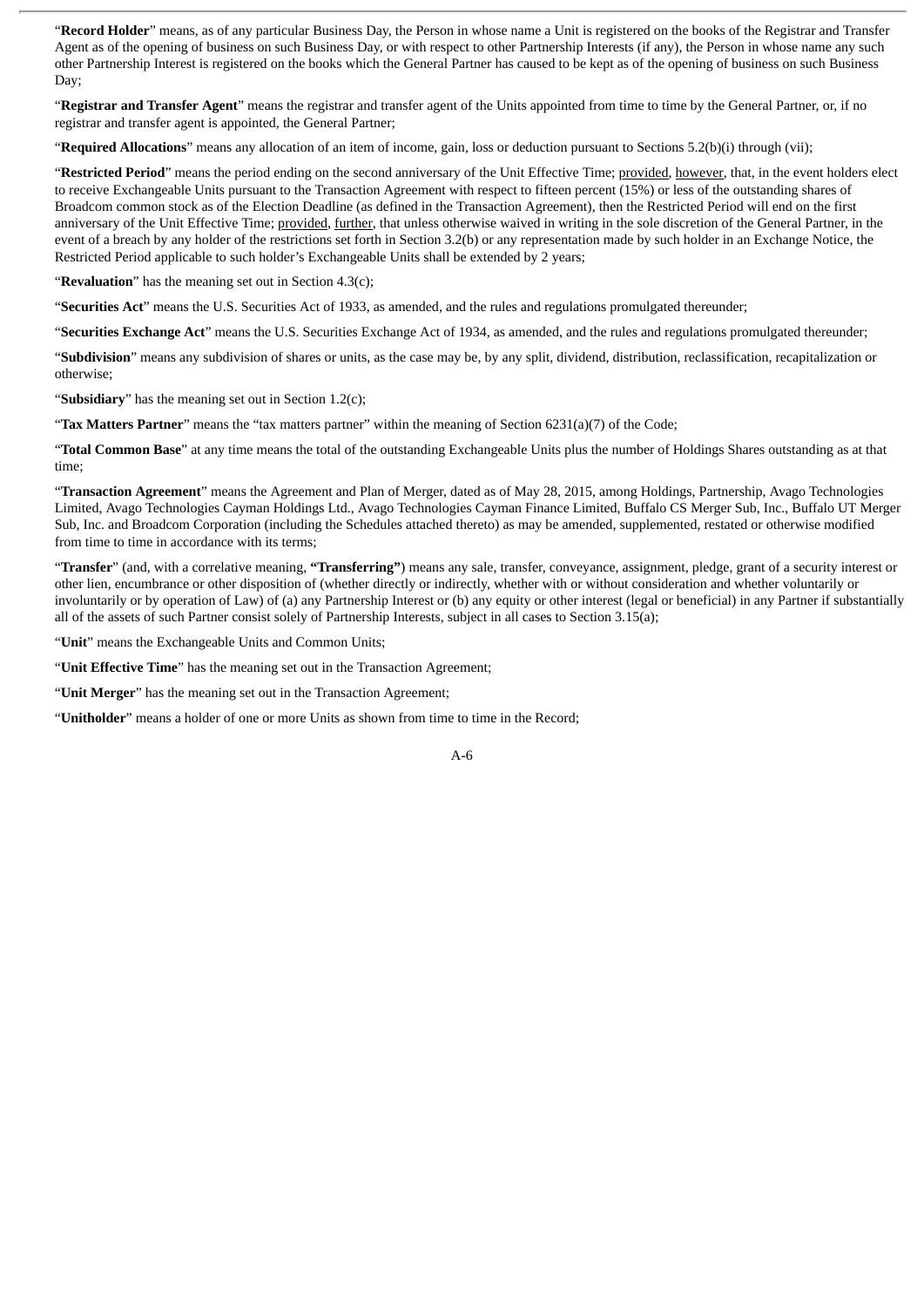"**Units Offer**" has the meaning set out in Section 3.24(b); and

"**Voting Trust Agreement**" has the meaning set out in Schedule A.

#### **1.2 Determination of Affiliate, Control and Subsidiary Status**

- (a) **Affiliate**. In determining the **"Affiliate**" status of two entities, an Entity will be deemed to be an affiliate of another Entity if:
	- (i) one of them is the direct or indirect Subsidiary of, or is directly or indirectly Controlled by, or directly indirectly Controls, the other; or
	- (ii) both are directly or indirectly under common Control.
- (b) **Control**. An Entity will be deemed to be "**Controlled by**" one or more Persons if:
	- (i) in the case of an Entity which is governed by trustees, a board of directors, or similar governing body composed of individuals:
		- (A) voting securities or other interests of the Entity carrying more than 50% of the votes for the governing body of the Entity are held, otherwise than by way of security only, by or for the benefit of the Person or Persons; and
		- (B) the votes carried by those securities or other interests are entitled, if exercised, to elect a majority of the individuals of the governing body of the Entity;
	- (ii) in the case of an Entity (other than a limited partnership) which does not have trustees, a board of directors, or similar governing body composed of individuals, securities or other interests of the Entity, representing more than 50% of the outstanding securities or other interests, are held, otherwise than by way of security only, by or for the benefit of the Person or Persons, in circumstances where it can reasonably be expected that the Person or Persons directs the affairs of the Entity; or
	- (iii) in the case of an Entity which is a limited partnership, each general partner of the limited partnership either is the Person or is Controlled by the Person.

Notwithstanding the foregoing, "**Control**" (including, with its correlative meanings, "Controlled by" and "under common Control with") shall also mean the possession, directly or indirectly, through one or more intermediaries, of the power to direct or cause the direction of management or policies of a Person, whether through the ownership of securities or partnership or other ownership interests, by contract or otherwise.

- (c) **Subsidiary**. An Entity will be deemed to be a **"Subsidiary**" of another Entity if:
	- (i) it is Controlled by:
		- (A) that other,
		- (B) that other and one or more Entities each of which is Controlled by that other, or
		- (C) two or more Entities, each of which is Controlled by that other; or (ii) it is a Subsidiary of an Entity that is that other's Subsidiary.
- (d) **Beneficial Ownership**.
	- (i) A Person will be deemed to own beneficially securities beneficially owned by a Person Controlled by such first Person or by an Affiliate of either Person.
	- (ii) A Person will be deemed to own beneficially securities beneficially owned by the Person's Affiliates.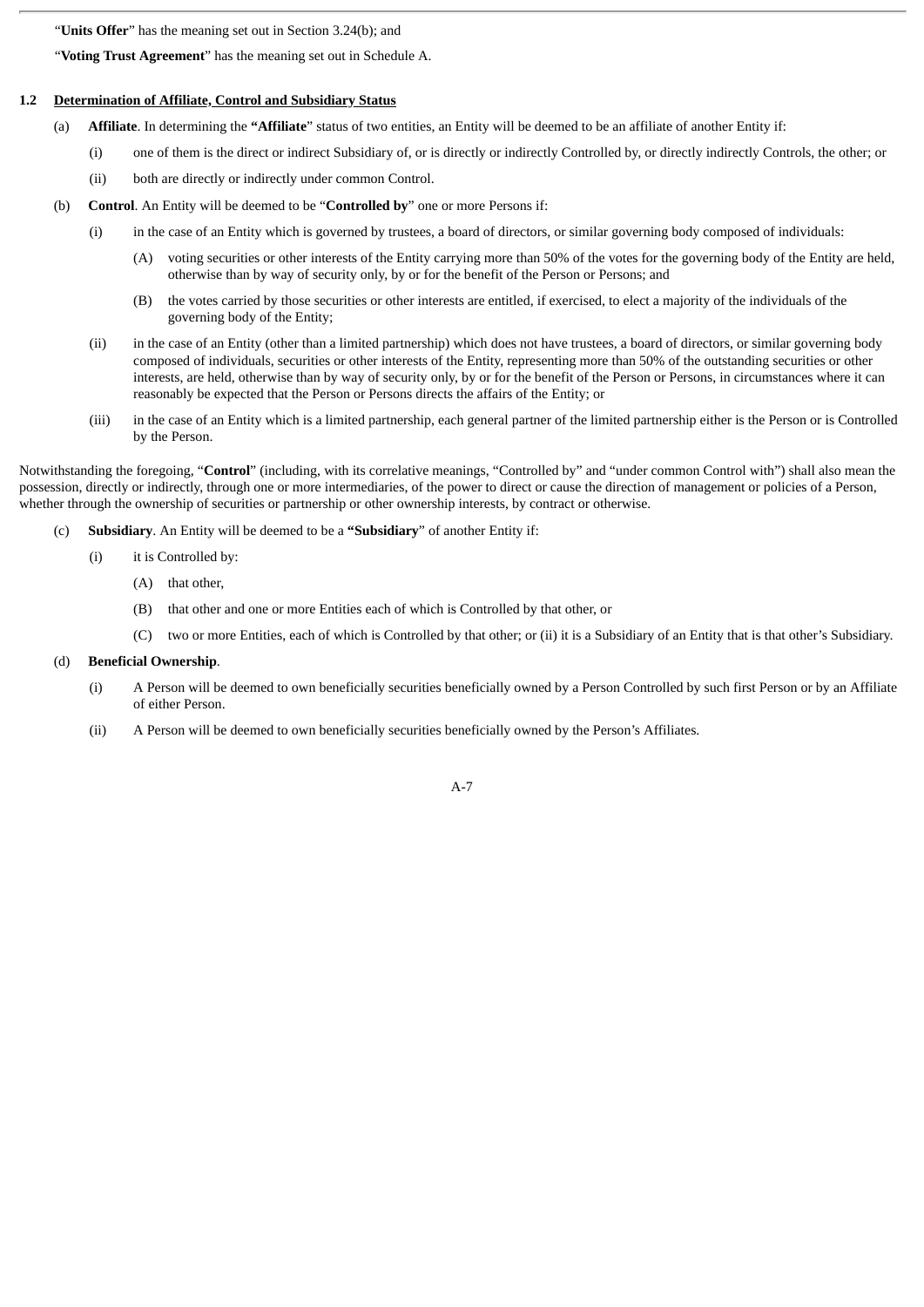#### **1.3 Headings**

In this Agreement, the headings are for convenience of reference only, do not form a part of this Agreement and are not to be considered in the interpretation of this Agreement.

#### **1.4 Interpretation**

In this Agreement,

- (a) words importing the masculine gender include the feminine and neuter genders, corporations, partnerships and other Persons, and words in the singular include the plural, and vice versa, wherever the context requires;
- (b) the words "include", "includes", "including", or any variations thereof, when following any general term or statement, are not to be construed as limiting the general term or statement to the specific items or matters set forth or to similar items or matters, but rather as referring to all other items or matters that could reasonably fall within the broadest possible scope of the general term or statement;
- (c) all references to designated Articles, Sections and other subdivisions are to the designated Articles, Sections and other subdivisions of this Agreement;
- (d) all accounting terms not otherwise defined will have the meanings assigned to them by, and all computations to be made will be made in accordance with, generally accepted accounting principles in the United States from time to time;
- (e) any reference to a statute will include and will be deemed to be a reference to the regulations and rules made pursuant to it, and to all amendments made to the statute, the regulations and the rules in force from time to time, and to any statute, regulation or rule that may be passed which has the effect of supplementing or superseding the statute referred to or the relevant regulation;
- (f) any reference to the Partnership taking any action shall be deemed to refer to the Partnership acting through the General Partner;
- (g) any reference to a Person will include and will be deemed to be a reference to any Person that is a successor to that Person; and
- (h) "hereof", hereto", herein", and "hereunder" mean and refer to this Agreement and not to any particular Article, Section or other subdivision.

#### **1.5 Currency**

All references to currency in this Agreement are references to lawful money of the United States, unless otherwise indicated.

#### **1.6 Schedules**

The following are the schedules to this Agreement:

Schedule A – Rights and Preferences of Exchangeable Units of the Partnership

Schedule B – Definition of Permitted Transferee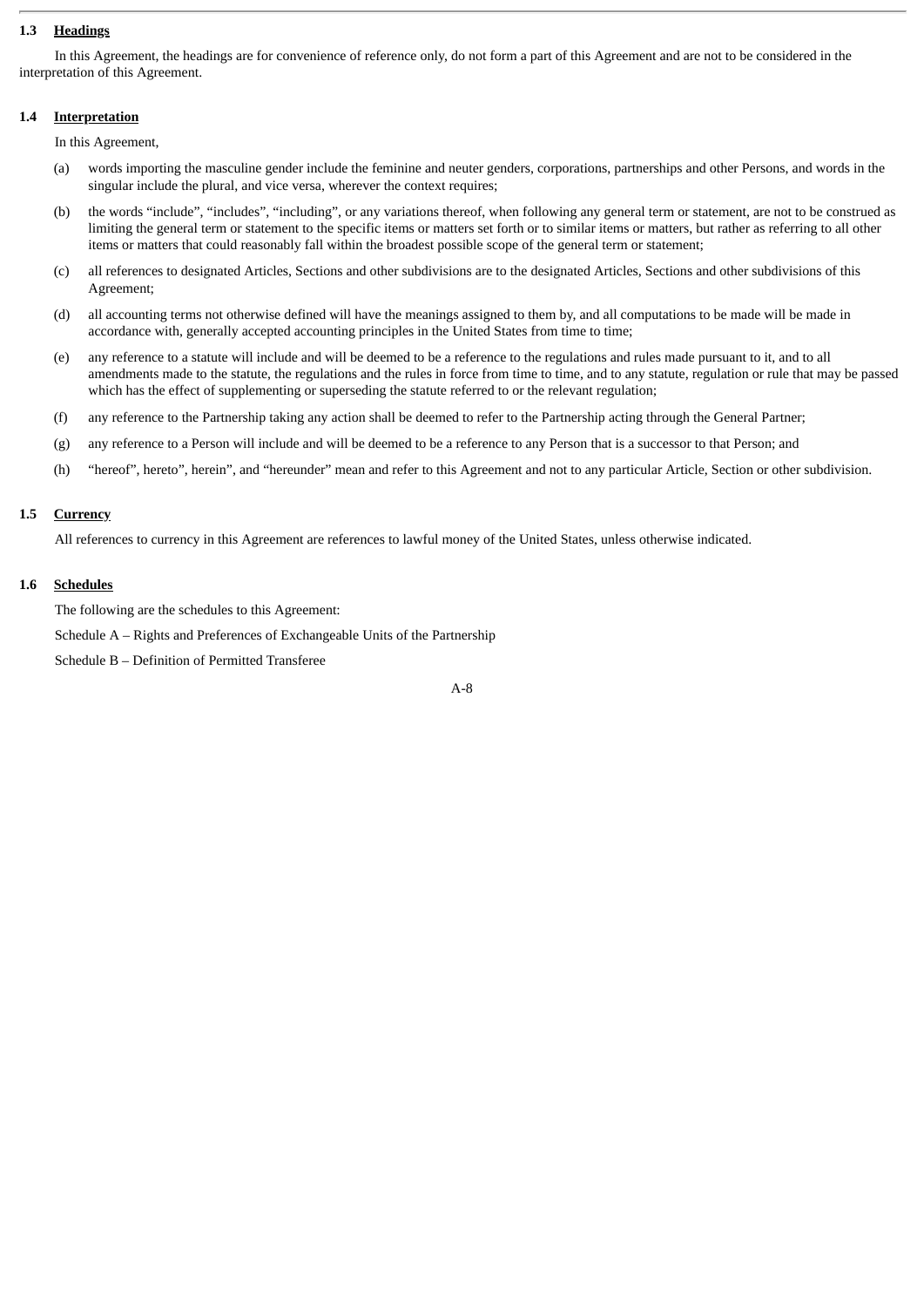#### **ARTICLE 2 RELATIONSHIP BETWEEN PARTNERS**

#### **2.1 Formation and Name of the Partnership**

The Partnership was formed as an exempted limited partnership pursuant to and in accordance with the laws of the Cayman Islands on May 26, 2015, and the rights and liabilities of the Partners shall be as provided in the Act except as herein otherwise expressly provided. The name of the Partnership shall be "[Safari Cayman L.P.]" or such other name or names as the General Partner may from time to time designate.

#### **2.2 Purposes of the Partnership**

The purpose of the Partnership shall be to: (i) acquire and hold interests in the shares of the corporations acquired pursuant to the transactions contemplated in the Transaction Agreement and, subject to the approval of the General Partner, interests in any other Persons; (ii) engage in any activity related to the capitalization and financing of the Partnership's interests in such corporations and such other Persons; and (iii) engage in any activity that is incidental to or in furtherance of the foregoing and that is approved by the General Partner and that lawfully may be conducted by a limited partnership formed under the Act and this Agreement; provided, however, that, the Partnership shall not undertake business with the public in the Cayman Islands (other than so far as may be necessary to carry on the activities of the Partnership exterior to the Cayman Islands); provided, further, that, for so long as Exchangeable Units remain outstanding (not including Exchangeable Units held by Holdings and its Subsidiaries) and except pursuant to Section 9.4, the Partnership shall not engage, directly or indirectly, in any business activity that the General Partner determines in good faith would cause the Partnership to be treated as an association taxable as a corporation under Treasury Regulations Section 301.7701-3 or Section 7704 of the Code, or would cause the Partnership to become subject to the provisions of the U.S. Investment Company Act of 1940, as amended.

#### **2.3 Office of the Partnership**

The registered office of the Partnership is P.O. Box 309, Ugland House, Grand Cayman, KY1-1104, Cayman Islands, or any other address in the Cayman Islands as the General Partner may designate in writing from time to time to the Limited Partners.

#### **2.4 Fiscal Year**

Subject to the General Partner determining otherwise or as otherwise may be required under the Code or applicable U.S. Treasury Regulation, the first fiscal period of the Partnership will end on the final day of the fiscal year of Holdings in which the Unit Effective Time occurs. Thereafter, each fiscal period commences on the date the fiscal period begins for Holdings and ends on the earlier of the date such fiscal period ends for Holdings or on the date of dissolution or other termination of the Partnership. Each fiscal period is referred to in this Agreement as a "Fiscal Year".

#### **2.5 Status of General Partner**

The General Partner represents, warrants, covenants and agrees with each Limited Partner that it:

- (a) is a limited company incorporated under the Laws of the Republic of Singapore and is validly subsisting under those laws;
- (b) has the capacity and corporate authority to act as a general partner and to perform its obligations under this Agreement, and those obligations do not conflict with nor do they result in a breach of any of its organizational documents or any material agreement by which it is bound;

#### $A - Q$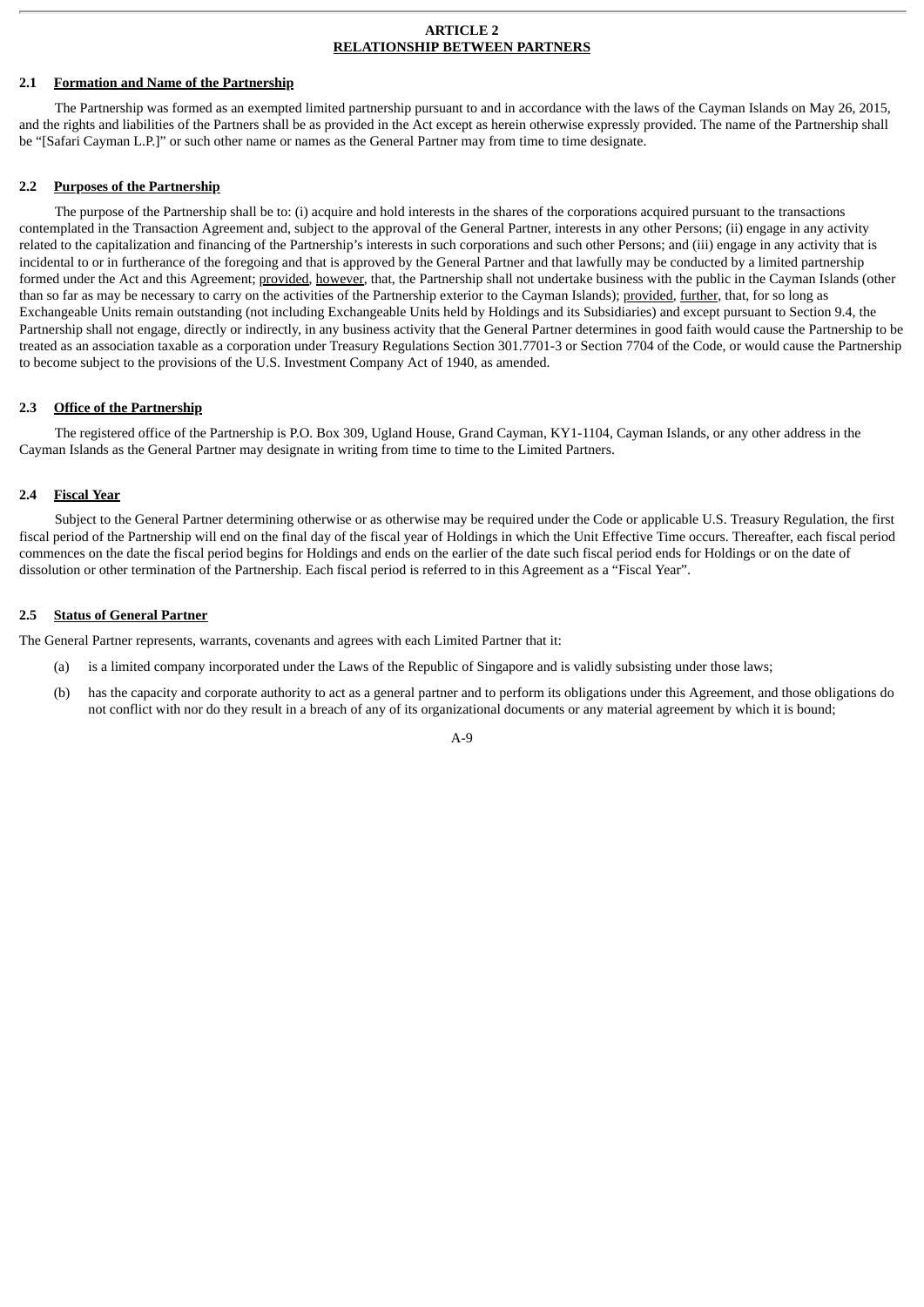- (c) holds and will maintain the registrations necessary for the conduct of its business and has and will continue to have all material licenses and permits necessary to carry on its business as the General Partner of the Partnership in all jurisdictions where the activities of the Partnership require that licensing or other form of registration of the General Partner, including registration as a foreign company in accordance withh Part IX of the Companies Law (2012 Revision) of the Cayman Islands; and
- (d) will devote as much time as is reasonably necessary for the conduct and management of the business and affairs of the Partnership in accordance with this Agreement.

#### **2.6 Limitation on Authority of Limited Partners**

No Limited Partner, in its capacity as such, will:

- (a) take part in the administration, control, management or operation of the business of the Partnership or exercise any power in connection with that control or management or transact business on behalf of the Partnership;
- (b) execute any document which binds or purports to bind any other Partner or the Partnership;
- (c) hold itself out as having the power or authority to bind any other Partner or the Partnership;
- (d) have any authority or power to act for or undertake any obligation or responsibility on behalf of any other Partner or the Partnership;
- (e) bring any action for partition or sale or otherwise in connection with the Partnership, or any interest in any property of the Partnership, whether real or personal, tangible or intangible, or file or register or permit to be filed, registered or remain undischarged any lien or charge in respect of any property of the Partnership; or
- (f) compel or seek a partition, judicial or otherwise, of any of the assets of the Partnership distributed or to be distributed to the Partners in kind in accordance with this Agreement.

#### **2.7 [RESERVED]**

#### **2.8 Limited Liability of Limited Partners**

Subject to the provisions of the Act, the liability of each Limited Partner for the debts, liabilities and obligations of the Partnership will be limited to the Limited Partner's Capital Contribution, plus the Limited Partner's share of any undistributed income of the Partnership. Following payment of a Limited Partner's initial Capital Contribution, the Limited Partner will not be liable for any further claims or assessments or be required to make further contributions to the Partnership.

#### **2.9 [RESERVED]**

#### **2.10 Other Activities of Partners**

Limited Partners and their respective Affiliates and Affiliates of the General Partner may engage in businesses, ventures, investments and activities which may be similar to or competitive with those in which the Partnership is or might be engaged and those Persons will not be required to offer or make available to the Partnership any other business or investment opportunity which any of those Persons may acquire or be engaged in for its own account.

#### **2.11 Withdrawal of the Initial Limited Partner**

Immediately following the execution of this Agreement, the Initial Limited Partner shall (a) receive a return of any Capital Contribution made by the Initial Limited Partner to the Partnership, (b) withdraw as the Initial Limited Partner of the Partnership, and (c) have no further right, interest or obligation of any kind whatsoever as a Partner in the Partnership.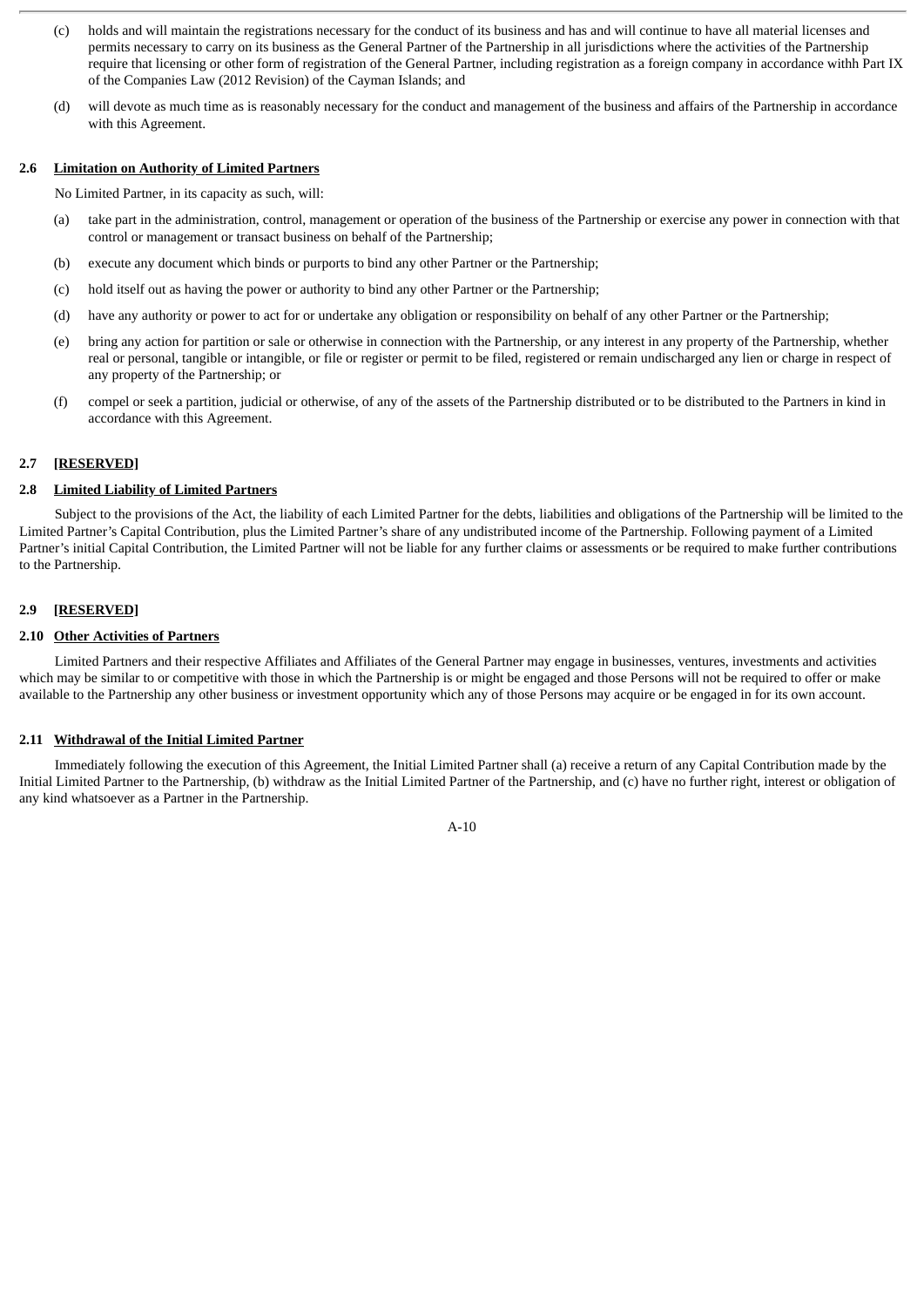#### **ARTICLE 3 PARTNERSHIP UNITS**

#### **3.1 Authorized Units**

The interests in the Partnership of the Partners will be divided into and represented, as of the date hereof, by an unlimited number of only each of two classes of Units as follows: (i) interests of the General Partner will be represented by common partnership units ("**Common Units**"); and (ii) interests of Limited Partners will be represented by exchangeable limited partnership units ("**Exchangeable Units**"). Except in accordance with this Agreement, no other Partnership Interests, Units or other interests in the Partnership shall be issued other than as specified by the preceding sentence. Each of the Units will represent an interest in the Partnership having the preferences, rights, restrictions, conditions and limitations provided in this Agreement including:

- (a) the holders of Units will have the right to receive allocations of Net Income, Net Loss (and any items of income, gain, loss, or deduction that are specially allocated pursuant to Section 5.2(b)), taxable income and tax loss as provided in this Agreement;
- (b) the holders of the Units will have the right to share in returns of capital and to share in cash and any other distributions to Partners and to receive the remaining assets of the Partnership on dissolution or winding up in accordance with the terms of this Agreement; and
- (c) the holders of Units will have the right to receive notice of and to attend any meetings of Partners of the Partnership.

Except as otherwise specified in this Agreement, no Partner will have any preference, priority or right in any circumstance over any other Partner in respect of the Units held by each. For greater certainty, the General Partner's interest in the Partnership is a single interest defined by reference to the Common Units held by it and any other Units that it might acquire in accordance with this Agreement.

#### **3.2 Rights, Privileges, Restrictions and Conditions of Exchangeable Units**

- (a) In addition to the preferences, rights, restrictions, conditions and limitations set out in Section 3.1 and this Section 3.2, each Exchangeable Unit will have the rights and preferences set out with respect to such Exchangeable Unit in Schedule A hereto.
- (b) Unless otherwise approved in writing by the General Partner in its sole discretion, until the end of the Restricted Period, no holder of Exchangeable Units (beneficial or of record) shall be a party to or otherwise participate, directly or indirectly, in any short sale, forward contract to sell, option or forward contract to purchase, swap or other hedging, synthetic, "put" equivalent or similar derivative instrument or transaction that transfers, in whole or in part, any of the economic consequences of ownership of the Exchangeable Units or any Holdings Shares, whether settled in cash or securities (any of the foregoing transactions, a "**Hedging Transaction**").
- (c) Each Limited Partner acknowledges that, although as of the date of this Agreement the Exchangeable Units have been registered under the Securities Exchange Act, the General Partner is under no obligation to continue such registration and the General Partner shall be authorized to deregister the Exchangeable Units at any time that such registration is not legally required.

#### **3.3 Issuance of Additional Units**

(a) Except for issuances of Units to Holdings pursuant to Section 3.4(b)(ii), from and after the issuance of the Exchangeable Units issued in connection with the Units Merger, the Partnership shall not issue any Units to Holdings nor any Units to any other Person.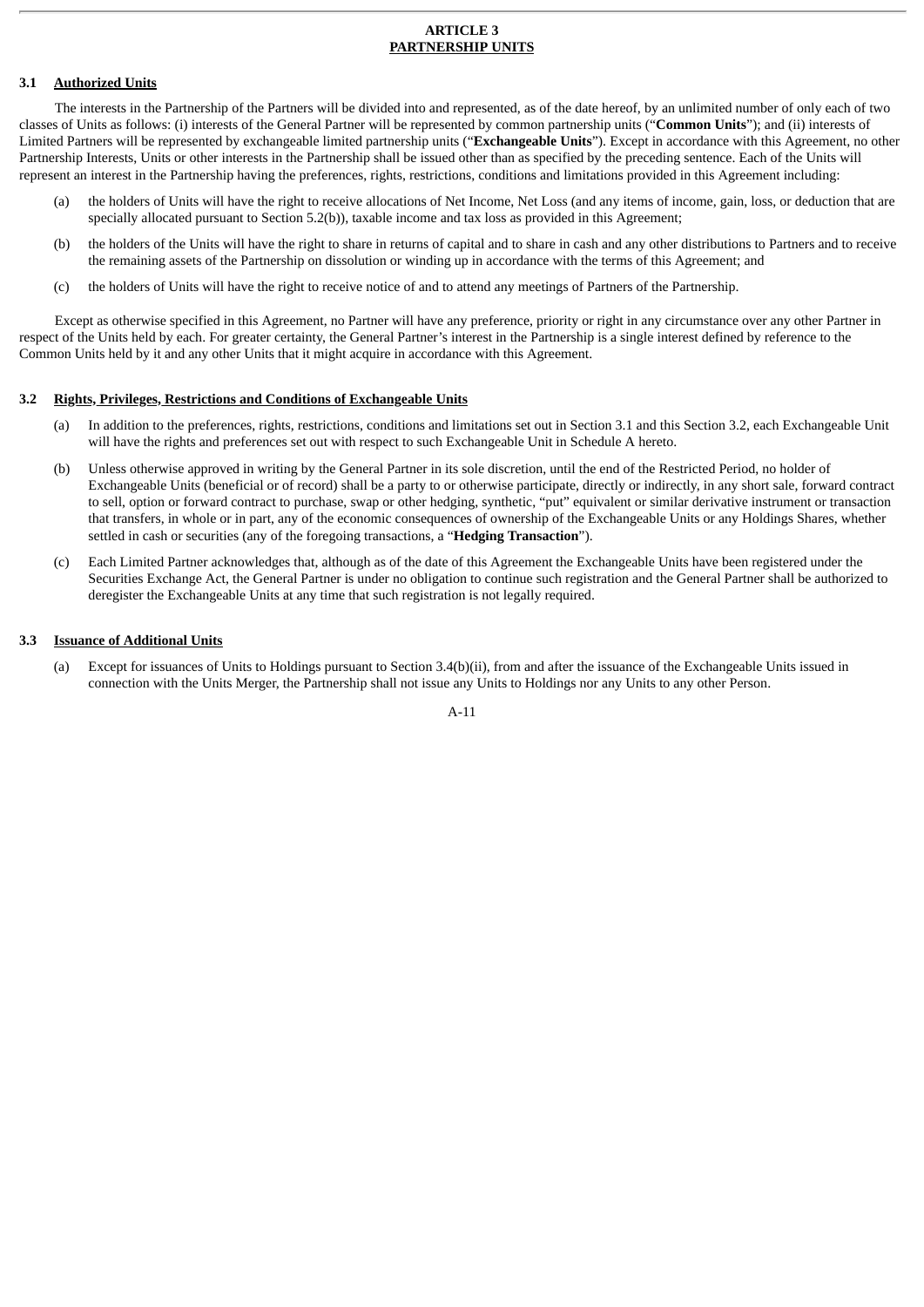- (b) The General Partner may, in its discretion, either retain the net proceeds from such issuance for use by the Partnership, or may cause the Partnership to distribute the net proceeds from any issuance of Units to Holdings for the purposes of funding redemption, repurchase or acquisition of Holdings Shares in accordance with Section 3.4(d).
- (c) No Person shall have any preemptive, preferential or other similar right with respect to the issuance of any Partnership Interests, whether unissued, held in the treasury or hereafter created.
- (d) All Partnership Interests issued by the Partnership shall be fully paid and non-assessable Partnership Interests.

#### **3.4 Capital Structure of the Partnership and Holdings**

So long as any Exchangeable Units are outstanding:

- (a) The General Partner shall, and shall cause the Partnership to, take all actions reasonably necessary so that, at all times for as long as this Agreement is in effect, the economic rights of the holders of the Exchangeable Units and the economic rights of the General Partner as holder of the Common Units shall be proportionate to their respective Percentage Interests (for the avoidance of doubt, not taking into account Section 3.4(d), Section 5.4(a), Section 5.4(b), Section 5.4(f) or any other provision of this Agreement the effect of which is to cause the economic rights of the holders of the Exchangeable Units and the economic rights of the General Partner as holder of the Common Units to not be proportionate to their respective Percentage Interests).
- (b) Without limiting the generality of Section 3.4(a):
	- (i) upon the issuance by the General Partner of any Holdings Shares (other than pursuant to the exercise of an Exchange Right or an issuance described in Section 3.5), including any issuance in connection with a business acquisition by Holdings, an equity incentive program or upon the conversion, exercise or exchange of any security or other instrument convertible into or exercisable or exchangeable for Holdings Shares, which, in each case, will result in a corresponding change in the Percentage Interests of the Partners in accordance with the definition of "Percentage Interests", the General Partner shall contribute the proceeds of such issuance (net of any selling or underwriting discounts or commissions or other expenses, which for the avoidance of doubt, shall be deemed to be reimbursed by the Partnership in accordance with Section 5.4(f) and such reimbursement proceeds shall be deemed to be contributed by the General Partner to the Partnership) to the Partnership as a capital contribution on account of its Common Units; and
	- (ii) if a new class of shares in the capital of Holdings is created and issued by Holdings ("**New Shares**"), the General Partner shall (either immediately before or after such issuance) (A) cause the Partnership to create a corresponding new class of Partnership Interests ("**New Interests**") that has corresponding distribution rights to such New Shares, (B) cause the Partnership to issue one or more New Interests in exchange for the contribution by Holdings of the proceeds from the issuance of such New Shares (net of any selling or underwriting discounts or commissions or other expenses, which for the avoidance of doubt, shall be deemed to be reimbursed by the Partnership in accordance with Section 5.4(f) and such reimbursement proceeds shall be deemed to be contributed by the General Partner to the Partnership) to the Partnership, and (C) effect such amendments to this Agreement as are necessary in order to provide that the distributions and allocations on the New Interests to Holdings pursuant to this Agreement are made on terms that allow Holdings to fund distributions on such New Shares in accordance with their terms and such other amendments as are necessary such that the capital of Holdings in the Partnership continues to correspond with the outstanding capital of Holdings.
- (c) Other than in connection with any Direct Exchange, upon the exchange of any Exchangeable Units for Exchanged Shares pursuant to the exercise of an Exchange Right, as of the effective date of such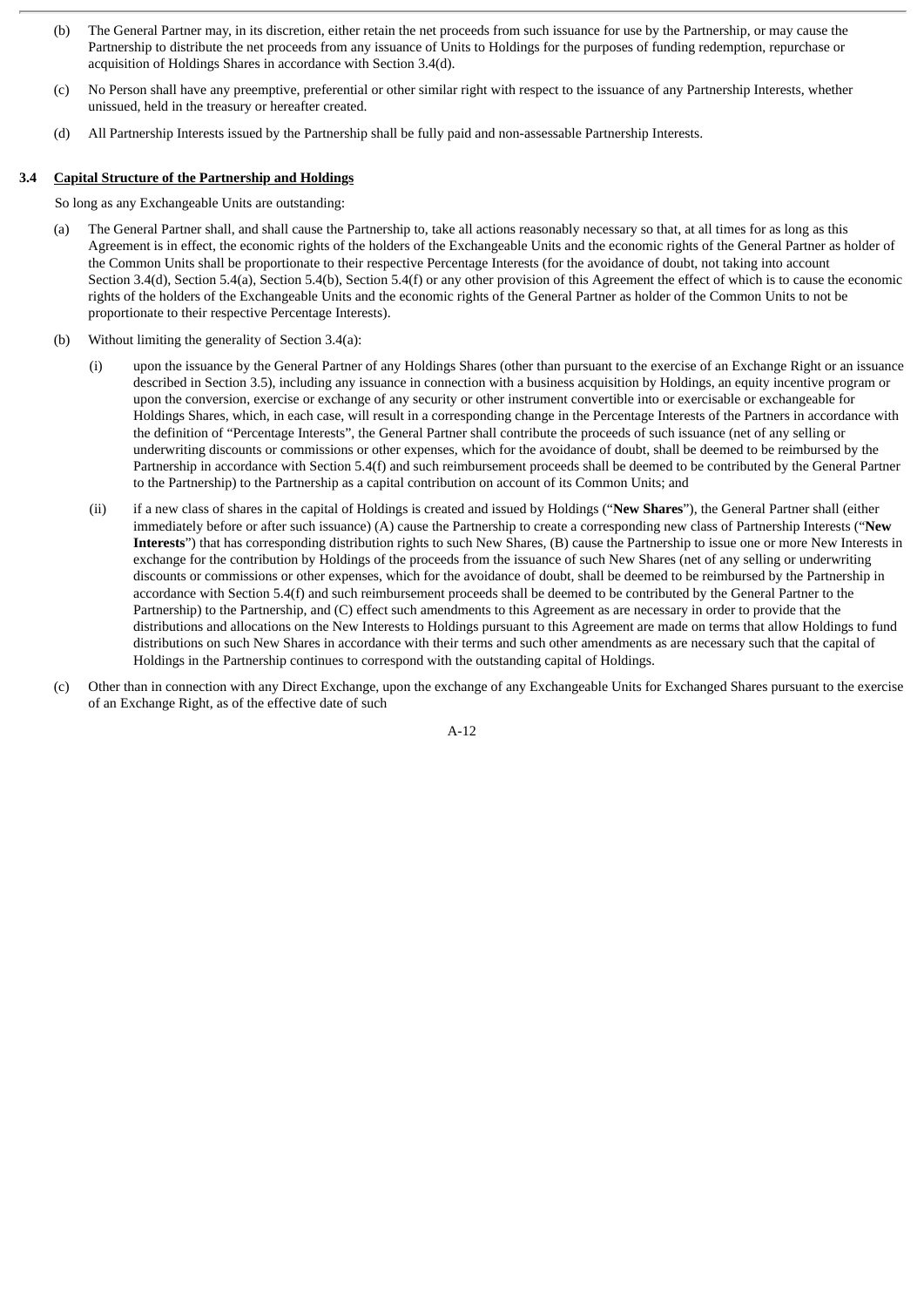exchange, each Exchanged Share issued in exchange for an Exchangeable Unit shall be deemed (i) to have been first contributed by Holdings to the Partnership as a capital contribution in respect of its Common Units and (ii) then immediately thereafter to have been delivered by the Partnership to the holder exercising the Exchange Right and the Exchangeable Unit shall be cancelled and shall cease to exist. Upon the exchange of any Exchangeable Units for the Cash Amount (as defined in Schedule A) pursuant to the exercise of an Exchange Right, as of the effective date of such exchange, each such Exchangeable Unit automatically shall be deemed cancelled concurrently with such payment, without any action on the part of any Person, including Holdings or the Partnership.

(d) If Holdings proposes to redeem, repurchase or otherwise acquire any Holdings Shares for cash, the Partnership shall, immediately prior to such redemption, repurchase or acquisition, make a distribution to Holdings on its Common Units in an amount sufficient for Holdings to fund such redemption, repurchase or acquisition, as the case may be.

#### **3.5 Reciprocal Changes**

So long as any Exchangeable Units not owned by Holdings or its Subsidiaries are outstanding:

- (a) Holdings will not:
	- (i) issue, dividend or otherwise distribute Holdings Shares (or securities exchangeable or exercisable for or convertible into or carrying rights to acquire Holdings Shares) to the holders of the then outstanding Holdings Shares (as such) by way of stock dividend or other distribution; or
	- (ii) issue, dividend or otherwise distribute rights, options or warrants to the holders of the then outstanding Holdings Shares (as such) entitling them to subscribe for or to purchase Holdings Shares (or securities exchangeable or exercisable for or convertible into or carrying rights to acquire Holdings Shares); or
	- (iii) issue, dividend or otherwise distribute to the holders of the then outstanding Holdings Shares (as such) (A) shares or securities of Holdings other than Holdings Shares (other than shares convertible into or exchangeable or exercisable for or carrying rights to acquire Holdings Shares), (B) rights, options or warrants other than those referred to in Section 3.5(a)(ii) hereof, (C) evidences of indebtedness of Holdings or (D) assets of Holdings,

unless, in each case, the equitably equivalent on a per Exchangeable Unit basis of such Holdings Shares, rights, options, securities, warrants, shares, evidences of indebtedness or other assets is issued or distributed substantially simultaneously to holders of the Exchangeable Units; provided, that for greater certainty, the above restrictions shall not apply (A) to dividends or distributions on Holdings Shares where an equal distribution is substantially simultaneously made on each Exchangeable Unit in accordance with Section 5.4(a) or (B) to any securities issued or distributed by Holdings in order to give effect to and to consummate the transactions contemplated by, and in accordance with, the Transaction Agreement.

- (b) Holdings will not:
	- (i) subdivide, redivide or change the then outstanding Holdings Shares into a greater number of Holdings Shares; or
	- (ii) reduce, combine, consolidate or change the then outstanding Holdings Shares into a lesser number of Holdings Shares; or
	- (iii) reclassify or otherwise change Holdings Shares or effect an amalgamation, merger, reorganization or other transaction affecting Holdings Shares (other than an amalgamation, merger, reorganization or other transaction affecting Holdings Shares where such Holdings Shares are used as consideration in an acquisition by the Partnership or any Subsidiary of the Partnership),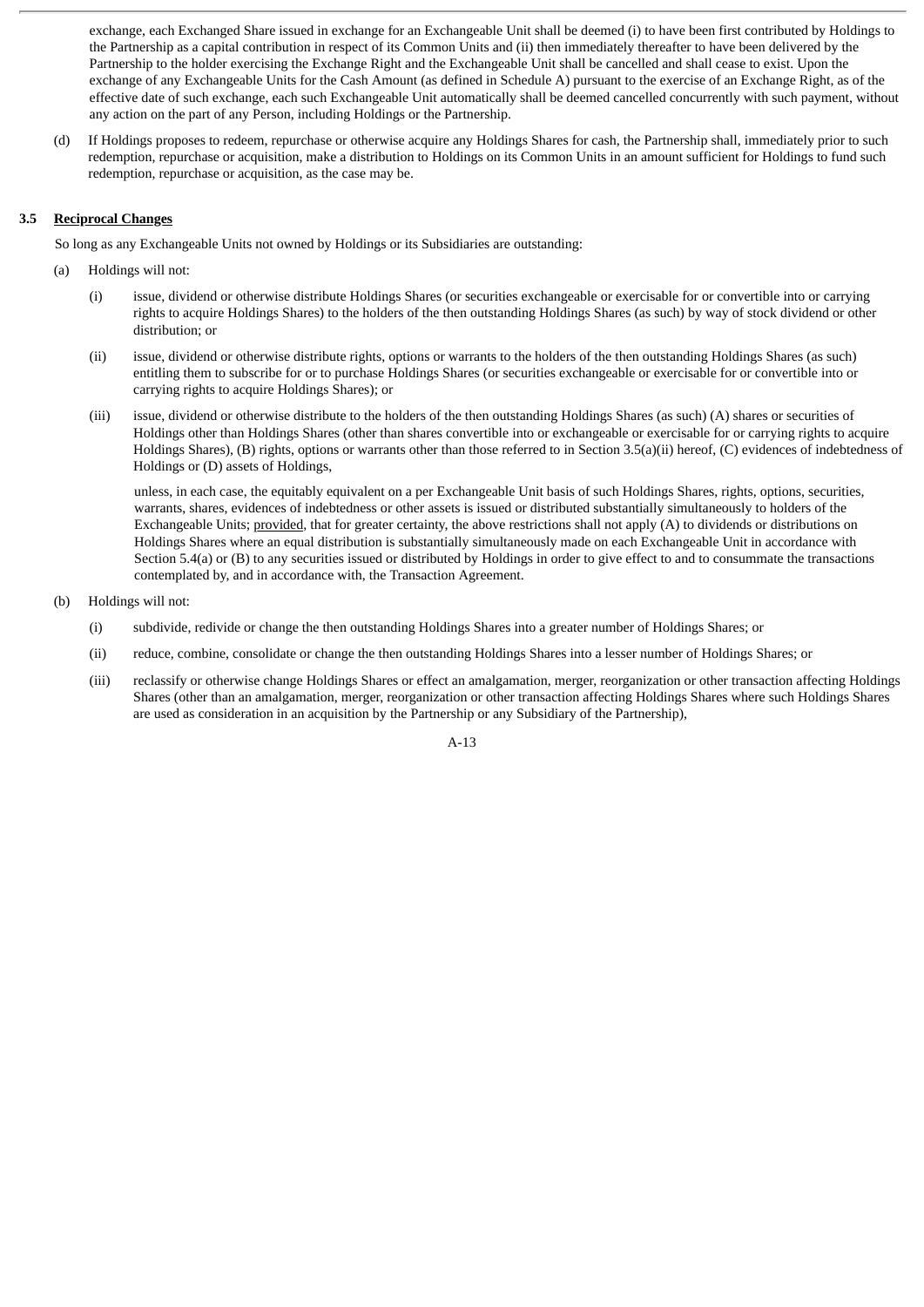unless, in each case, the same or an equitably equivalent change shall substantially simultaneously be made to, or in the rights of the holders of, the Exchangeable Units.

- (c) Holdings will ensure that the record date for any event referred to in Section 3.5(a) or 3.5(b) hereof or (if no record date is applicable for such event) the effective date for any such event, will be the same with respect to both the Exchangeable Units and the Holdings Shares, and that such record date or effective date is not less than five Business Days after the date on which such event is declared or announced by Holdings (with contemporaneous notification thereof by Holdings to the Partnership and thereafter by the Partnership to the Limited Partners).
- (d) The General Partner shall determine reasonably and in good faith, with the assistance of a reputable and qualified independent financial advisor selected by the General Partner and such other experts as the General Partner may require, equitable and economic equivalence for the purposes of any event referred to in Section 3.5(a) or 3.5(b) hereof and each such determination shall be conclusive and binding on Holdings.
- (e) The General Partner agrees to use its best efforts to take or cause to be taken such steps as may be necessary for the purposes of ensuring that appropriate distributions are paid or other distributions are made by the Partnership, or subdivisions, redivisions or changes are made to the Exchangeable Units, in order to implement the required equitable equivalence with respect to distributions on the Holdings Shares and Exchangeable Units as provided for in this Section 3.5.
- (f) The Partnership shall not effect any Subdivision or Combination of Exchangeable Units other than in accordance with this Section 3.5

#### **3.6 Segregation of Funds**

The General Partner will cause the Partnership to deposit a sufficient amount of funds in a separate account of the Partnership and segregate a sufficient amount of such other assets and property as is necessary to enable the Partnership to pay distributions and other amounts when due under Section 5.4(a) and to pay or otherwise satisfy its obligations under Article 2 of Schedule A hereto, as applicable.

#### **3.7 Reservation of Holdings Shares**

Holdings hereby represents, warrants and covenants in favor of the Partnership that Holdings has reserved for issuance and will, at all times while any Exchangeable Units (other than Exchangeable Units held by Holdings or its Subsidiaries) are outstanding, keep available, free from pre-emptive and other rights, out of its authorized and unissued share capital at least such number of Holdings Shares (or other shares or securities into which Holdings Shares may be reclassified or changed as contemplated by Section 3.4) without duplication (a) as is equal to the sum of (i) the number of Exchangeable Units issued and outstanding from time to time and (ii) the number of Exchangeable Units issuable upon the exercise of all rights to acquire Exchangeable Units outstanding from time to time and (b) as are now and may hereafter be required to enable and permit Holdings to meet its obligations under any other security or commitment pursuant to which Holdings may now or hereafter be required to issue Holdings Shares, and to enable and permit the Partnership to meet its obligations hereunder.

#### **3.8 Notification of Certain Events**

In order to assist Holdings to comply with its obligations hereunder, the General Partner will notify Holdings of each of the following events at the time set forth below:

- (a) immediately, upon receipt by the Partnership of an Exchange Notice;
- (b) on the same date on which the Partnership gives written notice to holders of Exchangeable Units of a mandatory exchange in accordance with Article 2 of Schedule A hereto; and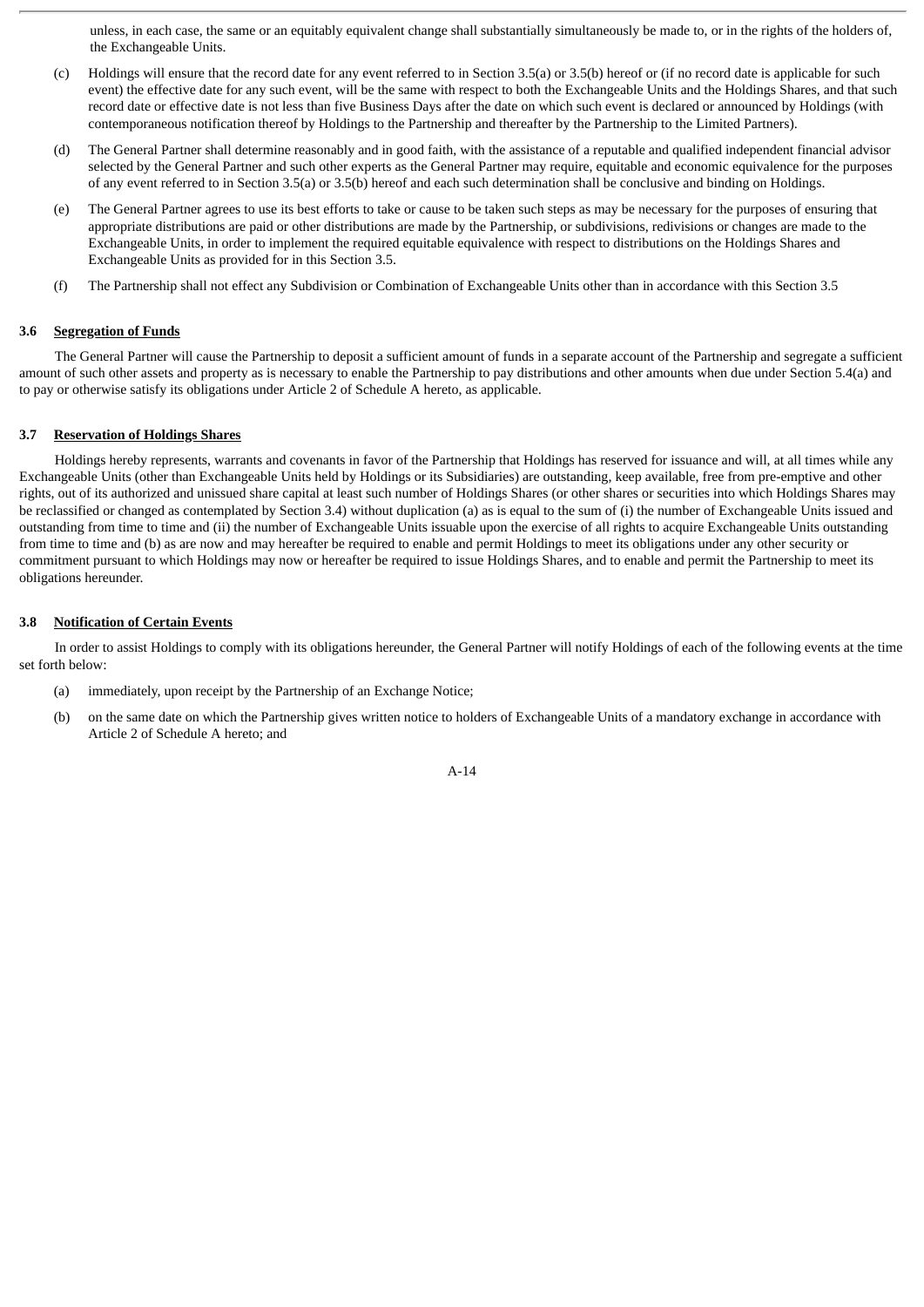(c) as soon as practicable upon the issuance by the Partnership of any Exchangeable Units or rights to acquire Exchangeable Units.

#### **3.9 Delivery of Holdings Shares to the Partnership**

Other than in connection with any Direct Exchange, upon notice from the Partnership of any event that requires the Partnership to cause Holdings Shares to be delivered to any holder of Exchangeable Units, the General Partner shall forthwith issue and deliver or cause to be delivered, for and on behalf of the Partnership, the requisite number of Holdings Shares to be received by, and issued to or to the order of, the former holder of the surrendered Exchangeable Units. All such Holdings Shares shall be duly authorized and validly issued as fully paid and non-assessable and shall be free and clear of any lien, claim or encumbrance. In consideration of the issuance and delivery of each such Holdings Share, Holdings shall be deemed to have made a capital contribution to the Partnership as provided in Section 3.4(c).

#### **3.10 Qualification of Holdings Shares**

If any Holdings Shares (or other shares or securities into which Holdings Shares may be reclassified or changed as contemplated by Section 3.4) to be issued and delivered hereunder require registration or qualification with or approval of or the filing of any document, including any prospectus or similar document or the taking of any proceeding with or the obtaining of any order, ruling or consent from any governmental or regulatory authority under any United States federal or state securities or other law or regulation or pursuant to the rules and regulations of any securities or other regulatory authority or the fulfillment of any other United States legal requirement before such shares (or such other shares or securities) may be issued and delivered by Holdings to the holder of surrendered Exchangeable Units or in order that such shares (or such other shares or securities) may be freely traded thereafter (other than any restrictions of general application on Transfer by reason of a holder being an "affiliate" of Holdings for purposes of United States federal or state securities law), Holdings will use it reasonable best efforts to expeditiously take all such actions and do all such things as are reasonably necessary or desirable to cause such Holdings Shares (or such other shares or securities) to be and remain duly registered, qualified or approved under United States law. Holdings will use its reasonable best efforts to expeditiously take all such actions and do all such things as are reasonably necessary or desirable to cause all Holdings Shares (or such other shares or securities) to be delivered hereunder to be listed, quoted or posted for trading on all stock exchanges and quotation systems on which outstanding Holdings Shares (or such other shares or securities) have been listed by Holdings and remain listed and are quoted or posted for trading at such time.

#### **3.11 Subscription for Units**

No subscription may be made or will be accepted for a fraction of a Unit.

#### **3.12 Admittance as Limited Partner**

Upon the issuance of Units to any new Limited Partner, all Partners will be deemed to consent to the admission of such Limited Partner, the General Partner will be deemed to have executed this Agreement on behalf of the new Limited Partner as their duly appointed attorney and to have caused the Record to be amended, and any other documents as may be required by the Act or under similar legislation of other jurisdictions to be filed or amended, specifying the prescribed information and causing the foregoing information in respect of the new Limited Partner to be included in other Partnership books and records.

#### **3.13 Payment of Expenses**

The Partnership will pay, to the extent contemplated by any agreement, indenture, prospectus or other offering document, all costs, disbursements and other fees and expenses incurred, by the Partnership or on its behalf, in connection with:

(a) the organization of the Partnership;

#### D-15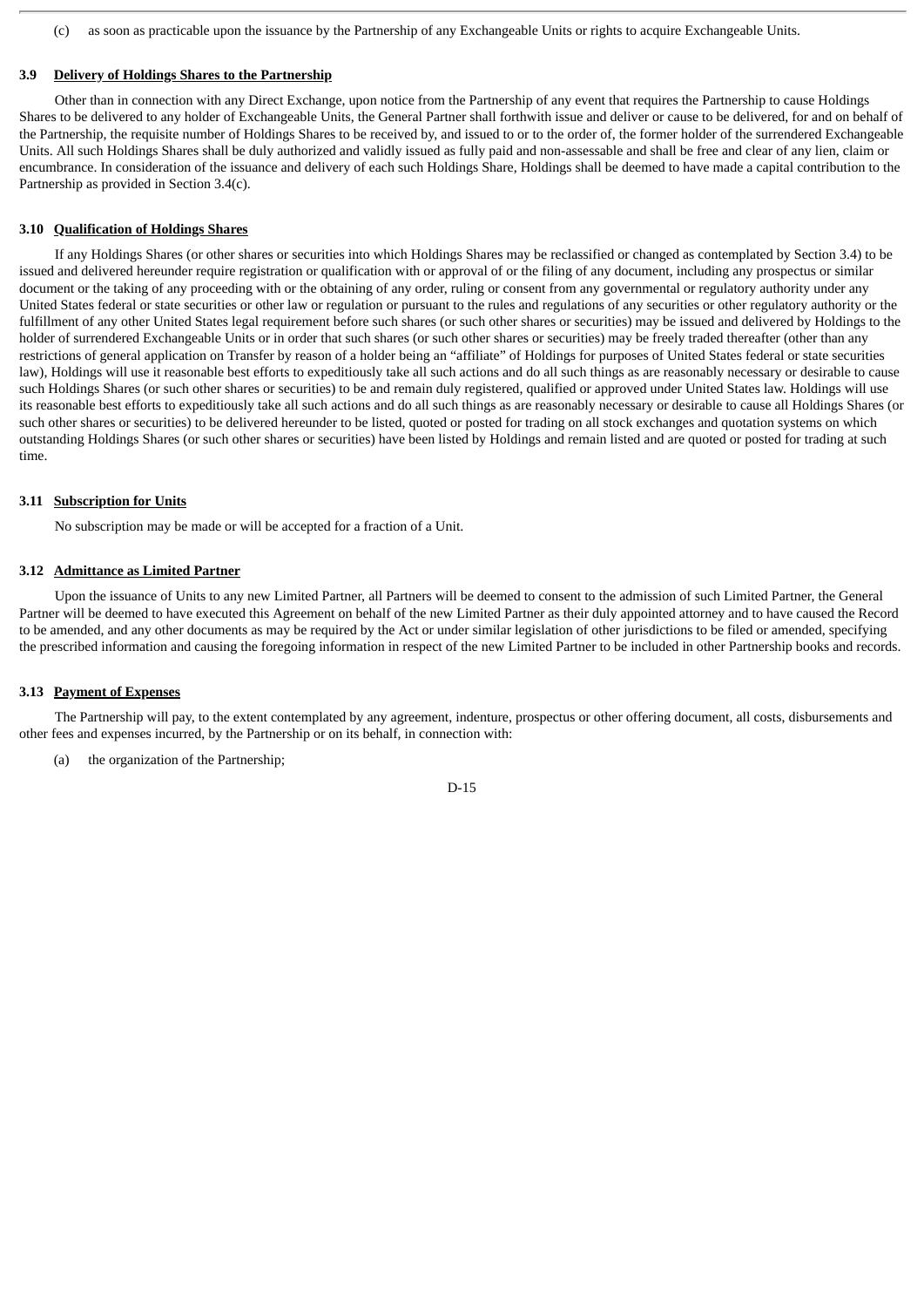- (b) the Unit Merger;
- (c) the registration of the Partnership under the Act and under similar legislation of other jurisdictions; and
- (d) the issuance and sale of any additional Units.

#### **3.14 Record of Limited Partners**

The General Partner shall keep or cause to be kept at its principal place of business a current Record stating for each Limited Partner the Limited Partner's name, address, the amount of money and/or the value of other property contributed or to be contributed by the Limited Partner to the Partnership, the number of Units held by each Limited Partner and any other information required under the Act. Registration of interests in, and as provided in Section 3.15 Transfers of, Units will be made only in the Record. The General Partner shall cause to be maintained at the registered office of the Partnership a record of the address at which the Record is maintained.

#### **3.15 Restriction on Transfers**

- (a) Unless otherwise approved in writing by the General Partner in its sole discretion, no holder of Units may Transfer any interest in any Units, except Transfers (i) pursuant to and in accordance with Section 3.15(b) or (ii) following the end of the Restricted Period. Notwithstanding the foregoing, "Transfer" shall not include an event that terminates the existence of a Partner for income tax purposes (including, without limitation, a change in entity classification of a Partner under Treasury Regulations Section 301.7701-3, termination of a partnership pursuant to Code Section 708(b)(1)(B), a sale of assets by, or liquidation of, a Partner pursuant to an election under Code Section 338, or merger, severance, or allocation within a trust or among sub-trusts of a trust that is a Partner), but that does not terminate the existence of such Partner under applicable state law (or, in the case of a trust that is a Partner, does not terminate the trusteeship of the fiduciaries under such trust with respect to all the Partnership Interests of such trust that is a Partner).
- (b) The restrictions contained in Section 3.15(a) shall not apply to any Transfer (each, a "**Permitted Transfer**") (i) (A) pursuant to a Holdings Control Transaction, (B) pursuant to the exercise of an Exchange Right in accordance with the terms of this Agreement or (C) by a Partner to Holdings or any of its Subsidiaries, (ii) by any Partner, to any member of such Partner's immediate family, or to trusts solely for the benefit of such Partner (or, to the extent that such Partner is not a natural person, the ultimate beneficial owner of the Units held by such Partner) or any member of such Partner's (or such beneficial owner's) immediate family, by will or otherwise upon the death of such Partner or otherwise for estate planning purposes, by operation of law, to any other Partner, or for charitable purposes or as charitable gifts or donations, and (iii) to any Person who is a Permitted Transferee as defined on Schedule B; provided, however, that (A) the restrictions contained in this Agreement will continue to apply to Units after any Permitted Transfer of such Units, and (B) in the case of the foregoing clauses (ii) and (iii), the transferees of the Units so Transferred shall agree in writing to be bound by the provisions of this Agreement.
- (c) By acceptance of the Transfer of any Unit, each transferee of a Unit (including any nominee holder or an agent or representative acquiring such Units for the account of another Person) (i) shall be admitted to the Partnership as a Partner with respect to the Units so transferred to such transferee when any such Transfer or admission is reflected in the Record, (ii) shall be deemed to agree to be bound by the terms of this Agreement, (iii) shall become the Record Holder of the Units so transferred, (iv) grants powers of attorney to the General Partner, as specified herein, and (v) makes the consents and waivers contained in this Agreement. The Transfer of any Units and the admission of any new Partner shall not constitute an amendment to this Agreement.
- (d) No change of name or address of a Limited Partner, no Transfer of a Unit and no admission of a substituted Limited Partner in the Partnership will be effective for the purposes of this Agreement until the requirements set out in this Article 3 have been satisfied, and until that change, Transfer,

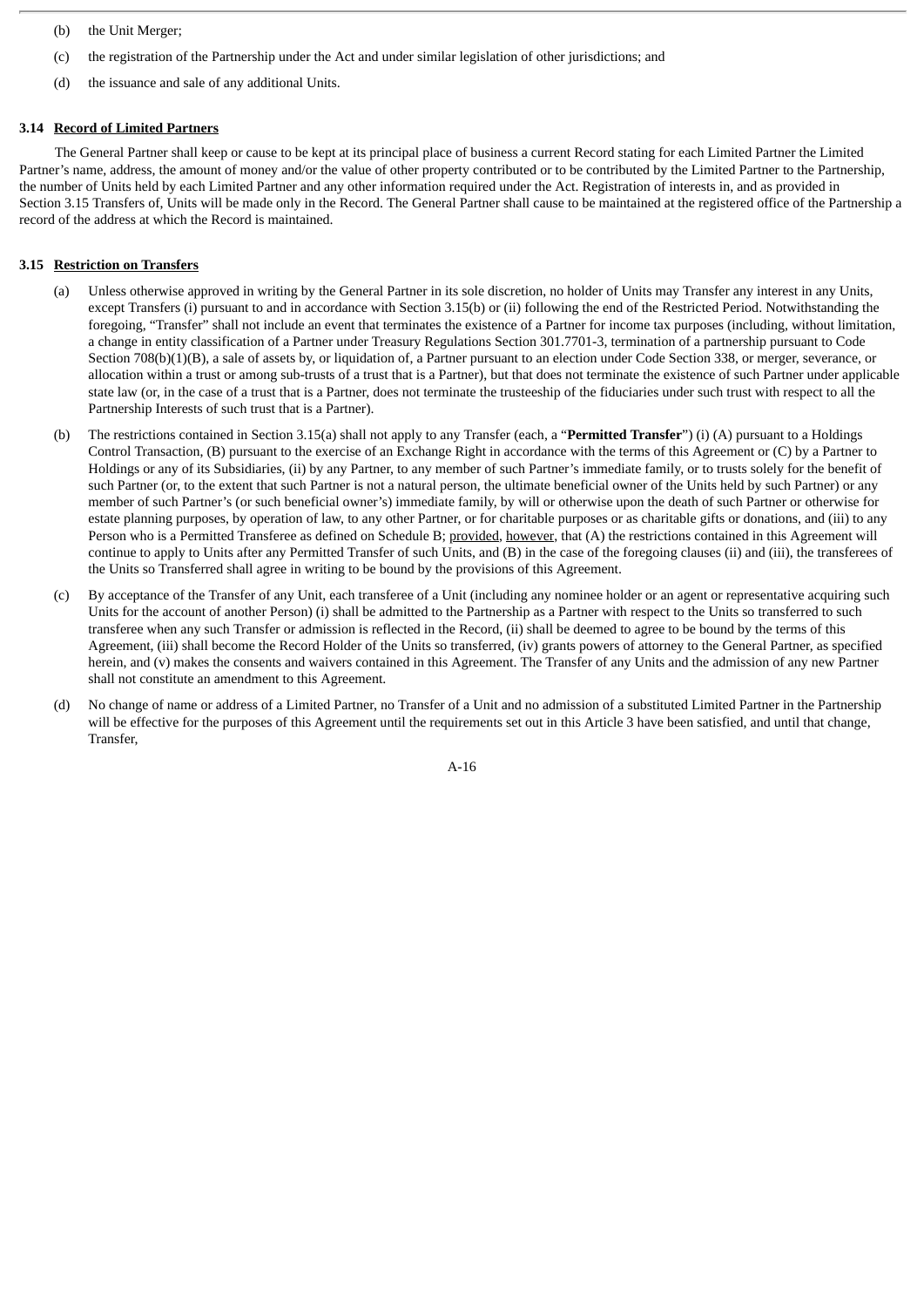substitution or addition is duly reflected in an amendment to the Record as may be required by the Act. The names and addresses of the Limited Partners as reflected from time to time in the Record, as from time to time amended, will be conclusive as to those facts for all purposes of the Partnership.

(e) Where the transferee complies with all applicable provisions and is entitled to become a Limited Partner pursuant to the provisions of this Agreement, the General Partner shall admit the transferee to the Partnership as a substituted Limited Partner and the Limited Partners hereby consent to the admission of, and will admit, the transferee to the Partnership as a Limited Partner, without further act of the Limited Partners (other than as may be required by law).

#### **3.16 Notice of Change to General Partner**

No name or address of a Limited Partner will be changed and no Transfer of a Unit or substitution or addition of a Limited Partner in the Partnership will be recorded on the Record except pursuant to a notice in writing received by the General Partner.

#### **3.17 Inspection of Record**

A Limited Partner, or an agent of a Limited Partner duly authorized in writing, has the right to inspect and make copies from the Record during normal business hours.

#### **3.18 Amendment of Record**

The General Partner, on behalf of the Partnership, may effect such filings, recordings, registrations and amendments to the Record and to any other documents and at any places as in the opinion of counsel to the Partnership are necessary or advisable to reflect changes in the membership of the Partnership, Transfers of Units and dissolution or de-registration of the Partnership as provided in this Agreement and to constitute a transferee as a Limited Partner.

#### **3.19 Non-Recognition of Nominees**

Units may be held by nominees on behalf of the beneficial owners of the Units. Notwithstanding the foregoing, except as provided in this Agreement, as required by Law or as recognized by the General Partner in its sole discretion, no Person will be recognized (including in any case in which the nominee has furnished the identity of such owner to the Partnership in accordance with Section 6031(c) of the Code) by the Partnership or any Limited Partner as holding any Unit on behalf of another Person with the beneficial interest in that other Person, and the Partnership and Limited Partners will not be bound or compelled in any way to recognize (even when having actual notice) any equitable, contingent, future or partial interest in any Unit or in any fractional part of a Unit or any other rights in respect of any Unit except an absolute right to the entirety of the Unit in the Limited Partner shown on the Record as holder of that Unit.

#### **3.20 Incapacity, Death, Insolvency or Bankruptcy**

Where a Person becomes entitled to Units on the incapacity, death, insolvency, or bankruptcy of a Limited Partner, or otherwise by operation of Law, in addition to the requirements of Section 3.15, that entitlement will not be recognized or entered into the Record until that Person:

- (a) has produced evidence satisfactory to the Registrar and Transfer Agent of that Person's entitlement; and
- (b) has delivered any other evidence, approvals and consents in respect to that entitlement as the Registrar and Transfer Agent may require and as may be required by Law or by this Agreement.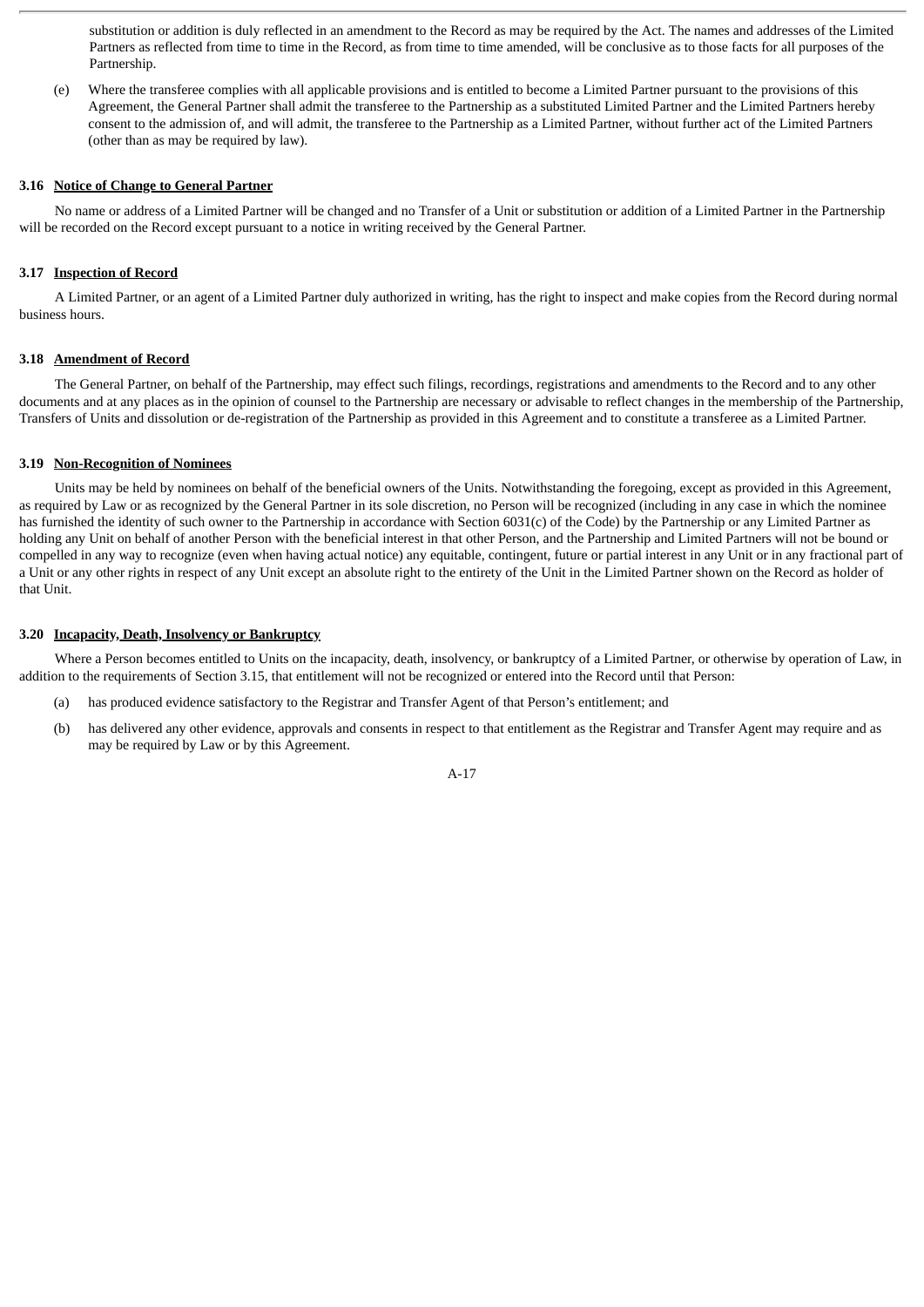#### **3.21 No Transfer upon Dissolution**

No Transfer of Units may be made or will be accepted or entered into the Record after the occurrence of any of the events set out in Section 13.1.

#### **3.22 Form of Units**

- (a) Units shall not be certificated unless otherwise determined by the General Partner in its sole discretion. If the Partnership determines that one or more Units shall be certificated, each such certificate shall be signed by or in the name of the Partnership, by the Chief Executive Officer and any other officer designated by the General Partner, representing the number of Units held by such holder. Such certificate shall be in such form as the General Partner may determine and shall contain such legends as required by Law or as deemed appropriate by the General Partner to alert third parties to the terms, conditions and restrictions contained in this Agreement. Any or all of such signatures on any certificate representing one or more Units may be a facsimile, engraved or printed, to the extent permitted by applicable Law.
- (b) If Units are certificated, the General Partner may direct that a new certificate representing one or more Units be issued in place of any certificate theretofore issued by the Partnership alleged to have been lost, stolen or destroyed, upon delivery to the General Partner of an affidavit of the owner or owners of such certificate, setting forth such allegation. The General Partner may require the owner of such lost, stolen or destroyed certificate, or such owner's legal representative, to give the Partnership a bond sufficient to indemnify it against any claim that may be made against it on account of the alleged loss, theft or destruction of any such certificate or the issuance of any such new certificate.
- (c) Upon surrender to the Partnership or the Registrar and Transfer Agent of a certificate for one or more Units, duly endorsed or accompanied by appropriate evidence of succession, assignment or authority to Transfer, in compliance with the provisions hereof, the Partnership shall issue a new certificate representing one or more Units to the Person entitled thereto, cancel the old certificate and record the transaction upon its books. Subject to the provisions of this Agreement, the General Partner may prescribe such additional rules and regulations as it may deem appropriate relating to the issue, Transfer and registration of Units.

#### **3.23 Record Holders**

In accordance with Section 3.15, the Partnership shall be entitled to recognize the Record Holder as the Limited Partner with respect to any Units and, accordingly, shall not be bound to recognize any equitable or other claim to or interest in such Units on the part of any other Person, whether or not the Partnership shall have actual or other notice thereof, except as otherwise provided by applicable Law. Without limiting the foregoing, when a Person (such as a broker, dealer, bank, trust company or clearing corporation or an agent of any of the foregoing) is acting as nominee, agent or in some other representative capacity for another Person in acquiring and/or holding Units, as between the Partnership on the one hand and such other Person on the other hand, such representative Person shall be the Record Holder of such Units. A Person may become a Record Holder without the consent or approval of any Partner.

#### **3.24 Offers for Units**

For so long as Exchangeable Units remain outstanding (not including Exchangeable Units held by Holdings and its Subsidiaries):

(a) no tender offer, share exchange offer, merger, amalgamation, consolidation, recapitalization, reorganization or similar transaction with respect to Holdings Shares (a "**Holdings Offer**") will be proposed or recommended by Holdings or the Holdings Board of Directors or otherwise effected with the consent or approval of the Holdings Board of Directors unless the holders of Exchangeable Units (other than Holdings and its Subsidiaries) are entitled to participate in such Holdings Offer to the same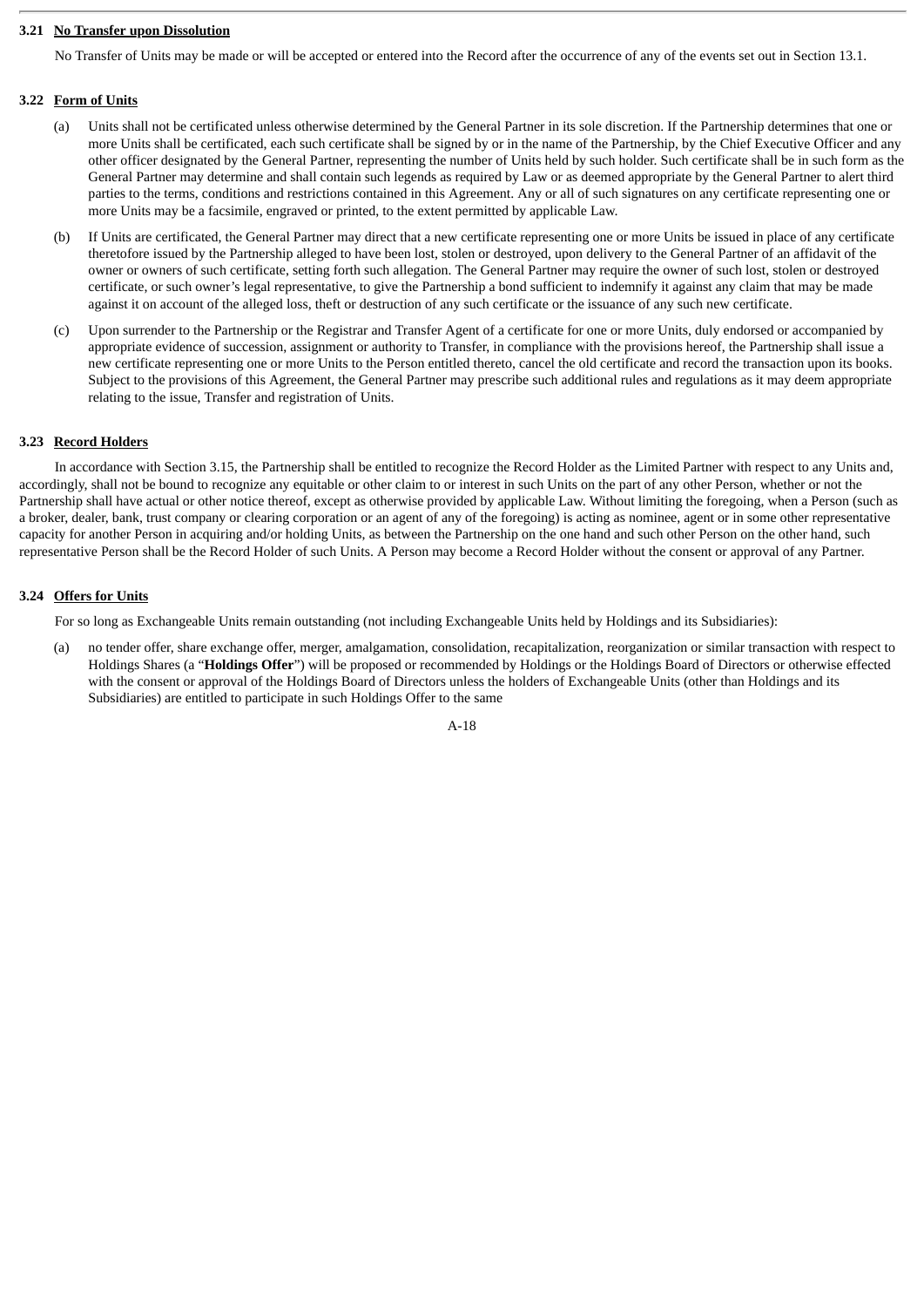extent and on an equitably and economically equivalent basis as the holders of Holdings Shares, without discrimination. Without limiting the generality of the foregoing, except in order to permit the Holdings Board of Directors to fulfill its fiduciary duties under applicable law, neither Holdings nor the Holdings Board of Directors will approve or recommend any Holdings Offer or take any action in furtherance of a Holdings Offer unless, and Holdings will act in good faith to put in place procedures or to cause the Transfer Agent to put in place procedures to ensure that, the holders of Exchangeable Units may participate in such Holdings Offer and any exchange required thereby shall be conditional upon and shall only be effective if the Holdings Shares tendered or deposited under such Holdings Offer are taken up); and

(b) no tender offer, share exchange offer, merger, amalgamation, consolidation, recapitalization, reorganization or similar transaction with respect to Exchangeable Units (a "**Units Offer**") will be proposed or recommended by Holdings or the Holdings Board of Directors or otherwise effected with the consent or approval of the Holdings Board of Directors unless the holders of Holdings Shares (other than Holdings and its Subsidiaries) are entitled to participate in such Units Offer to the same extent and on an equitably and economically equivalent basis as the holders of Exchangeable Units, without discrimination.

#### **3.25 Ordinary Market Purchases**

For greater certainty, nothing contained in this Agreement, including the obligations of Holdings contained in Section 3.24, shall limit the ability of Holdings to make a "Rule l0b-18 Purchase" of Holdings Shares pursuant to Rule 10b-18 of the Securities Exchange Act.

#### **ARTICLE 4 CAPITAL CONTRIBUTIONS AND ACCOUNTS**

#### **4.1 General Partner Contribution**

The General Partner has made an initial contribution of \$[●] to the capital of the Partnership.

#### **4.2 [RESERVED]**

#### **4.3 Maintenance of Capital Accounts**

(a) There shall be established for each Partner on the register of the Partnership as of the date such Partner becomes a Partner a capital account (each being a "**Capital Account**"), which Capital Account shall be maintained in accordance with the provisions of U.S. Treasury Regulations Section 1.704-1(b)(2)(iv) and, to the extent consistent with such provisions, the other provisions of this Agreement relating to the maintenance of Capital Accounts. Each Capital Contribution by any Partner, if any, shall be credited to the Capital Account of such Partner on the date such Capital Contribution is made to the Partnership. In addition, each Partner's Capital Account shall be (a) credited with (i) such Partner's allocable share of any Net Income of the Partnership and any items in the nature of income or gain that are specially allocated to such Partner pursuant to Section 5.2(b), and (ii) the amount of any Partnership liabilities that are assumed by the Partner or secured by any Partnership property distributed to the Partner, (b) debited with (i) the amount of distributions (and deemed distributions) to such Partner of cash or the Carrying Value of other property so distributed, (ii) such Partner's allocable share of Net Loss of the Partnership and any items in the nature of deduction or loss that are specially allocated to such Partner pursuant to Section 5.2(b), and (iii) the amount of any liabilities of the Partner assumed by the Partnership or which are secured by any property contributed by the Partner to the Partnership and (c) otherwise maintained in accordance with the provisions of the Code and the U.S. Treasury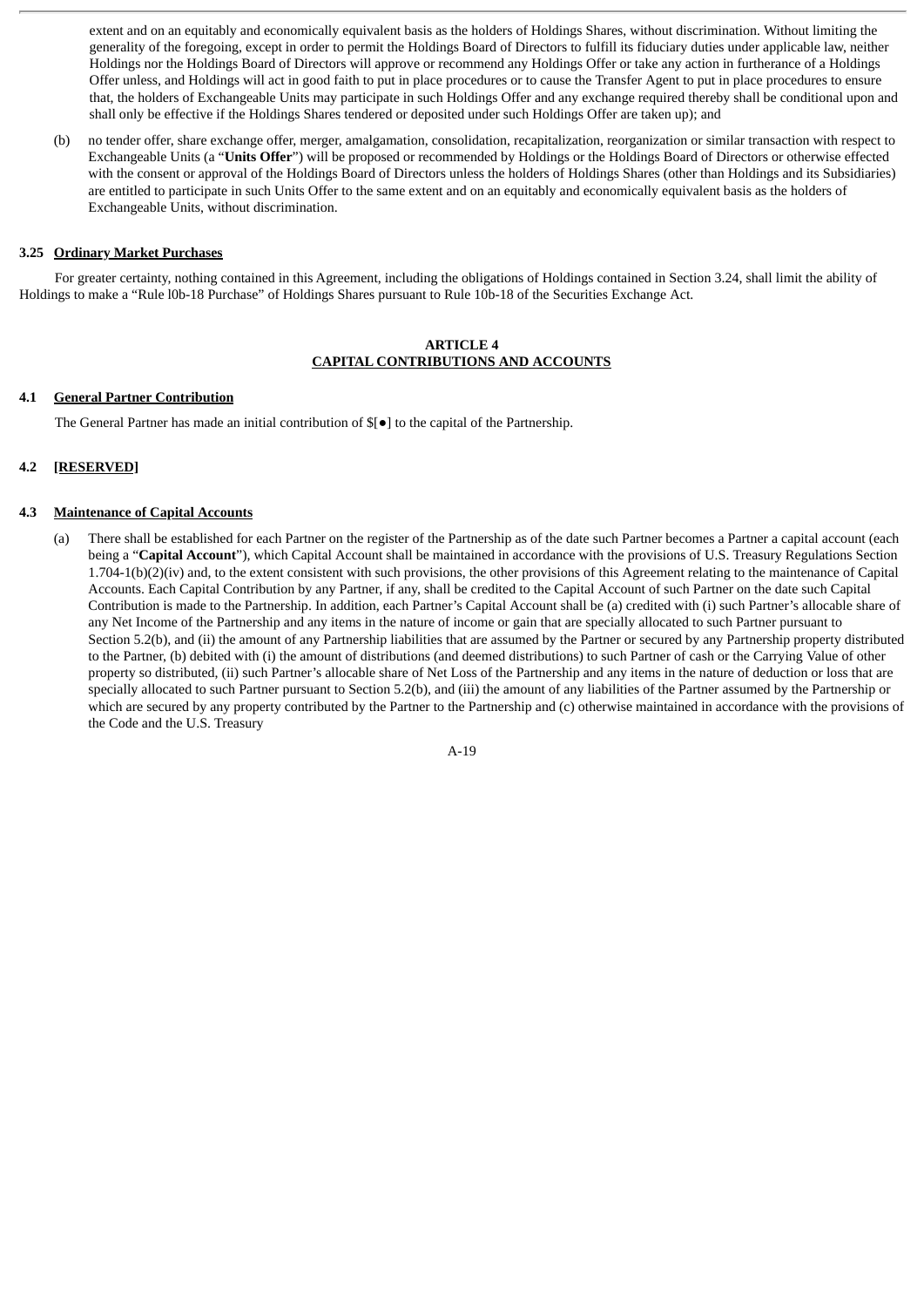Regulations promulgated thereunder. Any other item which is required to be reflected in a Partner's Capital Account under Section 704(b) of the Code and the U.S. Treasury Regulations promulgated thereunder or otherwise under this Agreement or the Act shall be so reflected. The General Partner shall make such adjustments to Capital Accounts as it determines in its sole discretion to be appropriate to ensure allocations are made in accordance with a Partner's interest in the Partnership. Interest shall not be payable on Capital Account balances. Notwithstanding anything to the contrary contained in this Agreement, the General Partner shall maintain the Capital Accounts of the Partners in accordance with the principles and requirements set forth in Section 704(b) of the Code and the U.S. Treasury Regulations promulgated thereunder and the Act.

- (b) A transferee of Units shall succeed to a pro rata portion of the Capital Account of the transferor based on the number of Units so Transferred.
- (c) The Partnership shall revalue the Capital Accounts of the Partners in accordance with U.S. Treasury Regulations Section 1.704-1(b)(2)(iv)(f) (a "Revaluation") at the following times: (i) immediately prior to the contribution of more than a de minimis amount of money or other property to the Partnership by a new or existing Partner as consideration for one or more Units; (ii) the distribution by the Partnership to a Partner of more than a de minimis amount of property in respect of one or more Units; (iii) the issuance by the Partnership of more than a de minimis amount of Units as consideration for the provision of services to or for the benefit of the Partnership (as described in U.S. Treasury Regulations Section 1.704-1(b)(2)(iv)(f)(5)(iii)); and (iv) the liquidation of the Partnership within the meaning of U.S. Treasury Regulations Section 1.704- $1(b)(2)(ii)(g)$ ; provided, however, that adjustments pursuant to clauses (i), (ii) and (iii) above shall be made only if the General Partner reasonably determines that such adjustments are necessary or appropriate to reflect the relative economic interests of the Partners.
- (d) Notwithstanding anything expressed or implied to the contrary in this Agreement, in the event the General Partner shall determine, in its sole discretion, that it is prudent to modify the manner in which the Capital Accounts, or any debits or credits thereto, are computed in order to give economic effect to the manner in which distributions are made to the Partners pursuant to the provisions of Sections 5.4 and 13.3, the General Partner may make such modification.

#### **ARTICLE 5 PARTICIPATION IN PROFITS AND LOSSES**

#### **5.1 [RESERVED]**

#### **5.2 Allocation for Capital Account Purposes**

- (a) In General.
	- (i) Subject to Section 5.2(a)(ii), and after giving effect to the special allocations set forth in Section 5.2(b), Net Income (Net Loss) of the Partnership for each Fiscal Year or other taxable period shall be allocated among the Capital Accounts of the Partners as follows:
		- (A) Net Income of the Partnership shall first be allocated to the holders of Exchangeable Units pro rata in proportion to the relative number of Exchangeable Units held by each such holder, until the cumulative amount of Net Income allocated to the holders of Exchangeable Units pursuant to this Section  $5.2(a)(i)(A)$  is equal to the sum of (I) the cumulative amount distributed to such holders pursuant to Section 5.4 during, or with respect to, the current Fiscal Year or any prior period and (II) any Net Loss (expressed as a positive number) previously allocated to the holders of Exchangeable Units.
		- (B) Thereafter, Net Income of the Partnership shall be allocated to the holder of Common Units.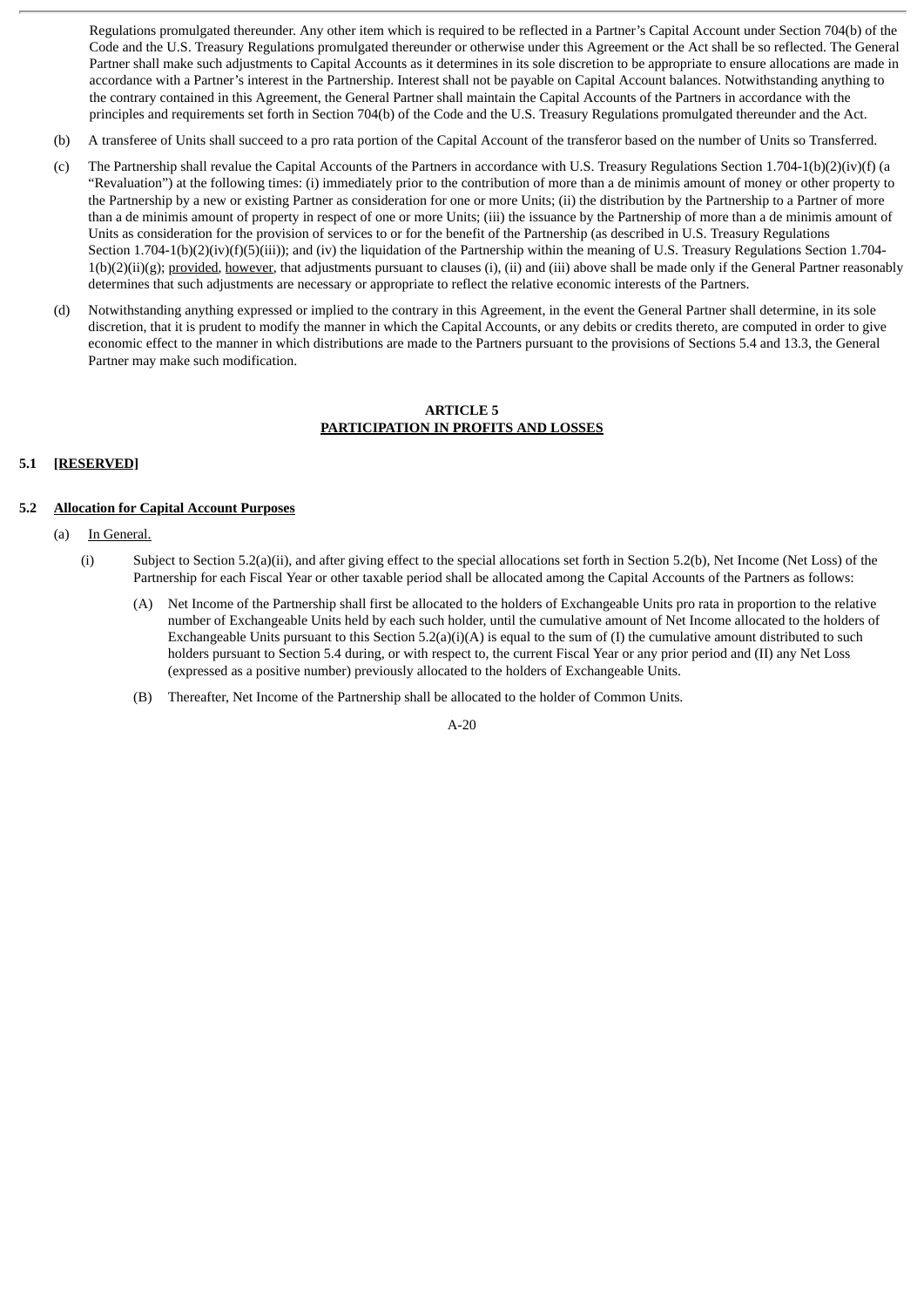- (C) Net Loss of the Partnership shall first be allocated in a manner such that the Adjusted Capital Account of each Partner, immediately after making such allocation is, as nearly as possible, equal to an amount (expressed as a percentage of the aggregate Adjusted Capital Account balances of all Partners) equal to such Partner's Percentage Interest.
- (D) Thereafter, Net Loss of the Partnership shall be allocated among the Partners pro rata in accordance with each Partner's Percentage Interest.
- (ii) Notwithstanding Section 5.2(a)(i), but subject to Section 5.2(b), Net Income and Net Loss (or items thereof) of the Partnership realized in connection with the sale or other disposition by the Partnership of all or substantially all of its assets (including for this purpose a Revaluation in accordance with Section 4.3(c)) shall be allocated among the Partners in a manner such that the Adjusted Capital Account of each Partner, immediately after making such allocation is, as nearly as possible, equal to an amount (expressed as a percentage of the aggregate Adjusted Capital Account balances of all Partners) equal to such Partner's Percentage Interest.
- (b) Special Allocations. Notwithstanding any other provision of this Section 5.2, the following special allocations shall be made for each Fiscal Year or other taxable period:
	- (i) Partnership Minimum Gain Chargeback. Notwithstanding any other provision of this Section 5.2, if there is a net decrease in Partnership Minimum Gain during any Partnership taxable period, each Partner shall be allocated items of Partnership income and gain for such period (and, if necessary, subsequent periods) in the manner and amounts provided in U.S. Treasury Regulations Sections 1.704-2(f)(6), 1.704-2(g)(2) and 1.704-2(j)(2)(i), or any successor provision. For purposes of this Section 5.2(b)(i), each Partner's Adjusted Capital Account balance shall be determined, and the allocation of income and gain required hereunder shall be effected, prior to the application of any other allocations pursuant to this Section 5.2(b) with respect to such taxable period (other than an allocation pursuant to Sections 5.2(b)(iii) and (iv)). This Section 5.2(b)(i) is intended to comply with the Partnership Minimum Gain chargeback requirement in U.S. Treasury Regulations Section 1.704-2(f) and shall be interpreted consistently therewith.
	- (ii) Chargeback of Partner Nonrecourse Debt Minimum Gain. Notwithstanding the other provisions of this Section 5.2 (other than Section 5.2(b)(i)), except as provided in U.S. Treasury Regulations Section 1.704-2(i)(4), if there is a net decrease in Partner Nonrecourse Debt Minimum Gain during any Partnership taxable period, any Partner with a share of Partner Nonrecourse Debt Minimum Gain at the beginning of such taxable period shall be allocated items of Partnership income and gain for such period (and, if necessary, subsequent periods) in the manner and amounts provided in U.S. Treasury Regulations Sections 1.704-2(i)(4) and 1.704-2(j)(2)(ii), or any successor provisions. For purposes of this Section 5.2(b)(ii), each Partner's Adjusted Capital Account balance shall be determined, and the allocation of income and gain required hereunder shall be effected, prior to the application of any other allocations pursuant to this Section 5.2(b), other than Section 5.2(b)(i) and other than an allocation pursuant to Sections 5.2(b)(v) and (vi), with respect to such taxable period. This Section 5.2(b)(ii) is intended to comply with the chargeback of items of income and gain requirement in U.S. Treasury Regulations Section 1.704-2(i) (4) and shall be interpreted consistently therewith.
	- (iii) Qualified Income Offset. In the event any Partner unexpectedly receives any adjustments, allocations or distributions described in U.S. Treasury Regulations Sections 1.704-1(b)(2)(ii)(d)(4), (5), or (6), items of Partnership income and gain shall be specially allocated to such Partner in an amount and manner sufficient to eliminate, to the extent required by the U.S. Treasury Regulations promulgated under Section 704(b) of the Code, the deficit balance, if any, in its Adjusted Capital Account created by such adjustments, allocations or distributions as quickly as possible unless such deficit balance is otherwise eliminated pursuant to Sections 5.2(b)(i) or (ii). This Section 5.2(b)(iii) is intended to qualify and be construed as a "qualified income offset" within the meaning of U.S. Treasury Regulations Section 1.704-1(b)(2)(ii)(d) and shall be interpreted consistently therewith.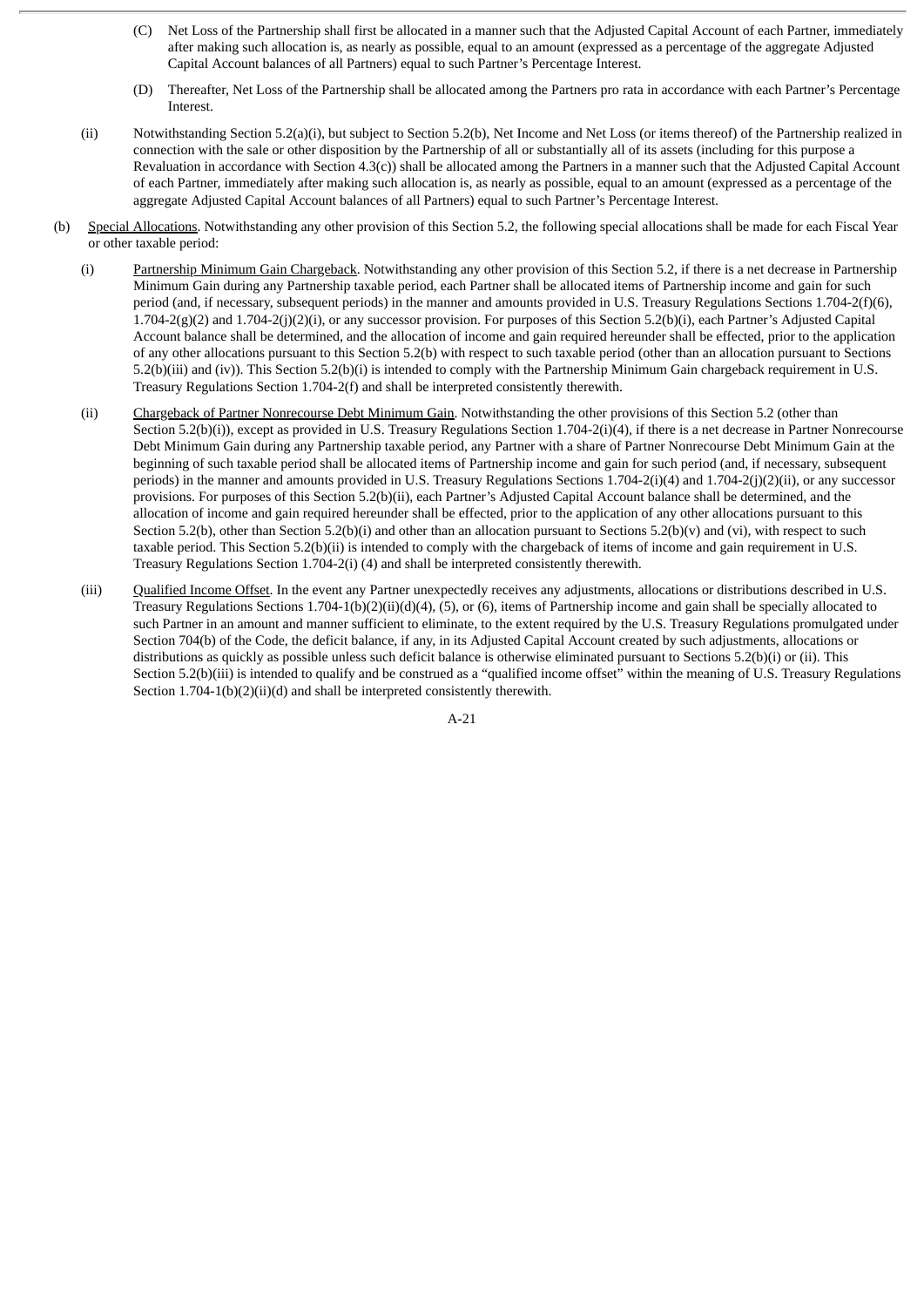- (iv) Gross Income Allocations. In the event any Partner has a deficit balance in its Capital Account at the end of any Partnership taxable period in excess of the sum of (A) the amount such Partner is required to restore pursuant to the provisions of this Agreement and (B) the amount such Partner is deemed obligated to restore pursuant to U.S. Treasury Regulations Sections 1.704-2(g) and 1.704-2(i)(5), such Partner shall be specially allocated items of Partnership gross income and gain in the amount of such excess as quickly as possible; provided, that an allocation pursuant to this Section 5.2(b)(iv) shall be made only if and to the extent that such Partner would have a deficit balance in its Capital Account as adjusted after all other allocations provided for in this Section 5.2 have been tentatively made as if this Section 5.2(b)(iv) were not in this Agreement.
- (v) Nonrecourse Deductions. Nonrecourse Deductions for any taxable period shall be allocated to the holders of the Common Units and the Exchangeable Units in accordance with their respective Percentage Interests. If the General Partner determines that the Partnership's Nonrecourse Deductions should be allocated in a different ratio to satisfy the safe harbor requirements of the U.S. Treasury Regulations promulgated under Section 704(b) of the Code, the General Partner is authorized to revise the prescribed ratio to the numerically closest ratio that does satisfy such requirements.
- (vi) Partner Nonrecourse Deductions. Partner Nonrecourse Deductions for any taxable period shall be allocated 100% to the Partner that bears the Economic Risk of Loss with respect to the Partner Nonrecourse Debt to which such Partner Nonrecourse Deductions are attributable in accordance with U.S. Treasury Regulations Section 1.704-2(i). If more than one Partner bears the Economic Risk of Loss with respect to a Partner Nonrecourse Debt, such Partner Nonrecourse Deductions attributable thereto shall be allocated between or among such Partners in accordance with the ratios in which they share such Economic Risk of Loss.
- (vii) Nonrecourse Liabilities. Nonrecourse Liabilities of the Partnership described in U.S. Treasury Regulations Section 1.752-3(a)(3) shall be allocated among the Partners in a manner chosen by the General Partner and consistent with such Treasury Regulation.
- (viii) Code Section 754 Adjustments. To the extent an adjustment to the adjusted tax basis of any Partnership asset pursuant to Section 734(b) or 743(b) of the Code is required, pursuant to U.S. Treasury Regulations Section 1.704-1(b)(2)(iv)(m), to be taken into account in determining Capital Accounts, the amount of such adjustment to the Capital Accounts shall be treated as an item of gain (if the adjustment increases the basis of the asset) or loss (if the adjustment decreases such basis), and such item of gain or loss shall be specially allocated to the Partners in a manner consistent with the manner in which their Capital Accounts are required to be adjusted pursuant to such Section of the U.S. Treasury Regulations.

#### (ix) Curative Allocation.

- (A) The Required Allocations are intended to comply with certain requirements of the U.S. Treasury Regulations. It is the intent of the Partners that, to the extent possible, all Required Allocations shall be offset either with other Required Allocations or with special allocations of other items of Partnership income, gain, loss or deduction pursuant to this Section 5.2(b)(ix). Therefore, notwithstanding any other provision of this Article 5 (other than the Required Allocations), the General Partner shall make such offsetting special allocations of Partnership income, gain, loss or deduction in whatever manner it determines appropriate (taking into account required future allocations) so that, after such offsetting allocations are made, each Partner's Capital Account balance is, to the extent possible, equal to the Capital Account balance such Partner would have had if the Required Allocations were not part of this Agreement and all Partnership items were allocated pursuant to the economic agreement among the Partners.
- (B) The General Partner shall, with respect to each taxable period, (1) apply the provisions of Section 5.2(b)(ix)(A) in whatever order is most likely to minimize the economic distortions

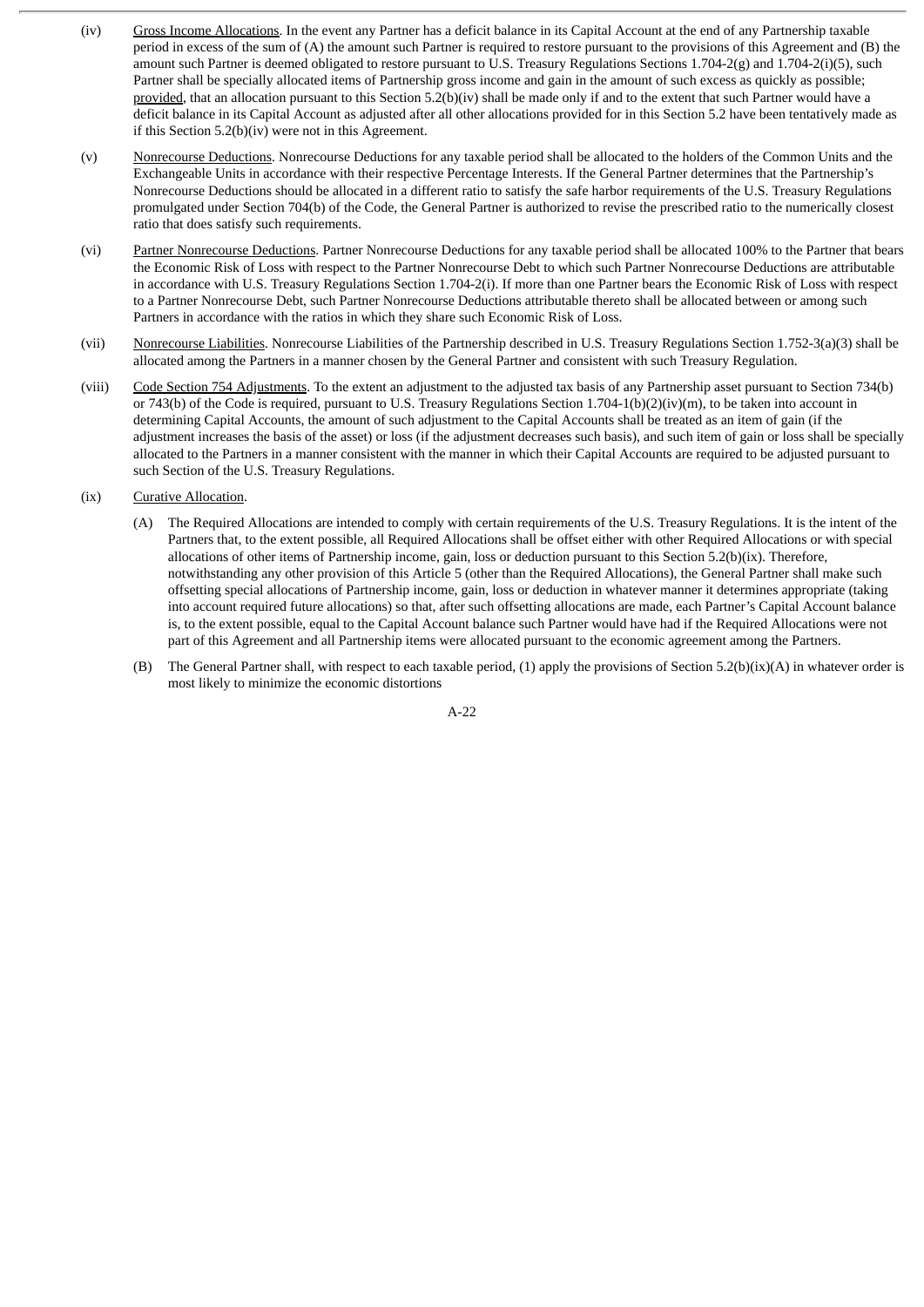that might otherwise result from the Required Allocations, and (2) divide all allocations pursuant to Section 5.2(b)(ix)(A) among the Partners in a manner that is likely to minimize such economic distortions.

#### **5.3 Allocation of Net Income and Losses for Tax Purposes**

- (a) Except as otherwise provided herein, each item of income, gain, loss and deduction shall be allocated, for U.S. federal income tax purposes, among the Partners in the same manner as its correlative item of "book" income, gain, loss or deduction is allocated pursuant to Section 5.2(a).
- (b) In accordance with Section 704(c) of the Code and the U.S. Treasury Regulations thereunder, income, gain, loss, and deduction with respect to any Property contributed to the capital of the Partnership and with respect to reverse Code Section 704(c) allocations described in U.S. Treasury Regulations 1.704-3(a)(6) shall, solely for tax purposes, be allocated among the Partners so as to take account of any variation between the adjusted basis of such Property to the Partnership for U.S. federal income tax purposes and its initial Carrying Value or its Carrying Value determined pursuant to U.S. Treasury Regulations Section 1.704-1(b)(2)(iv)(f) (computed in accordance with the definition of Carrying Value) using any allocation method under U.S. Treasury Regulations Section 1.704-3 as the General Partner may decide. Any elections or other decisions relating to such allocations shall be made by the General Partner in any manner that reasonably reflects the purpose and intention of this Agreement. Allocations pursuant to this Section 5.3, Section 704(c) of the Code (and the principles thereof), and U.S. Treasury Regulations Section 1.704-1(b)(4)(i) are solely for purposes of federal, state, and local taxes and shall not affect, or in any way be taken into account in computing, any Partner's Capital Account or share of Net Income, Net Loss, other items, or distributions pursuant to any provision of this Agreement.
- (c) The General Partner shall determine all matters concerning allocations for tax purposes not expressly provided for herein in its sole discretion. For the proper administration of the Partnership and for the preservation of uniformity of Units (or any portion or class or classes thereof), the General Partner may (i) amend the provisions of this Agreement as appropriate (x) to reflect the proposal or promulgation of U.S. Treasury Regulations under Section 704(b) or Section 704(c) of the Code or (y) otherwise to preserve or achieve uniformity of Units (or any portion or class or classes thereof), and (ii) adopt and employ or modify such conventions and methods as the General Partner determines in its sole discretion to be appropriate for (A) the determination for U.S. federal income tax purposes of items of income, gain, loss, deduction and credit and the allocation of such items among Partners and between transferors and transferees under this Agreement and pursuant to the Code and the U.S. Treasury Regulations promulgated thereunder, (B) the determination of the identities and tax classification of Partners, (C) the valuation of Partnership assets and the determination of tax basis, (D) the allocation of asset values and tax basis, and (E) the adoption and maintenance of accounting methods.
- (d) For purposes of determining the items of Partnership income, gain, loss, deduction, or credit allocable to any Partner for U.S. federal income tax purposes with respect to any period, such items shall be determined on a daily, monthly, quarterly or other basis, as determined by the General Partner in its sole discretion, using any permissible method under Section 706 of the Code and the U.S. Treasury Regulations promulgated thereunder.
- (e) Allocations that would otherwise be made to a Partner under the provisions of this Article 5 shall instead be made to the beneficial owner of Partnership Interests held by a nominee in any case in which the nominee has furnished the identity of such owner to the Partnership in accordance with Section 6031(c) of the Code or any other method determined by the General Partner in its sole discretion.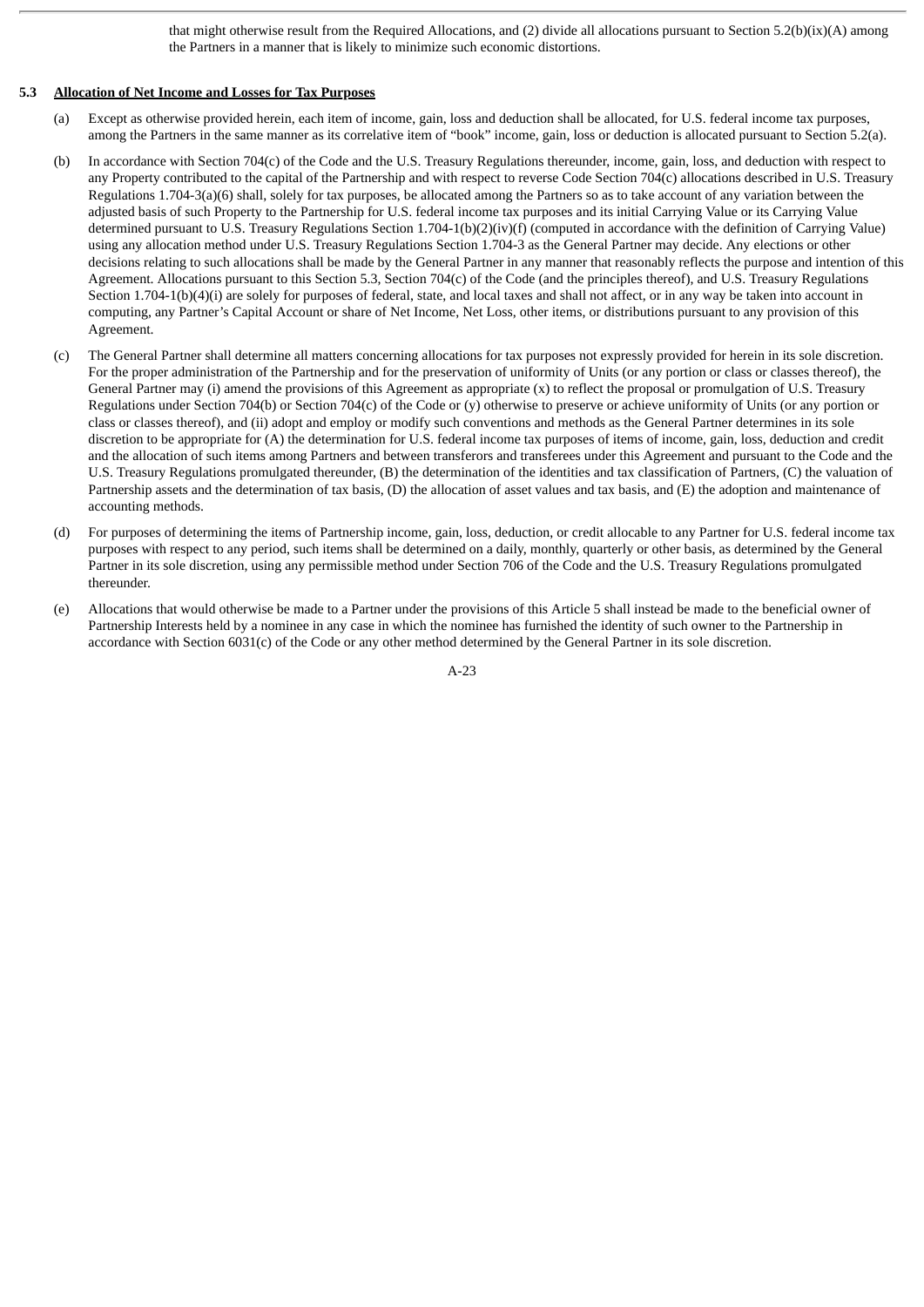# **5.4 Distributions**

- (a) Subject to Sections 5.4(c) and 5.4(f), if a dividend or distribution shall have been declared and be payable in respect of a Holdings Share (excluding where a dividend or distribution is effected in accordance with Section 3.5), the General Partner shall cause the Partnership to:
	- (i) make a distribution in respect of each Exchangeable Unit in an amount equal to the dividend or distribution payable in respect of a Holdings Share; and
	- (ii) make a distribution in respect of the outstanding Common Units in an amount equal to the aggregate amount of the dividends or distributions payable in respect of the Holdings Shares;
- (b) Notwithstanding any other provision of this Agreement or the Act, the General Partner is authorized to take any action that may be required to cause the Partnership or any of its Affiliates to comply with any withholding requirements established under the Code (including pursuant to Sections 1441, 1442, 1445, 1446 and 3406), or any other federal, state, local or foreign law. To the extent that the Partnership is required to or elects to withhold and pay over to any taxing authority any amount resulting from the allocation or distribution of income to any Partner (including by reason of Section 1446 of the Code) or to the extent that any payments made to the Partnership are subject to withholding as a result of such payments being attributable to any particular Partner, the General Partner may treat the amount withheld as a distribution of cash to such Partner pursuant to Sections 5.4 and 13.3 in the amount of such withholding from or in respect of such Partner. The General Partner may treat taxes paid by the Partnership on behalf of, or amounts previously withheld with respect to, all or less than all of the Partners, as a distribution of cash to such Partners. In any such case, unless such amount was withheld from amounts otherwise distributable to such Partner hereunder, it shall be treated as an advance to such Partner which shall be repayable on demand and if not repaid may be set off against subsequent distributions to such Partner.
- (c) Notwithstanding Section 5.4(a), in the event of the dissolution of the Partnership, all receipts received during or after the Fiscal Year quarter in which the Liquidation Date occurs shall be applied and distributed solely in accordance with, and subject to the terms and conditions of, Section 13.3.
- (d) Each distribution in respect of a Partnership Interest shall be paid by the Partnership directly or through the Registrar and Transfer Agent or through any other Person or agent, only to the Record Holder of such Partnership Interest as of the Record Date set for such distribution. Such payment shall constitute full payment and satisfaction of the Partnership's liability in respect of such payment, regardless of any claim of any Person who may have an interest in such payment by reason of an assignment or otherwise.
- (e) Notwithstanding any provision to the contrary contained in this Agreement, the Partnership, and the General Partner on behalf of the Partnership, shall not be required to make a distribution to a Partner or a Record Holder if such distribution would violate the Act or other applicable Law.
- (f) Notwithstanding the provisions of Section 5.4(a), the General Partner, in its sole discretion, may authorize that to the extent that the General Partner determines in good faith that expenses or other obligations of Holdings are related to its role as the General Partner or the business and affairs of Holdings that are conducted through the Partnership or any of the Partnership's direct or indirect Subsidiaries, cash (and, for the avoidance of doubt, only cash) distributions may be made to Holdings (which distributions shall be made without pro rata distributions to the other Partners) in amounts required for Holdings to pay: (i) any tax liabilities of Holdings, (ii) any operating, administrative and other similar costs incurred by Holdings (including (w) payments in respect of indebtedness and equity securities of Holdings to the extent the proceeds are used or will be used by Holdings to pay expenses or other obligations described in this Section 5.4(f) (in either case only to the extent economically equivalent indebtedness or equity securities of the Partnership were not issued to Holdings), (x) indemnification obligations of Holdings owing to directors, officers, employees or other persons under Holdings' articles, charter, by-laws or other governing documents or pursuant to written agreements with any such person, (y) obligations of Holdings in respect of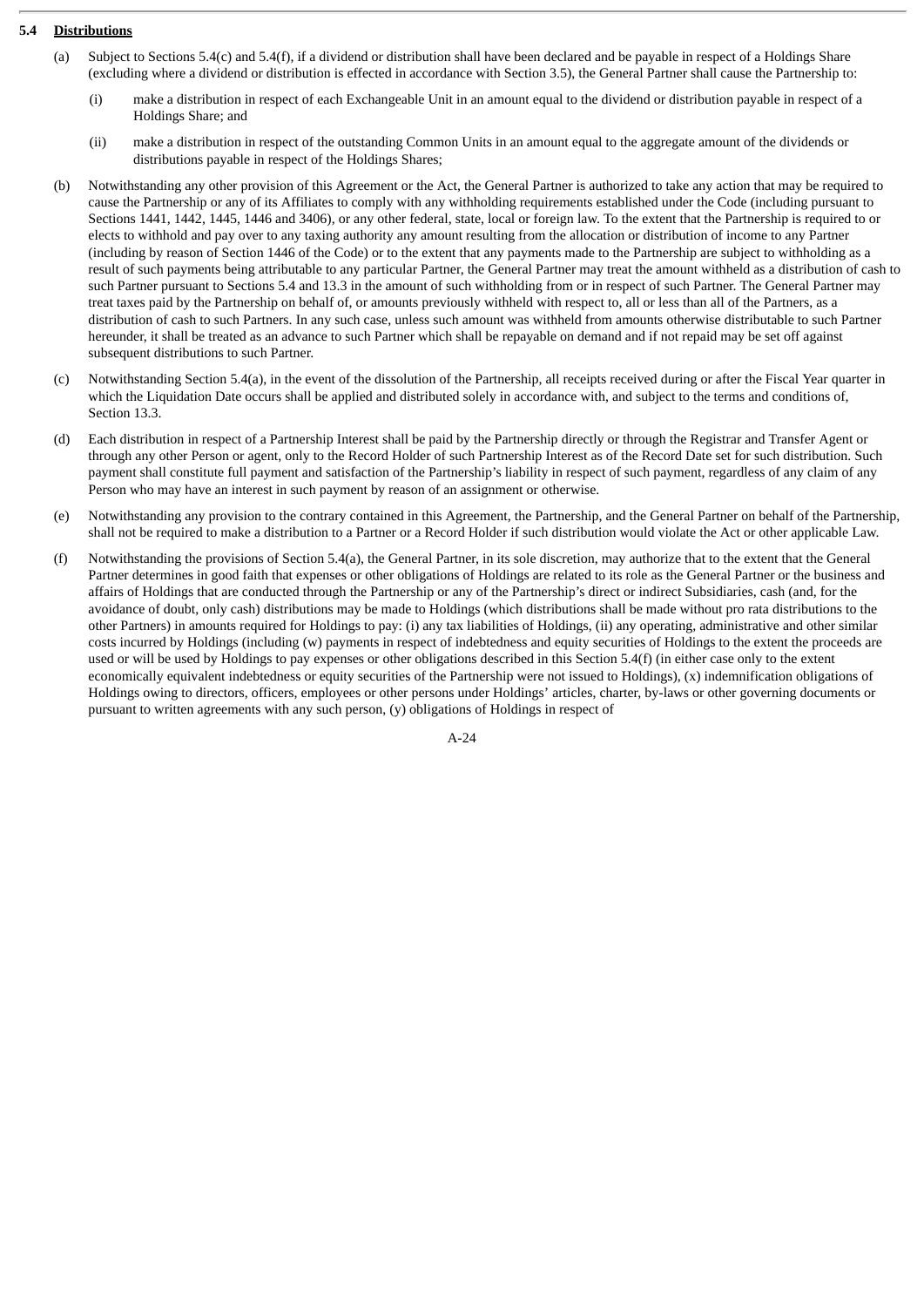director and officer insurance (including premiums therefor) and (z) payments pursuant to any legal, tax, accounting and other professional fees and expenses); (iii) any judgments, settlements, penalties, fines or other costs and expenses in respect of any claims against, or any litigation or proceedings involving, Holdings; (iv) fees and expenses (including any underwriters discounts and commissions) related to any securities offering, investment or acquisition transaction (whether or not successful) authorized by the board of directors of Holdings, including any fees and expenses incurred in connection the registration, qualification or listing of any Holdings Shares (or other shares or securities into which Holdings Shares may be reclassified or changed as contemplated by Section 3.4) as contemplated by Section 3.10; and (v) other fees and expenses in connection with the maintenance of the existence of Holdings (including any costs or expenses associated with being a public company listed on any national securities exchange and compliance with applicable Laws or the requirements of a Governmental Authority). For the avoidance of doubt, distributions made under this Section 5.4(f) may not be used to pay or facilitate dividends or distributions on the Holdings Shares and must be used solely for one of the express purposes set forth pursuant to the immediately preceding sentence. All distributions under this Section 5.4(f) shall be treated as "guaranteed payments" within the meaning of Section 707(c) of the Code.

# **5.5 Repayments**

If, as determined in good faith by the General Partner, it appears that any Partner has received an amount under this Article 5 which is in excess of that Partner's entitlement, the Partner will, promptly upon notice from the General Partner, reimburse the Partnership to the extent of the excess, and failing immediate reimbursement, the General Partner may withhold the amount of the excess (with interest at the rate of ten percent (10%) from time to time calculated and compounded monthly) from further distributions otherwise due to the Partner.

### **ARTICLE 6 WITHDRAWAL OF CAPITAL CONTRIBUTIONS**

# **6.1 Withdrawal**

No Limited Partner has the right to withdraw any of the Limited Partner's Capital Contribution or other amount or to receive any cash or other distribution from the Partnership except as provided for in this Agreement and except as permitted by Law.

# **ARTICLE 7 POWERS, DUTIES AND OBLIGATIONS OF GENERAL PARTNER**

#### **7.1 Duties and Obligations**

(a) The General Partner (or its agents or delegates) has (exercisable in its absolute discretion):

- (i) unlimited liability for the debts, liabilities and obligations of the Partnership;
- (ii) subject to the terms of this Agreement and to any applicable limitations set out in the Act and applicable similar legislation in other jurisdictions, the full and exclusive right, power and authority to manage, control, administer and operate the business and affairs and to make decisions regarding the undertaking and business of the Partnership; and
- (iii) subject to the terms of this Agreement and to any applicable limitations set out in the Act and applicable similar legislation in other jurisdictions, the full and exclusive right, power and authority to do any act, take any proceeding, make any decision and execute and deliver any instrument, deed, agreement or document necessary for or incidental to carrying out the business of the Partnership for and on behalf of and in the name of the Partnership and so as to bind the Partnership.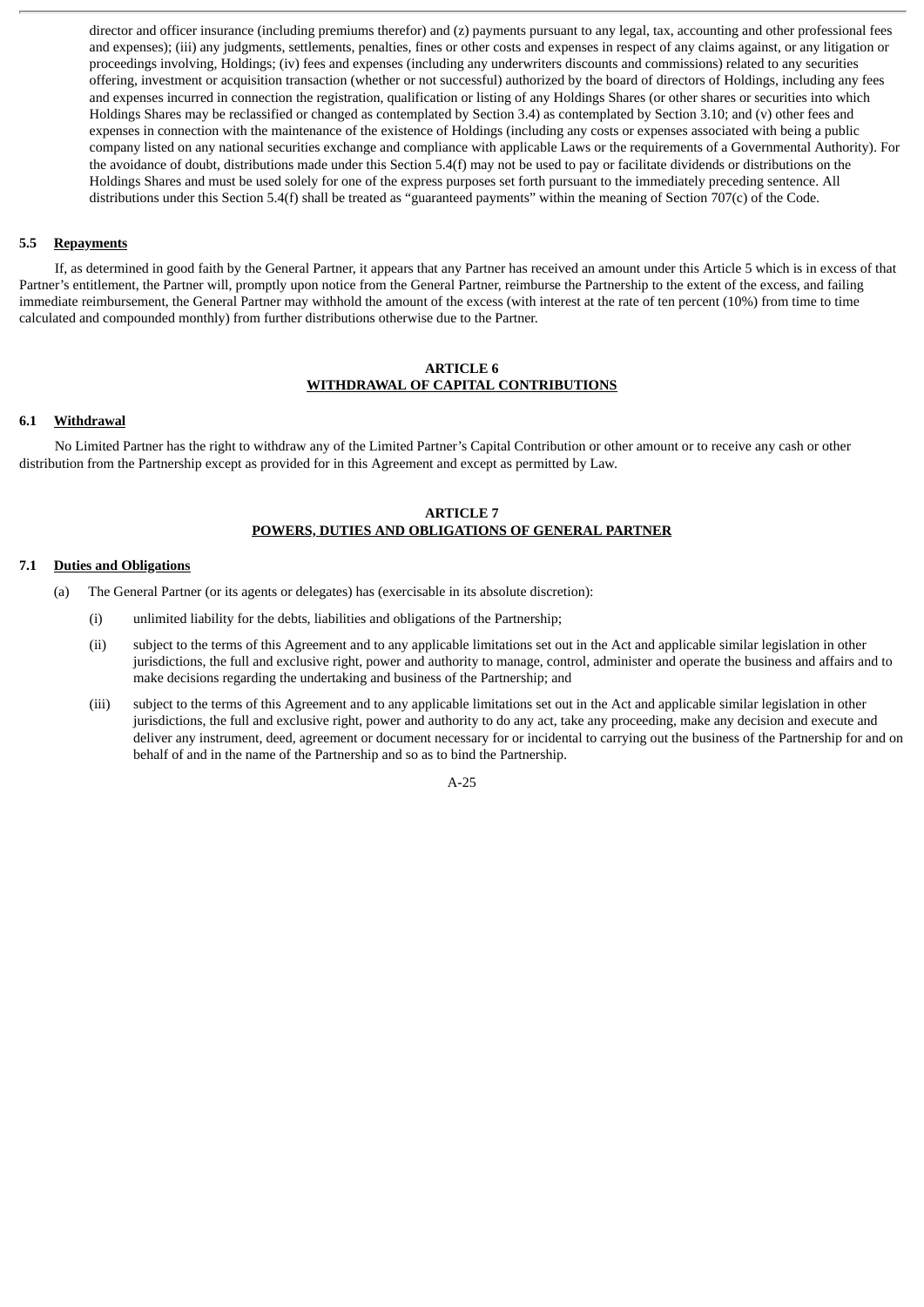- (b) An action taken by the General Partner on behalf of the Partnership is deemed to be the act of the Partnership and binds the Partnership.
- (c) In exercising its authority under this Agreement, the General Partner may, but shall be under no obligation to, take into account the tax consequences to any Partner (including the General Partner) of any action taken (or not taken) by it. The General Partner and the Partnership shall not have any liability to a Limited Partner for monetary damages or otherwise for losses sustained, liabilities incurred or benefits not derived by such Limited Partner in connection with such decisions so long as the General Partner has acted pursuant to its authority under this Agreement.

# **7.2 Specific Powers and Duties**

- (a) Without limiting the generality of Section 7.1 but subject to the terms of this Agreement and the rights of the Limited Partners set forth herein, the General Partner will have full power and authority for and on behalf of and in the name of the Partnership to do all things and on such terms as it determines, in its sole discretion, to be necessary or appropriate to conduct the business of the Partnership, including without limitation the following:
	- (i) negotiate, execute and perform all agreements, conveyances, deeds, powers of attorney or other instruments which require execution by or on behalf of the Partnership involving matters or transactions with respect to the Partnership's business (and those agreements may limit the liability of the Partnership to the assets of the Partnership, with the other party to have no recourse to the assets of the General Partner, even if the same results in the terms of the agreement being less favorable to the Partnership);
	- (ii) open and manage bank accounts in the name of the Partnership and spend the capital of the Partnership in the exercise of any right or power exercisable by the General Partner under this Agreement;
	- (iii) mortgage, charge, assign by way of security or otherwise, hypothecate, pledge or otherwise create a security interest in all or any property of the Partnership and its Subsidiaries now owned or later acquired, and in connection therewith to make, issue, accept, endorse and execute promissory notes, drafts, bills of exchange, guarantees and other instruments and evidence of indebtedness and the General Partner shall have full power and authority on behalf of the Partnership and with the power to bind the Partnership thereby and without prior consultation of the Partners to secure the payment thereof by mortgage, charge, pledge or assignment by way of security interest of otherwise in all or any part of the Partnership's assets;
	- (iv) manage, control and develop all the activities of the Partnership and take all measures necessary or appropriate for the business of the Partnership or ancillary to the business and may, from time to time, in its sole discretion propose combinations with any Person, which proposal(s) will be subject to requisite approval by the Partners;
	- (v) incur all costs and expenses in connection with the Partnership;
	- (vi) employ, retain, engage or dismiss from employment, personnel, agents, representatives or professionals or other investment participants with the powers and duties upon the terms and for the compensation as in the discretion of the General Partner may be necessary or advisable in the carrying on of the business of the Partnership;
	- (vii) engage agents, including, subject to Section 7.9, any Affiliate of the General Partner, to assist it to carry out its management obligations to the Partnership or subcontract administrative functions to the General Partner or, subject to Section 7.9, any Affiliate of the General Partner, including, without limitation, the Registrar and Transfer Agent;
	- (viii) invest cash assets of the Partnership that are not immediately required for the business of the Partnership in short term investments;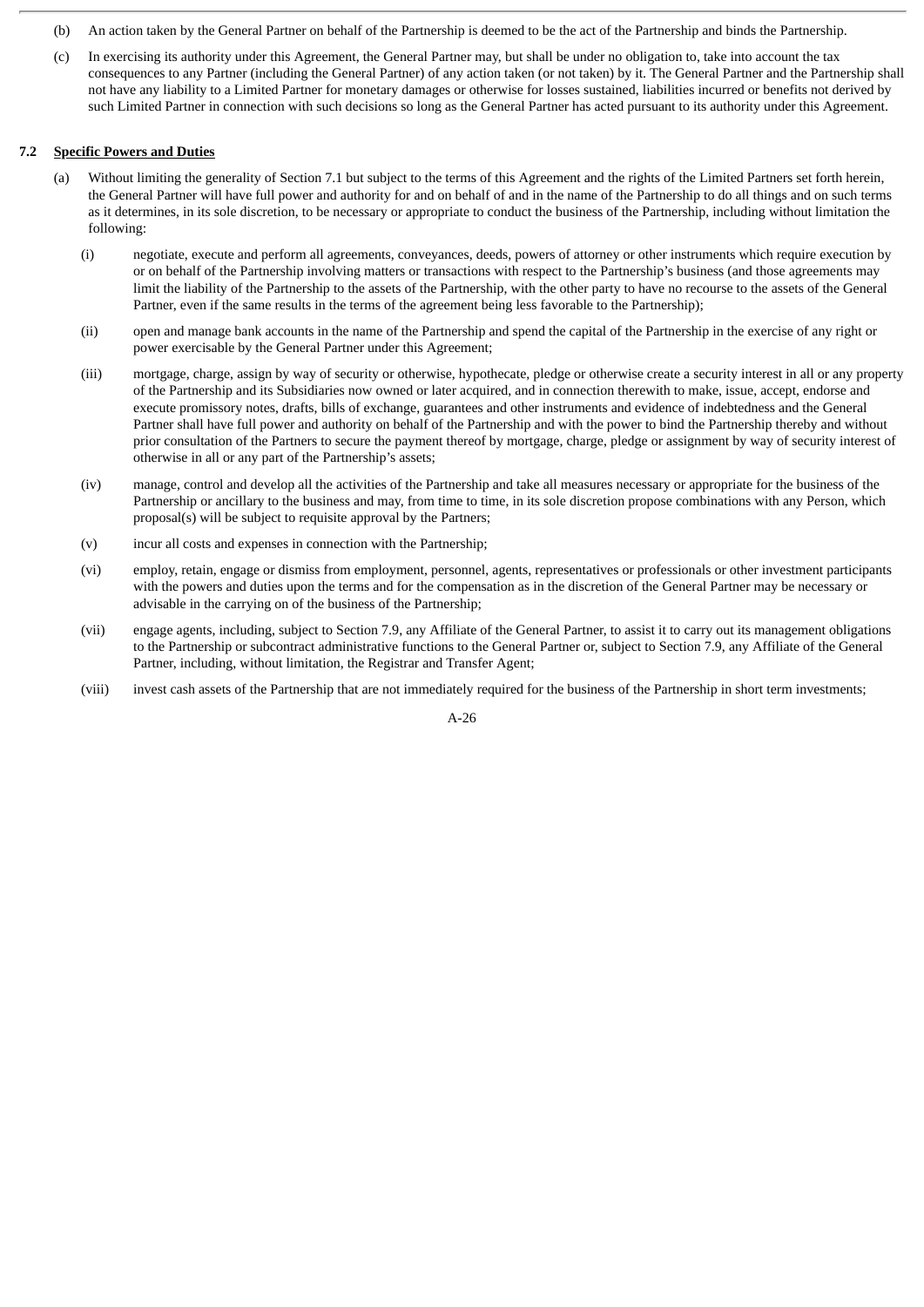- (ix) act as attorney in fact or agent of the Partnership in disbursing and collecting moneys for the Partnership, paying debts and fulfilling the obligations of the Partnership and handling and settling any claims of the Partnership;
- (x) commence or defend any action or proceeding in connection with the Partnership and otherwise engage in the conduct of litigation, arbitration or mediation and incur legal expense and the settlement of claims and litigation:
- (xi) the making of any expenditures, the lending or borrowing of money, the assumption or guarantee of, or other contracting for, indebtedness and other liabilities, the issuance of evidences of indebtedness, including indebtedness that is convertible or exchangeable into Partnership Interests or options, rights, warrants or appreciation rights relating to Partnership Interests, and the incurring of any other obligations;
- (xii) the making of tax, regulatory and other filings, or rendering of periodic or other reports to any Governmental Authority or other agencies having jurisdiction over the business or assets of the Partnership;
- (xiii) the acquisition, disposition, mortgage, pledge, encumbrance, hypothecation or exchange of any or all of the assets of the Partnership or the merger or other combination of the Partnership with or into another Person;
- (xiv) the use of the assets of the Partnership (including cash on hand) for any purpose consistent with the terms of this Agreement, including the lending of funds to other Persons; the repayment or guarantee of obligations of any Group Member and the making of capital contributions to any Group Member;
- (xv) the formation of, or acquisition of an interest in, and the contribution of property and the making of loans to, any further limited or general partnerships, joint ventures, limited liability companies, corporations or other relationships (including the acquisition of interests in, and the contributions of property to, the Partnership's Subsidiaries from time to time);
- (xvi) retain legal counsel, experts, advisors or consultants as the General Partner consider appropriate and rely upon the advice of those Persons;
- (xvii) appoint the Registrar and Transfer Agent;
- (xviii) do anything that is in furtherance of or incidental to the business of the Partnership or that is provided for in this Agreement;
- (xix) obtain any insurance coverage for the benefit of the Partnership, the Partners and Indemnitees;
- (xx) the indemnification of any Person against liabilities and contingencies to the extent permitted by Law;
- (xxi) the purchase, sale or other acquisition or disposition of Partnership Interests or options, rights, warrants or appreciation rights relating to Partnership Interests;
- (xxii) the undertaking of any action in connection with the Partnership's participation in the management of the Partnership Group through its directors, officers or employees or the Partnership's direct or indirect ownership of the Group Members;
- (xxiii) cause to be registered for resale under securities Laws, any securities of, or any securities convertible or exchangeable into securities of, the Partnership held by any Person, including the General Partner or any Affiliate of the General Partner;
- (xxiv) carry out the objects, purposes and business of the Partnership;
- (xxv) execute, acknowledge and deliver the documents necessary to effectuate any or all of the foregoing or otherwise in connection with the business of the Partnership, including, but not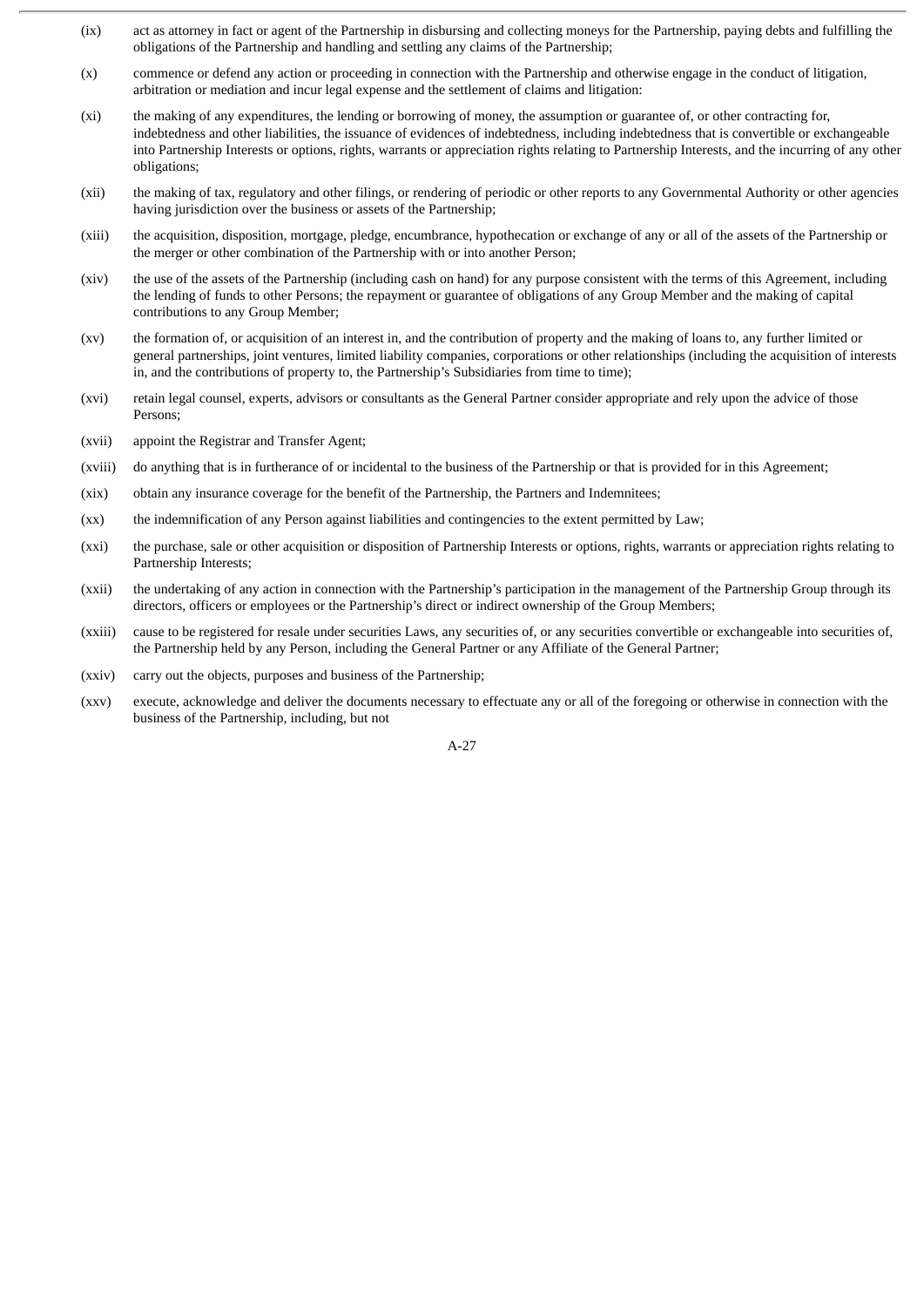limited to, executing and filing any statement required by the Act, as necessary or advisable to allow the Partnership to conduct business in any jurisdiction where the Partnership conducts business; and

- (xxvi) do all or any other acts as are required of the General Partner by this Agreement or as are necessary or desirable in the reasonable opinion of the General Partner in furtherance of the foregoing power for or as may be incidental to the conduct of the business of the Partnership and consistent with this Agreement.
- (b) No Persons dealing with the Partnership will be required to enquire into the authority of the General Partner to do any act, take any proceeding, make any decision or execute and deliver any instrument, deed, agreement or document for or on behalf of or in the name of the Partnership.
- 7.3 Loans from the General Partner; Loans or Contributions from the Partnership; Contracts with Affiliates; Certain Restrictions on the General **Partner.**
	- (a) The General Partner or any of its Affiliates may, but shall be under no obligation to, lend to any Group Member, and any Group Member may borrow from the General Partner or any of its Affiliates, funds needed or desired by the Group Member for such periods of time and in such amounts as the General Partner may determine, in its sole discretion.
	- (b) Any Group Member (including the Partnership) may lend or contribute to any other Group Member, and any Group Member may borrow from any other Group Member (including the Partnership), funds on terms and conditions determined by the General Partner. The foregoing authority shall be exercised by the General Partner in its sole discretion and shall not create any right or benefit in favor of any Group Member or any other Person.
	- (c) The General Partner may itself, or may enter into an agreement with any of its Affiliates to, render services to a Group Member or to the Partnership in the discharge of its duties as general partner of the Partnership. The provisions of Section 5.4(f) shall apply to the rendering of services described in this Section 7.3(c).
	- (d) The Partnership may transfer assets to joint ventures, other partnerships, corporations, limited liability companies or other business entities in which it is or thereby becomes a participant upon such terms and subject to such conditions as are consistent with this Agreement and applicable Law.
	- (e) The General Partner or any of its Affiliates may sell, transfer or convey any property to, or purchase any property from, the Partnership, directly or indirectly, pursuant to transactions that are fair and reasonable to the Partnership; provided, however, that the requirements of this Section 7.3(e) conclusively shall be deemed to be satisfied and not a breach of any duty hereunder or existing at law, in equity or otherwise as to (i) any transaction, the terms of which are no less favorable to the Partnership than those generally being provided to or available from unrelated third parties, or (ii) any transaction that is fair and reasonable to the Partnership, taking into account the totality of the relationships between the parties involved (including other transactions that may be or have been particularly favorable or advantageous to the Partnership). With respect to any contribution of assets to the Partnership in exchange for Partnership Interests or options, rights, warrants or appreciation rights relating to Partnership Interests, the General Partner, in determining whether the appropriate Partnership Interest or options, rights, warrants or appreciation rights relating to Partnership Interests are being issued, may take into account, among other things, the fair market value of the assets, the liquidated and contingent liabilities assumed, the tax basis in the assets, the extent to which tax-only allocations to the transferor will protect the existing partners of the Partnership against a low tax basis, and such other factors as the General Partner deems relevant under the circumstances.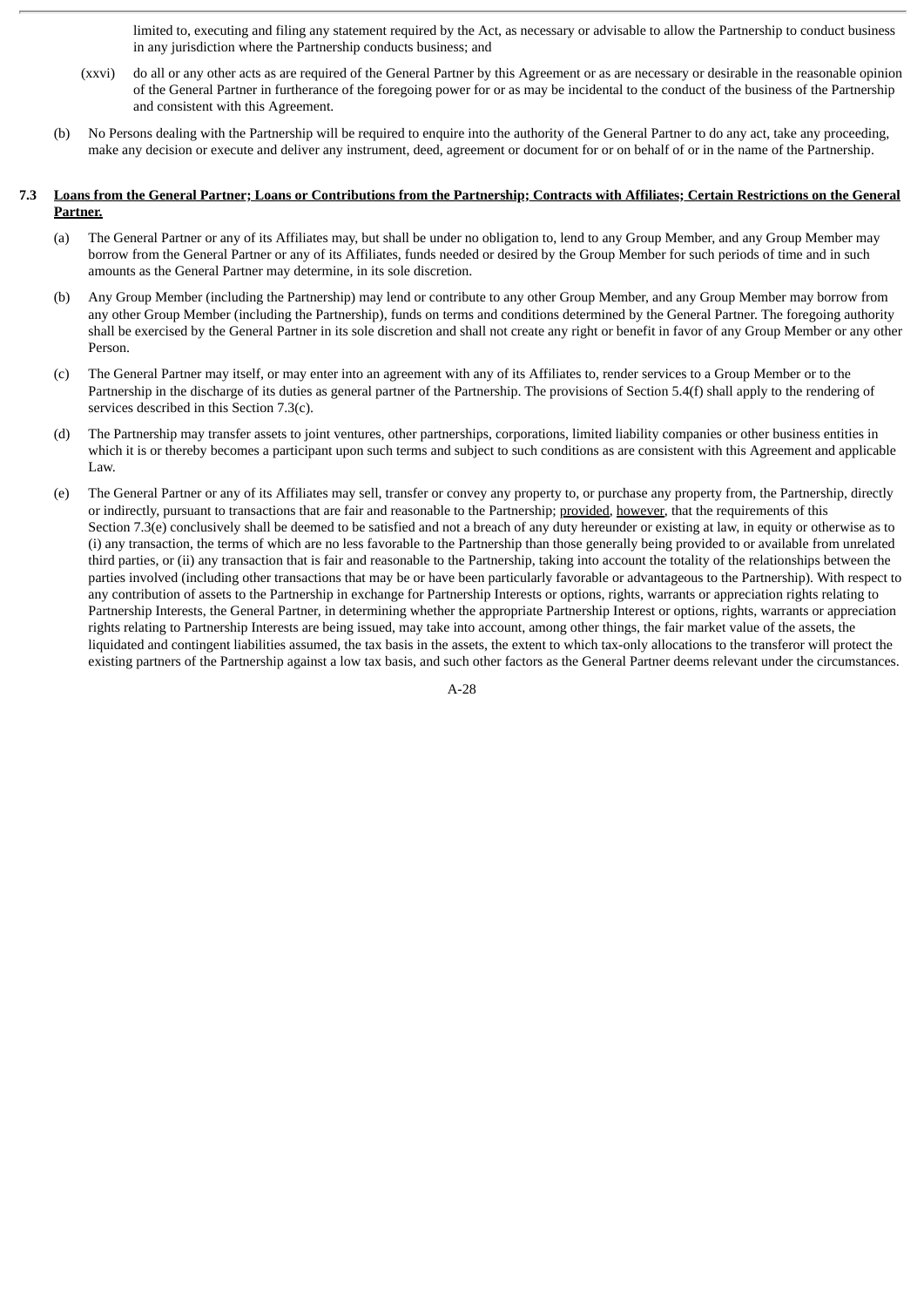# **7.4 Title to Property**

The General Partner may hold legal title to any of the assets or property of the Partnership in its name as bare trustee for the benefit of the Partnership.

# **7.5 Exercise of Duties; Restriction on Authority of the General Partner**

The General Partner covenants that it will exercise its powers and discharge its duties under this Agreement in good faith, and that it will exercise the degree of care, diligence and skill that a reasonably prudent person would exercise in comparable circumstances. Further, notwithstanding anything to the contrary contained in this Agreement, this Agreement shall not be amended, and no action may be taken by the General Partner, without the consent of each Limited Partner, if any, adversely affected thereby in any material respect, if such amendment or action would (i) cause a Limited Partner to be deemed to be or treated as a general partner of the Partnership within the meaning of the Act (except as a result of the Limited Partner becoming the General Partner in accordance with the provisions hereof), (ii) modify the limited liability of a Limited Partner, or (ii) amend this Section 7.5.

# **7.6 Limitation of Liability**

The General Partner is not personally liable for the return of any Capital Contribution made by a Limited Partner to the Partnership. Moreover, notwithstanding anything else contained in this Agreement, neither the General Partner nor its officers, directors, shareholders, employees or agents are or will be liable, responsible for or accountable in damages or otherwise to the Partnership or a Limited Partner for an action taken or failure to act on behalf of the Partnership unless the General Partner's act or omission (a) was outside the scope of the authority conferred on the General Partner by this Agreement or by Law, (b) was in breach of, or was performed or omitted by actual fraud or in bad faith or constituted gross negligence, willful or reckless disregard of the General Partner's obligations under, this Agreement or (c) was in breach of the General Partner's fiduciary duty under Section 7.18(c).

# **7.7 Indemnity of General Partner**

- (a) To the fullest extent permitted by Law but subject to the limitations expressly provided in this Agreement, the General Partner, the Tax Matters Partner, a Departing Partner, any Person who is or was an Affiliate of the General Partner or any Departing Partner, any Person who is or was an officer, director, employee, partner, agent or trustee of the General Partner or any Departing Partner or any Affiliate, or any Person who is or was serving at the request of the General Partner or any Departing Partner or any Affiliate as a director, officer, employee, agent or trustee of another Person (collectively, an "**Indemnitee**"), will be indemnified and held harmless by the Partnership from and against any and all losses, claims, damages, liabilities joint or several expenses (including, without limitation, legal fees and expenses on a solicitor/client basis), judgments, fines, settlements and other amounts (collectively, "**Damages**") arising from any and all claims, demands, actions, suits or proceedings, whether civil, criminal, administrative or investigative, in which any Indemnitee may be involved, or is threatened to be involved, as a party or otherwise, by reason of its status as:
	- (i) the General Partner, the Tax Matters Partner, a Departing Partner, any Person who is or was an Affiliate of the General Partner or any Departing Partner;
	- (ii) any Person who is or was an officer, director, employee, partner, agent or trustee of the General Partner or any Departing Partner or any Affiliate; or
	- (iii) any Person who is or was serving at the request of the General Partner or any Departing Partner or any Affiliate as a director, officer, employee, agent or trustee of another Person,

except to the extent such Damages resulted or arose from any act or omission of the General Partner or any other Indemnitee that (a) was outside the scope of the authority conferred on the General Partner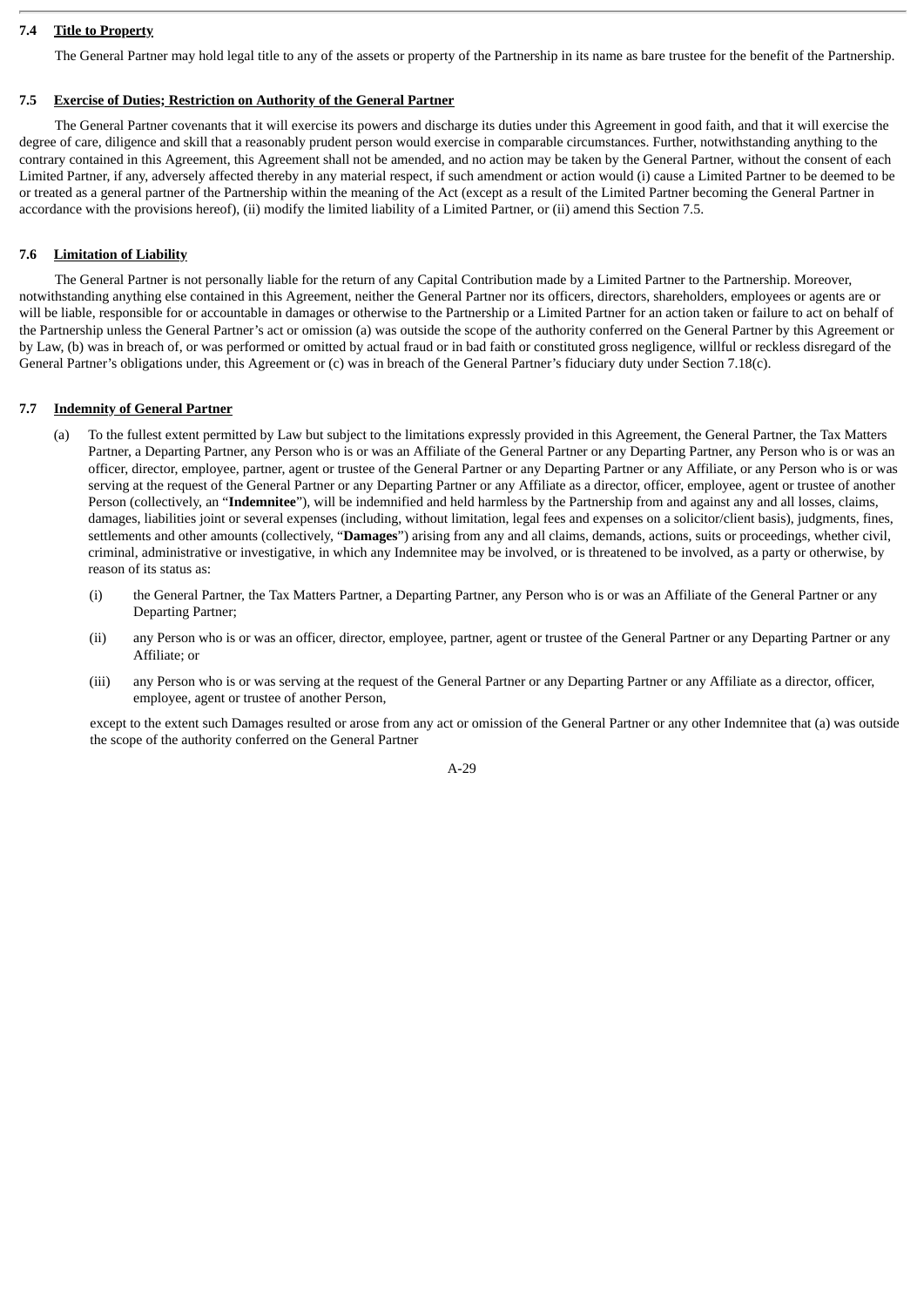by this Agreement or by Law, (b) was in breach of, or was performed or omitted by actual fraud or in bad faith or constituted gross negligence or willful or reckless disregard of the General Partner's obligations under, this Agreement or (c) was in breach of the General Partner's fiduciary duty under Section 7.18(c). The termination of any action, suit or proceeding by judgment, order, settlement or conviction will not create a presumption that the Indemnitee acted in a manner contrary to that specified above.

Any indemnification pursuant to this Section 7.7(a) will be made only out of the assets of the Partnership.

- (b) To the fullest extent permitted by law, expenses (including, without limitation, legal fees and expenses) incurred by an Indemnitee in defending any claim, demand, action, suit or proceeding will, from time to time, be advanced by the Partnership prior to the final disposition of any claim, demand, action, suit or proceeding upon receipt by the Partnership of an undertaking by or on behalf of the Indemnitee to repay that amount if it is determined that the Indemnitee is not entitled to be indemnified as authorized in this Section 7.7.
- (c) The indemnification provided by this Section 7.7 will be in addition to any other rights to which an Indemnitee may be entitled under any agreement, pursuant to any vote of the Partners, as a matter of Law or otherwise, and will continue as to an Indemnitee who has ceased to serve in the capacity that entitled it to such indemnification.
- (d) The Partnership may purchase and maintain (or reimburse the General Partner or its Affiliates for the cost of) insurance, on behalf of those Indemnitees (other than the General Partner itself) as the General Partner determines, against any liability that may be asserted against or expense that may be incurred by that Indemnitee in connection with the Partnership's activities, whether or not the Partnership would have the power to indemnify those Indemnitees against those liabilities under the provisions of this Agreement.

#### **7.8 Other Matters Concerning the General Partner**

- (a) The General Partner may rely and will be protected in acting or refraining from acting upon any resolution, certificate, statement, instrument, opinion, report, notice, request, consent, order, bond, debenture, or other paper or document believed by it to be genuine and to have been signed or presented by the proper party or parties.
- (b) The General Partner may consult with legal counsel, accountants, appraisers, management consultants, investment bankers and other consultants and advisors selected by it, and any act taken or omitted in reliance upon the opinion (including, without limitation, an opinion of counsel) of any of those Persons as to matters that the General Partner reasonably believes to be within that Person's professional or expert competence will be conclusively presumed to have been done or omitted in good faith and in accordance with that opinion.
- (c) The General Partner has the right, in respect of any of its power, authority or obligations under this Agreement, to act through any of its duly authorized officers.
- (d) Notwithstanding anything to the contrary in this Agreement, (i) it shall be deemed not to be a breach of the General Partner's or any other Indemnitee's duties or any other obligation of any type whatsoever of the General Partner or any other Indemnitee for the Indemnitee (other than the General Partner) to engage in such business interests and activities in preference to or to the exclusion of any Group Member, (iii) the General Partner and the Indemnitees shall have no obligation hereunder or as a result of any duty otherwise existing at Law or otherwise to present business opportunities to any Group Member and (iv) the doctrine of "corporate opportunity" or other analogous doctrine shall not apply to any such Indemnitee.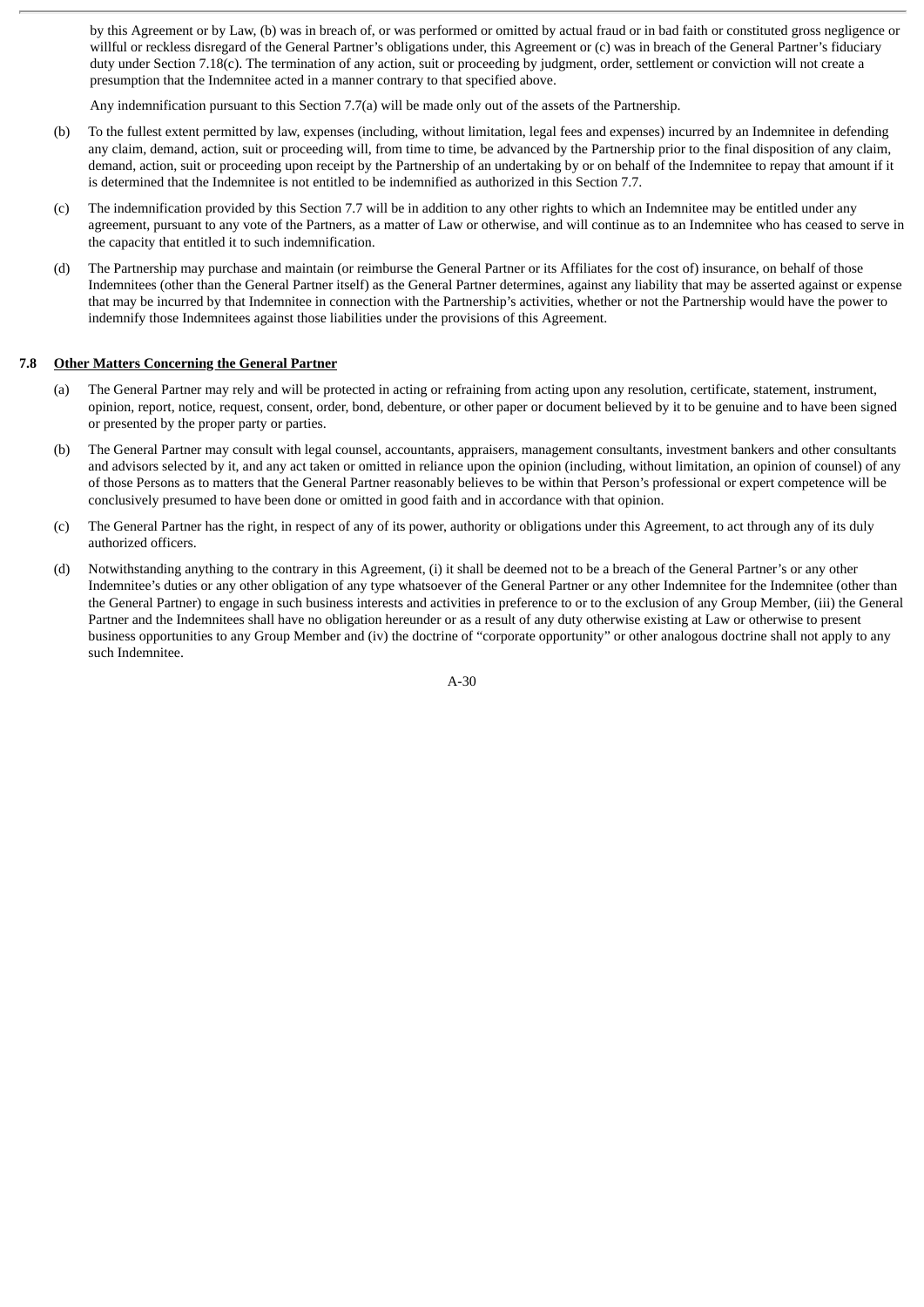# **7.9 Employment of an Affiliate**

The General Partner may itself, or may enter into an agreement with any of its Affiliates to, render services to a Group Member or to the General Partner in the discharge of its duties as general partner of the Partnership. Any services rendered to a Group Member by the General Partner or any of its Affiliates shall be on terms that are fair and reasonable to the Partnership; provided, however, that the requirements of this Section 7.9 conclusively shall be deemed satisfied and not a breach of any duty hereunder or existing at Law or otherwise as to any transaction (i) the terms of which are no less favorable to the Partnership than those generally being provided to or available from unrelated third parties or (ii) that is fair and reasonable to the Partnership, taking into account the totality of the relationships between the parties involved (including other transactions that may be or have been particularly favorable or advantageous to the Partnership). The provisions of Section shall apply to the rendering of services described in this Section 7.9.

## **7.10 Removal of the General Partner**

To the greatest extent permitted under applicable Law, the General Partner may not be removed as general partner of the Partnership without the General Partner's prior written consent. For the avoidance of doubt, the General Partner may not under any circumstance be removed by the holders of the Exchangeable Units.

#### **7.11 Voluntary Withdrawal of the General Partner**

Holdings covenants and agrees in favor of the Partnership that, as long as any outstanding Exchangeable Units are owned by any Person other than Holdings or any of its Subsidiaries, Holdings will not voluntarily cease to be the sole general partner of the Partnership other than in favor of a legal successor to Holdings or a wholly-owned Subsidiary of Holdings or any such successor.

#### **7.12 Condition Precedent**

As a condition precedent to the resignation or removal of the General Partner, the Partnership will pay all amounts payable by the Partnership to the General Partner pursuant to this Agreement accrued to the date of resignation or removal subject to any claims or liabilities of the General Partner to the Partnership.

#### **7.13 Transfer to New General Partner**

On the admission of a new general partner to the Partnership on the resignation or removal of the General Partner, the resigning or retiring General Partner will do all things and take all steps to transfer the administration, management, control and operation of the business of the Partnership and the registers and accounts of the Partnership to the new general partner and will execute and deliver all deeds, certificates, declarations and other documents necessary or desirable to effect that transfer in a timely fashion.

#### **7.14 Transfer of Title to New General Partner**

On the resignation, removal or withdrawal of the General Partner and the admission of a new general partner, the resigning or retiring General Partner will, at the cost of the Partnership, transfer title to the Partnership's property to the new general partner and will execute and deliver all deeds, certificates, declarations and other documents necessary or desirable to effect that transfer in a timely fashion.

# **7.15 Release By Partnership**

On the resignation or removal of the General Partner, the Partnership will release and hold harmless the General Partner resigning or being removed, from any costs, expenses, damages or liabilities suffered or incurred by the General Partner as a result of or arising out of events which occur in relation to the Partnership after that resignation or removal.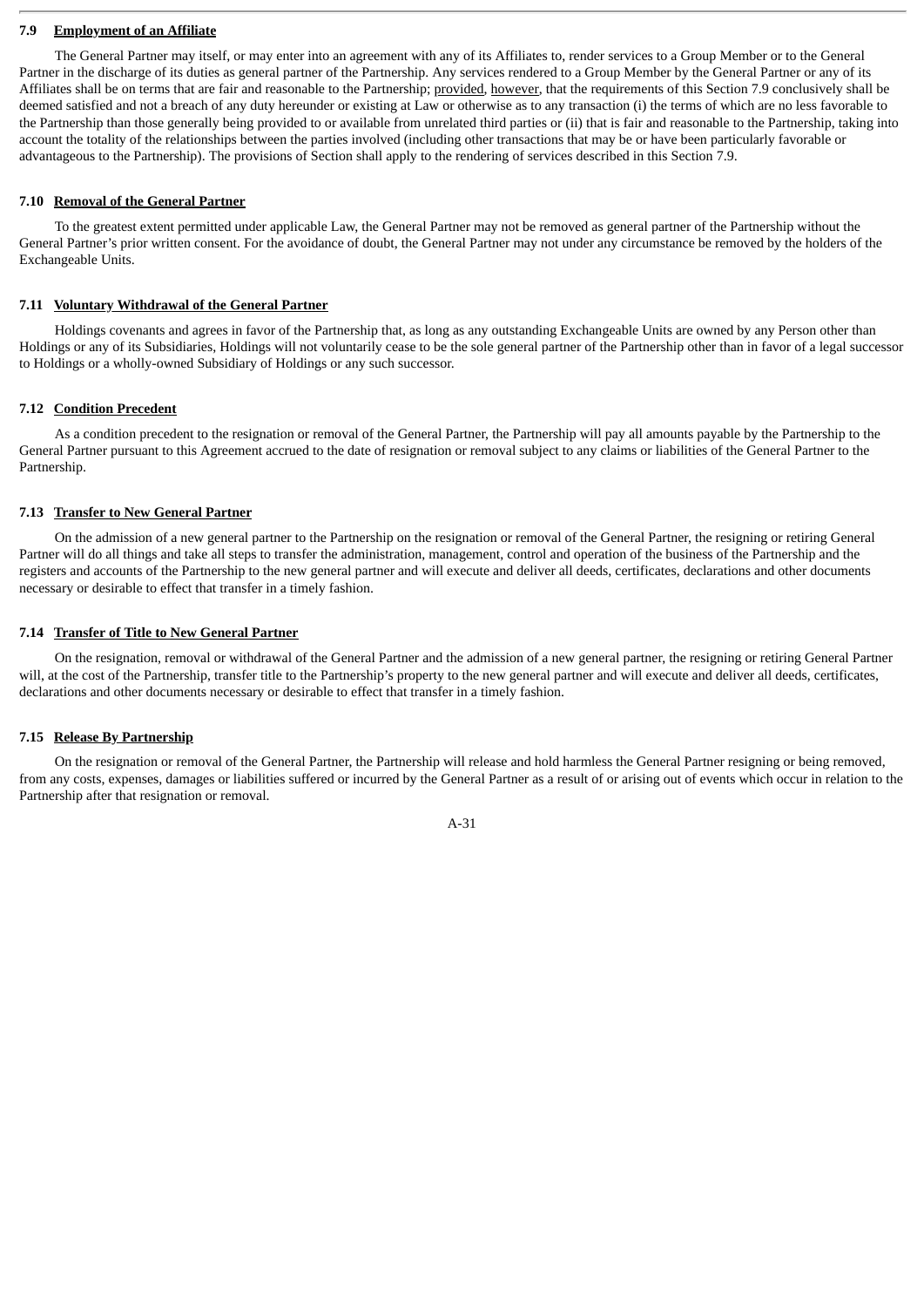# **7.16 New General Partner**

A new general partner will become a party to this Agreement by signing a counterpart of this Agreement and will agree to be bound by all of the provisions of this Agreement and to assume the obligations, duties and liabilities of the General Partner under this Agreement as from the date the new general partner becomes a party to this Agreement.

### **7.17 Transfer of General Partner Interest**

Subject to Sections 7.11 and 7.16, the General Partner may, without the approval of the Limited Partners transfer all, but not less than all, of the General Partner's Partnership Interests:

- (a) to a Subsidiary of the General Partner;
- (b) in connection with the General Partner's merger or amalgamation with or into another entity; or
- (c) to the purchaser of all or substantially all of the General Partner's assets,

provided, that in all cases, the transferee assumes the rights and duties of the General Partner and agrees to be bound by the provisions of this Agreement.

# **7.18 Duties of the General Partner;**

- (a) Whenever the General Partner makes a determination or takes or declines to take any other action, or any of its Affiliates causes it to do so, in its individual capacity as opposed to in its capacity as a general partner of the Partnership, whether under this Agreement or any other agreement contemplated hereby or otherwise, then the General Partner, or such Affiliates causing it to do so, are entitled, to the fullest extent permitted by Law, to make such determination or to take or decline to take such other action free of any duty (including any fiduciary duty) or obligation whatsoever to the Partnership, any Limited Partner, any Record Holder or any other Person bound by this Agreement, and the General Partner, or such Affiliates causing it to do so, shall not, to the fullest extent permitted by law, be required to act pursuant to any other standard imposed by this Agreement, any other agreement contemplated hereby or under the Act or any other Law.
- (b) Notwithstanding anything to the contrary in this Agreement, the General Partner and its Affiliates shall have no duty or obligation, express or implied, to (i) sell or otherwise dispose of any asset of the Partnership Group other than in the ordinary course of business or (ii) permit any Group Member to use any facilities or assets of the General Partner and its Affiliates, except as may be provided in contracts entered into from time to time specifically dealing with such use. Any determination by the General Partner or any of its Affiliates to enter into such contracts shall be in its sole discretion.
- (c) Notwithstanding any standard of care or duty imposed under the Act or any applicable Law, in the performance of its duties and obligations under this Agreement, the General Partner agrees and acknowledges that it will owe to the Limited Partners the same fiduciary duties that would be owed to the shareholders of a limited company formed under the laws of the Republic of Singapore if the General Partner were a member of the board of directors of such company, except where another standard is expressly set forth in this Agreement (*e.g*., "sole discretion" or "good faith"), in which event such other standard shall apply.
- (d) The Limited Partners hereby authorize the General Partner, on behalf of the Partnership as a partner or member of a Group Member, to approve of actions by the general partner or managing member of such Group Member similar to those actions permitted to be taken by the General Partner pursuant to this Section 7.18.
- (e) The Limited Partners expressly acknowledge that the General Partner is under no obligation to consider the separate interests of the Limited Partners (including, without limitation, the tax consequences to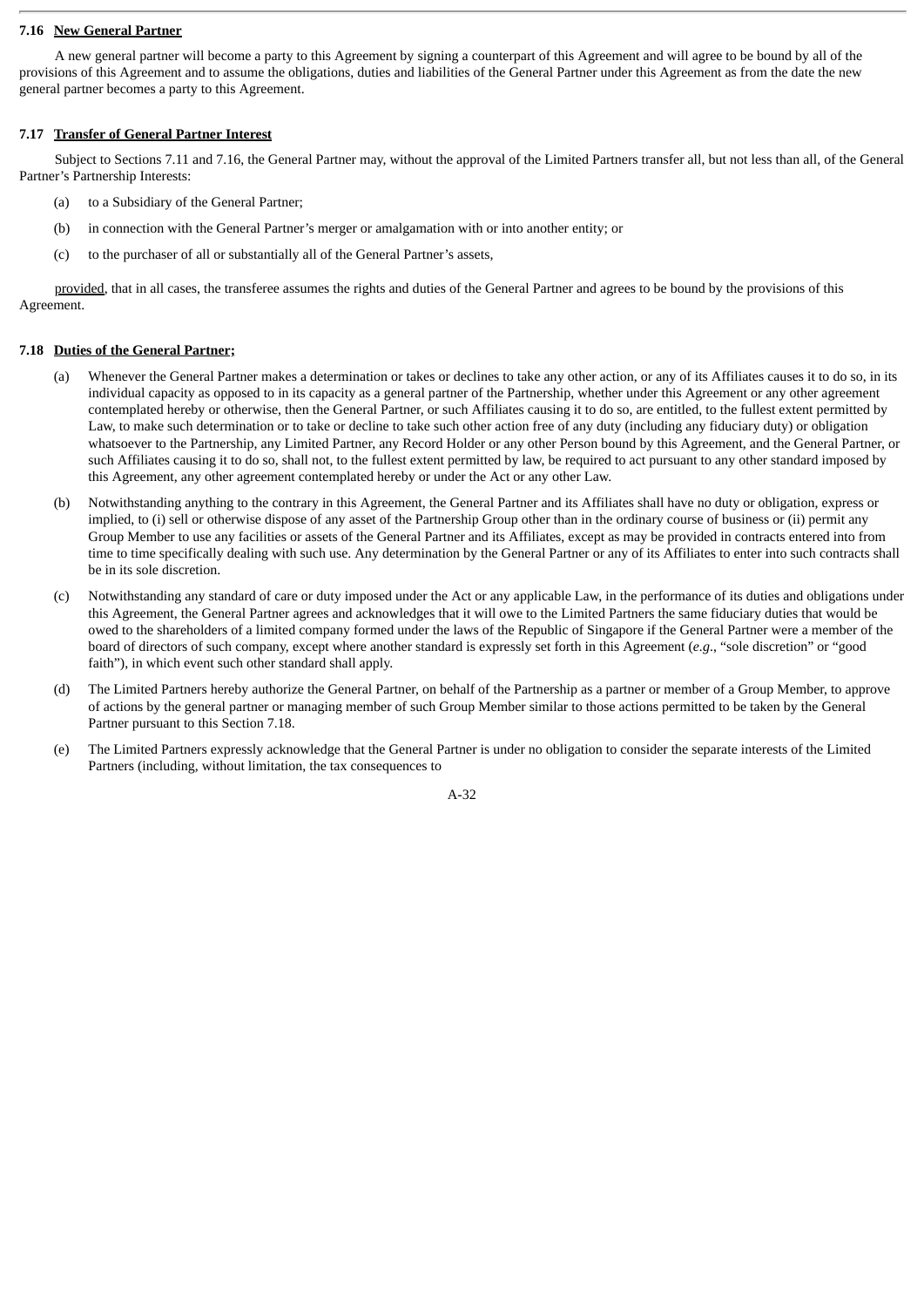Limited Partners) in deciding whether to cause the Partnership to take (or decline to take) any actions, and that the General Partner shall not be liable for monetary damages for losses sustained, liabilities incurred or benefits not derived by Limited Partners in connection with such decisions.

# **ARTICLE 8 FINANCIAL INFORMATION**

# **8.1 Books and Records**

The General Partner will keep or cause to be kept at the principal office of the Partnership appropriate registers and records with respect to the Partnership's business including the Record. Any books and records maintained by or on behalf of the Partnership in the regular course of its business, including, without limitation, books of account and records of Partnership proceedings, may be kept on, or be in the form of, computer disks, hard disks, magnetic tape, or any other information storage device, provided, that the books and records so maintained are convertible into clearly legible written form within a reasonable period of time.

### **8.2 Reports**

The General Partner will forward to the Limited Partners all reports and financial statements which the General Partner determines to be necessary or appropriate which shall, at a minimum, include all reports and financial statements that Holdco transmits to its shareholders (as such).

#### **8.3 Right to Inspect Partnership Books and Records**

- (a) In addition to other rights provided by this Agreement or by applicable Law, and except as limited by Section 8.3(b), each Limited Partner has the right, for a purpose reasonably related to that Limited Partner's own interest as a limited partner in the Partnership, upon reasonable demand and at that Limited Partner's own expense, to receive:
	- (i) a current list of the name and last known address of each Limited Partner and the date of its subscription to the Partnership;
	- (ii) copies of this Agreement, the Record and amendments to those documents; and
	- (iii) copies of minutes of meetings of the Partners.
- (b) Notwithstanding Section 8.3(a) and subject to the Act, the General Partner may keep confidential from the Limited Partners for any period of time as the General Partner deems reasonable, any information of the Partnership (other than information referred to in Section 8.3(a)(ii) or 8.3(a) (iii)) which, in the reasonable opinion of the General Partner, should be kept confidential in the interests of the Partnership or that the Partnership is required by Law or by agreements with third parties to keep confidential.

#### **8.4 Accounting Policies**

The General Partner is authorized to establish from time to time accounting policies with respect to the financial statements of the Partnership and to change from time to time any policy that has been so established so long as those policies are consistent with the provisions of this Agreement and with generally accepted accounting principles in the United States.

# **8.5 Appointment of Auditor**

The General Partner will, on behalf of the Partnership, select the Auditor for the Partnership to review and report to the Partners upon the financial statements of the Partnership for, and as at the end of each Fiscal Year, and to advise upon and make determinations with regard to financial questions relating to the Partnership or required by this Agreement to be determined by the Auditor.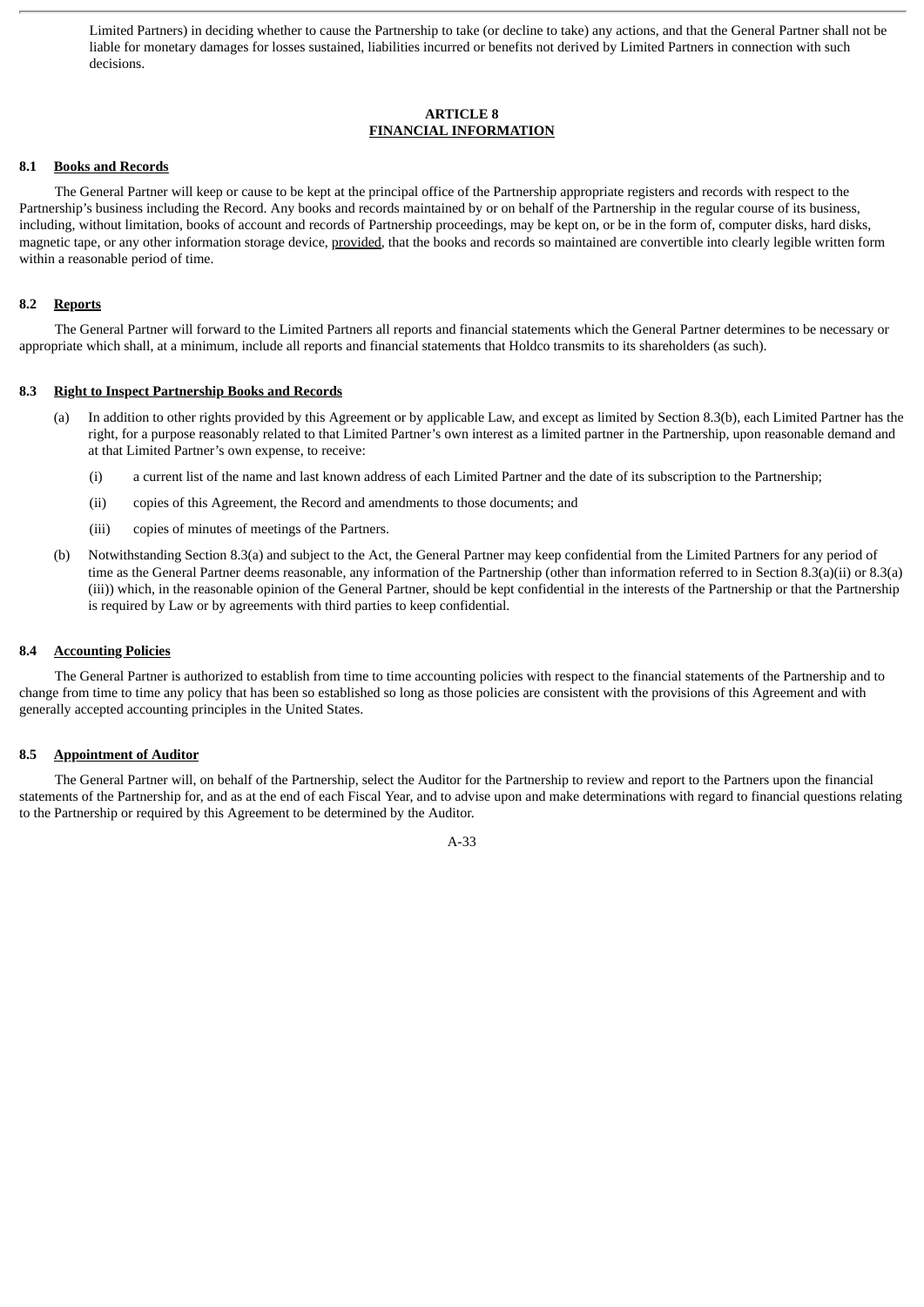#### **ARTICLE 9 TAX MATTERS**

# **9.1 Tax Returns and Information**

The General Partner shall use commercially reasonable efforts to timely file all tax returns of the Partnership that are required to be filed under applicable law (including any U.S. federal, state, or local tax returns). The General Partner shall use commercially reasonable efforts to furnish to all Partners necessary tax information as promptly as possible after the end of the Fiscal Year of the Partnership.

Each Partner agrees to file all U.S. federal, state and local income tax returns required to be filed by it in a manner consistent with the information provided to it by the Partnership, unless otherwise required by applicable Law.

# **9.2 Tax Elections**

The General Partner shall determine whether to make or refrain from making the election provided for in Section 754 of the Code, and any and all other elections permitted by the Code or under the tax laws of any other relevant jurisdiction.

#### **9.3 Tax Controversies**

Subject to the provisions hereof, the General Partner is designated as the Tax Matters Partner and is authorized to represent the Partnership (at the Partnership's expense) in connection with all examinations of the Partnership's affairs by tax authorities, including resulting administrative and judicial proceedings, and to expend Partnership funds for professional services and costs associated therewith. Each Partner agrees to cooperate with the General Partners and to do or refrain from doing any or all things reasonably required by the General Partner to conduct such proceedings.

#### **9.4 Treatment as a Partnership**

- (a) Notwithstanding anything to the contrary contained herein, for so long as Exchangeable Units remain outstanding (not including Exchangeable Units held by Holdings and its Subsidiaries), the Partnership will undertake all necessary steps to preserve its status as a partnership for U.S. federal tax purposes and will not undertake any activity or make any investment or fail to take any action that will (i) cause the Partnership to earn or to be allocated income other than qualifying income as defined in Section 7704(d) of the Code, except to the extent permitted under Section 7704(c)(2) of the Code or (ii) jeopardize its status as a partnership for U.S. federal income tax purposes.
- (b) In the event that the General Partner determines the Partnership should seek relief pursuant to Section 7704(e) of the Code to preserve the status of the Partnership as a partnership for U.S. federal (and applicable state and local) income tax purposes, the Partnership and each Partner shall agree to adjustments required by the tax authorities, and the Partnership shall pay such amounts as required by the tax authorities, to preserve the status of the Partnership as a partnership.

#### **ARTICLE 10 MEETINGS OF THE LIMITED PARTNERS**

# **10.1 Meetings**

The General Partner may call a general meeting of Partners at any time and place as it deems appropriate in its sole discretion for the purpose of considering any matter set out in the notice of meeting.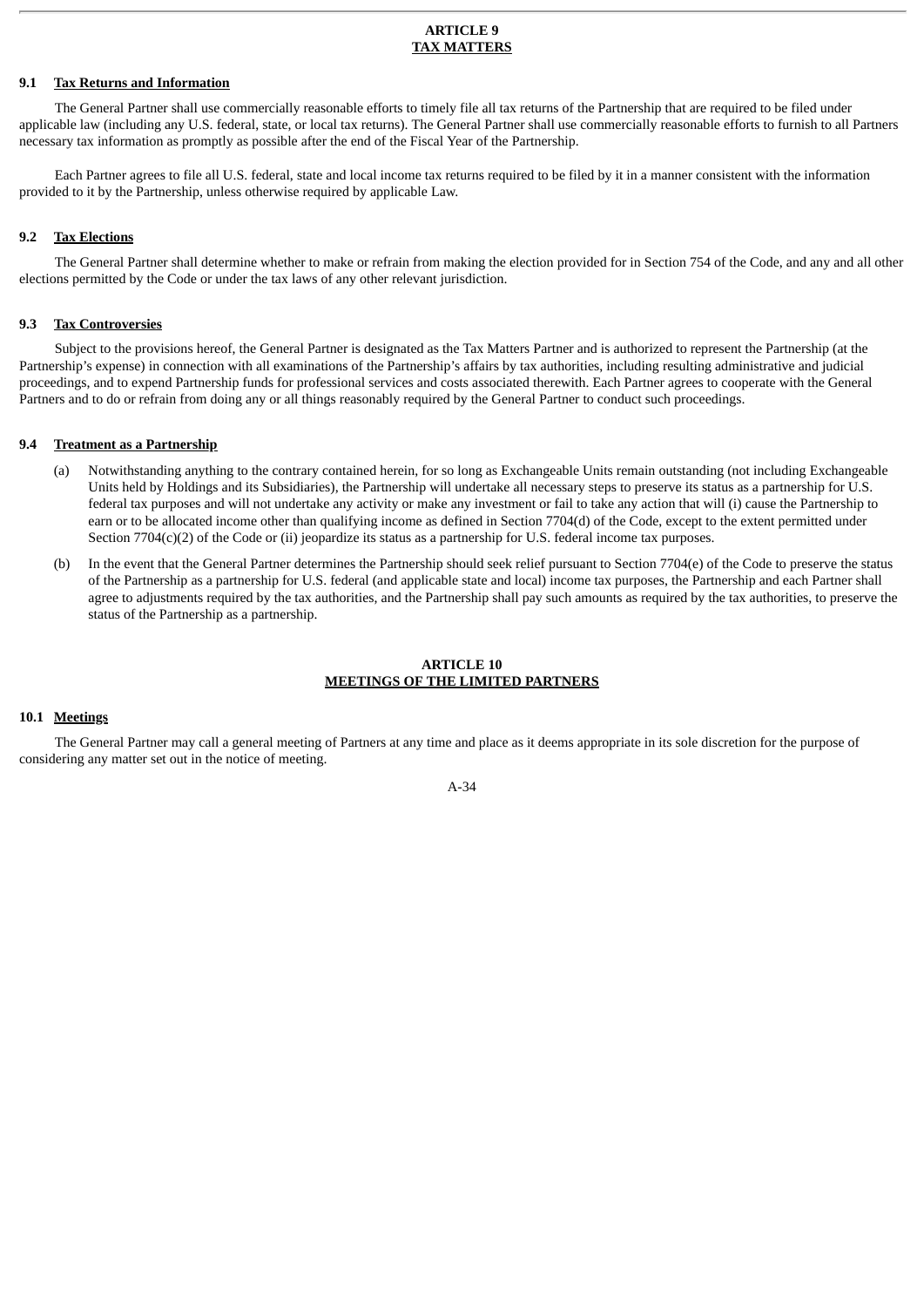# **10.2 Place of Meeting**

Every meeting of Partners will be in the Cayman Islands or at any other place within or outside of the Cayman Islands as the General Partner may designate.

# **10.3 Notice of Meeting**

Notice of any meeting of Partners will be given to each Limited Partner not less than 21 days (but not more than 60 days) prior to the meeting, and will state:

- (a) the time, date and place of the meeting; and
- (b) in general terms, the nature of the business to be transacted at the meeting in sufficient detail to permit a Partner to make a reasoned decision on that business.

Notice of an adjourned meeting of Partners need not be given if the adjourned meeting is held within 14 days of the original meeting. Otherwise, but subject to Section 10.13, notice of adjourned meetings will be given not less than 10 days in advance of the adjourned meeting and otherwise in accordance with this section, except that the notice need not specify the nature of the business to be transacted if unchanged from the original meeting.

# **10.4 Record Dates**

- (a) For the purpose of determining the Limited Partners who are entitled to vote or act at any meeting of Partners or any adjournment of a meeting, or for the purpose of any other action, the General Partner may from time to time cause the transfer books to be closed for a period, not exceeding 30 days, as the General Partner may determine or, without causing the transfer books to be closed, the General Partner may fix a date not more than 60 days prior to the date of any meeting of Partners or other action as a record date for the determination of Limited Partners entitled to vote at that meeting or any adjournment of the meeting or to be treated as Limited Partners of record for purposes of any other action, and any Limited Partner who was a Limited Partner at the time so fixed will be entitled to vote at the meeting or any adjournment of the meeting even though that Limited Partner has since that date disposed of the Limited Partner's Units, and no Limited Partner becoming a Limited Partner after that fixed date will be a Limited Partner of record for purposes of that action. A Person will be a Limited Partner of record at the relevant time if the Person's name appears in the Record, as amended and supplemented, at that time.
- (b) The record date for the determination of the holders of Exchangeable Units entitled to receive payment of, and the payment date for, any distribution declared on the Exchangeable Units under Section 5.4(a) shall be the same dates as the record date and payment date, respectively, for the dividend declared on the Holdings Shares.

# **10.5 Proxies**

Subject to compliance with applicable Laws, any Limited Partner entitled to vote at a meeting of Partners may vote by proxy if a form of proxy has been received by the General Partner or the chairperson of the meeting for verification prior to the time fixed by the General Partner, which time will not exceed 48 hours, excluding Saturdays, Sundays and holidays, preceding the meeting, or any adjournment of the meeting.

# **10.6 Validity of Proxies**

A proxy purporting to be executed by or on behalf of a Limited Partner will be considered to be valid unless challenged at the time of or prior to its exercise. The Person challenging the proxy will have the burden of proving to the satisfaction of the chairperson of the meeting that the proxy is invalid and any decision of the chairperson concerning the validity of a proxy will be final. Proxies will be valid only at the meeting with respect to which they were solicited, or any adjournment of the meeting, but in any event will cease to be valid one year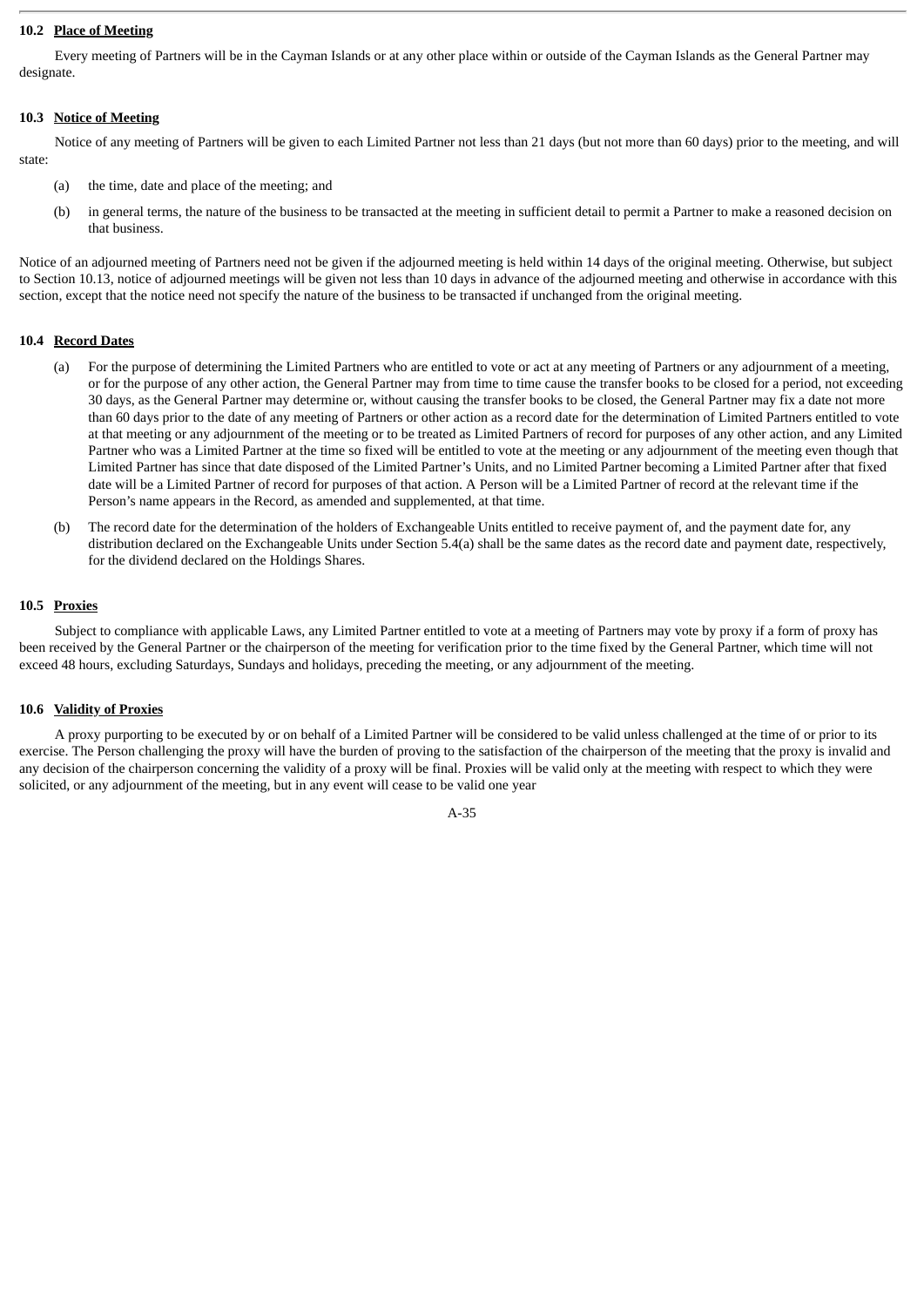from their date. A proxy given on behalf of joint holders must be executed by all of them and may be revoked by any of them, and if more than one of several joint holders is present at a meeting and they do not agree which of them is to exercise any vote to which they are jointly entitled, they will, for the purposes of voting, be deemed not to be present. A proxy holder need not be a holder of a Unit.

# **10.7 Form of Proxy**

Every proxy will be substantially in the form as may be approved by the General Partner or as may be satisfactory to the chairperson of the meeting at which it is sought to be exercised.

# **10.8 Revocation of Proxy**

A vote cast in accordance with the terms of an instrument of proxy will be valid notwithstanding the previous death, incapacity, insolvency or bankruptcy of the Limited Partner giving the proxy or the revocation of the proxy unless written notice of that death, incapacity, insolvency, bankruptcy or revocation has been received by the chairperson of the meeting prior to the commencement of the meeting.

# **10.9 Corporations**

A Limited Partner which is an Entity may appoint an officer, director or other authorized person as its representative to attend, vote and act on its behalf at a meeting of Partners.

#### **10.10 Attendance of Others**

Any officer or director of the General Partner, legal counsel for the General Partner and the Partnership and representatives of the Auditor will be entitled to attend any meeting of Partners. The General Partner has the right to authorize the presence of any Person at a meeting regardless of whether the Person is a Partner. With the approval of the General Partner that Person is entitled to address the meeting.

### **10.11 Chairperson**

The General Partner may nominate a Person, including, without limitation, an officer or director of the General Partner, (who need not be a Limited Partner) to be chairperson of a meeting of Partners and the person nominated by the General Partner will be chairperson of that meeting.

#### **10.12 Quorum**

A quorum at any meeting of Partners will consist of one or more Partners present in person or by proxy holding a majority of the voting power which may be exercised at such meeting. If, within half an hour after the time fixed for the holding of the meeting, a quorum for the meeting is not present, the meeting will be held at the same time and place on the day which is 14 days later (or if that date is not a Business Day, the first Business Day prior to that date). The General Partner will give three days' notice to Limited Partners of the date of the reconvening of the adjourned meeting and at the reconvened meeting the quorum will consist of the Partners then present in person or represented by proxy.

### **10.13 Voting**

- (a) Unless otherwise specifically provided in this Agreement, the Exchangeable Units shall not be given a vote on any matter.
- (b) Every question submitted to a meeting of Partners will be decided by the holders of more than 50% of the Units entitled to vote thereon, unless otherwise required by this Agreement. On any vote at a meeting of Partners, a declaration of the chairperson concerning the result of the vote will be conclusive.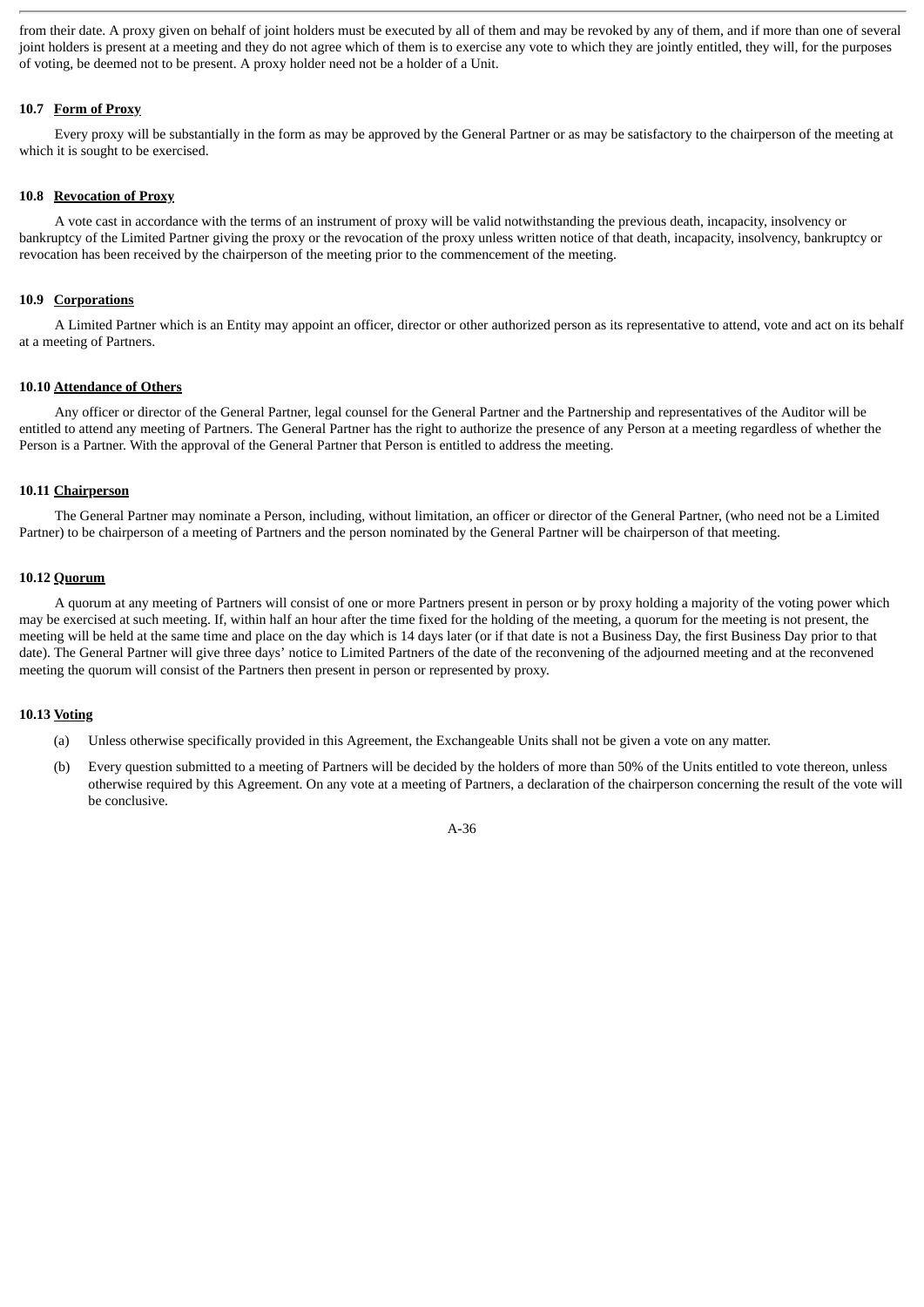#### **10.14 Powers of Limited Partners; Resolutions Binding**

The Limited Partners will have only the powers set out in this Agreement and any additional powers provided by Law. Subject to the foregoing sentence, any resolution passed in accordance with this Agreement will be binding on each Partner and that Partner's respective heirs, executors, administrators, successors and assigns, whether or not that Partner was present in person or voted against any resolution so passed.

#### **10.15 Conditions to Action by Limited Partners**

The right of the Limited Partners to vote to amend this Agreement or to approve or initiate the taking of, or take, any other action at any meeting of Partners will not come into existence or be effective in any manner unless and until, prior to the exercise of any right or the taking of any action, the Partnership has received an opinion of counsel advising the Limited Partners (at the expense of the Partnership) as to the effect that the exercise of those rights or the taking of those actions may have on the limited liability of any Limited Partners other than those Limited Partners who have initiated that action, each of whom expressly acknowledges that the exercise of the right or the taking of the action may subject each of those Limited Partners to liability as a general partner under the Act.

#### **10.16 Minutes**

The General Partner will cause minutes to be kept of all proceedings and resolutions at every meeting and will cause all minutes and all resolutions of the Partners consented to in writing to be made and entered in books to be kept for that purpose. Any minutes of a meeting signed by the chairperson of the meeting will be deemed evidence of the matters stated in them and the meeting will be deemed to have been duly convened and held and all resolutions and proceedings shown in them will be deemed to have been duly passed and taken.

#### **10.17 Additional Rules and Procedures**

To the extent that the rules and procedures for the conduct of a meeting of the Partners are not prescribed in this Agreement, the rules and procedures will be determined by the General Partner.

# **ARTICLE 11 HOLDINGS SUCCESSORS**

#### **11.1 Certain Requirements in Respect of Combination, etc.**

As long as any Exchangeable Units (other than those owned by Holdings or its Subsidiaries) are outstanding, Holdings shall not consummate any transaction (whether by way of reconstruction, reorganization, consolidation, merger, transfer, sale, lease or otherwise) whereby all or substantially all of its undertaking, property and assets would become the property of any other Person or, in the case of a merger, of the continuing corporation resulting therefrom, unless:

(a) such other Person or continuing corporation (such other Person or continuing corporation (or, in the event of a merger, amalgamation or similar transaction pursuant to which holders of shares in the capital of Holdings are entitled to receive shares or other ownership interests in the capital of any corporation or other legal entity other than such other Person or continuing corporation, then such corporation or other legal entity in which holders of shares in the capital of Holdings are entitled to receive an interest) is herein called the "**Holdings Successor**") by operation of law, becomes, without more, bound by the terms and provisions of this Agreement and the Voting Trust Agreement or, if not so bound, executes, prior to or contemporaneously with the consummation of such transaction, an agreement supplemental hereto and such other instruments (if any) as are reasonably necessary or advisable to evidence the assumption by the Holdings Successor of liability for all moneys payable and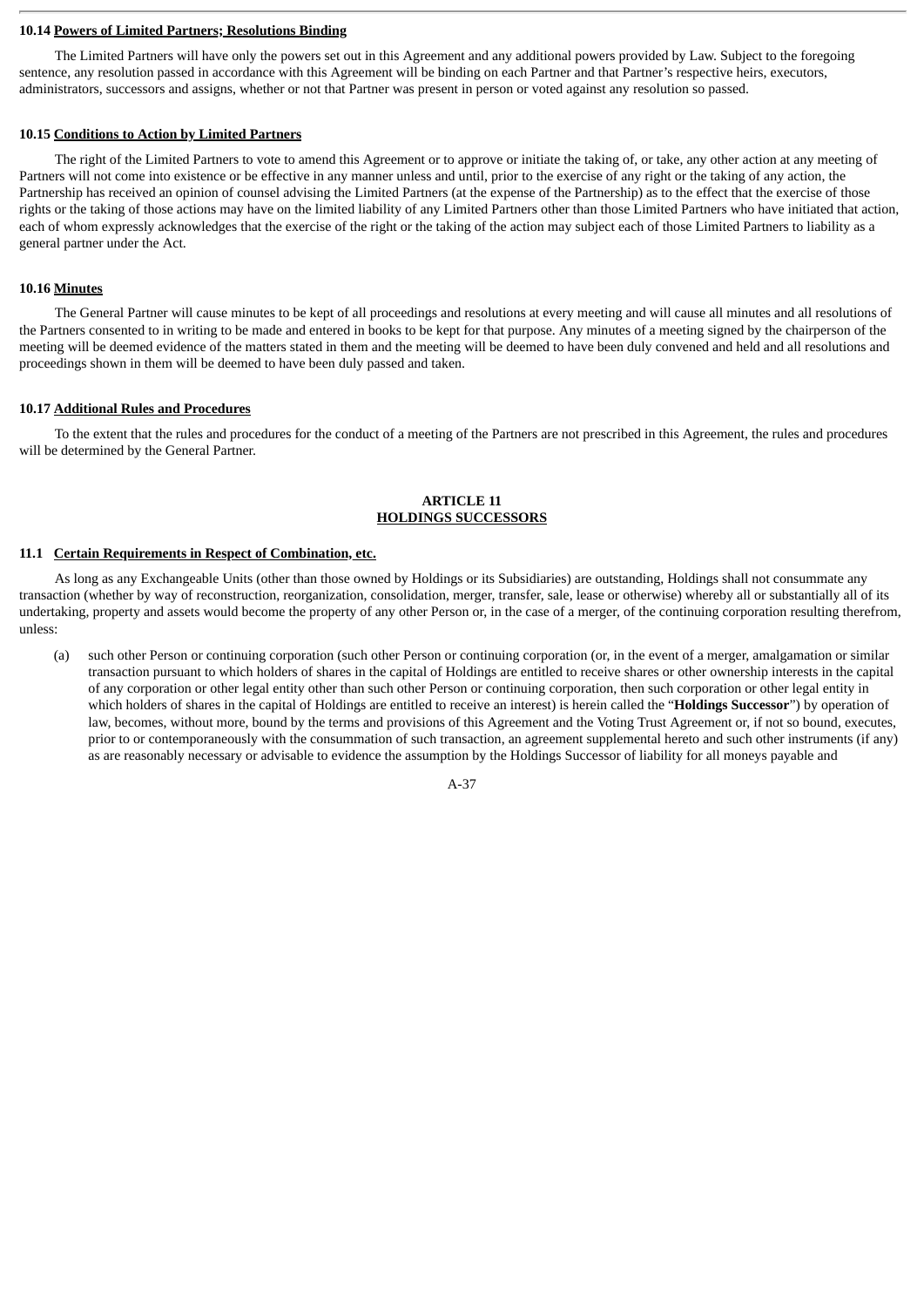property deliverable hereunder and the covenant of such Holdings Successor to pay or cause to be paid and deliver or cause to be delivered the same and its agreement to observe and perform all the covenants and obligations of Holdings under this Agreement; and

(b) such transaction shall be upon such terms and conditions as substantially to preserve and not to impair in any material respect any of the rights, duties, powers and authorities of the other parties hereunder.

Where the foregoing conditions are satisfied, all references herein to Holdings Shares shall be deemed to be references to the shares of the Holdings Successor which has assumed the obligations of Holdings and all references to Holdings shall be to Holdings Successor, without amendment hereto or any further action whatsoever. For the avoidance of doubt, if a transaction described in this Section 11.1 results in holders of Exchangeable Units being entitled to exchange their Exchangeable Units for shares of a Holdings Successor in a different ratio than that set out herein, then this Agreement shall be deemed to be amended to refer to such different ratio(s).

### **11.2 Vesting of Powers in Successor**

Whenever the conditions of Section 11.1 have been duly observed and performed, the parties, if required by Section 11.1, shall execute and deliver the supplemental agreement provided for in Section 11.1(a) and thereupon the Holdings Successor shall possess and from time to time may exercise each and every right and power of Holdings under this Agreement in the name of Holdings or otherwise and any act or proceeding by any provision of this Agreement required to be done or performed by the Holdings Board of Directors or any officers of Holdings may be done and performed with like force and effect by the directors or officers of such Holdings Successor.

#### **11.3 Wholly-Owned Subsidiaries**

Nothing herein shall be construed as preventing the amalgamation or merger of any wholly-owned direct or indirect Subsidiary of Holdings (other than the Partnership) with or into Holdings or the winding-up, liquidation or dissolution of any wholly-owned direct or indirect Subsidiary of Holdings (other than the Partnership) provided that all of the assets of such Subsidiary are transferred to Holdings or another wholly-owned direct or indirect Subsidiary of Holdings or any other distribution of the assets of any wholly-owned direct or indirect Subsidiary of Holdings among the shareholders of such Subsidiary, and any such transactions are expressly permitted by this Article 11.

# **ARTICLE 12 NOTICES**

# **12.1 Address**

Any notice or other written communication which must be given or sent under this Agreement will be either personally delivered, or received by first class mail, certified mail, return receipt requested, or sent by reputable overnight courier service (charges prepaid) to the address of the General Partner and the Limited Partners as follows:

- (a) in the case of the General Partner, [●]; and
- (b) in the case of Limited Partners, to the postal address inscribed in the Record, or any other new address following a change of address in conformity with Section 12.2.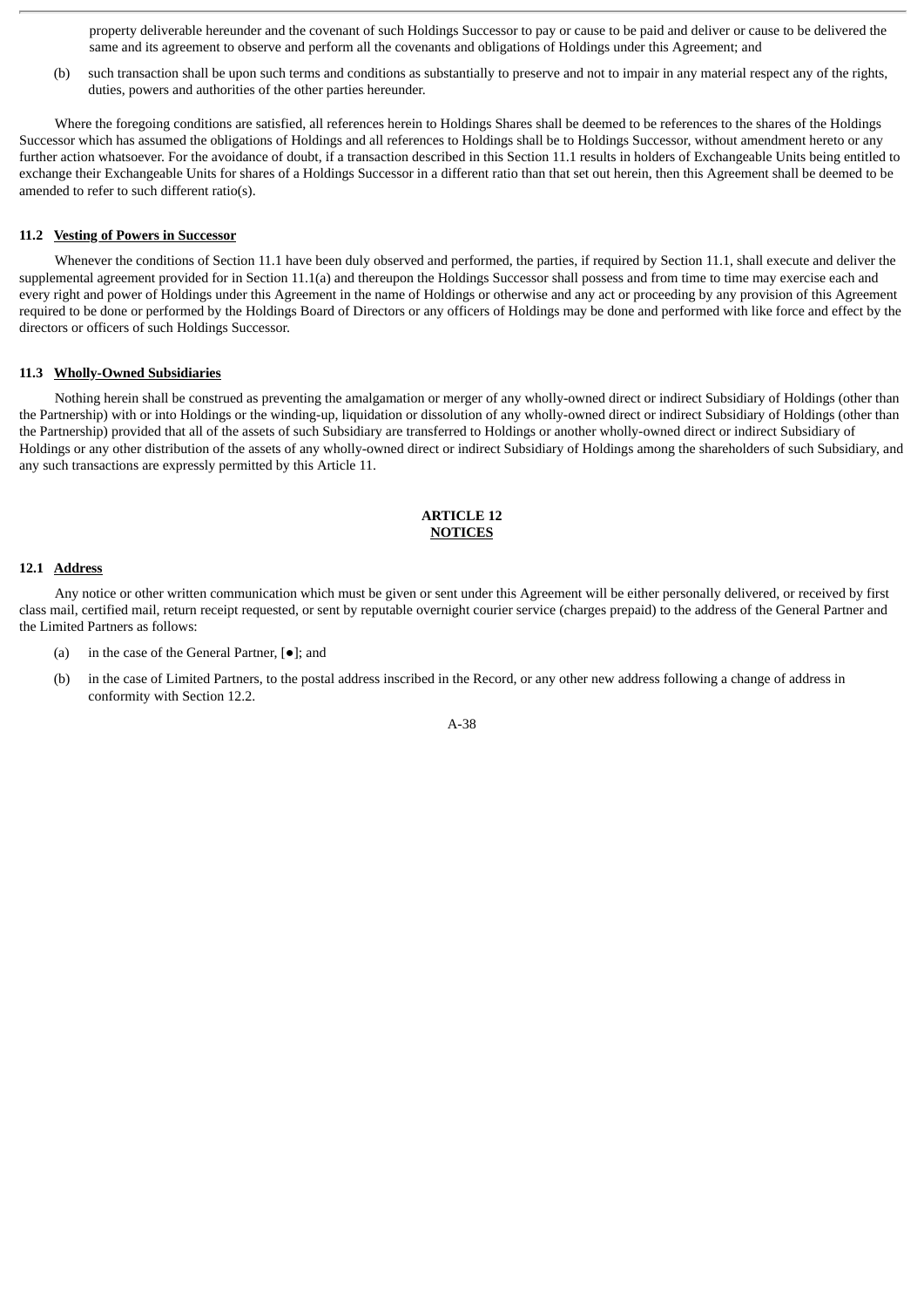# **12.2 Change of Address**

A Limited Partner may, at any time, change the Limited Partner's address for the purposes of service by written notice to the General Partner which will promptly notify the Registrar and Transfer Agent, if different from the General Partner. The General Partner may change its address for the purpose of service by written notice to all the Limited Partners.

## **12.3 Accidental Failure**

An accidental omission in the giving of, or failure to give, a notice required by this Agreement will not invalidate or affect in any way the legality of any meeting or other proceeding in respect of which that notice was or was intended to be given.

# **12.4 Receipt of Notice**

Notices will be deemed to have been given hereunder when delivered personally or sent by telecopier (provided confirmation of transmission is received) or electronic mail (provided confirmation of transmission is received), five (5) days after deposit in first class mail, three (3) days after deposit in certified mail and one (1) day after deposit with a reputable overnight courier service.

# **12.5 Undelivered Notices**

If the General Partner sends a notice or document to a Limited Partner in accordance with Section 12.1 and the notice or document is returned on three consecutive occasions because the Limited Partner cannot be found, the General Partner is not required to send any further notices or documents to the Limited Partner until the Limited Partner informs the General Partner in writing of the Limited Partner's new address.

# **12.6 Mail**

Mail addressed to the Partnership and received at its registered office will be forwarded unopened to the forwarding address supplied by the Partnership to be dealt with. None of the Partnership, the General Partner or any of its or their directors, officers, advisors or service providers (including the organisation which provides registered office services in the Cayman Islands) will bear any responsibility for any delay howsoever caused in mail reaching the forwarding address.

# **ARTICLE 13 DISSOLUTION AND LIQUIDATION**

# **13.1 Events of Dissolution**

The Partnership will follow the procedure for dissolution established in Section 13.3 upon the occurrence of any of the following events or dates:

- (a) the removal or deemed removal of the General Partner without the admission of a successor in accordance with this Agreement;
- (b) the sale, exchange or other disposition of all or substantially all of the property of the Partnership, if approved in accordance with this Agreement; or
- (c) subject to Section 13.2, a decision of the General Partner to dissolve the Partnership.

#### **13.2 No Dissolution**

The Partnership will not come to an end by reason of the death, bankruptcy, insolvency, mental incompetency or other disability of any Limited Partner or upon Transfer of any Units. No Limited Partner has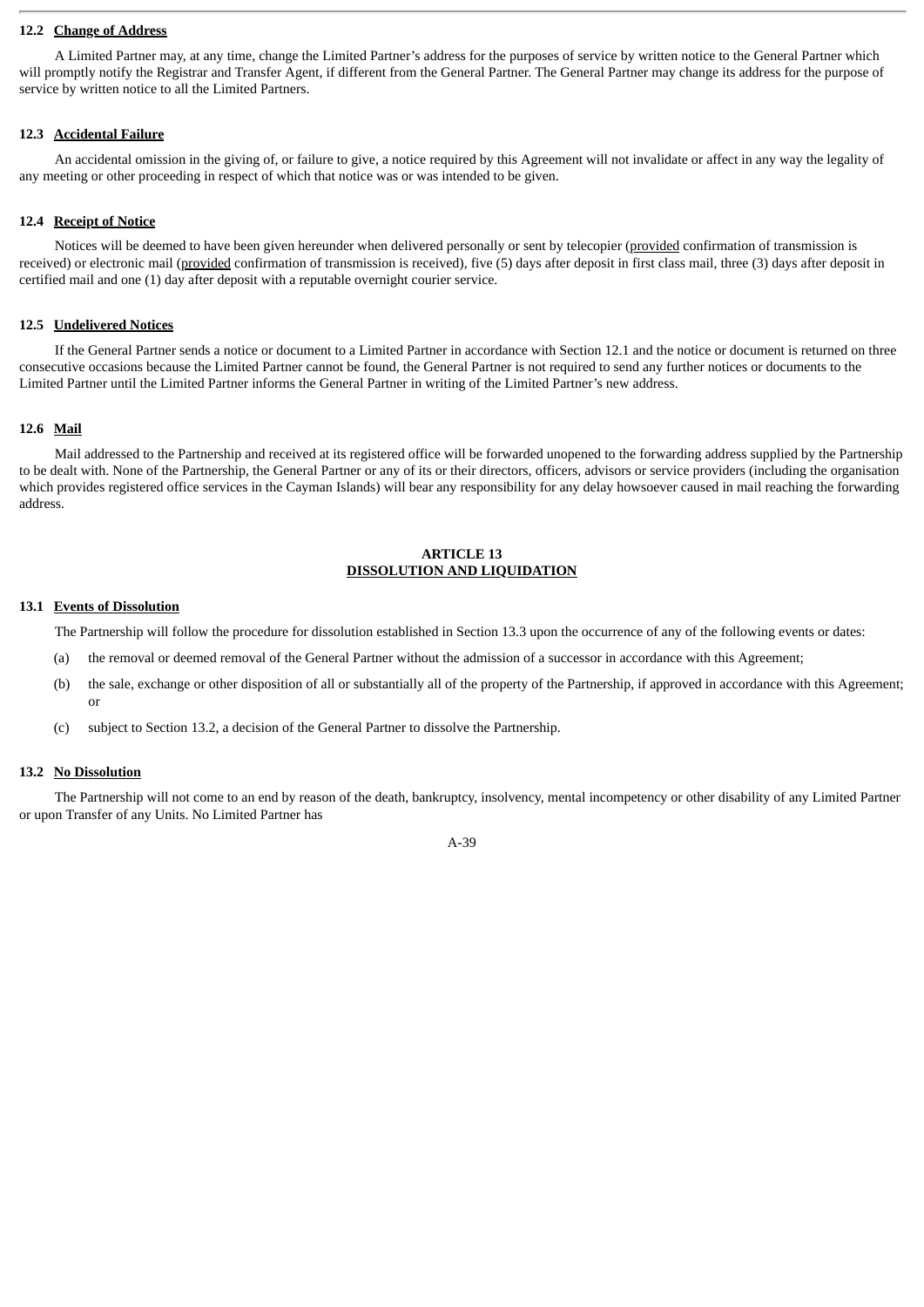the right to ask for the dissolution of the Partnership, for the winding-up of its affairs or for the distribution of its assets. Except as required by Law, for so long as any Exchangeable Units are outstanding (other than any Exchangeable Units held by Holdings or any of its Subsidiaries), the General Partner shall not dissolve the Partnership without the approval of the holders of at least ninety percent (90%) of the then-outstanding Exchangeable Units (excluding any Exchangeable Units held by Holdings or any of its Subsidiaries).

# **13.3 Procedure on Dissolution**

Upon the occurrence of any of the events set out in Section 13.1, the General Partner will act as a receiver and liquidator of the assets of the Partnership and will:

- (a) sell or otherwise dispose of that part of the Partnership's assets as the receiver considers appropriate;
- (b) pay or provide for the payment of the debts and liabilities of the Partnership and liquidation expenses;
- (c) if there are any assets of the Partnership remaining, distribute all property and cash to the Partners in accordance with their relative Capital Account balances (after taking into account the final allocations of Partnership Net Income and Net Loss (and items thereof)); provided, that any distribution to the Partners in dissolution of the Partnership shall be made by the later of the end of the taxable year in which the dissolution occurs or ninety (90) days after the date of such dissolution; and
- (d) file the notice of dissolution prescribed by the Act and satisfy all applicable formalities in those circumstances as may be prescribed by the laws of other jurisdictions where the Partnership is registered.

# **13.4 Agreement Continues**

Notwithstanding the dissolution of the Partnership, this Agreement will not terminate until the provisions of Section 13.3 have been satisfied.

## **13.5 Capital Account Restoration.**

No Partner shall have any obligation to restore any negative balance in its Capital Account upon liquidation of the Partnership or otherwise.

# **ARTICLE 14 AMENDMENT**

### **14.1 Power to Amend**

Subject to Section 14.2 and the rights of Exchangeable Units set forth in Section 3.1 of Schedule A, this Agreement may be amended only in writing and only with the approval of the General Partner; provided, that no amendment will be made to this Agreement which would have the effect of changing the Partnership from a limited partnership to a general partnership without the unanimous written consent of the Partners (including the holders of the Exchangeable Units).

### **14.2 Amendment by General Partner**

Each Limited Partner agrees that the General Partner, without the approval of any Limited Partner, may amend any provision of this Agreement, and execute, swear to, acknowledge, deliver, file and record whatever documents may be required in connection with that amendment, to reflect (i) any amendment duly approved by the General Partner in accordance with Section 14.1 and, if applicable, the requisite holders of Exchangeable Units under Section 3.1 of Schedule A, or (ii):

(a) a change in the name of the Partnership or the location of the principal place of business or the registered office of the Partnership;

 $A - 40$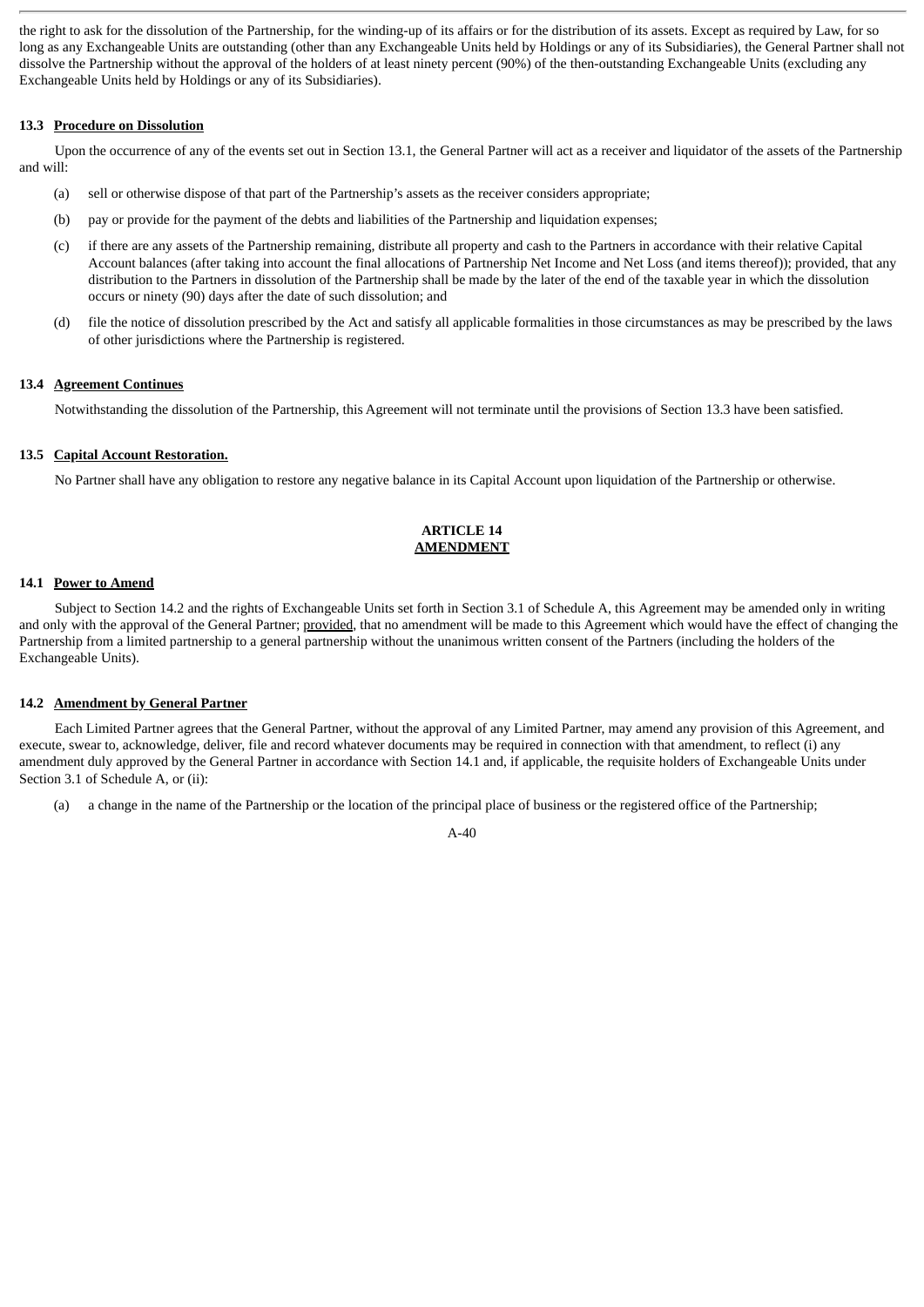- (b) admission, substitution, withdrawal or removal of Limited Partners in accordance with this Agreement;
- (c) a change that, in the discretion of the General Partner acting in good faith, is reasonable and necessary or appropriate to qualify or continue the qualification of the Partnership as a limited partnership in respect of which the Limited Partners have limited liability under the applicable laws;
- (d) a change that, in the sole discretion of the General Partner acting in good faith, is reasonable and necessary or appropriate to enable Partners to take advantage of, or not be detrimentally affected by, changes, proposed changes or differing interpretations with respect to any of the Code, Treasury Regulations promulgated thereunder, administrative pronouncements of the Internal Revenue Service and judicial decisions, or other taxation laws, provided that such change does not adversely impact the economic equivalence of the Exchangeable Units and the Holdings Shares;
- (e) a change that the General Partner determines (i) to be necessary or appropriate to satisfy any requirements, conditions or guidelines contained in any opinion, directive, order, ruling or regulation of any Governmental Authority or contained in any Law, (ii) necessary or appropriate to waive any restriction applicable to the Exchangeable Units (it being understood that any such waiver under this subsection (if any) must be applicable to all holders of Exchangeable Units), or (iii) is required to effect the intent of the provisions of this Agreement or is otherwise contemplated by this Agreement, provided that such change does not adversely impact the economic equivalence of the Exchangeable Units and the Holdings Shares;
- (f) a change in the Fiscal Year or taxable year of the Partnership and any other changes that the General Partner determines to be necessary or appropriate as a result of a change in the Fiscal Year or taxable year of the Partnership;
- (g) an amendment that is necessary, in the opinion of counsel to the Partnership, to prevent the Partnership, or the General Partner or its directors, officers, trustees or agents from having a material risk of being in any manner subjected to the provisions of the U.S. Investment Company Act of 1940, as amended, the U.S. Investment Advisers Act of 1940, as amended, or "plan asset" regulations adopted under the U.S. Employee Retirement Income Security Act of 1974, as amended, regardless of whether such are substantially similar to plan asset regulations currently applied or proposed by the United States Department of Labor, provided that such change does not adversely impact the economic equivalence of the Exchangeable Units and the Holdings Shares;
- (h) an amendment that the General Partner determines in its sole discretion to be necessary or appropriate in connection with the creation, authorization or issuance of any class or series of Partnership Interests or options, rights, warrants or appreciation rights relating to Partnership Interests pursuant to Section 3.4, provided that such amendment does not adversely impact the economic equivalence of the Exchangeable Units and the Holdings Shares;
- (i) any amendment for the purpose of maintaining the economic equivalency of the Exchangeable Units and the Holdings Shares; and
- (j) an amendment that the General Partner determines in its sole discretion to be necessary or appropriate to reflect and account for the formation by the Partnership of, or investment by the Partnership in, any corporation, partnership, joint venture, limited liability company or other entity, in connection with the conduct by the Partnership of activities permitted by the terms of Sections 2.2, provided that such change does not adversely impact the economic equivalence of the Exchangeable Units and the Holdings Shares.

Any modification or amendment to this Agreement duly adopted in accordance with this Agreement may be executed on behalf of the Limited Partners pursuant to the power of attorney granted by each of the Limited Partners pursuant to Section 15.1.

#### **14.3 Notice of Amendments**

The General Partner will notify the Limited Partners in writing of the full details of any amendment to this Agreement, if any, within 20 days of the effective date of the amendment.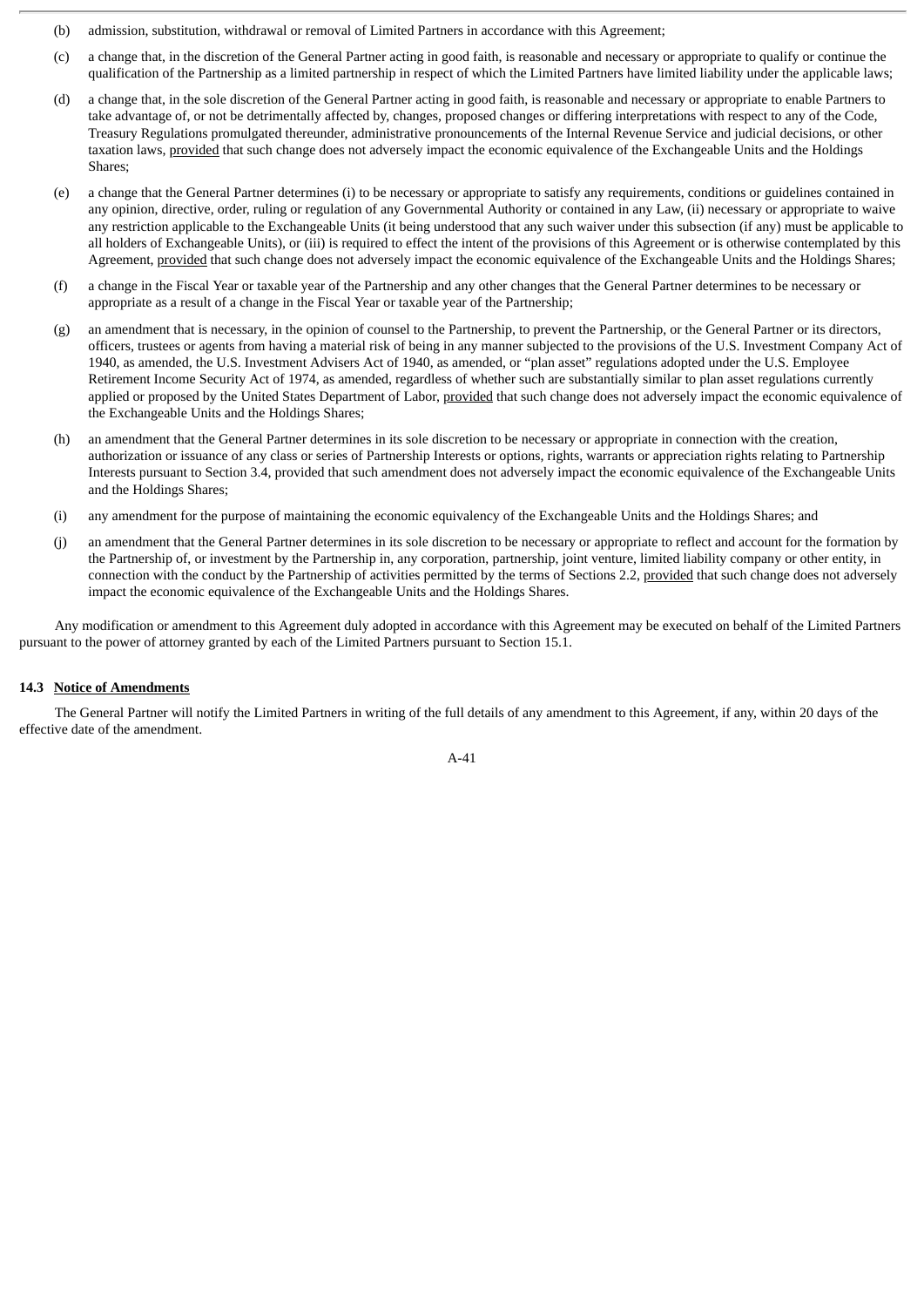### **ARTICLE 15 MISCELLANEOUS**

# **15.1 Power of Attorney**

Each Limited Partner hereby appoints the General Partner, with power of substitution, as its lawful attorney severally in his name to execute, acknowledge, swear to (and deliver as may be appropriate) on his behalf and file and record in the appropriate public offices and publish (as may in the reasonable judgment of the General Partner be required by law):

- (a) all or any amendments to this Agreement1 adopted in accordance with the terms hereof and all instruments and certificates (including but not limited to amendments to the Section 9 statement filed pursuant to the Act) which the General Partner deems appropriate to reflect a change or modification of the Partnership (including the admission or withdrawal of Limited Partners) or the continuation of the Partnership in accordance with the terms of this Agreement; and
- (b) all documents which may be deemed necessary or appropriate by the General Partner to effect the admission of an additional or successor Partner or the withdrawal of a Limited Partner.

The above power of attorney shall be irrevocable and deemed given to secure a proprietary interest of the donee of the power or performance of an obligation owed to the donee and shall survive and shall not be affected by the subsequent death, lack of capacity, insolvency, bankruptcy or dissolution of any Limited Partner. This power of attorney may be exercised by such attorney-in-fact and agent for each of the Limited Partners (or any of them) by a single signature of the General Partner acting as attorney-in-fact with or without listing all of the Limited Partners executing an instrument.

# **15.2 Binding Agreement**

Subject to the restrictions on assignment and transfer contained in this Agreement, this Agreement will inure to the benefit of and be binding upon the parties to this Agreement and their respective heirs, executors, administrators and other legal representatives, successors and assigns.

#### **15.3 Time**

Time will be of the essence of this Agreement.

#### **15.4 Right to Offset**

Whenever the Partnership is to pay any sum to any Partner, any amounts that such Partner owes to the Partnership which are not the subject of a good faith dispute may be deducted from that sum before payment.

# **15.5 Counterparts**

This Agreement, or any amendment to it, may be executed in multiple counterparts (including via telecopier), each of which will be deemed an original agreement. This Agreement may also be executed and adopted in any instrument signed by a Limited Partner with the same effect as if the Limited Partner had executed a counterpart of this Agreement. All counterparts and adopting instruments will be construed together and will constitute one and the same agreement.

1 **Note to Draft**: Election form to include grant of power of attorney by shareholders electing Exchangeable Units to provide for the General Partner to execute this Agreement on behalf of the Limited Partners under Cayman law.

 $A - A$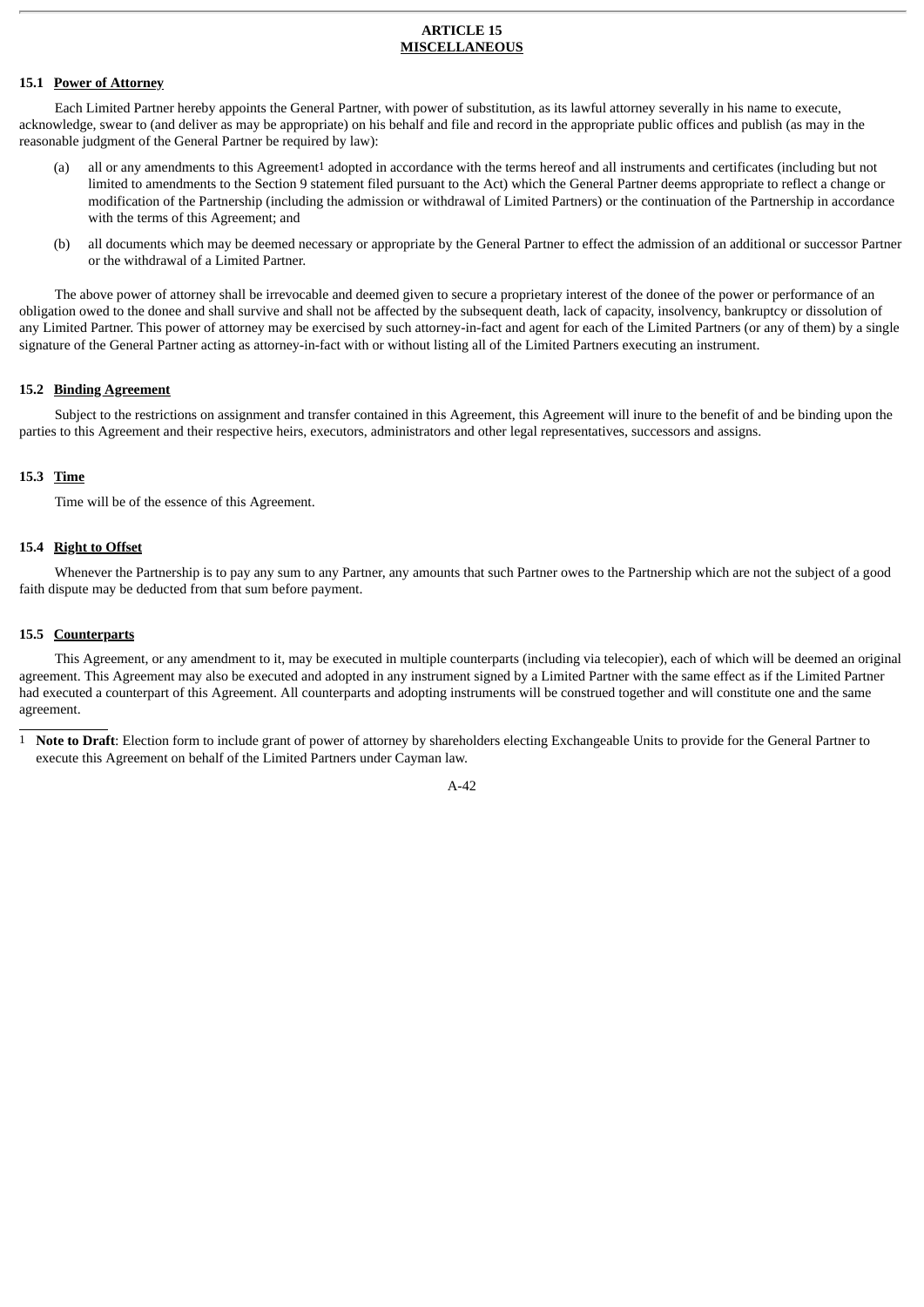# **15.6 Governing Law; Venue**

- (a) **NOTWITHSTANDING THE JURISDICTION IN WHICH THIS AGREEMENT MAY BE EXECUTED, THIS AGREEMENT SHALL BE GOVERNED BY AND CONSTRUED IN ACCORDANCE WITH THE LAW OF THE CAYMAN ISLANDS, EXCEPT THAT THE DEFINITION OF "GROSS NEGLIGENCE" SHALL BE CONSTRUED IN ACCORDANCE WITH THE LAWS OF THE STATE OF DELAWARE.**
- (b) The courts of the Cayman Islands shall have non-exclusive jurisdiction over any action, suit or proceeding against any party with respect to this Agreement and each party hereby irrevocably waives, to the fullest extent permitted by law, any objection that it may have, whether now or in the future, to the laying of venue in, or to the jurisdiction of, any and each of such courts for the purposes of any such suit, action, proceeding or judgment and further waives any claim that any such suit, action, proceeding or judgment has been brought in an inconvenient forum, and each party hereby submits to such jurisdiction.

# **15.7 Severability**

If any part of this Agreement is declared invalid or unenforceable, then that part will be deemed to be severable from this Agreement and will not affect the remainder of this Agreement.

# **15.8 Further Acts**

The parties will perform and cause to be performed any further and other acts and things and execute and deliver or cause to be executed and delivered any further and other documents as counsel to the Partnership considers necessary or desirable to carry out the terms and intent of this Agreement.

#### **15.9 Entire Agreement**

This Agreement constitutes the entire agreement among the parties to this Agreement with respect to the subject matter of this Agreement.

#### **15.10 Limited Partner Not a General Partner**

If any provision of this Agreement has the effect of imposing upon any Limited Partner (other than the General Partner) any of the liabilities or obligations of a general partner under the Act, that provision will be of no force and effect.

# **15.11 Electronic Transactions Law**

Sections 8 and 19 of the Electronic Transactions Law (2003 Revision) of the Cayman Islands shall not apply.

$$
A-43
$$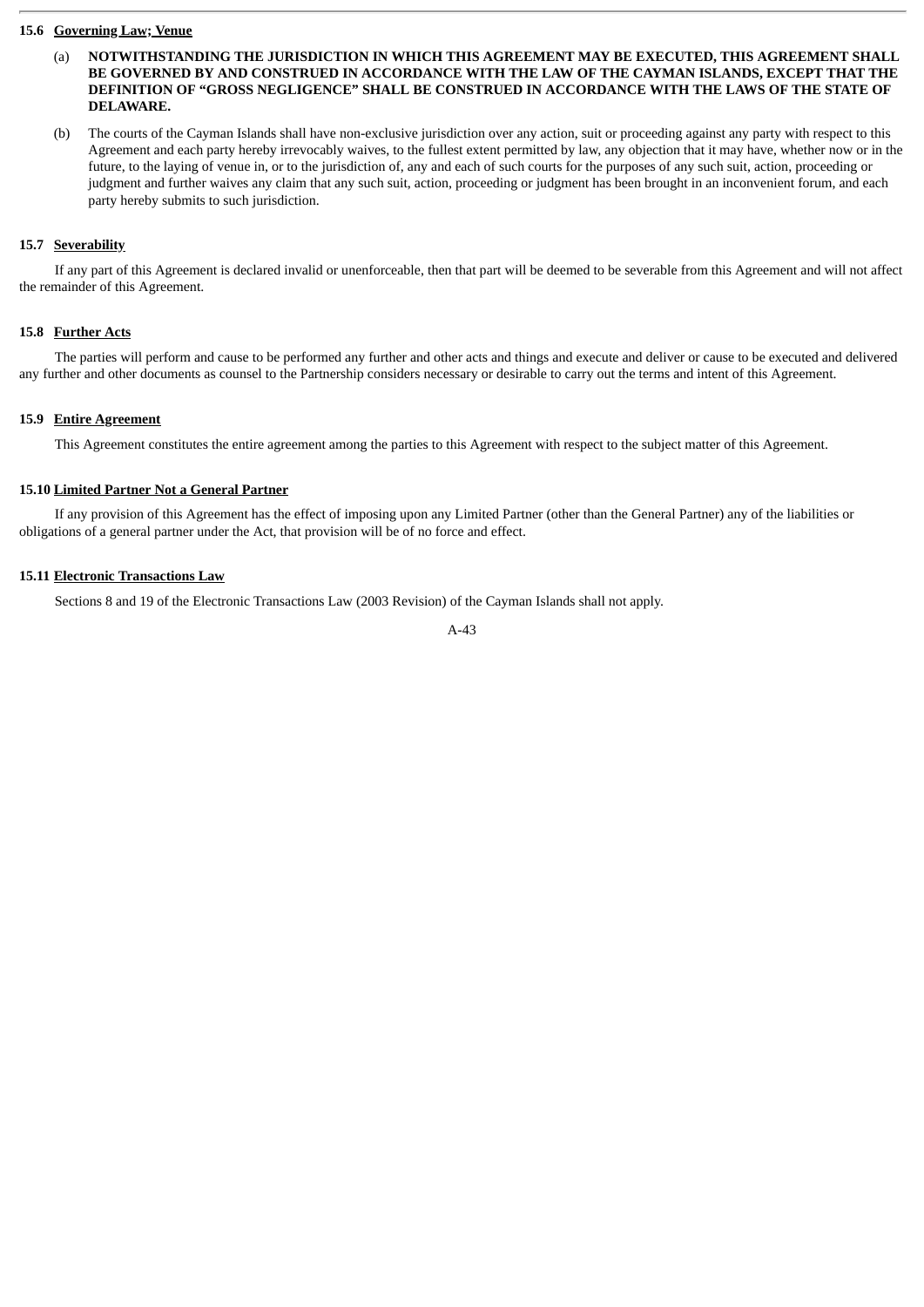IN WITNESS WHEREOF the parties to this Agreement have executed this Agreement as a deed as of the date set out above.

# **[PAVONIA LIMITED]**

By Name: Title:

in the presence of:

Signature of Witness Name:

**ANTELOPE CAYMAN CLP LIMITED** as Initial Limited Partner

By

Name: Title:

in the presence of:

Signature of Witness Name:

# **[PAVONIA LIMITED]**

as General Partner of the Partnership and agent and attorney for the Limited Partners

By

Name: Title:

in the presence of:

Signature of Witness Name: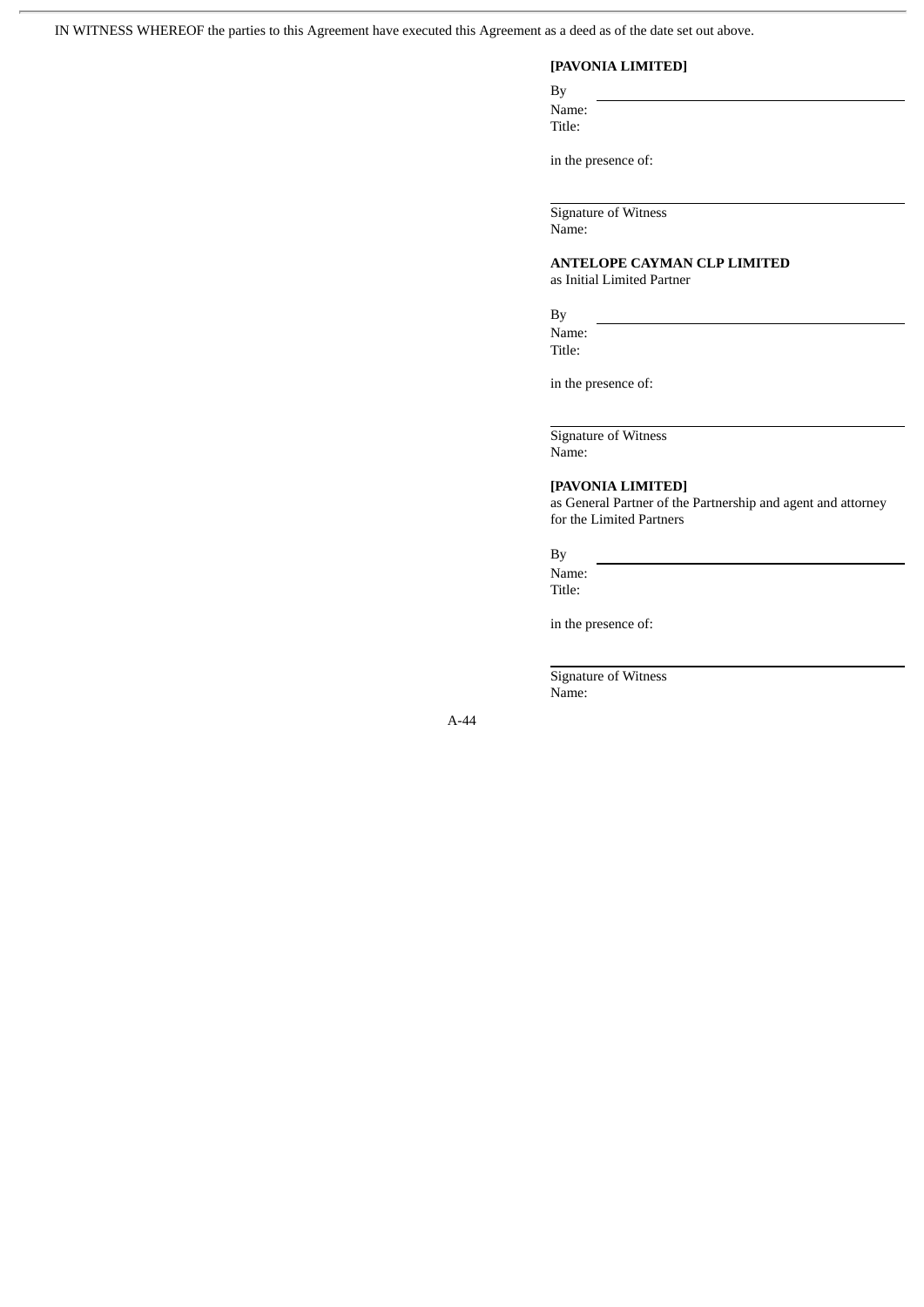# **SCHEDULE A**

## **EXCHANGEABLE UNITS OF THE PARTNERSHIP**

# **ARTICLE 1 DEFINITIONS**

For the purposes of this Schedule A, unless the context otherwise requires, each term denoted herein by initial capital letters and not otherwise defined herein shall have the meanings ascribed thereto in Section 1.1 of the Agreement. The following definitions are applicable to the terms of the Exchangeable Units:

"**Attached Voting Interest**" means the right of a holder of Exchangeable Units to instruct the trustee under the Voting Trust Agreement with respect to the exercise of the Beneficiary Votes (as defined in the Voting Trust Agreement) in respect of such holder's Exchangeable Units;

"**Cash Amount**" in respect of an Exchangeable Unit, means a cash amount equal to the Current Market Price of a Holdings Share;

"**Current Market Price**" means, in respect of a Holdings Share on any date on which an Exchange Notice is properly delivered, the volume weighted average trading price of the Holdings Shares on NASDAQ, calculated to four decimal places as reported by Bloomberg, L.P. (or any successor service); and determined without regard to after-hours trading or any other trading outside of the regular trading session trading hours, for the immediately preceding full trading date (i.e., a full trading session not reduced for a holiday or a market interruption) prior to the date such Exchange Notice is properly delivered to the Partnership hereunder;

"**Direct Exchange**" has the meaning set out in Section 2.8 of this Schedule A;

"**Direct Exchange Notice**" has the meaning set out in Section 2.8 of this Schedule A;

"**Exchange Date**" has the meaning set out in Section 2.1(b) of this Schedule A;

"**Exchange Notice**" means the notice in the form of Exhibit A hereto or in such other form as may be acceptable to the Partnership;

"**Exchange Right**" has the meaning set out in Section 2.1 of this Schedule A;

"**Exchanged Shares**" in respect of one Exchangeable Unit, means one Holdings Share, subject to adjustment as provided in the Agreement;

"**Holdings Control Transaction**" shall be deemed to have occurred if:

- (a) any Person, firm or corporation acquires directly or indirectly any voting security of Holdings and immediately after such acquisition, the acquirer has voting securities representing more than 50 percent of the total voting power of all the then outstanding voting securities of Holdings on a fully-diluted basis;
- (b) the shareholders of Holdings shall approve a merger, consolidation, recapitalization or reorganization of Holdings, other than any transaction which would result in the holders of outstanding voting securities of Holdings immediately prior to such transaction having at least a majority of the total voting power represented by the voting securities of the surviving entity outstanding immediately after such transaction, with the voting power of each such continuing holder relative to other continuing holders not being altered substantially in the transaction; or
- (c) the shareholders of Holdings shall approve a plan of complete liquidation of Holdings or an agreement for the sale or disposition by Holdings of all or substantially all of Holdings' assets;

"**Holdings Shares**" means the ordinary shares in the capital of Holdings;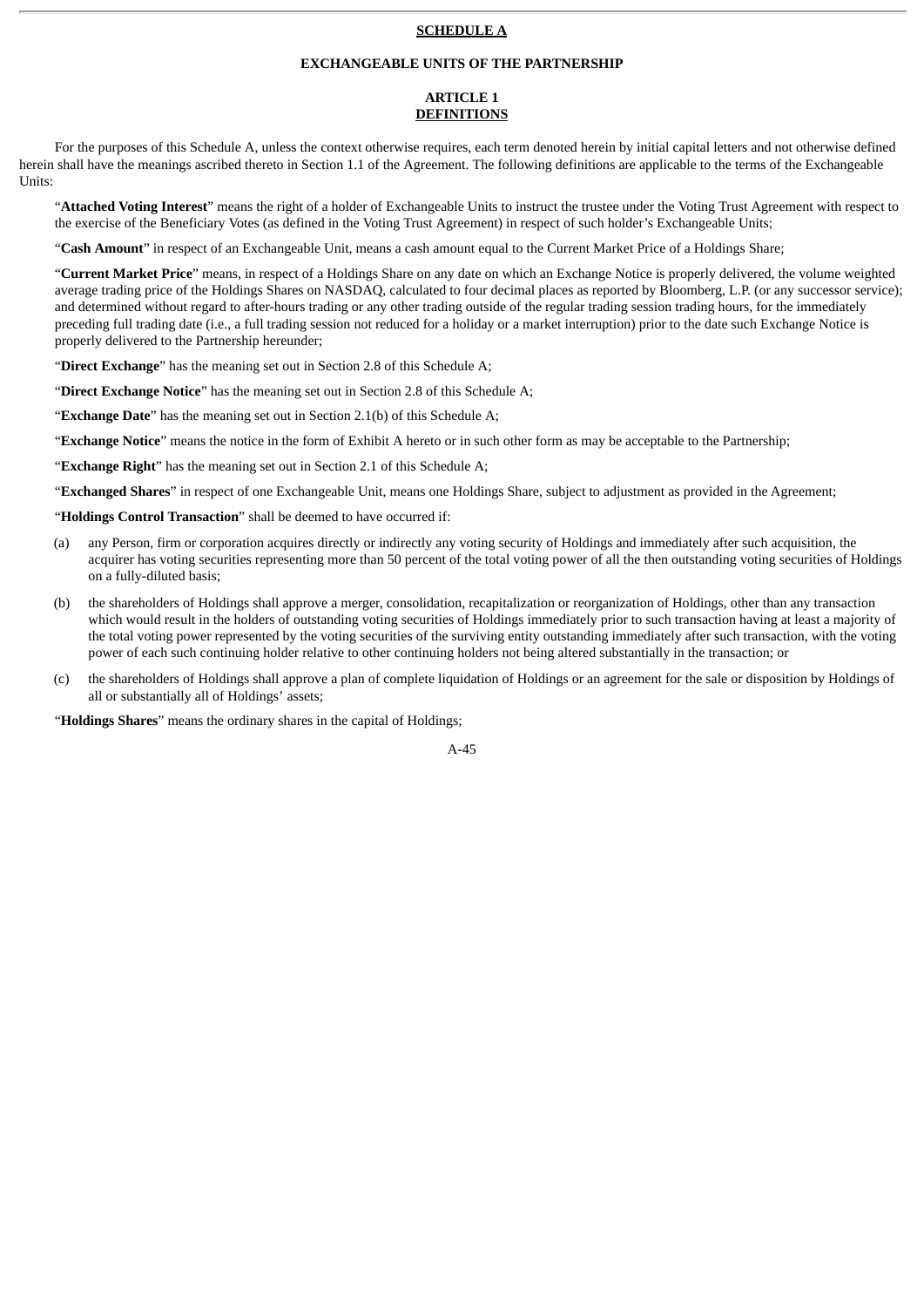"**NASDAQ**" means the Nasdaq Global Select Market or in the event that the Nasdaq Global Select Market is no longer the principal U.S. trading market for Holdings Shares, such other principal securities exchange or quotation service on which Holdings Shares are then traded;

"**Subject Units**" has the meaning set out in Section 2.1(b) of this Schedule A; and

"**Voting Trust Agreement**" means the Voting Trust Agreement in substantially the form attached hereto as Exhibit B.

### **ARTICLE 2 EXCHANGE OF EXCHANGEABLE UNITS BY HOLDER**

### **2.1 Exchange Right**

- (a) From and after the end of the Restricted Period, a holder of Exchangeable Units shall, from time to time in accordance with this Article 2, have the right to require the Partnership to repurchase (the "**Exchange Right**") any or all of the Exchangeable Units of such series held by such holder for either (A) the Exchanged Shares or (B) the Cash Amount, the form of consideration to be determined by the General Partner for and on behalf of the Partnership in its sole discretion. Written notice of the determination of the form of consideration shall be given to the holder of the Exchangeable Units exercising the Exchange Right no later than 5 Business Days after receipt of a given Exchange Notice.
- (b) To exercise the Exchange Right, the holder shall present and surrender at the office of the Partnership (or at any office of the Registrar and Transfer Agent as may be specified by the Partnership by notice to the holders of Exchangeable Units) (i) a duly executed Exchange Notice and (ii) the certificate or certificates, if any, representing the Exchangeable Units which the holder desires to have exchanged, together with (iii) such additional documents and instruments as the Registrar and Transfer Agent may reasonably require pursuant to its standard and customary practices (but, in any event, excluding any representations and warranties other than as to ownership and authority) or as required by law (e.g., Internal Revenue Service Forms W-8 or W-9); provided, however, that, with respect to any exercise of the Exchange Right prior to the third anniversary of the Unit Effective Time, unless waived by Holdings, it shall be a further condition precedent to the obligation of the Partnership to repurchase such Exchangeable Units, and the holder of such Exchangeable Units shall not be permitted to exercise an Exchange Right, unless: (x) Holdings has received a written opinion (a "**7874 Opinion**") of Ernst & Young LLP (or if Ernst & Young LLP is unwilling or unable to perform, another independent nationally recognized law or accounting firm) (the "**Tax Firm**") to the effect that the exercise of such Exchange Right should not cause Holdings to be treated as (1) a "surrogate foreign corporation" (within the meaning of Section 7874(a)(2)(B) of the Code) or (2) a "domestic corporation" (within the meaning of Section 7874(b) of the Code) (including, for the avoidance of doubt, any successor sections of the Code with respect to (1) and (2) above following any change in law) and (y) Holdings' independent auditor has determined (an "**Auditor Determination**") that no reserve shall be required for financial accounting purposes (pursuant to Financial Accounting Standards Board Interpretation No. 48, as such guidance may be modified by future FASB interpretations, statements, or other FASB guidance) relating to Code Section 7874 of the Code as a result of the exercise of such Exchange Right. The Exchange Notice shall (A) specify the number of Exchangeable Units in respect of which the holder is exercising the Exchange Right (the "**Subject Units**") and (B) state the Business Day on which the holder desires to have the Partnership exchange the Subject Units (the "**Exchange Date**"); provided, that (x) the Exchange Date must be no less than 8 Business Days and no more than 10 Business Days after the date on which the Exchange Notice is received by the Partnership (unless otherwise extended by Holdings in connection with obtaining the 7874 Opinion and Auditor Determination as provided herein) and (y) each holder of Exchangeable Units, together with its Affiliates, may submit only one Exchange Notice per calendar month.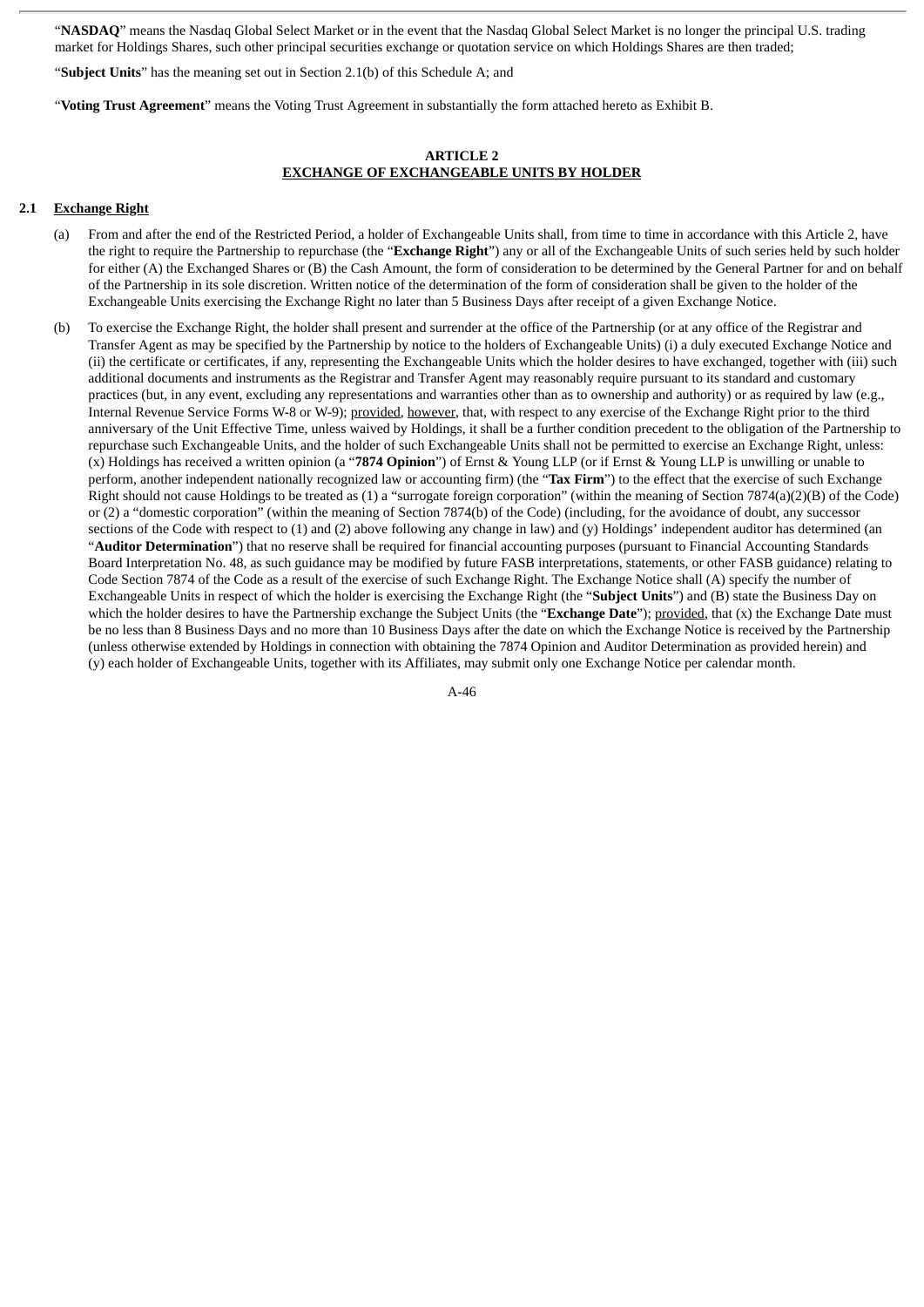(c) Holdings shall act in good faith and use commercially reasonable efforts to obtain the 7874 Opinion and the Auditor Determination as soon as reasonably practical following the exercise by a holder of an Exchange Right. In furtherance of the foregoing, to better ensure that the analysis necessary to obtain the 7874 Opinion and the Auditor Determination can be completed as soon as practicable following the date on which a holder exercises an Exchange Right, prior to the end of the Restricted Period, Holdings shall (i) retain the Tax Firm to (a) deliver to Holdings a 7874 Opinion (based on the assumption that the Exchange Date is the day immediately following the last day of the Restricted Period), or to do all work necessary to render such an opinion and (b) "bring down" or otherwise render such an opinion (assuming no change in law or fact would prevent it from doing so) at each such time that a holder exercises an Exchange Right (unless Holdings intends to waive the 7874 Opinion condition) and (ii) retain its independent auditor to complete the work that would be required for the auditor to make the Auditor Determination (based on the assumption that the Exchange Date is the day immediately following the last day of the Restricted Period). At the request of any holder of Exchangeable Units, Holdings (after consulting with its auditor and the Tax Firm) will promptly notify such holder (x) whether the 7874 Opinion or the Auditor Determination can reasonably be expected to be obtained based on the facts and law in effect at the time of such request or (y) whether or not the Partnership would be prepared to waive the requirement that the 7874 Opinion or the Auditor Determination would be required in connection with a given Exchange Notice.

# **2.2 Share Settlement Option**

If the General Partner elects to repurchase the Subject Units for Holdings Shares, and provided that the Exchange Notice is not revoked by the holder in the manner specified in Section 2.5 of this Schedule A, effective at the close of business on the Exchange Date:

- (a) the Partnership shall have, and shall be deemed to have, repurchased the Subject Units for cancellation in consideration for the transfer to such holder of the applicable number of Exchanged Shares and such holder shall be deemed to have transferred to the Partnership all of such holder's right, title and interest in and to the Subject Units;
- (b) the Partnership shall deliver (or cause to be delivered) to such holder, for and on behalf of the Partnership and in the manner provided for in Section 2.4 of this Schedule A, the applicable number of Exchanged Shares; and
- (c) the Partnership shall issue to Holdings a number of Common Units equal to the number of Exchanged Shares delivered to such holder pursuant to Section 3.2(b), in consideration for Holdings delivering such Exchanged Shares to such holder.

# **2.3 Cash Settlement Option**

If the General Partner elects to repurchase the Subject Units for the Cash Amount, and provided that the Exchange Notice is not revoked by the holder in the manner specified in Section 2.5 of this Schedule A, effective at the close of business on the Exchange Date:

- the Partnership shall have, and shall be deemed to have, repurchased the Subject Units for cancellation in consideration for the payment to such holder of the aggregate Cash Amount and such holder shall be deemed to have transferred to the Partnership all of such holder's right, title and interest in and to the Subject Units; and
- (b) the Partnership shall deliver (or cause to be delivered) to such holder the applicable Cash Amount.

### **2.4 Effect of Exchange**

(a) Subject to compliance by the applicable holder of the Subject Units with the terms of this Schedule A, the Partnership (or Holdings for and on behalf of the Partnership) shall deliver or cause the Registrar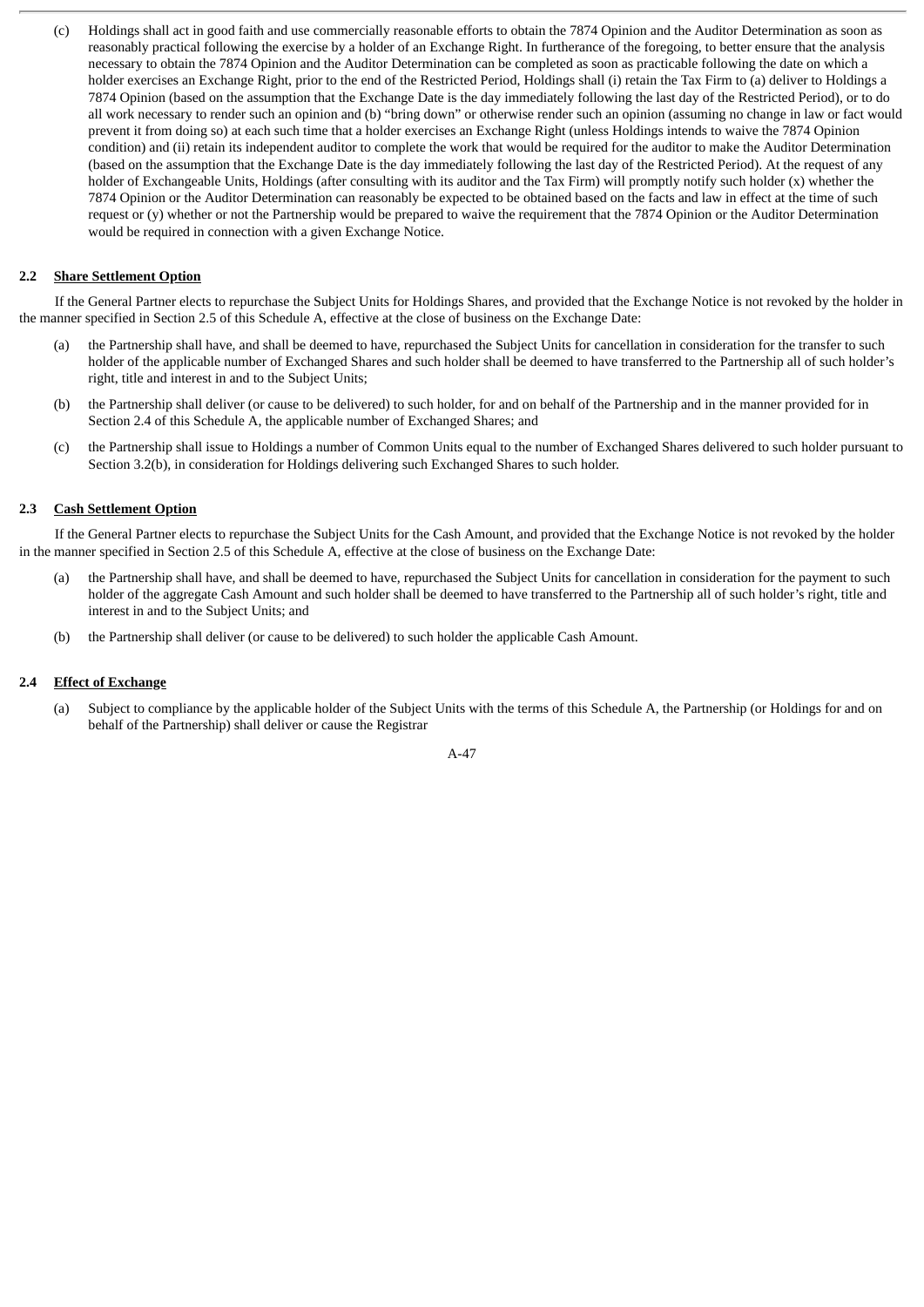and Transfer Agent to deliver to the relevant holder, as applicable (i) the applicable Exchanged Shares (which shares shall be duly issued as fully paid and non-assessable and shall be free and clear of any lien, claim or encumbrance), or (ii) a check representing the applicable Cash Amount, in each case, less any amounts withheld on account of tax pursuant to Section 5.4 of this Agreement, and such delivery by or on behalf of the Partnership or by the Registrar and Transfer Agent shall be deemed to be payment of and shall satisfy and discharge all liability for the total consideration payable or issuable.

- (b) On and after the close of business on the Exchange Date, the holders of the Subject Units shall cease to be holders of such Subject Units and shall not be entitled to exercise any of the rights of a holder in respect thereof, other than the right to receive the applicable consideration, unless payment of the consideration is not made in accordance with the provisions of this Article 2. On and after the close of business on the Exchange Date, provided that presentation and surrender of certificates (if applicable) and payment of the applicable consideration has been made in accordance with the foregoing provisions, the holder of the Subject Units exchanged for Holdings Shares shall thereafter be considered and deemed for all purposes to be a holder of the Holdings Shares delivered to it.
- (c) As a condition to delivery of the consideration, the Partnership and the Registrar and Transfer Agent may require presentation and surrender at the office of the Partnership (or at any office of the Registrar and Transfer Agent as may be specified by the Partnership) of such documents and instruments as are contemplated by Section 2.1(b).
- (d) Notwithstanding Section 2.4(b) of this Schedule A, where a record date in respect of a distribution occurs prior to the Exchange Date and there is any declared and unpaid distribution on any Exchangeable Unit exchanged hereunder, subject to Section 4.1 of this Schedule A, such distribution shall remain payable and shall be paid in the applicable form on the designated payment date to the former holder of the Exchangeable Unit so exchanged hereunder.
- (e) If only a part of the Exchangeable Units represented by any certificate is exchanged, a new certificate for the balance of such Exchangeable Units shall be issued to the holder at the expense of the Partnership.
- (f) All filing fees, transfer taxes, sales taxes, document stamps or other similar charges levied by any Governmental Authority in connection with the repurchase of the Exchangeable Units pursuant to this Agreement shall be paid by the Partnership; provided, however, that the holder of such Exchangeable Units shall pay any such fees, taxes, stamps or similar charges that may be payable as a result of any transfer of the consideration payable in respect of such Exchangeable Units to a Person other than such holder. Except as otherwise provided in this Agreement, each party will bear its own costs in connection with the performance of its obligations under this Agreement.

# **2.5 Revocation Right**

A holder of Subject Units may, by notice in writing given by the holder to the Partnership before the close of business on the 5th Business Day immediately preceding the Exchange Date, withdraw its Exchange Notice, in which event such Exchange Notice shall be null and void.

# **2.6 Mandatory Exchange**

In the event that:

(a) at any time there remain outstanding fewer than five percent (5%) of the Exchangeable Units outstanding as of the Unit Effective Time (other than Exchangeable Units held by Holdings and as such number of Units may be adjusted in accordance with the Agreement to give effect to a Combination or Subdivision of, or unit distribution on, the Exchangeable Units, or any issue or distribution of rights to acquire Exchangeable Units or securities exchangeable for or convertible into Exchangeable Units following the Unit Effective Time); or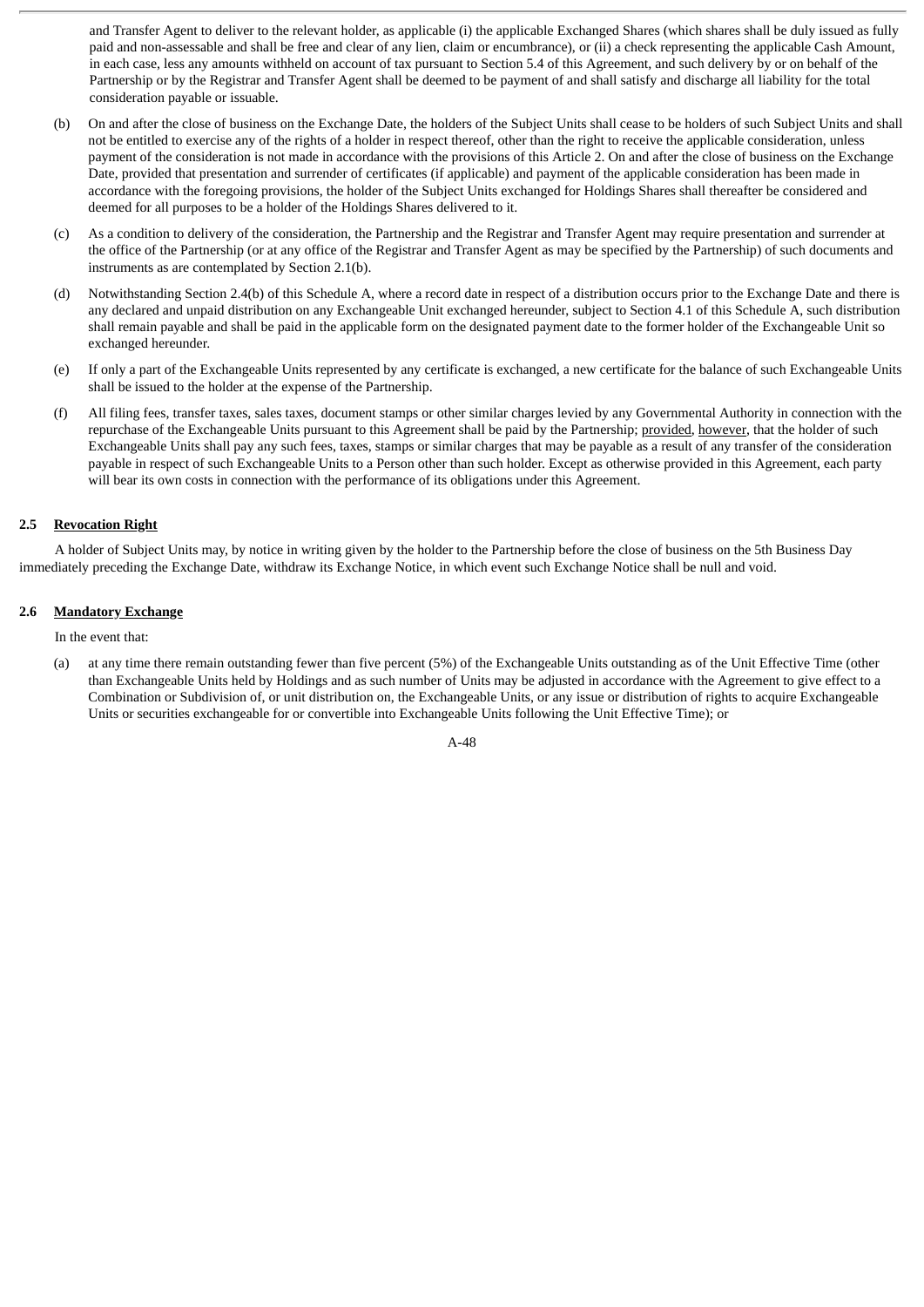(b) a Holdings Control Transaction occurs with respect to which the General Partner has determined in good faith that such Holdings Control Transaction involves a bona fide third party and is not for the primary purpose of causing the exchange of the Exchangeable Units in connection with such Holdings Control Transaction,

then on prior written notice given by the Partnership to the holders of Exchangeable Units at least fifteen days prior to such mandatory exchange, the Partnership may cause a mandatory exchange of all of the outstanding Exchangeable Units (which shall be deemed to be the Subject Units), on such date as is specified by the Partnership in such notice (which shall be deemed to be the Exchange Date), pursuant to Section 2.2 of this Schedule A, and for greater certainty, the holders of Exchangeable Units shall not have the right to revoke such mandatory exchange pursuant to Section 2.5 of this Schedule A.

# **2.7 Attached Voting Interests**

Holdings and the Partnership shall enter into the Voting Trust Agreement substantially concurrently with the execution of this Agreement. For all purposes of this Agreement (including for all purposes of this Schedule A), each and every reference to an Exchangeable Unit shall be deemed also to refer to the corresponding Attached Voting Interest, and no Exchangeable Unit may be transferred, presented for exchange, or otherwise conveyed in any manner whatsoever unless accompanied by the corresponding Attached Voting Interest.

# **2.8 Direct Exchange Right of Holdings**

Notwithstanding anything to the contrary in Article 2 of this Schedule A or Section 3.4(c) of the Agreement, Holdings may to the extent required by Law or otherwise in its sole discretion, elect to effect the exchange of Subject Units for Exchanged Shares or the Cash Amount through a direct exchange of such Units and consideration between the holders of such Units and Holdings (a "**Direct Exchange**"). Holdings may, at any time prior to an Exchange Date, deliver written notice (a **"Direct Exchange Notice**") to the Partnership and the holder of any Subject Units setting forth its election to exercise its right to consummate a Direct Exchange. A Direct Exchange Notice may be revoked by Holdings at any time; provided, that any such revocation does not prejudice the ability of the holders of Subject Units to consummate their Exchange Right on the Exchange Date. Upon Direct Exchange pursuant to this Section 2.8, Holdings shall acquire the Subject Units and shall be treated for all purposes of this Agreement as the owner of such Units; provided, that in the hands of Holdings such Units shall be Common Units. Except as otherwise provided by this Section 2.8, a Direct Exchange shall be consummated pursuant to the same timeframe and in the same manner as the relevant exchange would have been consummated if Holdings had not delivered a Direct Exchange Notice.

# **ARTICLE 3 GENERAL**

#### **3.1 Amendments**

The rights, privileges, restrictions and conditions attaching to the Exchangeable Units may be added to, changed or removed by the General Partner in good faith; provided, that the approval of the holders of at least eighty five percent (85%) of the outstanding Exchangeable Units (excluding any Exchangeable Units held by Holdings or any of its Subsidiaries) shall be required in the case of any amendment that would adversely affect the rights, privileges, restrictions or conditions attaching to the Exchangeable Units relative to the Holdings Shares.

#### **3.2 Fractional Shares**

A holder of Exchangeable Units shall not be entitled to any fraction of a Holdings Share and no certificates representing any such fractional interest shall be issued, and such holder otherwise entitled to a fractional interest shall only be entitled to receive the nearest whole number of Holdings Shares, rounded down.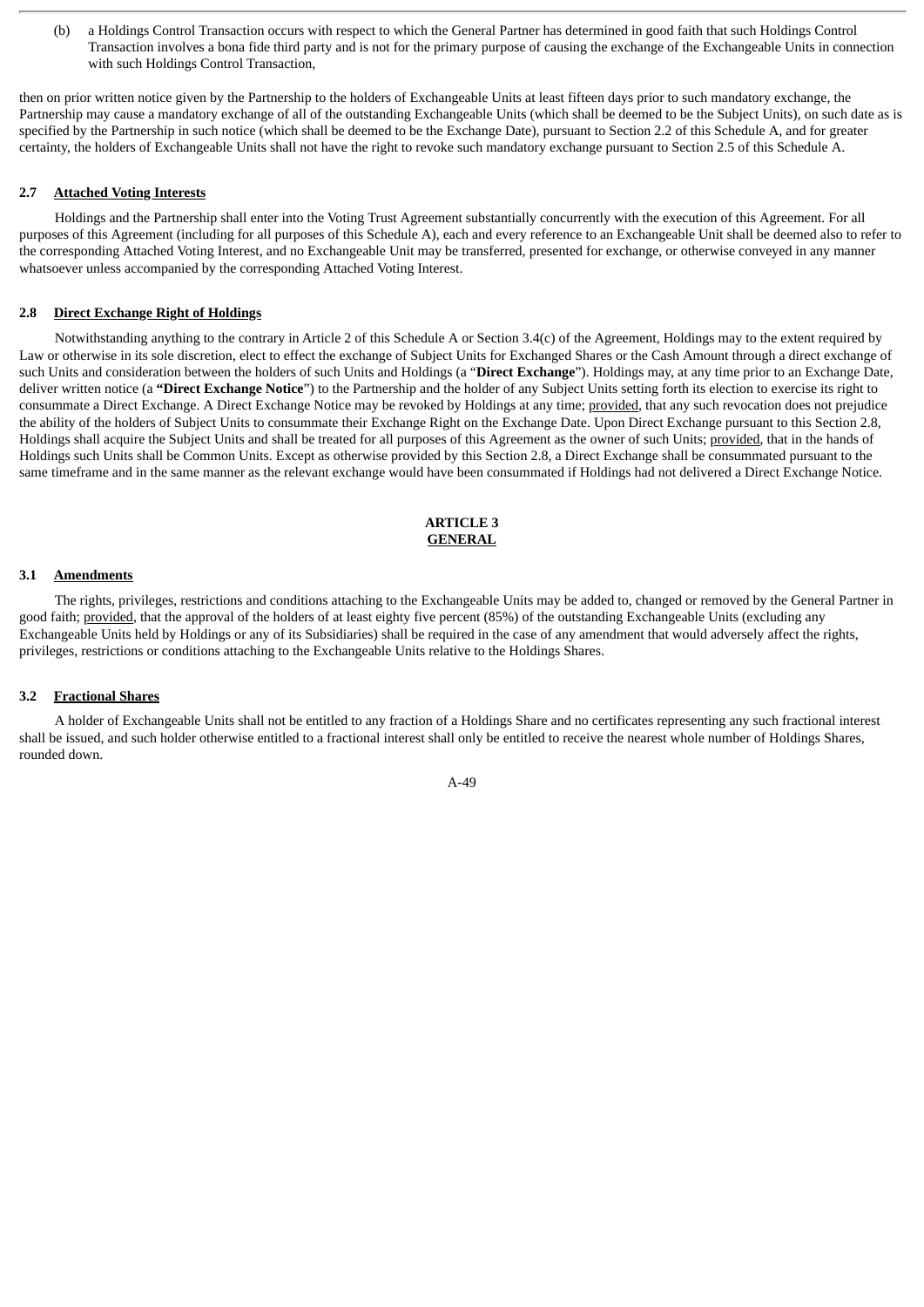# **3.3 Tax Treatment**

This Schedule A shall be treated as part of the partnership agreement of the Partnership as described in Section 761(c) of the Code and Sections 1.704- 1(b)(2)(ii)(h) and 1.761-1(c) of the Treasury Regulations promulgated thereunder.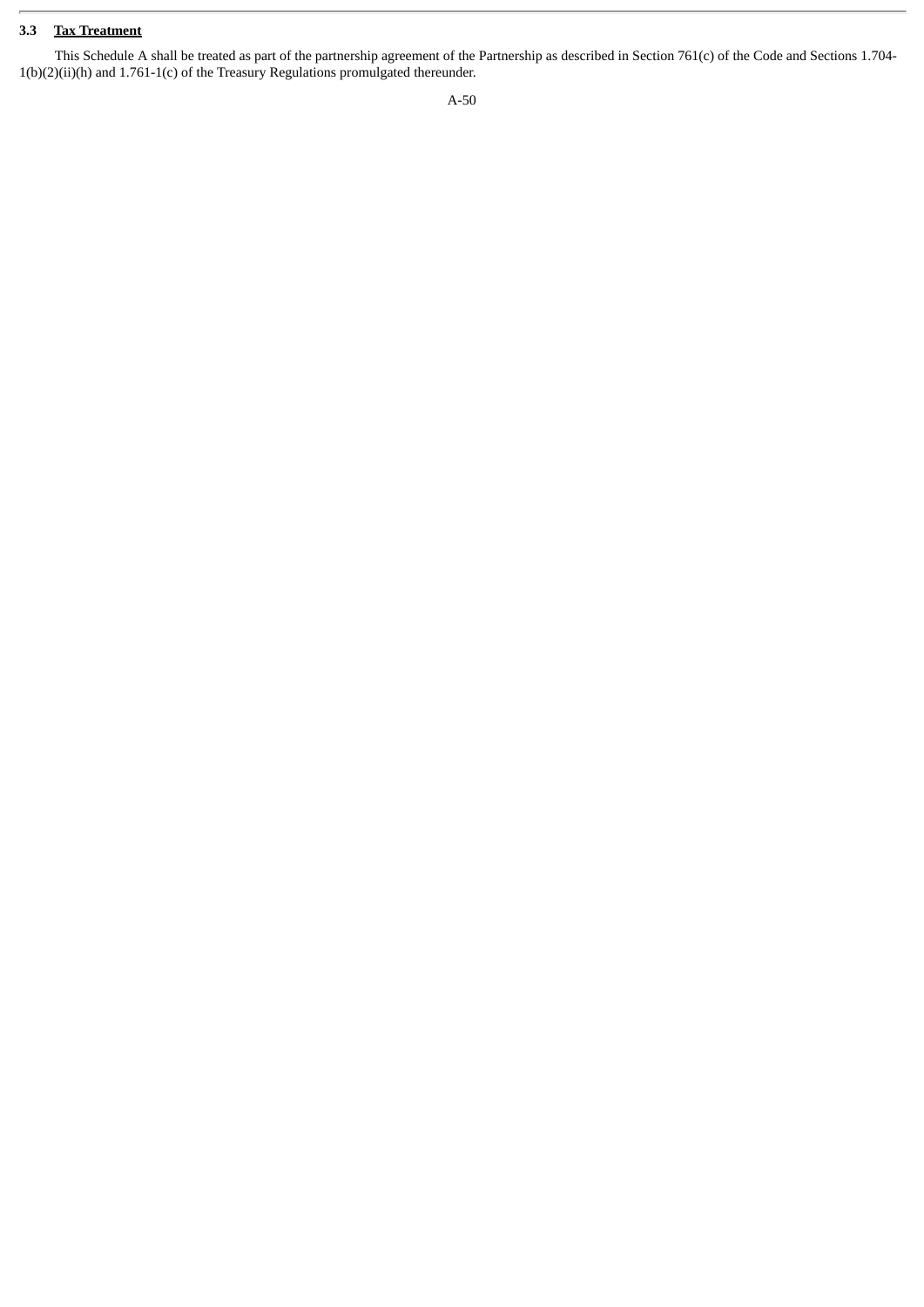# **EXHIBIT A**

# **EXCHANGE NOTICE**

# To [**Partnership**] (the "**Partnership**"):

This notice is given pursuant to Section 2.1(a) of Schedule A of the Amended and Restated Exempted Limited Partnership Agreement, and all capitalized words and expressions used in this notice that are defined in the Amended and Restated Exempted Limited Partnership Agreement have the meanings ascribed to such words and expressions in such Amended and Restated Exempted Limited Partnership Agreement.

The undersigned hereby notifies the Partnership that the undersigned desires to have the Partnership exchange in accordance with the terms of the Amended and Restated Exempted Limited Partnership Agreement:

 $\Box$  all Exchangeable Unit(s) held by the undersigned; or

 $□$  Exchangeable Unit(s) held by the Undersigned

The undersigned hereby notifies the Partnership that the Exchange Date shall be:

NOTE: The Exchange Date must be no less than 8 Business Days and no more than 10 Business Days after the date on which this notice is received by the Partnership (unless otherwise extended by Holdings in connection with obtaining the 7874 Opinion and Auditor Determination as provided in the Amended and Restated Exempted Limited Partnership Agreement) and each holder of Exchangeable Units, together with its Affiliates, may submit only one such notice per calendar month.

This Exchange Notice may be revoked and withdrawn by the undersigned only by notice in writing given to the Partnership at any time before the close of business on the 5th Business Day preceding the Exchange Date.

The undersigned hereby represents and warrants to the Partnership that the undersigned has good title to, and owns, the Exchangeable Units subject to this notice to be acquired by the Partnership free and clear of all liens, claims and encumbrances, and that, during the Restricted Period, the undersigned has not been a party to or a participant, directly or indirectly, in any Hedging Transaction.

(Date) (Signature of Unitholder) (Guarantee of Signature)

 $\Box$  Please check box if the securities and any check(s) resulting from the exchange of the Exchangeable Units are to be held for pick-up by the holder from the Registrar and Transfer Agent, failing which the securities and any check(s) will be mailed to the last address of the holder as it appears on the register.

NOTE: This notice, together with (i) any certificate or certificates (if applicable) evidencing the Exchangeable Units and (ii) such additional documents and instruments as the Registrar and Transfer Agent may reasonably require pursuant to its standard and customary practices (but, in any event, excluding any representations and warranties other than as to ownership and authority) or as required by law (e.g., Internal Revenue Service Forms W-8 or W-9), must be deposited with the Registrar and Transfer Agent. The securities and any check(s) resulting from the exchange of the Exchangeable Units will be issued and registered in, and made payable to, respectively, the name of the unitholder as it appears on the register of the Partnership and the securities and any check(s) resulting from such exchange will be delivered to such unitholder as indicated above, unless the form appearing immediately below is duly completed.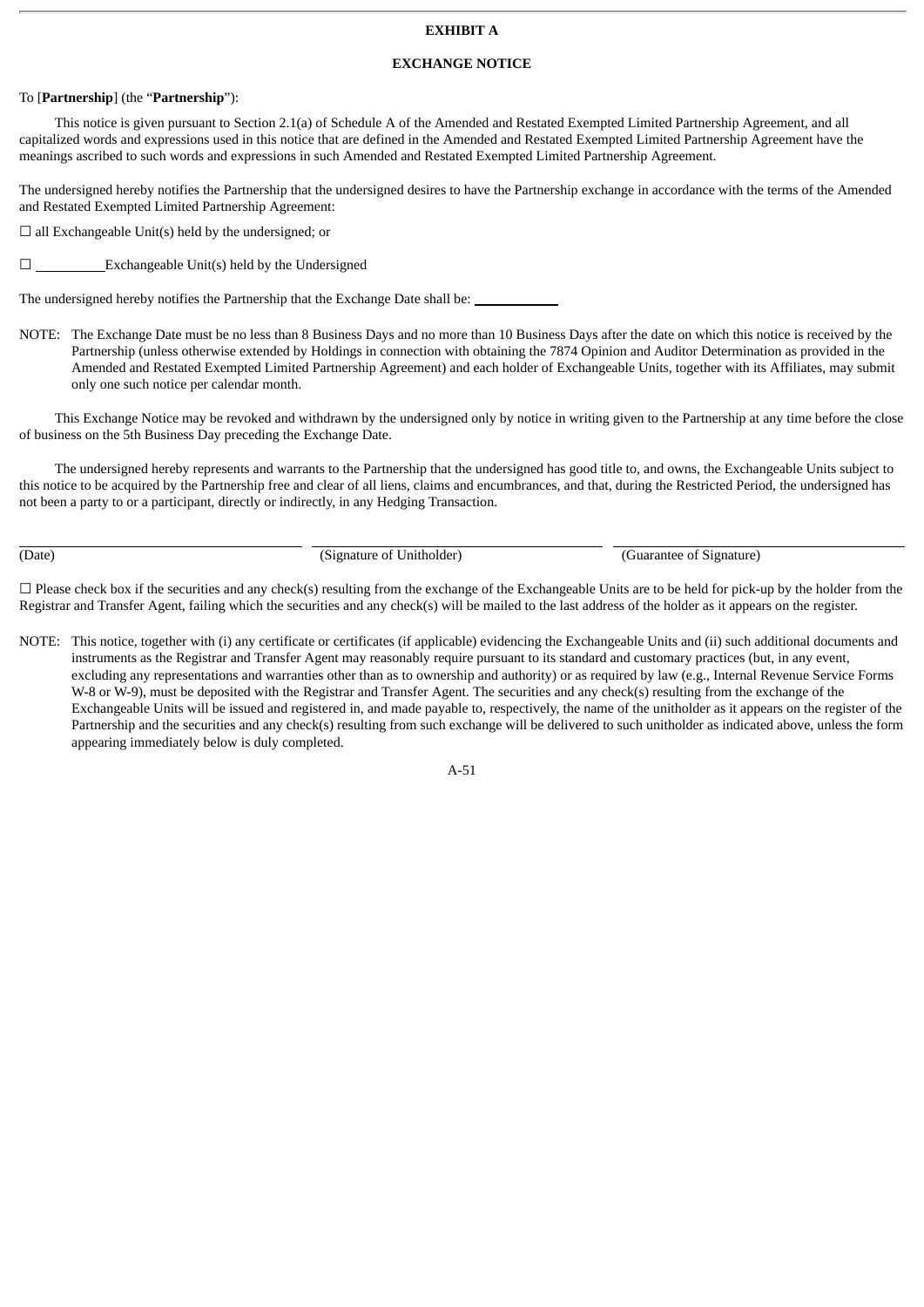Date:

| Name of Person in Whose Name Securities or Check(s) Are to be Registered, Issued or                                                                                                                                                   |
|---------------------------------------------------------------------------------------------------------------------------------------------------------------------------------------------------------------------------------------|
| Street Address or P.O. Box:                                                                                                                                                                                                           |
| Signature of Holder:                                                                                                                                                                                                                  |
| City, Province and Postal Code:                                                                                                                                                                                                       |
| Signature Guaranteed by:<br><u> and a second contract of the second contract of the second contract of the second contract of the second contract of the second contract of the second contract of the second contract of the sec</u> |
|                                                                                                                                                                                                                                       |

NOTE: If this Exchange Notice is for less than all of the Exchangeable Units held by the unitholder, if certificated a certificate representing the remaining Exchangeable Unit(s) represented by this certificate will be issued and registered in the name of the unitholder as it appears on the register of the Partnership, unless the Transfer Power on the unit certificate is duly completed in respect of such unit(s).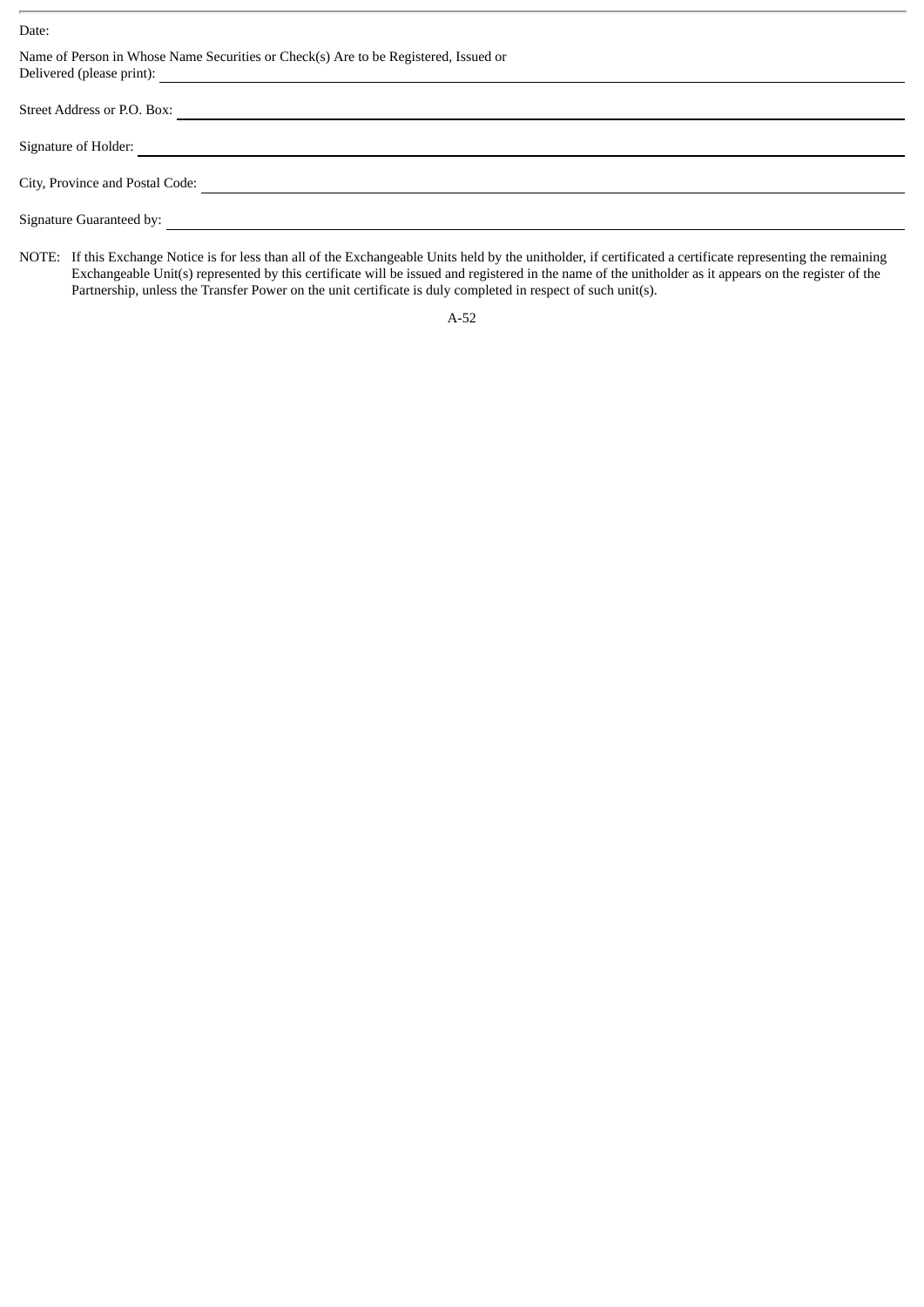#### **SCHEDULE B**

# **DEFINITION OF PERMITTED TRANSFEREE**

a. The term "**Permitted Transferee**" of a Partner shall have the following additional meanings in the following cases:

(i) In the case of a Partner who is a natural person holding record and beneficial ownership of the Units in question, "**Permitted Transferee**" means: (a) the spouse of such Partner (the "**Spouse**"); (b) a lineal descendant, or the spouse of such lineal descendant (collectively, "**Descendants**"), of such Partner or of the Spouse; (c) the trustee of a trust (including a voting trust) for the benefit of such Partner, the Spouse, other Descendants, or an organization contributions to which are deductible for federal income, estate or gift tax purposes (a "**Charitable Organization**"), and for the benefit of no other Person; provided that such trust may grant a general or special power of appointment to the Spouse or to the Descendants and may permit trust assets to be used to pay taxes, legacies and other obligations of the trust or of the estate of such Partner payable by reason of the death of such Partner or the death of the Spouse or a Descendant, and that such trust (subject to the grant of a power of appointment as provided above) must prohibit transfer of Units or a beneficial interest therein to Persons other than Permitted Transferees as defined in subparagraph (ii) of this Schedule B (a "**Trust**"); (d) a Charitable Organization established by such Partner or a Descendant; (e) an Individual Retirement Account, as defined in Section 408(a) of the Internal Revenue Code, of which such Partner is a participant or beneficiary, provided that such Partner is vested with the power to direct the investment of funds deposited into such Individual Retirement Account and to control the voting of securities held by such Individual Retirement Account (an "**IRA**"); (f) a pension, profit sharing, stock bonus or other type of plan or trust of which such Partner is a participant or beneficiary and which satisfies the requirements for qualification under Section 401 of the Internal Revenue Code, provided that such Partner is vested with the power to direct the investment of funds deposited into such plan or trust and to control the voting of securities held by such plan or trust, (a "**Plan**"); (g) a corporation all of the outstanding capital stock of which is owned by, or a partnership all of the partners of which are, such Partner, his or her Spouse, his or her Descendants, any Permitted Transferee of the Partner and/or any other Partner or its Permitted Transferee determined pursuant to this subparagraph (i) of this Schedule B, provided that if any share (or any interest in any share) of capital stock of such a corporation (or of any survivor of a merger or consolidation of such corporation), or any partnership interest in such a partnership, is acquired by any Person who is not within such class of Persons, such corporation of partnership shall cease to be a Permitted Transferee; (h) another Partner or such Partner's Permitted Transferee determined pursuant to this subparagraph (i) of this Schedule B; and (i) in the event of the death of such Partner, such Partner's estate.

(ii) In the case of a Partner holding the Units in question as trustee of an IRA, a Plan or a Trust other than a Trust described in subparagraph (iii) of this Schedule B, "**Permitted Transferee**" means: (a) any participant in or beneficiary of such IRA, such Plan or such Trust, or the Person who transferred such Units to such IRA, such Plan or such Trust, and (b) a Permitted Transferee of any such Person or Persons determined pursuant to subparagraph (i) of this Schedule B.

(iii) In the case of a Partner holding the Units in question as trustee pursuant to a Trust which was irrevocable on the Record Date (as defined below), "**Permitted Transferee**" means any Person as of the Record Date to whom or for whose benefit principal may be distributed either during or at the end of the term of such Trust whether by power of appointment or otherwise. For purposes of this Schedule B, there shall be one "**Record Date**," which date shall be the date that is the record date for determining the Persons to whom the shared of Class B Common Stock were first distributed by Broadcom.

(iv) In the case of a Partner holding record (but not beneficial) ownership of the Units in question as nominee for the Person who was the beneficial owner thereof on the Record Date, "**Permitted Transferee**" means such beneficial owner and a Permitted Transferee of such beneficial owner determined pursuant to subparagraph (i), (ii), (iii), (v) or (vi) of this Schedule B, as the case may be.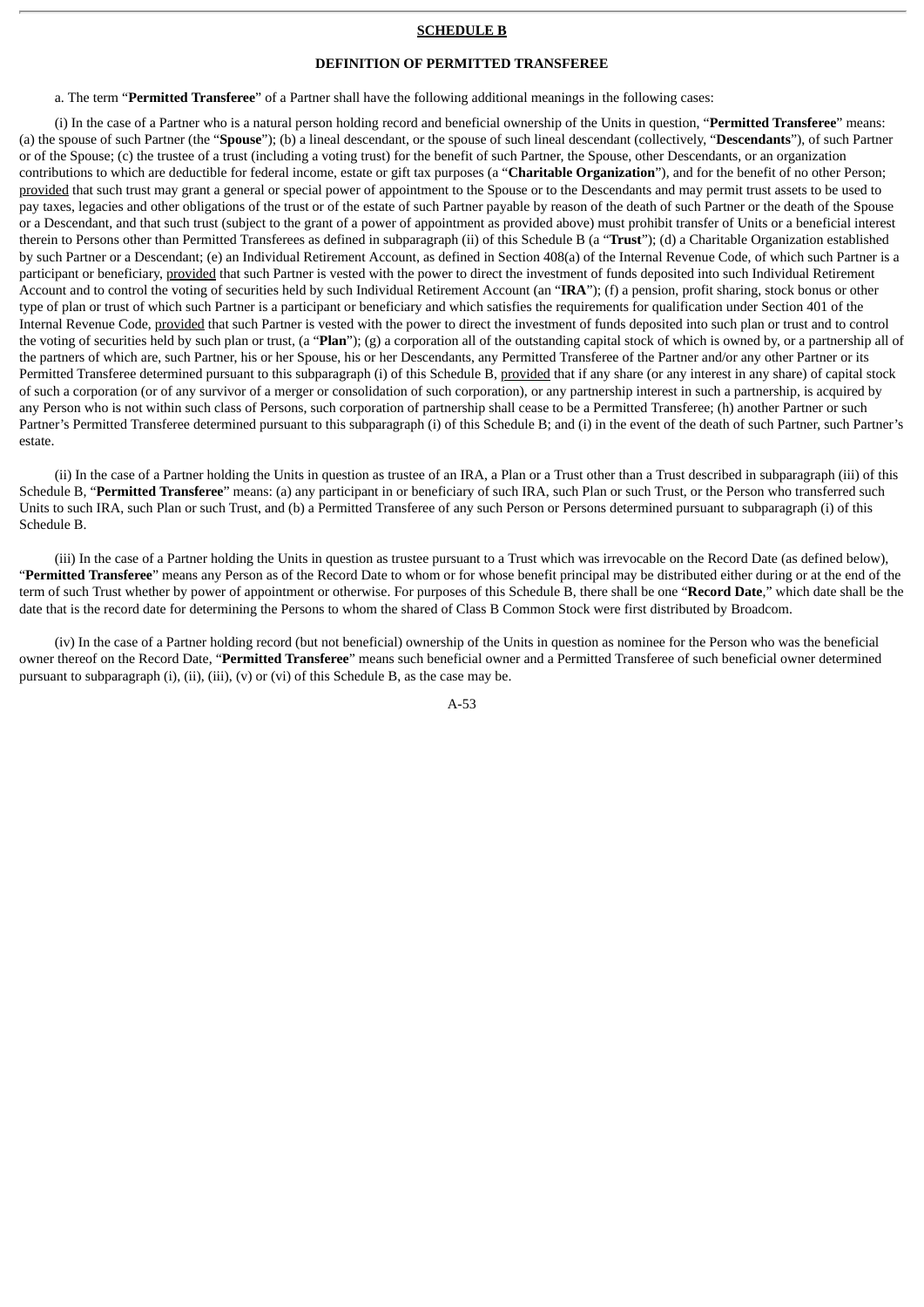(v) In the case of a Partner that is a partnership holding record and beneficial ownership of the Units in question, "**Permitted Transferee**" means any partner of such partnership, provided that such partner was a partner in the partnership at the time it first became a Partner, or any Permitted Transferee of such partner determined pursuant to subparagraph (i) of this Schedule B.

(vi) In the case of a Partner that is a corporation, other than a Charitable Organization described in clause (d) of subparagraph (i) of this Schedule B, holding record and beneficial ownership of the Units in question (a "**Corporate Holder**"), "**Permitted Transferee**" means (a) any shareholder of such Corporate Holder, provided that such shareholder was a shareholder of the Corporate Holder at the time it first became a Partner, or any Permitted Transferee of any such shareholder determined pursuant to subparagraph (i) of this Schedule B; and (b) the survivor (the "**Survivor**") of a merger or consolidation of such Corporate Holder, so long as such Survivor is controlled, directly or indirectly, by those shareholders of the Corporate Holder who were shareholders of the Corporate Holder at the time the Corporate Holder first became a Partner or any Permitted Transferees of such shareholders determined pursuant to subparagraph (i) of this Schedule B.

(vii) In the case of a Partner that is the estate of a deceased Partner, or that is the estate of a bankrupt or insolvent Partner, and provided such deceased, bankrupt or insolvent Partner, as the case may be, held record and beneficial ownership of the Units in question, "**Permitted Transferee**" means a Permitted Transferee of such deceased, bankrupt or insolvent Partner as determined pursuant to subparagraphs (i), (v) or (vi) of this Schedule B, as the case may be.

(viii) In the case of any Partner who desires to make a bona fide gift, "**Permitted Transferee**" means any other Partner or its Permitted Transferee determined pursuant to subparagraph (i) of this Schedule B.

(ix) In the case of any Partner, "**Permitted Transferee**" means any Person or entity that will hold record (but not beneficial) ownership of the Units in question as nominee for the Partner or its Permitted Transferee determined pursuant to subparagraph (i), (ii), (iii), (v) or (vi) of this Schedule B, as the case may be.

b. For purposes of this Schedule B:

(i) The relationship of any Person that is derived by or through legal adoption shall be considered a natural relationship.

(ii) Each joint owner of Units (if a Permitted Transferee) or owner of a community property interest in (if a Permitted Transferee) Units shall be considered a "**Partner**" with respect to such Units.

(iii) A minor for whom Units are held pursuant to a Uniform Transfer to Minors Act or similar law shall be considered a "**Partner**" with respect to such Units.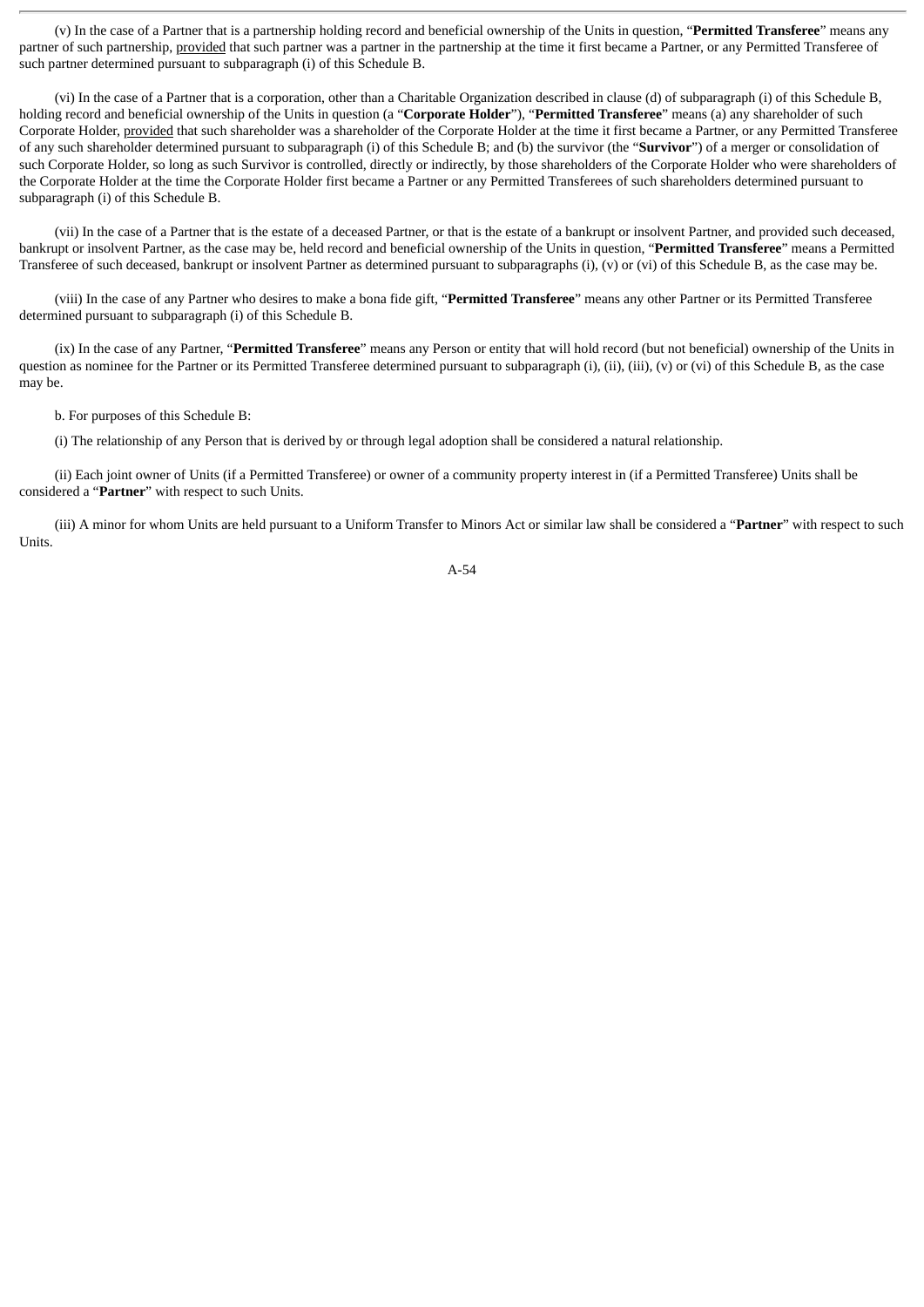#### **EXHIBIT B**

### **VOTING TRUST AGREEMENT**

THIS VOTING TRUST AGREEMENT, dated as of , 201 (this "**Agreement**"), by and among [Pavonia Limited], a limited company incorporated under the laws of the Republic of Singapore ("**Holdings**"), [Safari Cayman L.P.], an exempted limited partnership registered in and formed under the laws of the Cayman Islands (the "**Partnership**"), and [Trustee], a [1.1.1].

#### **RECITALS**

WHEREAS, in connection with an Agreement and Plan of Merger, dated as of May 28, 2015 (the "**Transaction Agreement**"), among Holdings, the Partnership, Avago Technologies Limited, Avago Technologies Cayman Holdings Ltd., Avago Technologies Cayman Finance Limited, Buffalo CS Merger Sub, Inc., Buffalo UT Merger Sub, Inc. and Broadcom Corporation ("**Broadcom**"), the Partnership agreed to issue restricted exchangeable limited partnership units (the "**Exchangeable Units**") to certain holders of shares of Broadcom in the Unit Merger (as defined in the Transaction Agreement);

WHEREAS, substantially concurrently with the execution of this Agreement, Holdings (in its capacity as the General Partner of the Partnership) has executed an Amended and Restated Exempted Limited Partnership Agreement of the Partnership (the "**LPA**") in order to set out the terms and conditions applicable to the relationship among its partners and the conduct of the business of the Partnership;

WHEREAS, in accordance with Section 2.7(g) of the Transaction Agreement, Holdings and the Partnership have agreed at the closing of the transactions contemplated by the Transaction Agreement to execute this Agreement for the purpose of providing holders of Exchangeable Units solely with one vote for each such Exchangeable Unit held, subject to the limitations contained herein, on all matters submitted to a vote of the holders of ordinary shares in the capital of Holdings ("**Holdings Shares**");

WHEREAS, the parties hereto intend to provide the registered holders of Exchangeable Units, solely to the extent and as provided in this Agreement, with the ability to vote on all matters submitted to a vote of the holders of Holdings Shares, as if such holders had exchanged their Exchangeable Units for Holdings Shares in accordance with the terms of the LPA, but not to afford such holders with any class vote among themselves (other than with respect to a change in the Voting Rights (as defined below)); and

WHEREAS, immediately following the execution of this Agreement and in furtherance of the foregoing, Holdings has allotted and issued, and deposited with, the Trustee the Special Voting Share (as defined below).

NOW THEREFORE, the parties hereto agree as follows:

# **ARTICLE 1 INTERPRETATION**

#### **1.1 Defined Terms**

For the purposes of this Agreement, unless the context otherwise requires, the following terms shall have the respective meanings set out below and grammatical variations of such terms shall have corresponding meanings:

"**Affiliate**" has the meaning set out in the LPA;

"**Agreement**" has the meaning set out in the preamble to this Agreement;

"**Base Vote Amount**" has the meaning set out in the definition of Special Voting Share;

"**Beneficiaries**" means the registered holders from time to time of Exchangeable Units, other than Holdings and its Subsidiaries;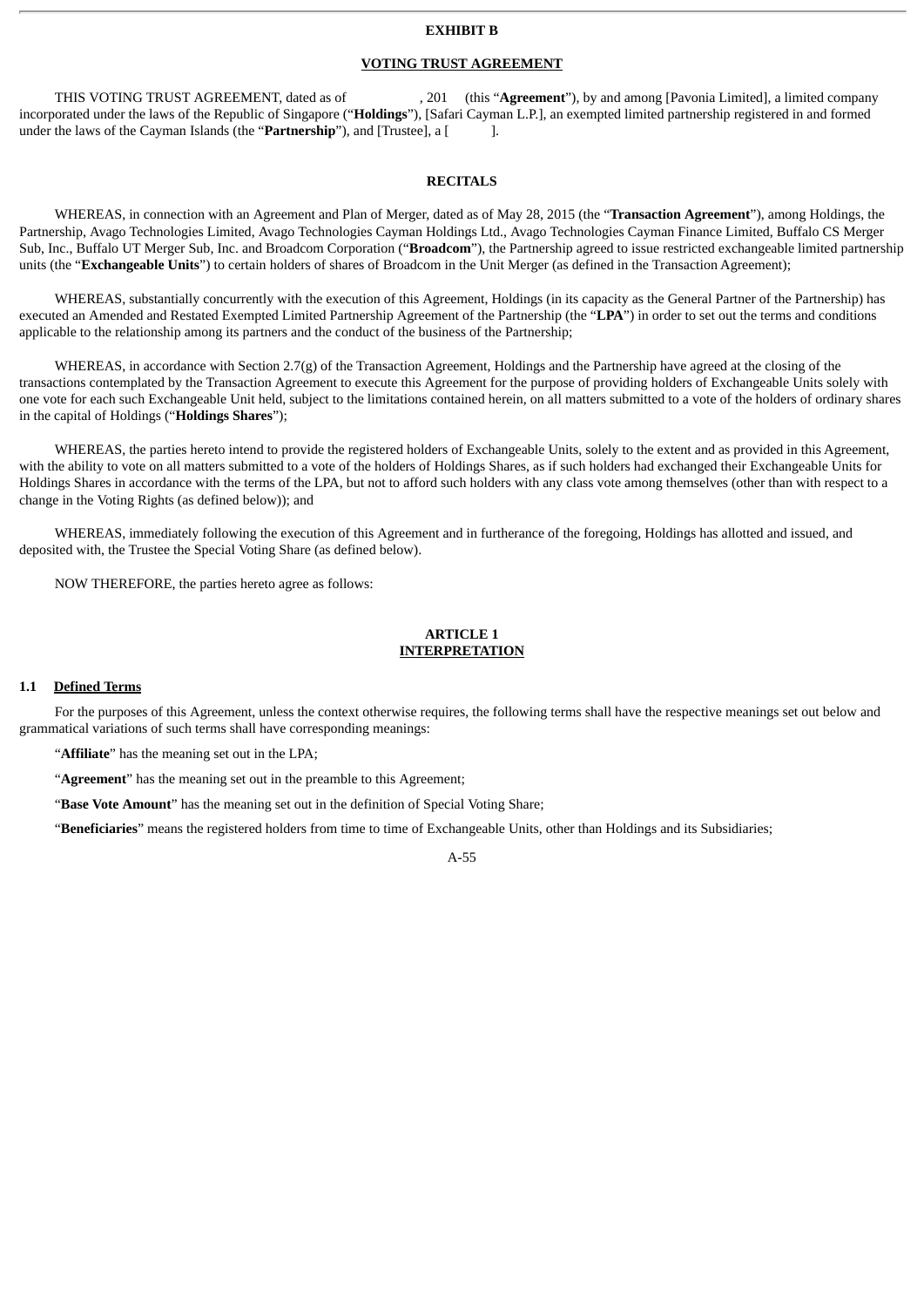"**Beneficiary Votes**" has the meaning set out in Section 4.2;

"**Broadcom**" has the meaning set out in the recitals to this Agreement;

"**Business Day**" means any day other than a Saturday, a Sunday or any other day on which major commercial banking institutions in New York, New York, the Republic of Singapore or the Cayman Islands are authorized by law to be closed;

"**Capped Vote Amount**" has the meaning set out in the definition of Special Voting Share;

"**Combination**" has the meaning set out in the LPA;

"**Exchangeable Units**" has the meaning set out in the recitals to this Agreement;

"**General Partner**" means the general partner of the Partnership as determined from time to time in accordance with the LPA;

"**Holdings**" has the meaning set out in the preamble to this Agreement;

"**Holdings Board of Directors**" means the board of directors of Holdings;

"**Holdings Consent**" has the meaning set out in Section 4.2;

"**Holdings Meeting**" has the meaning set out in Section 4.2;

"**Holdings Shares**" has the meaning set out in the recitals to this Agreement;

"**Indemnified Parties**" has the meaning set out in Section 5.6;

"**Liabilities**" has the meaning set out in Section 5.6;

"**List**" has the meaning set out in Section 4.6;

"**LPA**" has the meaning set out in the recitals to this Agreement;

"**Partnership**" has the meaning set out in the preamble to this Agreement;

"**Person**" has the meaning set out in the LPA;

"**SCA**" means the Companies Act (Chapter 50) of Singapore;

"**Special Voting Share**" means the one non-economic voting preference share in the capital of Holdings, which share is to be issued and allotted to, deposited with, and voted solely by, the Trustee as described herein, having the rights set forth in the articles of association of Holdings, issued in its own class, which entitles the holder of record to vote on any of the following: (w) any matter on which holders of Holdings Shares are entitled to vote and (x) any amendment to the articles of association of Holdings that adversely affects the Voting Rights, with any amendment to the articles of association that adversely affects the Voting Rights requiring a separate class vote of the Special Voting Share, with such Special Voting Share having a number of votes at any Holdings Meeting or in any Holdings Consent equal to the lesser of (i) the aggregate number of votes which would attach to the Holdings Shares receivable upon the exchange of the Exchangeable Units (not including the Exchangeable Units held by Holdings or any of its Subsidiaries, and assuming for this purpose that the General Partner elects to repurchase all such Exchangeable Units for Holdings Shares) outstanding as of the record date of such Holdings Meeting or Holdings Consent (and calculated as if the exchange of Exchangeable Units had occurred immediately prior to such record date) (the "Base Vote Amount"), and (ii) a number of votes (the "Capped Vote Amount") equal to 19.9% of the sum of (y) the number of votes attributable to all of the Holdings Shares outstanding as of such record date plus (z) the Capped Vote Amount:

"**Subdivision**" has the meaning set out in the LPA;

"**Subsidiary**" has the meaning set out in the LPA;

"**Transaction Agreement**" has the meaning set out in the recitals to this Agreement;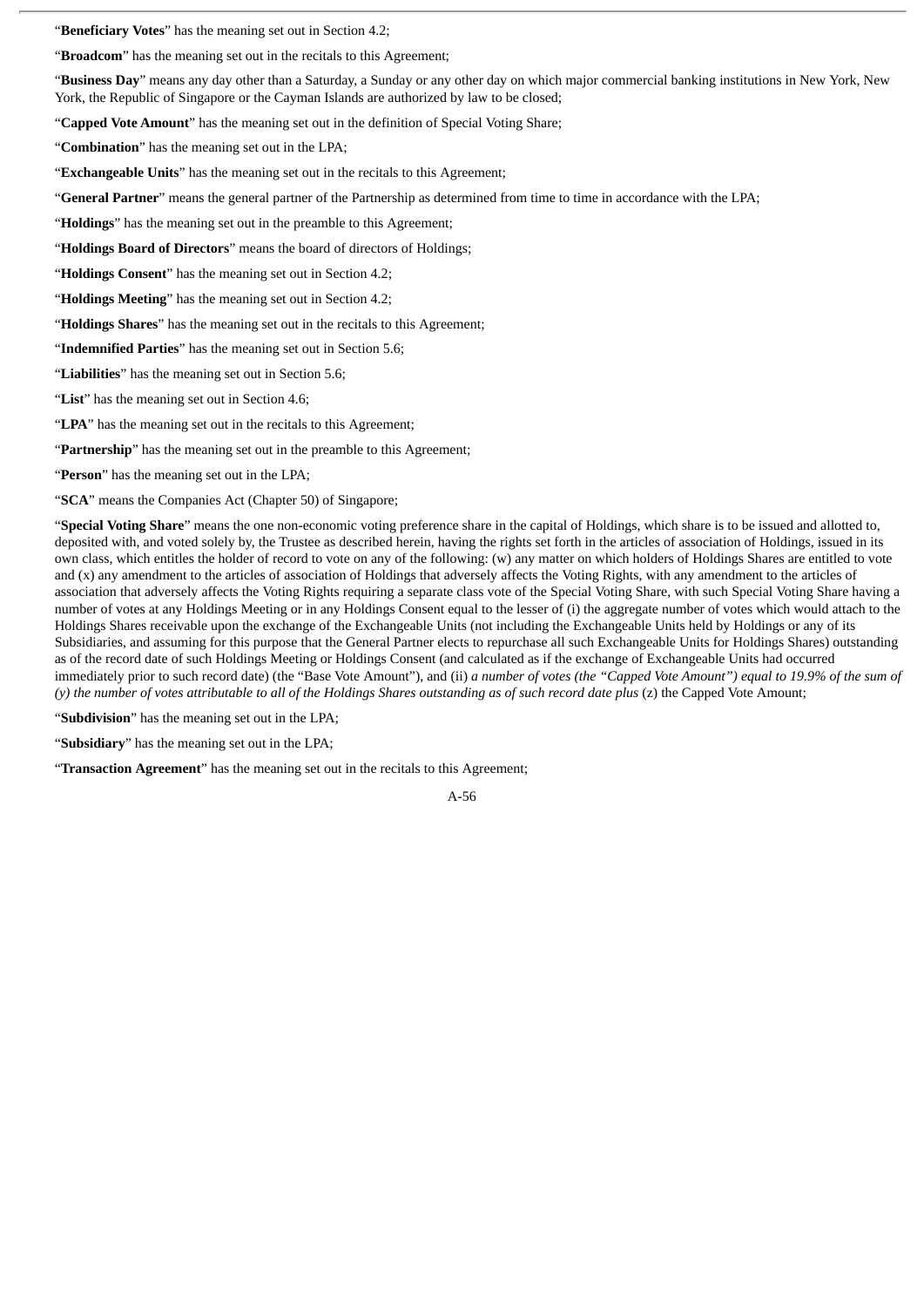"**Trust**" means the trust created by this Agreement under the laws of Delaware;

"**Trust Estate**" means the Special Voting Share held by the Trustee pursuant to this Agreement;

"**Trustee**" means [ ], a [ ], and, subject to the provisions of Article 6, includes any successor trustee or permitted assigns; and

"**Voting Rights**" means the voting rights attached to the Special Voting Share.

#### **1.2 Rules of Construction**

Except as may be otherwise specifically provided in this Agreement and unless the context otherwise requires, in this Agreement:

- (a) the terms "Agreement", "this Agreement", "the Agreement", "hereto", "hereof", "herein", "hereby", "hereunder" and similar expressions refer to this Agreement in its entirety and not to any particular provision hereof;
- (b) references to an "Article" or "Section" followed by a number or letter refer to the specified Article or Section of this Agreement;
- (c) the division of this Agreement into articles and sections and the insertion of headings are for convenience of reference only and shall not affect the construction or interpretation of this Agreement;
- (d) words importing the singular number only shall include the plural and vice versa and words importing the use of any gender shall include all genders;
- (e) the word "including" is deemed to mean "including without limitation";
- (f) the terms "party" and "the parties" refer to a party or the parties to this Agreement;
- (g) any reference to this Agreement or the LPA means this Agreement or the LPA, as the case may be, as amended, modified, replaced or supplemented from time to time;
- (h) any reference to a statute, regulation or rule shall be construed to be a reference thereto as the same may from time to time be amended, re-enacted or replaced, and any reference to a statute shall include any regulations or rules made thereunder;
- (i) any time period within which a payment is to be made or any other action is to be taken hereunder shall be calculated excluding the day on which the period commences and including the day on which the period ends; and
- (j) whenever any payment shall be due, any period of time shall begin or end, any calculation is to be made or any other action is to be taken on, or as of, or from a period ending on, a day other than a Business Day, such payment shall be made, such period of time shall begin or end, such calculation shall be made and such other actions shall be taken, as the case may be, on, or as of, or from a period beginning on or ending on, the next succeeding Business Day.

#### **1.3 Governing Law and Submission to Jurisdiction**

This Agreement shall be interpreted and enforced in accordance with, and the respective rights and obligations of the parties shall be governed by, the laws of Delaware. Each of the parties irrevocably and unconditionally (a) submits to the exclusive jurisdiction of the Court of Chancery of the State of Delaware (or, if such court shall be unavailable, any state or federal court sitting in the State of Delaware) over any action or proceeding arising out of or relating to this Agreement, (b) waives any objection that it might otherwise be entitled to assert to the jurisdiction of such courts, (c) agrees not to assert that such courts lacks personal jurisdiction over the parties or are not a convenient forum for the determination of any such action or proceeding, and (d) consents to service of process by registered mail to the address specified in Section 8.5. Holdings, the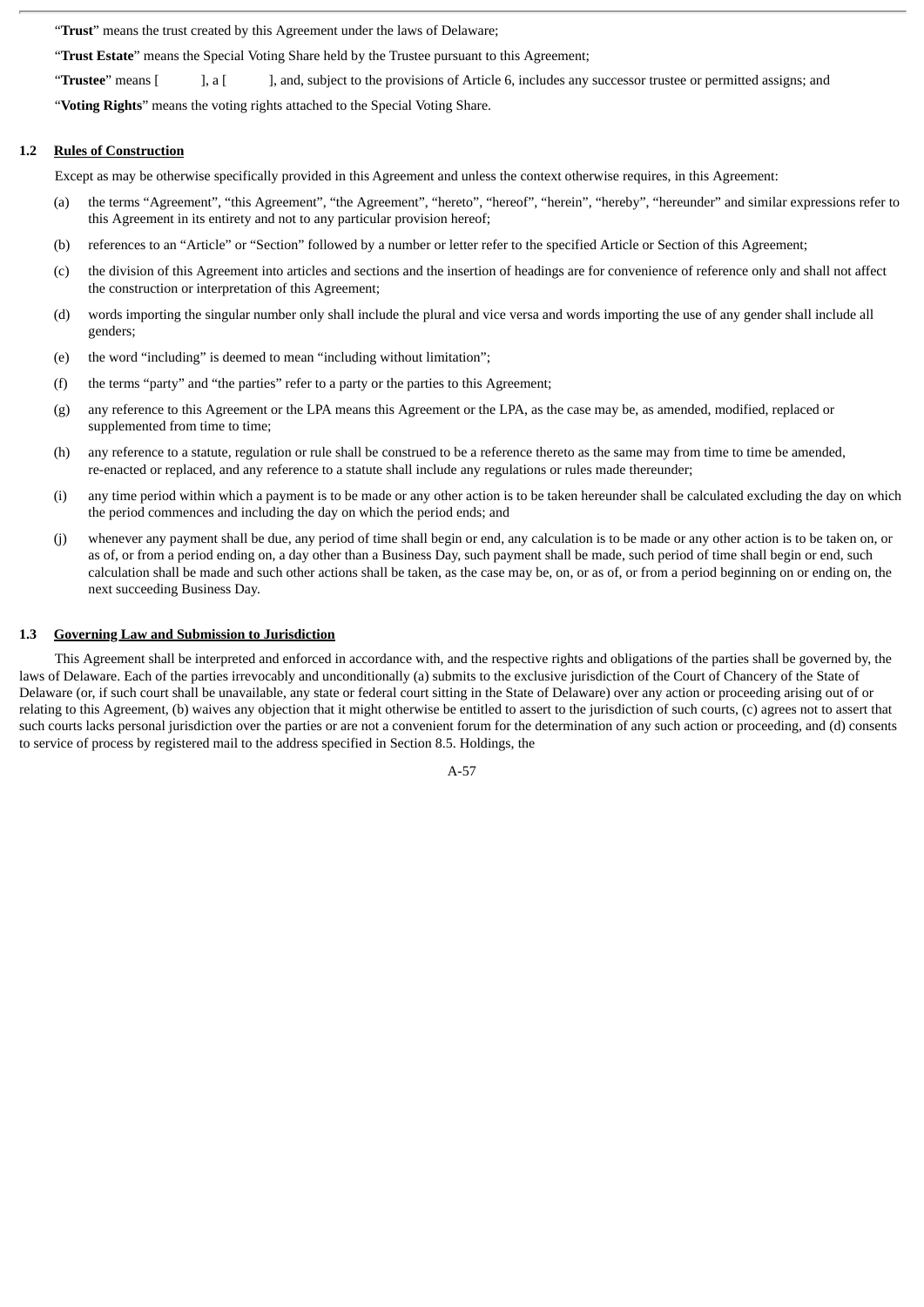Partnership, the Trustee and the Beneficiaries hereby waive trial by jury in any action, proceeding or counterclaim brought by any of the parties hereto against the other(s) on any matters whatsoever arising out of or in any way connected with this Agreement.

# **1.4 Severability**

If any provision of this Agreement is determined by a court of competent jurisdiction to be invalid, illegal or unenforceable in any respect, all other provisions of this Agreement shall nevertheless remain in full force and effect so long as the economic or legal substance of the transactions contemplated hereby is not affected in any manner materially adverse to any party hereto.

# **ARTICLE 2 PURPOSE OF AGREEMENT**

# **2.1 Establishment of Trust**

The purpose of this Agreement is to create the Trust for the benefit of the Beneficiaries, as herein provided. The Trustee will hold the Special Voting Share in order to enable the Trustee to exercise the Voting Rights as Trustee for and on behalf of the Beneficiaries solely to the extent provided in this Agreement.

# **ARTICLE 3 SPECIAL VOTING SHARE**

### **3.1 Issue and Ownership of the Special Voting Share**

Immediately following the execution of this Agreement, Holdings shall allot and issue to and deposit with the Trustee the Special Voting Share (and shall deliver the certificate representing the Special Voting Share to the Trustee) to be thereafter held of record by the Trustee as trustee for and on behalf of, and for the use and benefit of, the Beneficiaries in accordance with the provisions of this Agreement. Holdings hereby acknowledges receipt from the Trustee of \$1.00 and other good and valuable consideration (and the adequacy thereof) for the allotment and issuance of the Special Voting Share by Holdings to the Trustee. During the term of the Trust and subject to the terms and conditions of this Agreement, the Trustee shall have control and the exclusive administration of the Special Voting Share and shall be entitled to exercise all of the rights and powers of an owner with respect to the Special Voting Share provided that the Trustee shall:

- (a) hold the Special Voting Share and all the rights related thereto as trustee solely for the use and benefit of the Beneficiaries as and to the extent provided in this Agreement; and
- (b) except as specifically authorized by this Agreement, have no power or authority to sell, transfer, vote or otherwise deal in or with the Special Voting Share, and the Special Voting Share shall not be used or disposed of by the Trustee for any purpose other than the purposes for which this Trust is created pursuant to this Agreement.

# **3.2 Legended Share Certificates; Non-Separable**

The Partnership will cause any certificate representing Exchangeable Units to bear an appropriate legend notifying the Beneficiaries of their right under this Agreement to instruct the Trustee with respect to the exercise of the Voting Rights in respect of the Exchangeable Units of the Beneficiaries. For the avoidance of doubt, the rights of the Beneficiaries to exercise their respective Beneficiary Votes in accordance with the terms of this Agreement shall be stapled together with the Exchangeable Units held by such Beneficiaries, shall be sold, transferred, conveyed, assigned, pledged, encumbered or otherwise disposed of only in connection with the sale, transfer, conveyance, assignment, pledge, encumbrance or other disposition of such Exchangeable Units by any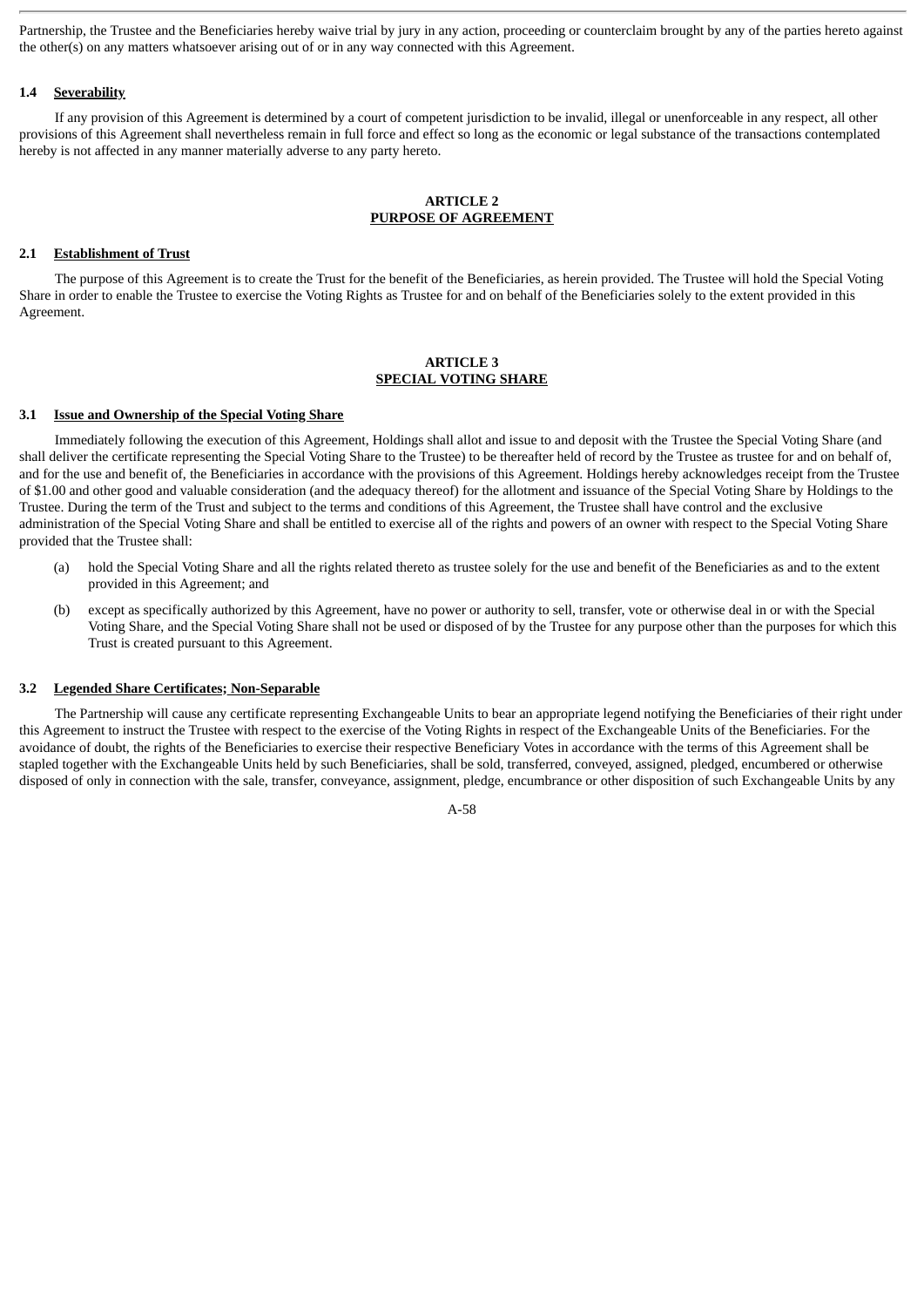Beneficiary in accordance with the terms of the LPA, and may not in any event, by operation of law or otherwise, be sold, transferred, conveyed, assigned, pledged, encumbered or otherwise disposed of separate from the corresponding Exchangeable Units stapled thereto.

# **3.3 Safe Keeping of Certificates**

The certificate representing the Special Voting Share shall at all times be held in safe keeping by the Trustee or its agent.

# **ARTICLE 4 EXERCISE OF VOTING RIGHTS**

# **4.1 Voting Rights**

The Trustee, as the holder of record of the Special Voting Share, shall possess and shall be entitled to all of the Voting Rights, including the right to vote the Special Voting Share in person or by proxy on any matters, questions, proposals or propositions whatsoever that may properly come before the shareholders of Holdings at a Holdings Meeting and the right to consent in connection with a Holdings Consent; provided, that neither the Trustee nor any representative of the Trustee shall be required to attend any Holdings Meeting in person in order to exercise the Voting Rights hereunder. The Voting Rights shall be and remain vested in and exercised by the Trustee.

- (a) Subject to Section 4.1(c), the Trustee shall exercise the Voting Rights at the time at which the Holdings Meeting is held or a Holdings Consent is sought only on the basis of instructions received pursuant to this Article 4 from Beneficiaries entitled to instruct the Trustee as to the voting thereof ;
- (b) Subject to Section 4.1(c), to the extent that no instructions are received from a Beneficiary with respect to the Voting Rights to which such Beneficiary is entitled, the Trustee shall not exercise or permit the exercise of such Voting Rights;
- (c) Notwithstanding Sections 4.1(a) and 4.1(b), in the event that under applicable law any matter requires the approval of the holder of record of the Special Voting Share, voting separately as a class, the Trustee shall, in respect of such vote, exercise all Voting Rights: (i) where such matter would require the vote of the shareholders of Holdings at a Holdings Meeting in addition to the vote of the holder of record of the Special Voting Share, voting separately as a class, (a) in favor of such matter where the result of the vote of holders of Holding Shares and the Beneficiary Votes, voting together as a single class on such matter (absent the need for a separate class vote by the Special Voting Share), would result in the approval of such matter, and (b) against such matter where the result of the vote of holders of Holding Shares and the Beneficiary Votes, voting together as a single class on such matter (absent the need for a separate class vote by the Special Voting Share), would not result in the approval of such matter; and (ii) as directed by Holdings where such matter would require only the vote of the holder of record of the Special Voting Share, voting separately as a class, and the Beneficiaries will have no Beneficiary Votes with respect thereto; provided, that in the event of a vote on a proposed amendment (whether proposed by the Holdings Board of Directors or by any other Person that is eligible to make such proposal) to the articles of association of Holdings which would adversely affect the Voting Rights, the Trustee shall exercise the Voting Rights for or against such proposed amendment based on instructions from the Beneficiaries.

# **4.2 Number of Votes**

With respect to all meetings of shareholders of Holdings at which holders of Holdings Shares are entitled to vote (each, a "**Holdings Meeting**") and with respect to all written consents sought from the holders of Holdings Shares (each, a "**Holdings Consent**"), each Beneficiary shall, solely as and to the extent provided in this Agreement, be entitled to instruct the Trustee to cast and exercise, in the manner instructed, that number of votes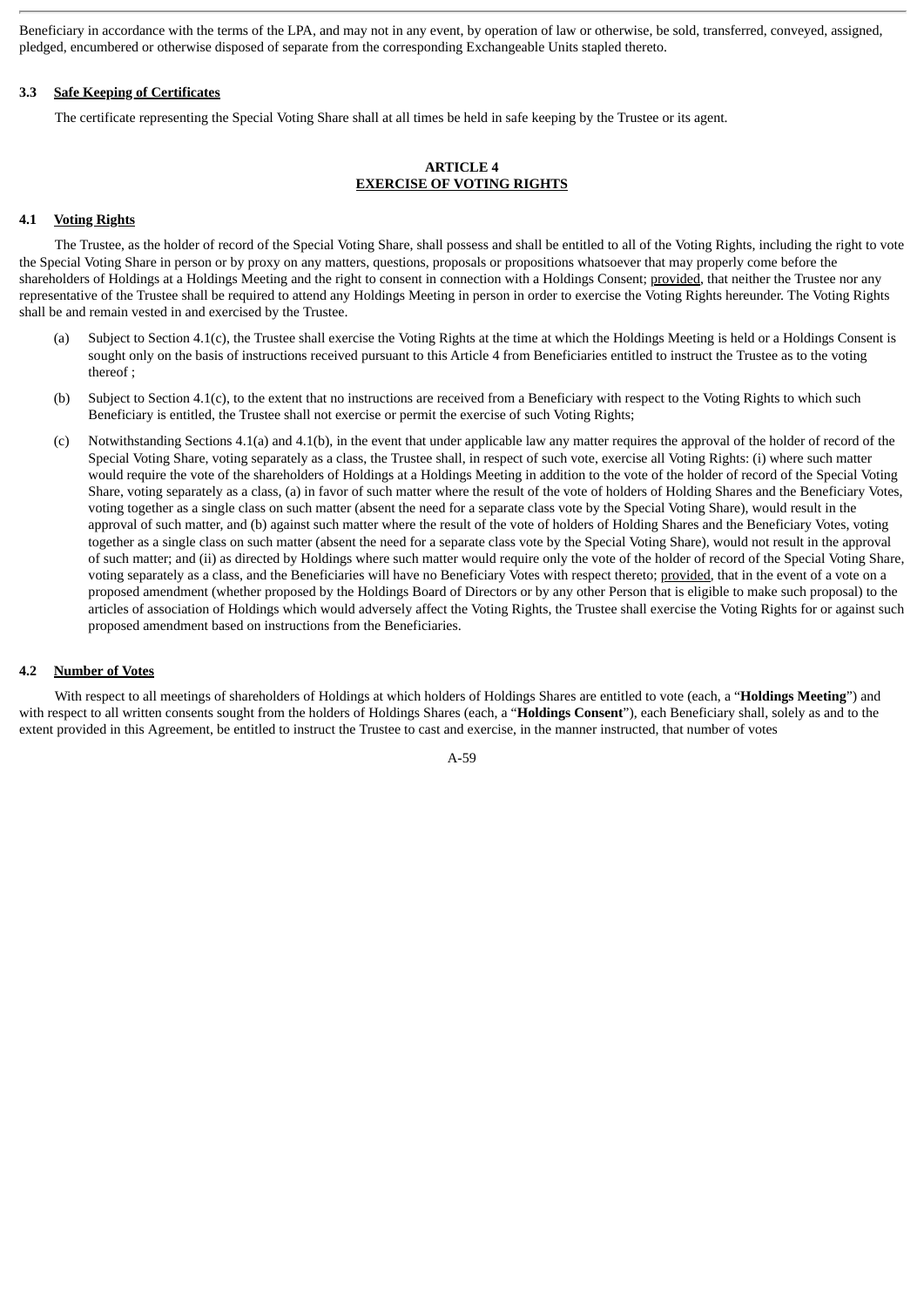comprised in the Voting Rights for the Special Voting Share which is equal to that number of votes which would attach to the Holdings Shares receivable upon the exchange of the Exchangeable Units (assuming for this purpose that the General Partner elects to repurchase such Exchangeable Units for Holdings Shares) owned of record by such Beneficiary on the record date established by Holdings or by applicable law for such Holdings Meeting or Holdings Consent (and calculated as if the exchange of Exchangeable Units had occurred immediately prior to such record date), as the case may be (the "**Beneficiary Votes**"), in respect of each matter, question, proposal or proposition to be voted on at such Holdings Meeting or in connection with such Holdings Consent. Notwithstanding the foregoing, in the event that the Base Vote Amount exceeds the Capped Vote Amount, the number of Beneficiary Votes to which each Beneficiary is entitled to instruct the Trustee to cast and exercise pursuant to the preceding sentence shall be equal to the product of (a) the Beneficiary Votes, multiplied by (b) a fraction whose numerator is the Capped Vote Amount and whose denominator is the Base Vote Amount.

# **4.3 Mailings to Beneficiaries**

With respect to each Holdings Meeting and Holdings Consent, the Trustee will promptly mail or cause to be mailed (or otherwise communicate in the same manner as Holdings utilizes in communications to holders of Holdings Shares, subject to applicable regulatory requirements and provided such manner of communications is reasonably available to the Trustee) to each of the Beneficiaries of the Exchangeable Units named in the List referred to in Section 4.6, such mailing or communication to be made on the same day as the mailing or notice (or other communication) with respect thereto is commenced by Holdings to its shareholders:

- (a) a copy of such notice, together with any related materials, including any proxy statement or information statement (but excluding proxies to vote Holdings Shares), to be provided to shareholders of Holdings;
- (b) a statement that such Beneficiary is entitled to instruct the Trustee as to the exercise of the Beneficiary Votes with respect to such Holdings Meeting or Holdings Consent solely as and to the extent provided in this Agreement;
- (c) a statement as to the manner in which such instructions may be given to the Trustee, including an express indication that instructions may be given to the Trustee to give or procure to be given:
	- (i) a proxy to such Beneficiary or his designee to exercise personally the Beneficiary Votes; or
	- (ii) a proxy to a designated agent or other representative of the management of Holdings to exercise such Beneficiary Votes;
- (d) a statement that, solely to the extent provided in this Agreement, if no such instructions are received from the Beneficiary, the Beneficiary Votes to which such Beneficiary is entitled will not be exercised by the Trustee;
- (e) a form of direction whereby the Beneficiary may so direct and instruct the Trustee as contemplated herein; and
- (f) a statement of the time and date by which such instructions must be received by the Trustee in order to be binding upon it, which in the case of a Holdings Meeting shall not be earlier than three (3) Business Days prior to the last day that proxies in respect of the Holdings Meeting may be submitted, and of the method for revoking or amending such instructions.

The materials referred to in this Section 4.3 are to be provided to the Trustee by Holdings, and the materials referred to in Sections 4.3(c) (statement as to the manner in which instructions may be given), 4.3(e) (form of direction) and 4.3(f) (statement of the time and date by which instructions must be received) shall be subject to reasonable comment by the Trustee in a timely manner.

For the purpose of determining the number of Beneficiary Votes to which a Beneficiary is entitled in respect of any Holdings Meeting or Holdings Consent, the number of Exchangeable Units owned of record by such Beneficiary shall be determined at the close of business on the record date established by Holdings or by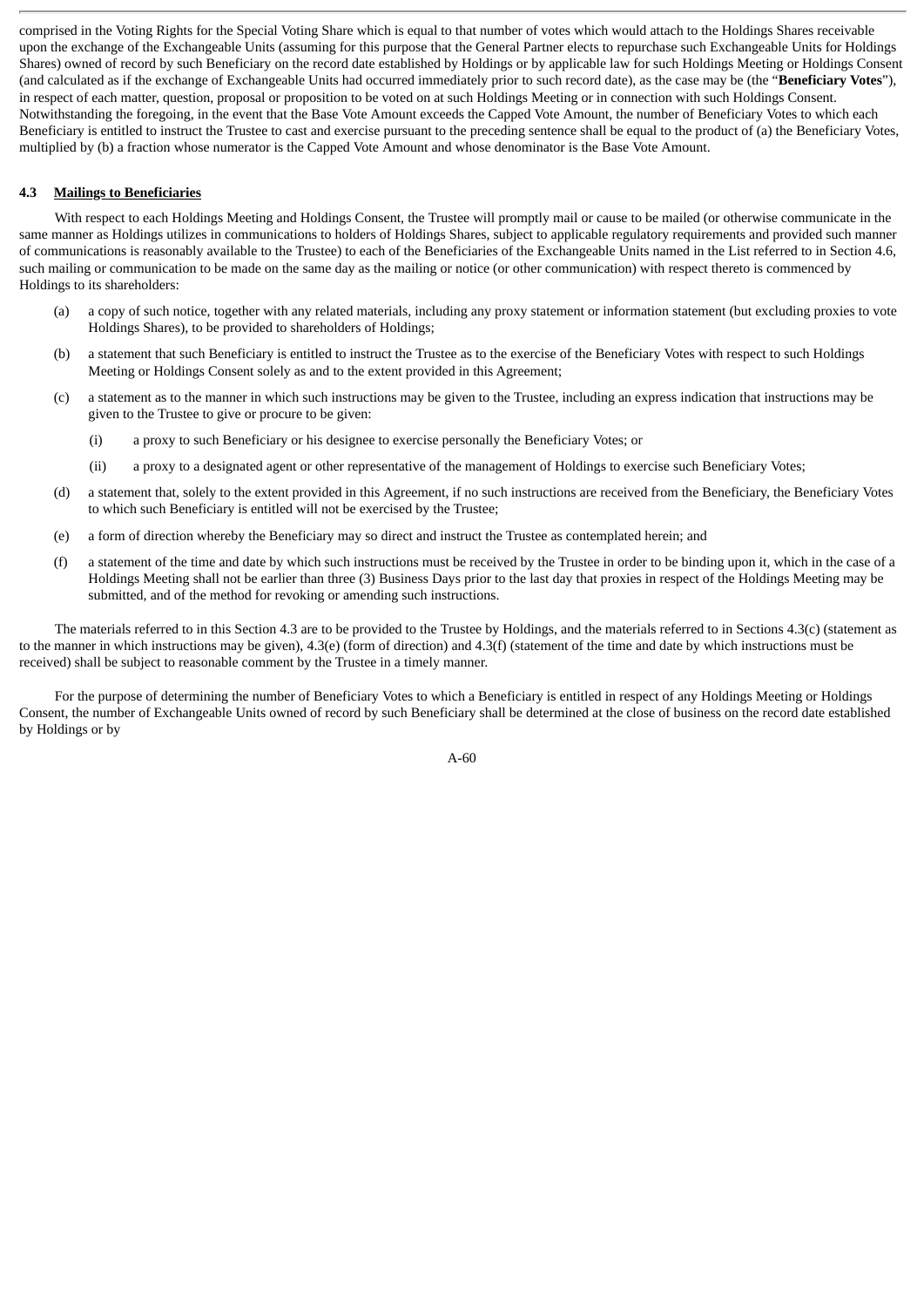applicable law for purposes of determining shareholders entitled to vote at such Holdings Meeting. Holdings will notify the Trustee of any decision of the Holdings Board of Directors with respect to the calling of any Holdings Meeting and shall provide all necessary information and materials to the Trustee in each case promptly and in any event in sufficient time to enable the Trustee to perform its obligations contemplated by this Section 4.3.

## **4.4 Copies of Shareholder Information**

Holdings will deliver to the Trustee copies of all proxy materials (including notices of Holdings Meetings but excluding proxies to vote Holdings Shares), information statements, reports (including all interim and annual financial statements) and other written communications that, in each case, are to be distributed from time to time to holders of Holdings Shares in sufficient quantities and in sufficient time so as to enable the Trustee to send those materials to each Beneficiary at the same time as such materials are first sent to holders of Holdings Shares. The Trustee will mail or otherwise send to each Beneficiary, at the expense of Holdings, copies of all such materials (and all materials specifically directed to the Beneficiaries or to the Trustee for the benefit of the Beneficiaries by Holdings) received by the Trustee from Holdings and will use its commercially reasonable efforts to mail or otherwise send such materials as soon as reasonably practicable after the sending of such materials to holders of Holdings Shares. The Trustee will also make available for inspection by any Beneficiary at the Trustee's principal office all proxy materials, information statements, reports and other written communications that are:

- (a) received by the Trustee as the registered holder of the Special Voting Share and made available by Holdings generally to the holders of Holdings Shares; or
- (b) specifically directed to the Beneficiaries or to the Trustee for the benefit of the Beneficiaries by Holdings.

Notwithstanding the foregoing, if such materials are publicly available (excluding any proxies or similar materials required for the Beneficiaries to exercise their Beneficiary Votes) through the U.S. Securities and Exchange Commission's Electronic Data Analysis and Retrieval System (EDGAR), Holdings shall have no liability for any failure to deliver such materials in accordance with this Section 4.4.

# **4.5 Other Materials**

As soon as reasonably practicable after receipt by Holdings or shareholders of Holdings (if such receipt is known by Holdings) of any material sent or given by or on behalf of a third party to holders of Holdings Shares generally, including dissident proxy and information statements (and related information and material) and tender and exchange offer materials (and related information and material), Holdings shall use its commercially reasonable efforts to obtain and deliver to the Trustee copies thereof in sufficient quantities so as to enable the Trustee to forward such material (unless the same has been provided directly to Beneficiaries by such third party) to each Beneficiary as soon as possible thereafter. As soon as reasonably practicable after receipt thereof, the Trustee will mail or otherwise send to each Beneficiary, at the expense of Holdings, copies of all such materials received by the Trustee from Holdings. The Trustee will also make available for inspection by any Beneficiary at the Trustee's principal office copies of all such materials. Notwithstanding the foregoing, if such materials are publicly available (excluding any proxies or similar materials required for the Beneficiaries to exercise their Beneficiary Votes) through the U.S. Securities and Exchange Commission's Electronic Data Analysis and Retrieval System (EDGAR), Holdings shall have no liability for any failure to deliver such materials in accordance with this Section 4.5.

## **4.6 List of Persons Entitled to Vote**

The Partnership shall (a) prior to each annual general or extraordinary Holdings Meeting or the seeking of any Holdings Consent from the holders of Holdings Shares and (b) forthwith upon each request made at any time by the Trustee in writing, prepare or cause to be prepared a list (a "**List**") of the names and addresses of the

$$
A-61
$$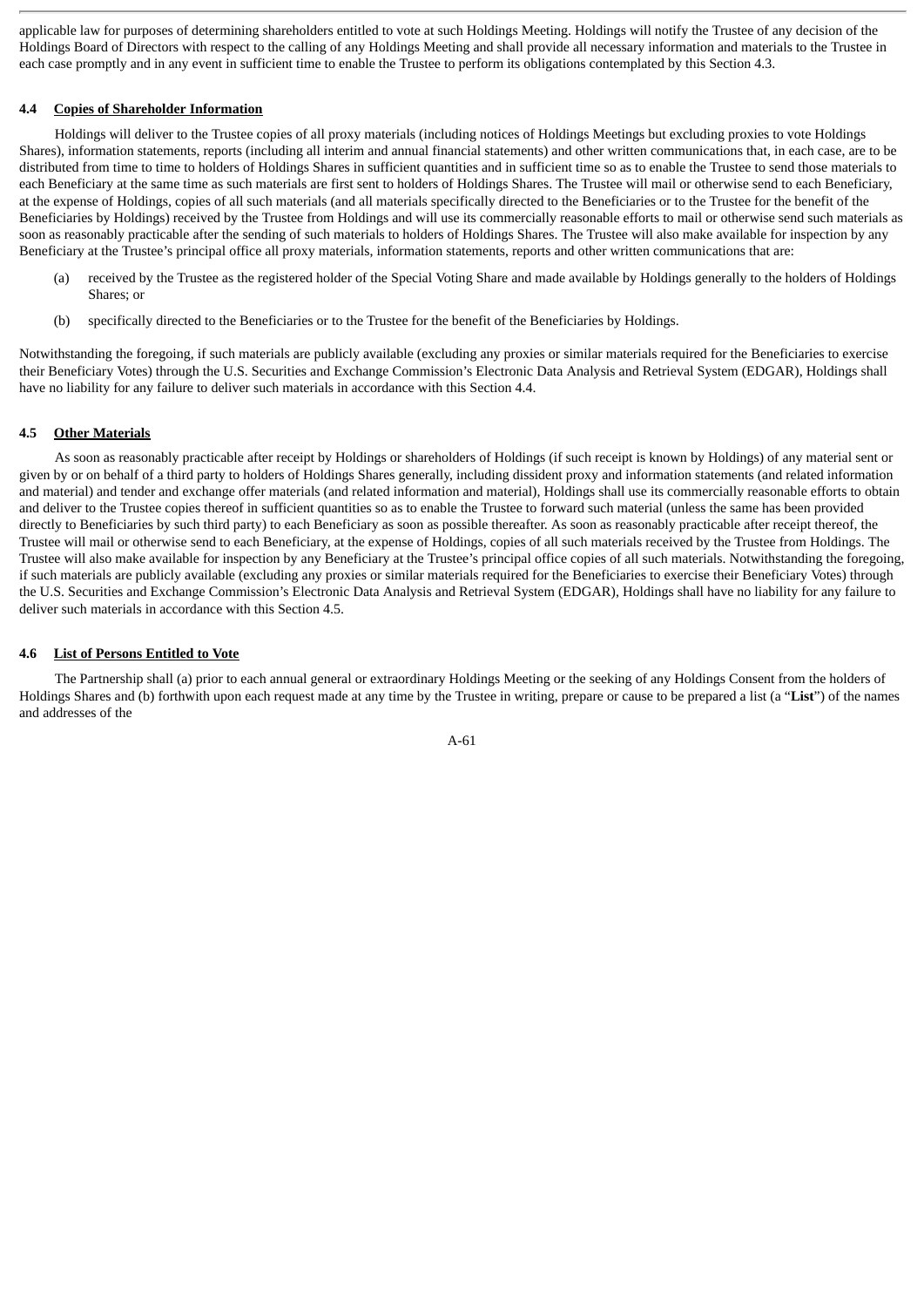Beneficiaries of the Exchangeable Units arranged in alphabetical order and showing the number of Exchangeable Units held of record by each such Beneficiary, in each case at the close of business on the date specified by the Trustee in such request or, in the case of a List prepared in connection with a Holdings Meeting or a Holdings Consent, at the close of business on the record date established by Holdings or pursuant to applicable law for determining the holders of Holdings Shares entitled to receive notice of and/or to vote at such Holdings Meeting or to give consent in connection with such Holdings Consent. Each such List shall be delivered to the Trustee promptly after receipt by the Partnership of such request or the record date for such meeting or seeking of consent, as the case may be, and in any event within sufficient time as to permit the Trustee to perform its obligations under this Agreement.

# **4.7 Entitlement to Direct Votes**

Any Beneficiary named in the List prepared in connection with any Holdings Meeting or Holdings Consent will, solely as and to the extent provided in this Agreement, be entitled to instruct the Trustee in the manner described in Section 4.3 with respect to the exercise of the Beneficiary Votes to which such Beneficiary is entitled.

# **4.8 Voting by Trustee**

In connection with each Holdings Meeting and Holdings Consent, the Trustee shall exercise, either in person or by proxy, in accordance with the written instructions received from a Beneficiary pursuant to Section 4.3, the Beneficiary Votes as to which such Beneficiary is entitled to direct the vote (or any lesser number thereof as may be set forth in the instructions) and in all events subject to the terms of this Agreement; provided, however, that such written instructions are received by the Trustee from the Beneficiary prior to the time and date fixed by the Trustee for receipt of such instruction in the notice given by the Trustee to the Beneficiary pursuant to Section 4.3.

# **4.9 Distribution of Written Materials**

Any written materials distributed by the Trustee to the Beneficiaries pursuant to this Agreement shall be sent by mail (or otherwise communicated in the same manner as Holdings utilizes in communications to holders of Holdings Shares subject to applicable regulatory requirements and provided such manner of communications is reasonably available to the Trustee) to each Beneficiary at its address as shown on the books of the Partnership. The Partnership shall provide or cause to be provided to the Trustee for purposes of communication, on a timely basis and without charge or other expense:

- (a) a current List; and
- (b) upon the request of the Trustee, mailing labels to enable the Trustee to carry out its duties under this Agreement.

# **4.10 Termination of Voting Rights**

For the avoidance of doubt, all of the rights of a Beneficiary with respect to its Beneficiary Votes in respect of an Exchangeable Unit, including the right to instruct the Trustee as to the voting of or to vote personally such Beneficiary Votes, shall be deemed to be surrendered by the Beneficiary, and such Beneficiary Votes and the Voting Rights represented thereby shall cease immediately, upon the exchange of such Exchangeable Unit pursuant to Section 2.1 of Schedule A to the LPA or the dissolution of Partnership ; provided that if a Beneficiary exchanges its Exchangeable Units after the record date established by Holdings or by applicable law for a Holdings Meeting or Holdings Consent, but prior to a vote at such Holdings Meeting or in connection with such Holdings Consent, such Beneficiary shall be entitled to instruct the Trustee as to the voting of or to vote personally such Beneficiary Votes at such Holdings Meeting or in connection with such Holdings Consent.

$$
A-62
$$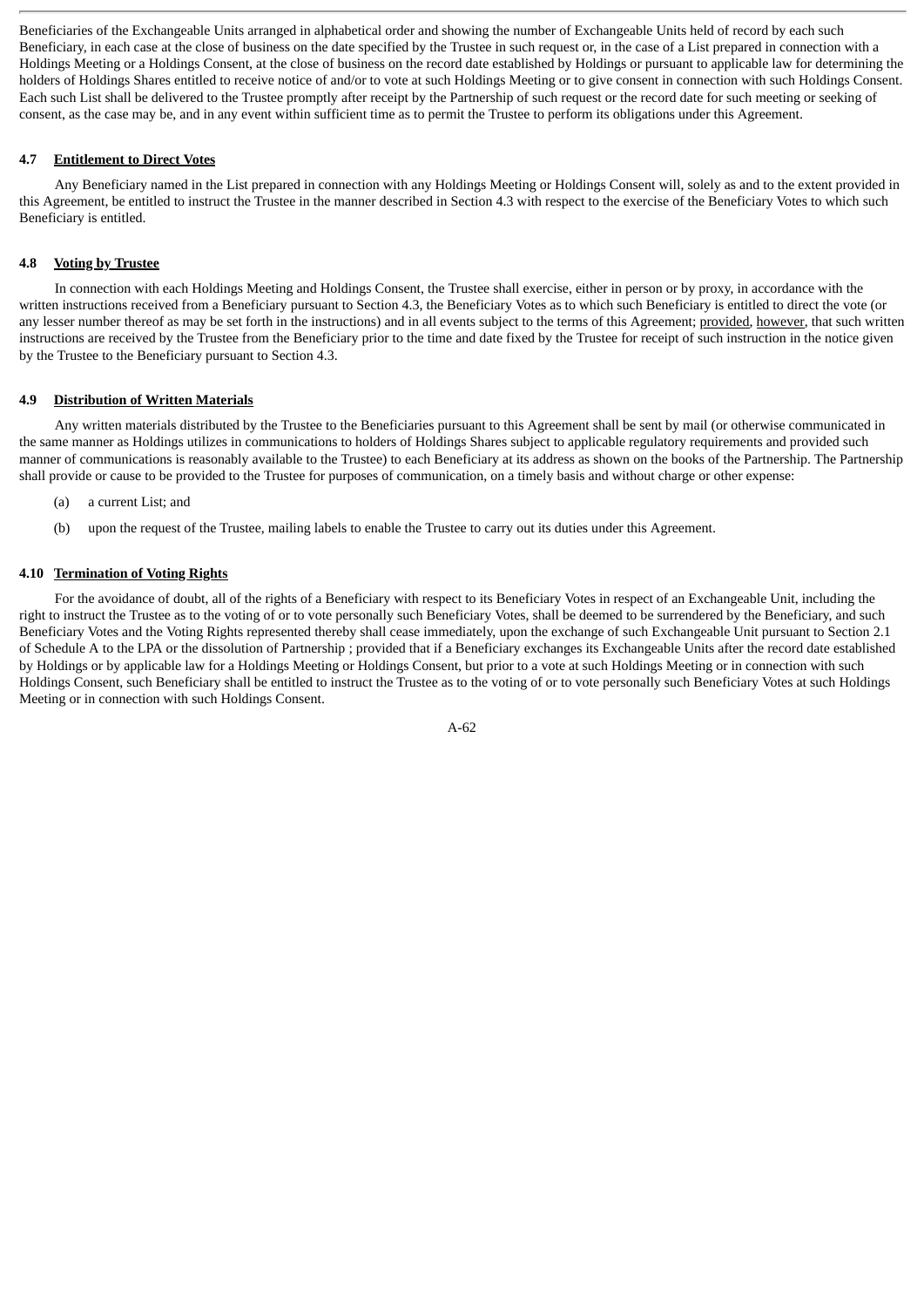## **ARTICLE 5 CONCERNING THE TRUSTEE**

# **5.1 General Powers and Duties of the Trustee**

The rights, powers, duties and authorities of the Trustee under this Agreement, in its capacity as Trustee of the Trust, shall include:

- (a) receipt and deposit of the Special Voting Share from Holdings as Trustee for and on behalf of the Beneficiaries in accordance with the provisions of this Agreement;
- (b) granting proxies and distributing materials to Beneficiaries as provided in this Agreement;
- (c) voting the Beneficiary Votes in accordance with the provisions of this Agreement;
- (d) holding title to the Trust Estate; and
- (e) taking such other actions and doing such other things as are specifically provided in this Agreement, including voting the Special Voting Share in accordance with the provisions of Section 4.1(c).

In addition, the Trustee shall have the following duties, which shall all be carried out in the State of Delaware or such other jurisdiction as the Trustee shall, from time to time, select as the situs of the trust:

- (a) to maintain records of the Trust;
- (b) to maintain an office for Trustee meetings and other trust business;
- (c) to respond to inquiries concerning the Trust from Holdings;
- (d) to execute documents with respect to Trust account transactions, if any;
- (e) to retain accountants, attorneys, agents and other advisers in connection with the performance of the Trustee's duties; and
- (f) at the Partnership's request and expense, to prepare or arrange for the preparation of all applicable tax returns and tax reporting on behalf of the Trust. In the event Holdings requests that the Trustee prepare any tax returns, the Trustee is authorized to engage an appropriate firm of public accountants for the preparation of such tax returns.

The Trustee shall be under no obligation to institute, conduct or defend any litigation, arbitration or other proceeding under this Agreement or otherwise or in relation to this Agreement (including, without limitation, in respect of any claim made relating to the Trust Estate or Holdings).

The Trustee shall incur no liability if, by reason of any provision of any present or future law or regulation thereunder, or by any force majeure event, including but not limited to natural disaster, war or other circumstances of any sort whatsoever beyond its reasonable control, the Trustee shall be unable, prevented or forbidden from doing or performing any act or thing which the terms of this Agreement provide shall or may be done or performed, or by reason of any exercise of, or failure to exercise, any discretion provided for in this Agreement.

## **5.2 Standard of Care; Exculpation**

Neither the Trustee nor any director, officer, affiliate, employee, employer, professional, agent or representative of the Trustee shall be personally liable in connection with the affairs of the Trust to any person or entity except for such acts or omissions of the Trustee as shall constitute fraud, willful misconduct or gross negligence. Subject to the foregoing:

(a) The Trustee shall be entitled to assume the validity and enforceability of all documents provided to it, and reasonably believed by it to be genuine and reasonably believed by it to be signed by the proper party or parties, without further inquiry.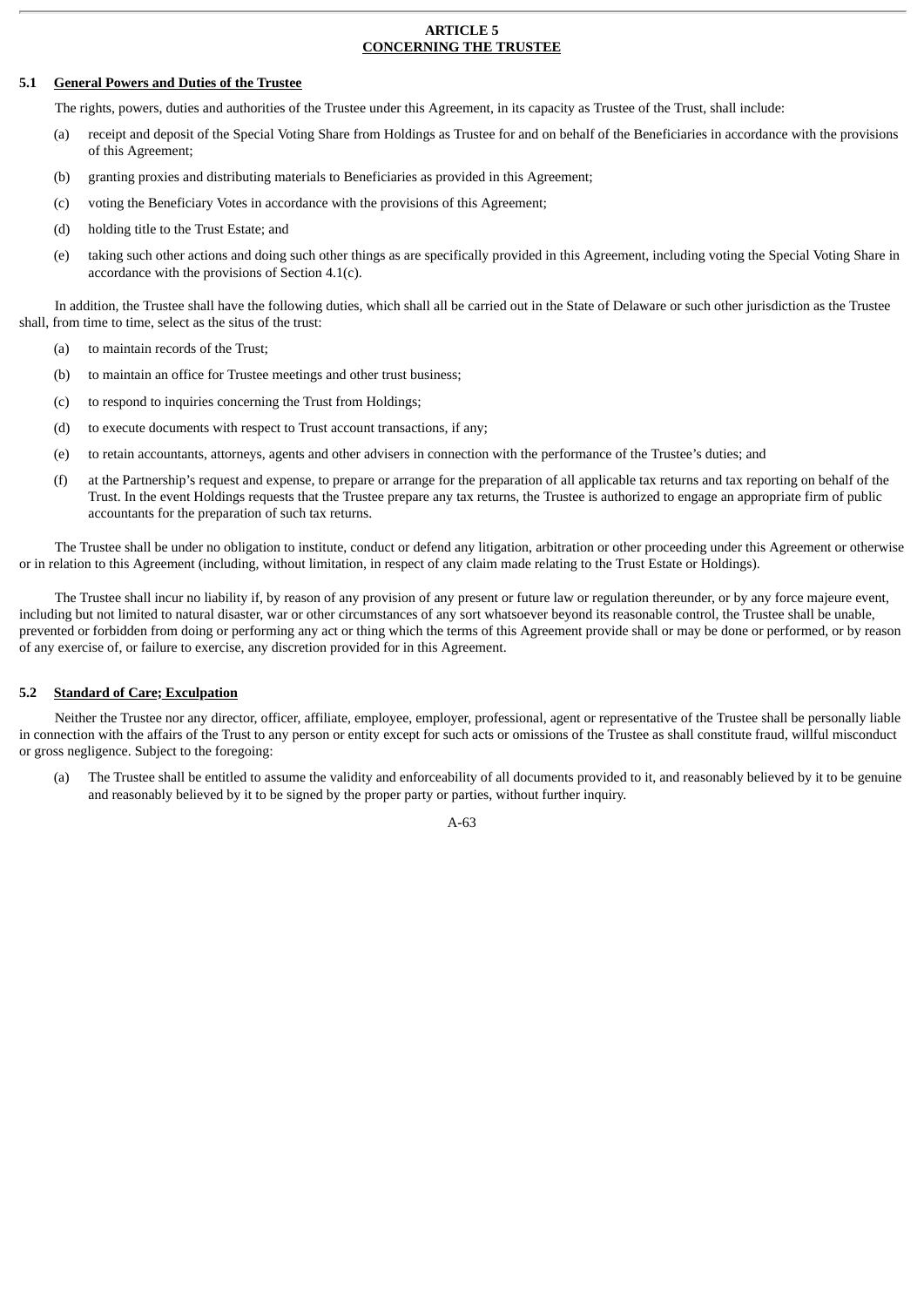- (b) The Trustee shall not be liable with respect to any action taken or omitted to be taken by it in accordance with the instructions provided hereunder.
- (c) The Trustee shall not be responsible for or in respect of and makes no representation as to the validity or sufficiency of any provision of this Agreement or for the due execution hereof by the other parties or for the form, character, genuineness, sufficiency, value or validity of any of the Trust Estate.
- (d) Whenever the Trustee is unable to decide between alternative courses of action permitted or required by the terms of this Agreement, or is unsure as to the application, intent, interpretation or meaning of any provision of this Agreement, the Trustee shall promptly give notice (in such form as shall be appropriate under the circumstances) to Holdings requesting instruction as to the course of action to be adopted, and, to the extent the Trustee acts in good faith in accordance with any such instruction from Holdings, the Trustee shall not be liable on account of such action to any person. If the Trustee shall not have received appropriate instructions within 10 calendar days of sending such notice (or within such shorter period of time as reasonably may be specified in such notice or may be necessary under the circumstances) it may, but shall be under no duty to, take or refrain from taking such action which is consistent, in its view, with this Agreement, and the Trustee shall have no liability to any person for any such action or inaction.
- (e) The Trustee shall incur no liability to anyone in acting upon any signature, instrument, notice, resolution, request, consent, order, certificate, report, opinion, bond or other document or paper reasonably believed by it to be genuine and reasonably believed by it to be signed by the proper party or parties and need not investigate any fact or matter in any such document as long as the Trustee has otherwise satisfied its obligations under this Agreement.
- (f) The Trustee may consult with legal counsel and any action under this Agreement taken in good faith by it in accordance with the opinion of such counsel shall be binding and conclusive upon the parties hereto and the Trustee shall be fully protected and shall have no liability in respect thereof.
- (g) The Trustee may accept written instructions by Holdings as conclusive evidence that any action by the Partnership has been duly adopted and that the same is in full force and effect.

# **5.3 No Fiduciary Duties**

To the fullest extent permitted by law, the parties hereto waive any and all fiduciary duties of the Trustee that, absent such waiver, may be implied by law or equity. The Trustee shall not be required to give a bond or other security for the faithful performance of its duties as such.

# **5.4 Beneficiaries Bound**

Every Beneficiary shall be deemed conclusively for all purposes to have assented to this agreement to all of its terms, conditions and provisions and shall be bound thereby with the same force and effect as if such Beneficiary had executed this Agreement.

## **5.5 Fees and Expenses of the Trustee**

During the period of its service as the Trustee, the Trustee shall receive from Holdings reasonable compensation as shall be agreed upon from time to time by the Trustee and Holdings for all services rendered by the Trustee hereunder. The Trustee may incur and pay all reasonable expenses and obligations that the Trustee may deem necessary or proper in exercising the power and authority given to or vested in the Trustee by this Agreement. Holdings will reimburse the Trustee for all reasonable expenses (including, but not limited to, taxes other than taxes based on the net income of the Trustee, fees paid to legal counsel and other experts and advisors and travel expenses).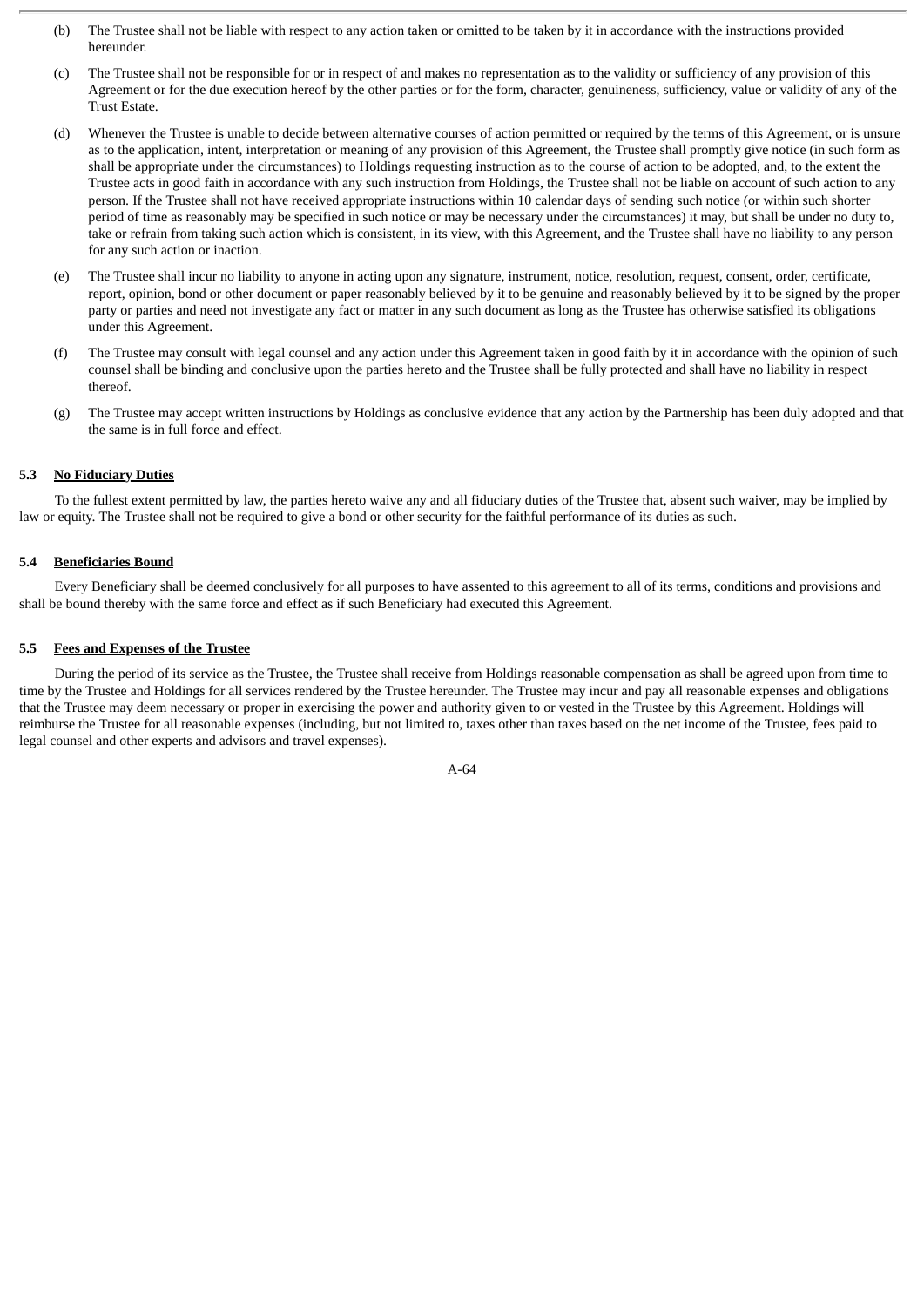#### **5.6 Indemnification of the Trustee**

Holdings shall be liable as primary obligor for, and shall indemnify the Trustee and its successors, assigns, officers, directors, employees and agents (the "**Indemnified Parties**") from and against, any and all liabilities, obligations, losses, damages, taxes, claims, actions and suits, penalties, and any and all reasonable out-of-pocket costs, expenses and disbursements (including reasonable legal fees and expenses) of any kind and nature whatsoever ("**Liabilities**") which may at any time be imposed on, incurred by, or asserted against the Trustee or any other Indemnified Party in any way relating to or arising out of this Agreement, the Trust Estate, the administration of the Trust or the action or inaction of the Trustee or any other Indemnified Party hereunder, except only that Holdings shall not be liable for or required to indemnify an Indemnified Party from and against Liabilities arising or resulting from such Indemnified Party's gross negligence, fraud, or willful misconduct. The indemnities contained in this Section shall survive the resignation or termination of the Trustee or the termination of this Agreement. Notwithstanding any other provision of this Agreement, in no event shall the Trustee be liable (i) for special, consequential, exemplary or indirect damages or for any loss of business or profits or loss of opportunity, (ii) for the acts or omissions of its nominees, correspondents, agents or any depository (other than such acts or omissions taken on behalf or at the direction of the Trustee) or (iii) for the acts or omissions of brokers or dealers.

#### **5.7 Eligibility; Disqualification**

The Trustee shall at all times be a corporation organized and doing business under the laws of the United States of America, any state thereof or the District of Columbia that is authorized under such laws to exercise corporate trustee power, that is subject to supervision or examination by federal or state authorities and that has, together with its parent, a combined capital and surplus of at least \$50,000,000 as set forth in its most recent published annual report of condition. If at any time the Trustee shall cease to be eligible in accordance with the provisions of this Section 5.7, it shall resign immediately in the manner and with the effect hereinafter specified in Article 6.

## **ARTICLE 6 CHANGE OF TRUSTEE**

#### **6.1 Resignation**

The Trustee, or any trustee hereafter appointed, may at any time resign by giving written notice of such resignation to Holdings specifying the date on which it desires to resign, provided that such notice shall not be given less than thirty (30) days before such desired resignation date unless Holdings otherwise agrees and provided further that such resignation shall not take effect until the date of the appointment of a successor trustee and the acceptance of such appointment by the successor trustee. Upon receiving such notice of resignation, Holdings shall promptly appoint a successor trustee, which shall be authorized to carry on the duties of the Trustee hereunder, by written instrument in duplicate, one copy of which shall be delivered to the resigning trustee and one copy to the successor trustee. Failing the appointment and acceptance of a successor trustee, a successor trustee may be appointed by order of a court of competent jurisdiction upon application of one or more of the parties to this Agreement. If the retiring trustee is the party initiating an application for the appointment of a successor trustee by order of a court of competent jurisdiction, Holdings shall reimburse the retiring trustee for its legal costs and expenses in connection with same. The fact that any trustee has resigned such trustee's position as a trustee shall not act, or be construed to act, as a release of any Exchangeable Units or Special Voting Shares from the terms and provisions of this Agreement.

#### **6.2 Removal**

The Trustee, or any trustee hereafter appointed, may (provided a successor trustee is appointed) be removed at any time, with or without cause, on not less than 30 days' prior notice by written instrument executed by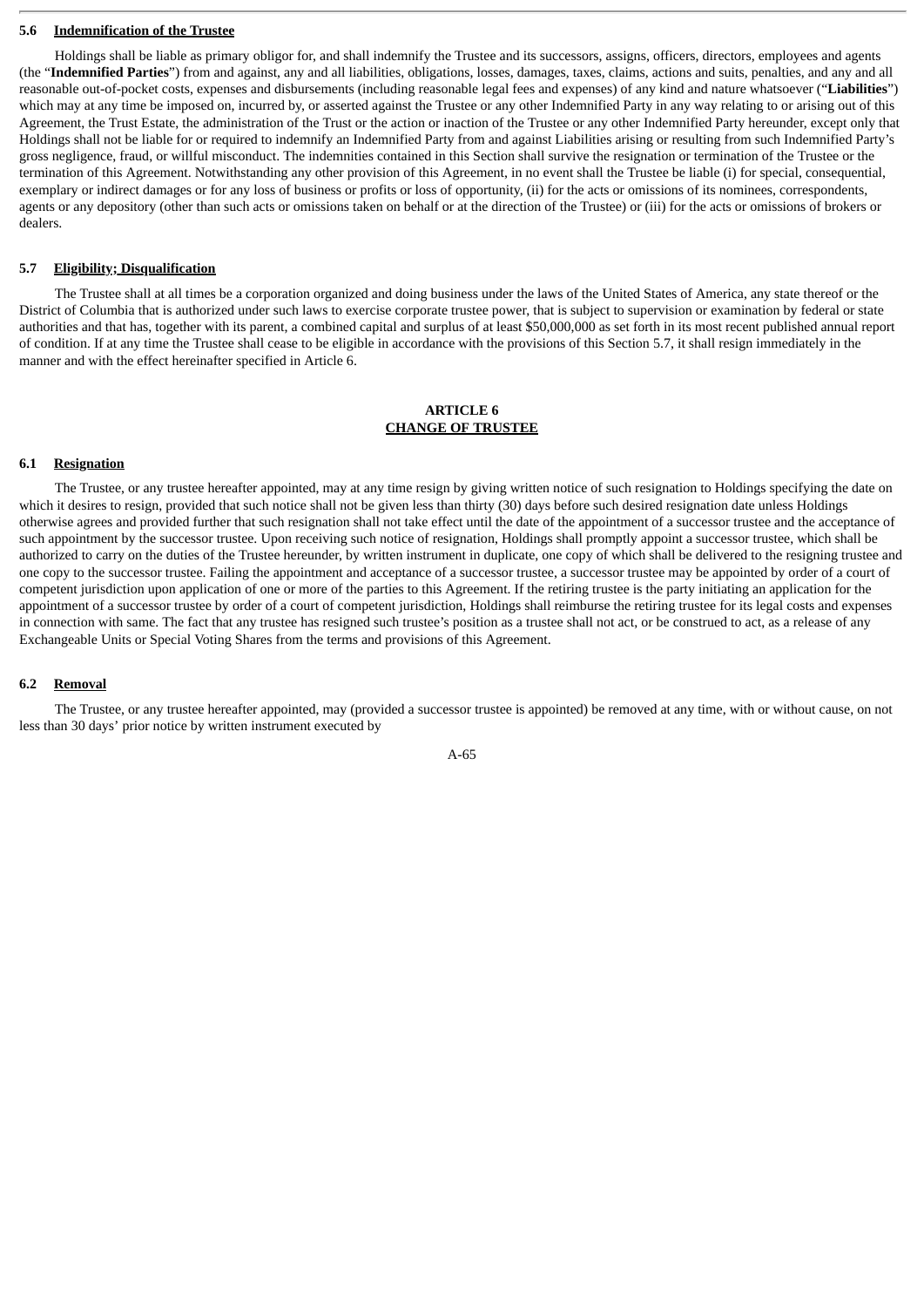Holdings, in duplicate, one copy of which shall be delivered to the trustee so removed and one copy to the successor trustee. If the Trustee ceases to be eligible under Section 5.7 and fails to resign after written request therefor by Holdings, the Partnership or by any Beneficiary, then Holdings by written notice to the Trustee may remove the Trustee and appoint a successor Trustee that satisfies the eligibility requirements under Section 5.7.

# **6.3 Successor Trustee**

Any successor trustee appointed as provided under this Agreement shall execute, acknowledge and deliver to Holdings and to its predecessor trustee an instrument accepting such appointment. Thereupon the resignation or removal of the predecessor trustee shall become effective and such successor trustee, without any further act, deed or conveyance, shall become vested with all the rights, powers, duties and obligations of its predecessor under this Agreement, with the like effect as if originally named as trustee in this Agreement. In addition, to the extent required, the predecessor trustee shall execute and deliver to the successor trustee an instrument of transfer, transferring the Trust Estate to the successor trustee, and shall vest the Trust Estate in the successor trustee and deliver to the successor trustee all books, documents, records and other property whatsoever relating to the Trust Estate. Further, on the written request of Holdings or of the successor trustee, the trustee ceasing to act shall, upon payment of any amounts then due to it pursuant to the provisions of this Agreement, execute and deliver an instrument transferring to such successor trustee all the rights and powers of the trustee so ceasing to act. Upon the request of any such successor trustee, Holdings and such predecessor trustee shall execute any and all instruments in writing for more fully and certainly vesting in and confirming to such successor trustee all such rights and powers.

#### **6.4 Notice of Successor Trustee**

Upon acceptance of appointment by a successor trustee as provided herein, Holdings shall cause to be mailed notice of the succession of such trustee hereunder to each Beneficiary specified in a List. If Holdings shall fail to cause such notice to be mailed within 10 days after acceptance of appointment by the successor trustee, the successor trustee shall cause such notice to be mailed at the expense of Holdings.

## **ARTICLE 7 AMENDMENTS AND SUPPLEMENTAL TRUST AGREEMENTS**

#### **7.1 Amendments, Modifications, etc.**

Subject to Section 7.3, this Agreement may not be amended or modified except by an agreement in writing executed by Holdings; provided, that the approval of Beneficiaries holding at least 85% of the then-outstanding Exchangeable Units (excluding any Exchangeable Units held by Holdings or any of its Subsidiaries) shall be required in the case of any amendment that would adversely affect the rights, privileges, restrictions or conditions attaching to the Exchangeable Units (including, for the avoidance of doubt, the provision of Beneficiary Votes hereunder and the eligibility requirements under Section 5.7) relative to the Holdings Shares. The Trustee shall execute and deliver a trust agreement or other instruments supplemental hereto to give effect to any such amendment or modification proposed by Holdings, and so approved by the Beneficiaries, provided that such agreement does not adversely affect the rights, duties, liabilities or immunities of the Trustee hereunder.

#### **7.2 Meeting to Consider Amendments**

The Partnership, at the request of Holdings, shall call a meeting or meetings of the Beneficiaries for the purpose of considering any proposed amendment or modification requiring approval pursuant hereto. Any such meeting or meetings shall be called and held in accordance with the LPA and all applicable laws.

#### **7.3 Changes in Capital of Holdings and the Partnership**

At all times after the occurrence of any event contemplated pursuant to Section 3.4 of the LPA or otherwise, as a result of which either Holdings Shares or the Exchangeable Units or both are in any way changed, this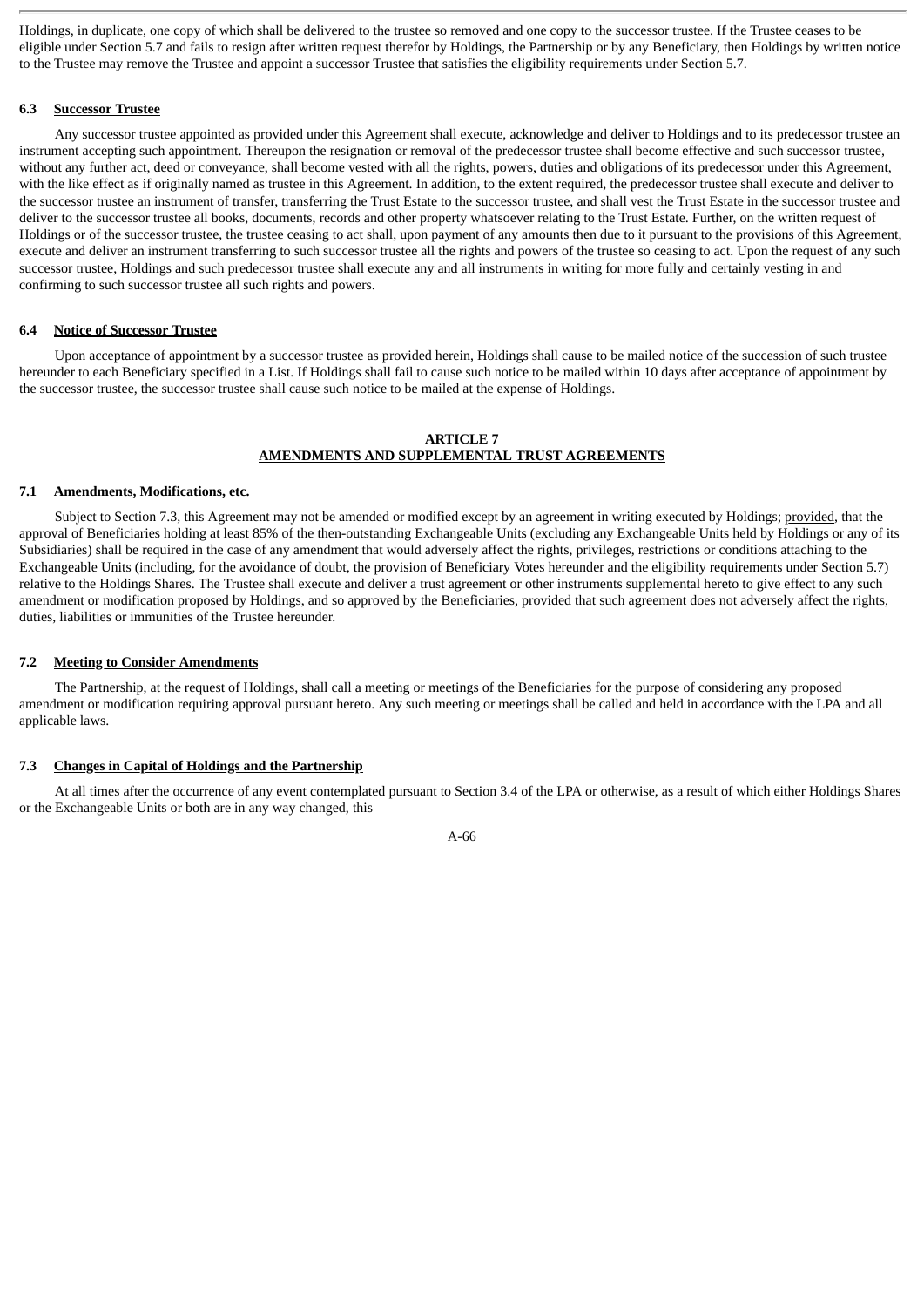Agreement shall forthwith be amended and modified as necessary in order that it shall apply with full force and effect, mutatis mutandis, to all new securities into which Holdings Shares or the Exchangeable Units or both are so changed and the parties hereto shall execute and deliver a supplemental trust agreement giving effect to and evidencing such necessary amendments and modifications.

# **ARTICLE 8 GENERAL**

## **8.1 Term**

This Agreement and the Trust created hereby shall continue until the earliest to occur of the following events:

- (a) no outstanding Exchangeable Units are held by any Beneficiary; and
- (b) each of Holdings and the Partnership elects in writing to terminate the Trust and such termination is approved by Beneficiaries holding at least 85% of the then-outstanding Exchangeable Units.

## **8.2 Waivers**

No waiver of any provision of this Agreement shall be binding on any party unless consented to in writing by such party. No waiver of any provision of this Agreement shall constitute a waiver of any other provision, nor shall any waiver of any provision of this Agreement constitute a continuing waiver unless otherwise expressly provided. The failure of any party at any time to insist upon strict performance of any condition, promise, agreement or understanding set forth in this Agreement shall not be construed as a waiver or relinquishment of the right to insist upon strict performance of the same or any other condition, promise, agreement or understanding at a future time. The Trustee shall not grant any waiver of any provision of this Agreement to Holdings without the prior approval of Beneficiaries holding at least 85% of the then-outstanding Exchangeable Units. Holdings and the Partnership shall not waive the eligibility requirements under Section 5.7 with respect to any Trustee or proposed successor trustee without the prior approval of Beneficiaries holding at least 85% of the then-outstanding Exchangeable Units.

#### **8.3 Assignment**

No party may assign any of its rights or benefits under this Agreement, or delegate any of its duties or obligations, except with the prior written consent of the other parties. Any assignment other than in accordance with this section shall be void.

#### **8.4 Successors and Assigns**

This Agreement shall enure to the benefit of and shall be binding on and enforceable by and against the parties and their respective successors or heirs, executors, administrators and other legal personal representatives, and permitted assigns.

#### **8.5 Notices**

- (a) Any notice or other communication required or permitted to be given hereunder shall be in writing and shall be delivered in person, transmitted by fax or e-mail or similar means of recorded electronic communication or sent by registered mail, charges prepaid, addressed as follows:
	- (i) if to Holdings or the Partnership, at:

[Pavonia Limited] 1320 Ridder Park Drive San Jose, California 95131 Attention: General Counsel Fax  $No.:$  [ ]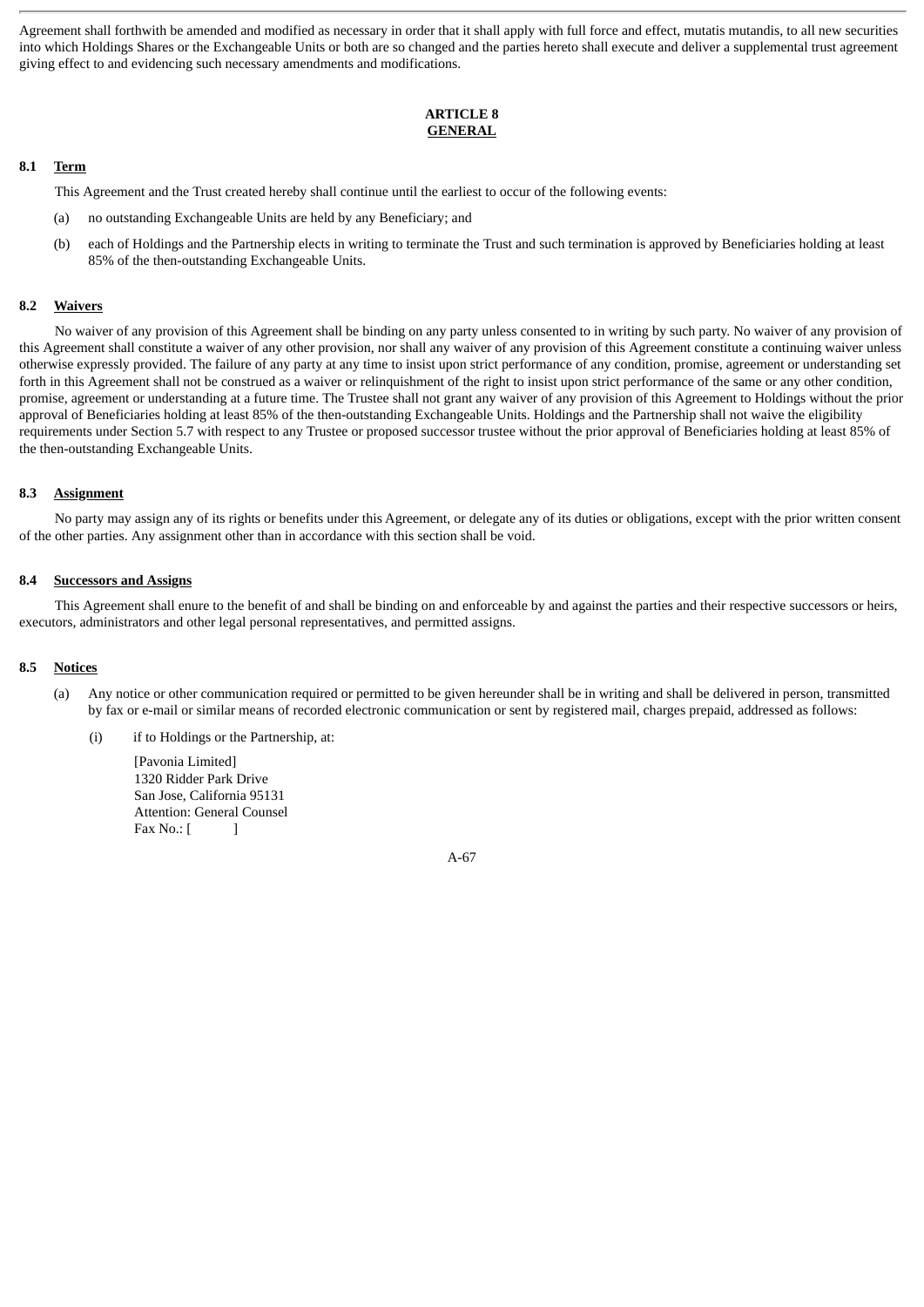```
(ii) if to the Trustee, at:
 [ ][ ][\quad]Attention: [ ]
Fax No.: [ ]
```
- (b) Any such notice or other communication shall be deemed to have been given and received on the day on which it was delivered or transmitted (or, if such day is not a Business Day or if delivery or transmission is made on a Business Day after 5:00 p.m. at the place of receipt, then on the next following Business Day) or, if mailed, on the third Business Day following the date of mailing.
- (c) Any party may at any time change its address for service from time to time by giving notice to the other parties in accordance with this Section 8.5.

## **8.6 Notice to Beneficiaries**

Any and all notices to be given and any documents to be sent to any Beneficiaries may be given or sent to the address of such Beneficiary shown on the register of holders of Exchangeable Units in any manner permitted by the LPA in respect of notices to unitholders and shall be deemed to be received (if given or sent in such manner) at the time specified in the LPA, the provisions of which shall apply *mutatis mutandis* to notices or documents as aforesaid sent to such Beneficiaries. The foregoing sentence shall not limit the manner in which information or documents is sent Beneficiaries of Exchangeable Units pursuant to Section 4.3.

# **8.7 Counterparts**

This Agreement and all documents contemplated by or delivered under or in connection with this Agreement may be executed and delivered in any number of counterparts, with the same effect as if all parties had signed and delivered the same document, and all counterparts shall be construed together to be an original and will constitute one and the same agreement.

A-68